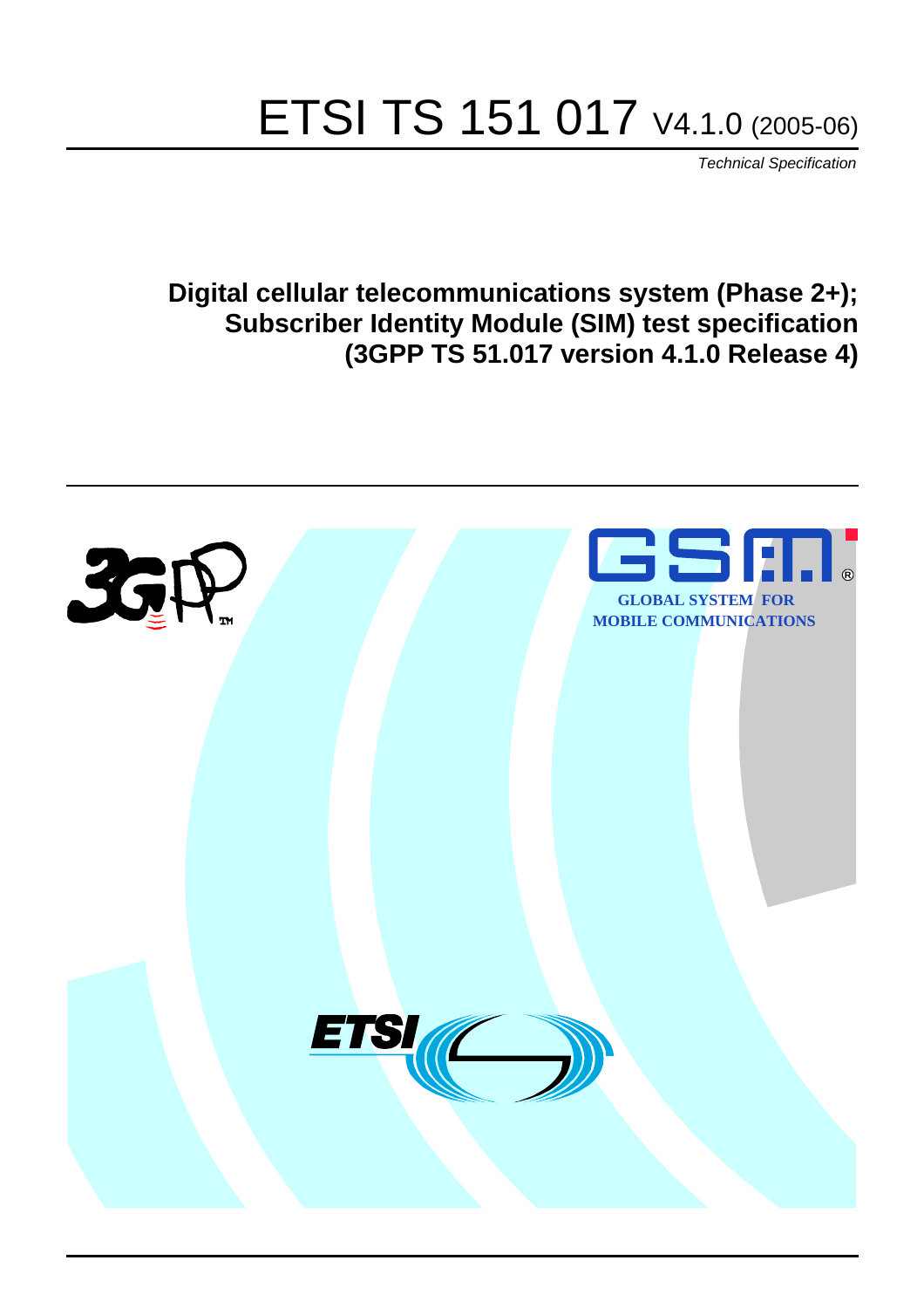Reference RTS/TSGC-0651017v410

Keywords

GSM

### **ETSI**

#### 650 Route des Lucioles F-06921 Sophia Antipolis Cedex - FRANCE

Tel.: +33 4 92 94 42 00 Fax: +33 4 93 65 47 16

Siret N° 348 623 562 00017 - NAF 742 C Association à but non lucratif enregistrée à la Sous-Préfecture de Grasse (06) N° 7803/88

#### **Important notice**

Individual copies of the present document can be downloaded from: [http://www.etsi.org](http://www.etsi.org/)

The present document may be made available in more than one electronic version or in print. In any case of existing or perceived difference in contents between such versions, the reference version is the Portable Document Format (PDF). In case of dispute, the reference shall be the printing on ETSI printers of the PDF version kept on a specific network drive within ETSI Secretariat.

Users of the present document should be aware that the document may be subject to revision or change of status. Information on the current status of this and other ETSI documents is available at <http://portal.etsi.org/tb/status/status.asp>

If you find errors in the present document, please send your comment to one of the following services: [http://portal.etsi.org/chaircor/ETSI\\_support.asp](http://portal.etsi.org/chaircor/ETSI_support.asp)

#### **Copyright Notification**

No part may be reproduced except as authorized by written permission. The copyright and the foregoing restriction extend to reproduction in all media.

> © European Telecommunications Standards Institute 2005. All rights reserved.

**DECT**TM, **PLUGTESTS**TM and **UMTS**TM are Trade Marks of ETSI registered for the benefit of its Members. **TIPHON**TM and the **TIPHON logo** are Trade Marks currently being registered by ETSI for the benefit of its Members. **3GPP**TM is a Trade Mark of ETSI registered for the benefit of its Members and of the 3GPP Organizational Partners.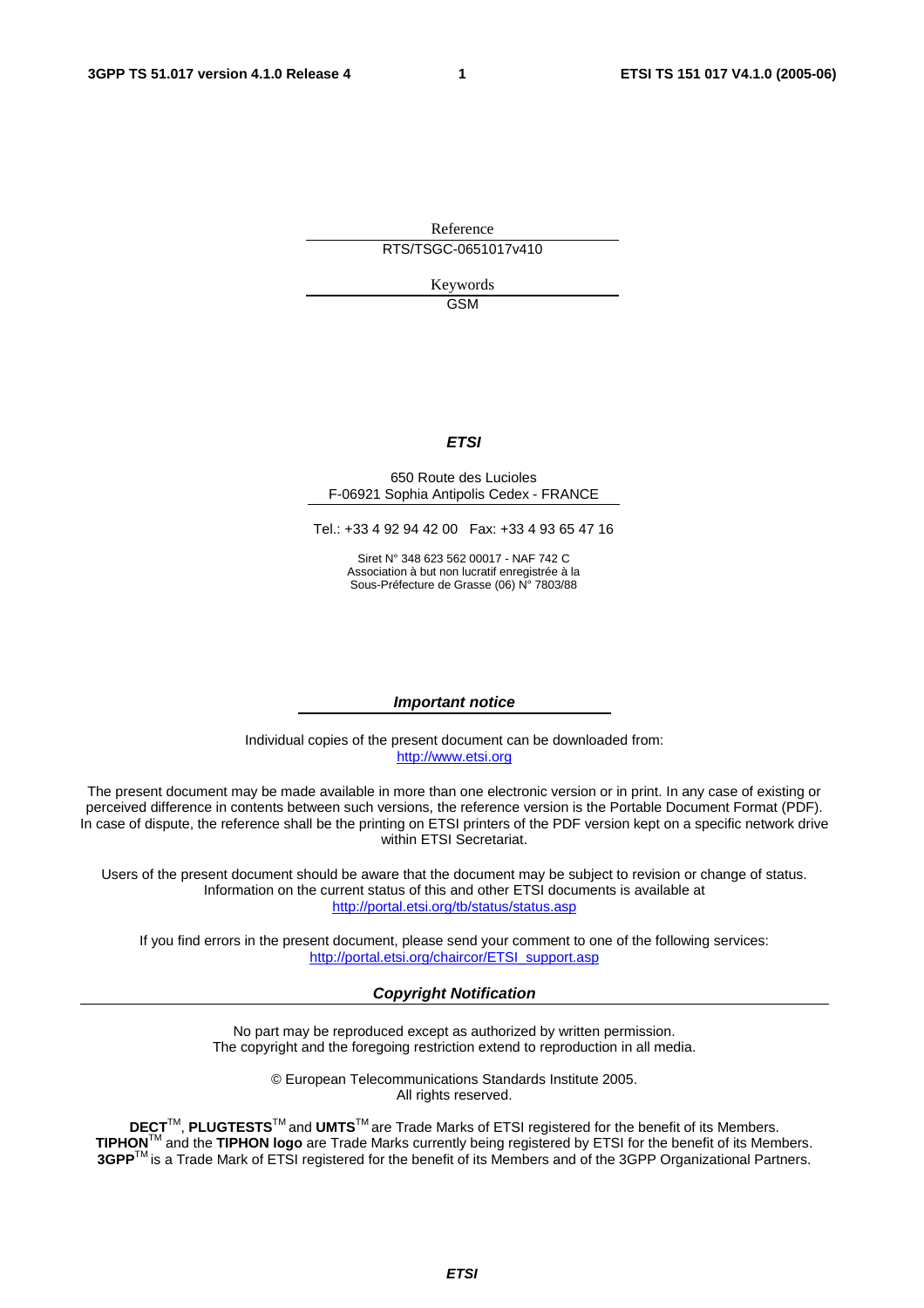# Intellectual Property Rights

IPRs essential or potentially essential to the present document may have been declared to ETSI. The information pertaining to these essential IPRs, if any, is publicly available for **ETSI members and non-members**, and can be found in ETSI SR 000 314: *"Intellectual Property Rights (IPRs); Essential, or potentially Essential, IPRs notified to ETSI in respect of ETSI standards"*, which is available from the ETSI Secretariat. Latest updates are available on the ETSI Web server ([http://webapp.etsi.org/IPR/home.asp\)](http://webapp.etsi.org/IPR/home.asp).

Pursuant to the ETSI IPR Policy, no investigation, including IPR searches, has been carried out by ETSI. No guarantee can be given as to the existence of other IPRs not referenced in ETSI SR 000 314 (or the updates on the ETSI Web server) which are, or may be, or may become, essential to the present document.

# Foreword

This Technical Specification (TS) has been produced by ETSI 3rd Generation Partnership Project (3GPP).

The present document may refer to technical specifications or reports using their 3GPP identities, UMTS identities or GSM identities. These should be interpreted as being references to the corresponding ETSI deliverables.

The cross reference between GSM, UMTS, 3GPP and ETSI identities can be found under <http://webapp.etsi.org/key/queryform.asp>.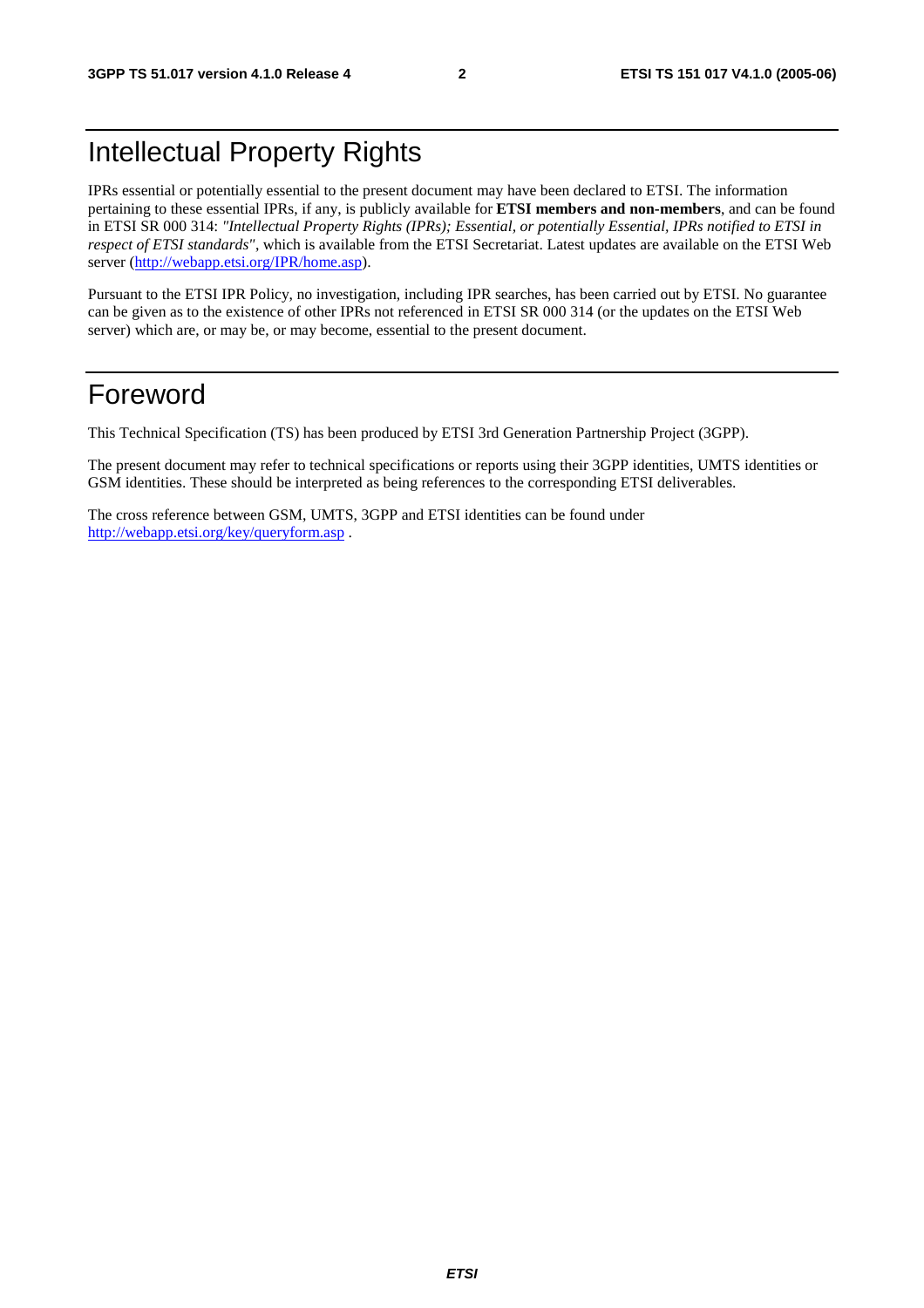$\mathbf{3}$ 

# Contents

| 1         |  |
|-----------|--|
| 2         |  |
| 2.1       |  |
|           |  |
| 3         |  |
| 3.1       |  |
| 3.2       |  |
| 4         |  |
| 4.1       |  |
| 4.1.1     |  |
| 4.1.2     |  |
| 4.1.2.1   |  |
| 4.1.2.2   |  |
| 4.1.2.3   |  |
| 4.1.2.4   |  |
| 4.1.3     |  |
| 4.1.4     |  |
| 4.1.5     |  |
| 4.1.6     |  |
| 4.1.7     |  |
| 4.1.8     |  |
| 4.1.9     |  |
| 4.2       |  |
| 4.3       |  |
| 4.4       |  |
| 4.5       |  |
| 4.6       |  |
| 5         |  |
| 5.1       |  |
| 5.2       |  |
| 5.3       |  |
| 5.4       |  |
| 5.5       |  |
| 5.6       |  |
| 5.7       |  |
| 5.8       |  |
| 5.9       |  |
| 6         |  |
| 6.1       |  |
| 6.1.1     |  |
| 6.1.1.1   |  |
| 6.1.1.1.1 |  |
| 6.1.1.1.2 |  |
| 6.1.1.1.3 |  |
| 6.1.1.1.4 |  |
| 6.1.1.2   |  |
| 6.1.1.2.1 |  |
| 6.1.1.2.2 |  |
| 6.1.1.2.3 |  |
| 6.1.1.2.4 |  |
|           |  |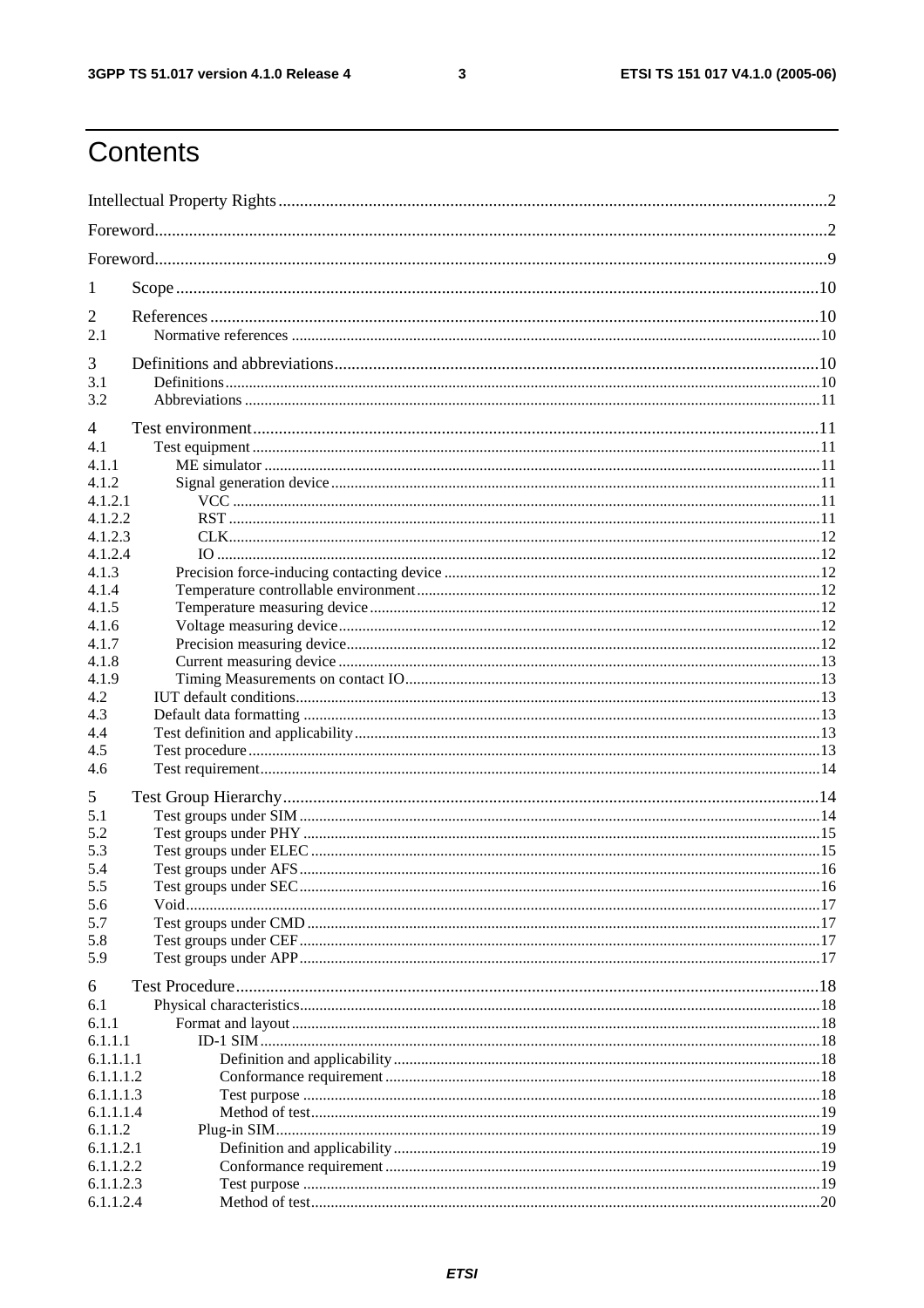$\overline{\mathbf{4}}$ 

| 6.1.2     |     |
|-----------|-----|
| 6.1.2.1   |     |
| 6.1.2.2   |     |
| 6.1.2.3   |     |
|           |     |
| 6.1.2.4   |     |
| 6.1.3     |     |
| 6.1.3.1   |     |
| 6.1.3.2   |     |
| 6.1.3.3   |     |
| 6.1.3.4   |     |
| 6.2       |     |
| 6.2.1     |     |
| 6.2.1.1   |     |
| 6.2.1.1.1 |     |
| 6.2.1.1.2 |     |
| 6.2.1.1.3 |     |
| 6.2.1.1.4 |     |
| 6.2.1.2   |     |
| 6.2.1.2.1 |     |
| 6.2.1.2.2 |     |
| 6.2.1.2.3 |     |
|           |     |
| 6.2.1.2.4 |     |
| 6.2.1.3   |     |
| 6.2.1.3.1 |     |
| 6.2.1.3.2 |     |
| 6.2.1.3.3 |     |
| 6.2.1.3.4 |     |
| 6.2.1.3.5 |     |
| 6.2.1.4   |     |
| 6.2.1.4.1 |     |
| 6.2.1.4.2 |     |
| 6.2.1.4.3 |     |
| 6.2.1.4.4 |     |
| 6.2.1.5   |     |
| 6.2.1.5.1 |     |
| 6.2.1.5.2 |     |
| 6.2.1.5.3 |     |
| 6.2.1.5.4 |     |
|           |     |
| 6.2.2     | .27 |
| 6.2.2.1   |     |
| 6.2.2.1.1 |     |
| 6.2.2.1.2 |     |
| 6.2.2.1.3 |     |
| 6.2.2.1.4 |     |
| 6.2.3     |     |
| 6.2.3.1   |     |
| 6.2.3.1.1 |     |
| 6.2.3.1.2 |     |
| 6.2.3.1.3 |     |
| 6.2.3.1.4 |     |
| 6.2.3.2   |     |
| 6.2.3.2.1 |     |
| 6.2.3.2.2 |     |
| 6.2.3.2.3 |     |
| 6.2.3.2.4 |     |
| 6.2.4     |     |
| 6.2.4.1   |     |
| 6.2.4.1.1 |     |
|           |     |
| 6.2.4.1.2 |     |
| 6.2.4.1.3 |     |
| 6.2.4.1.4 |     |
| 6.2.5     |     |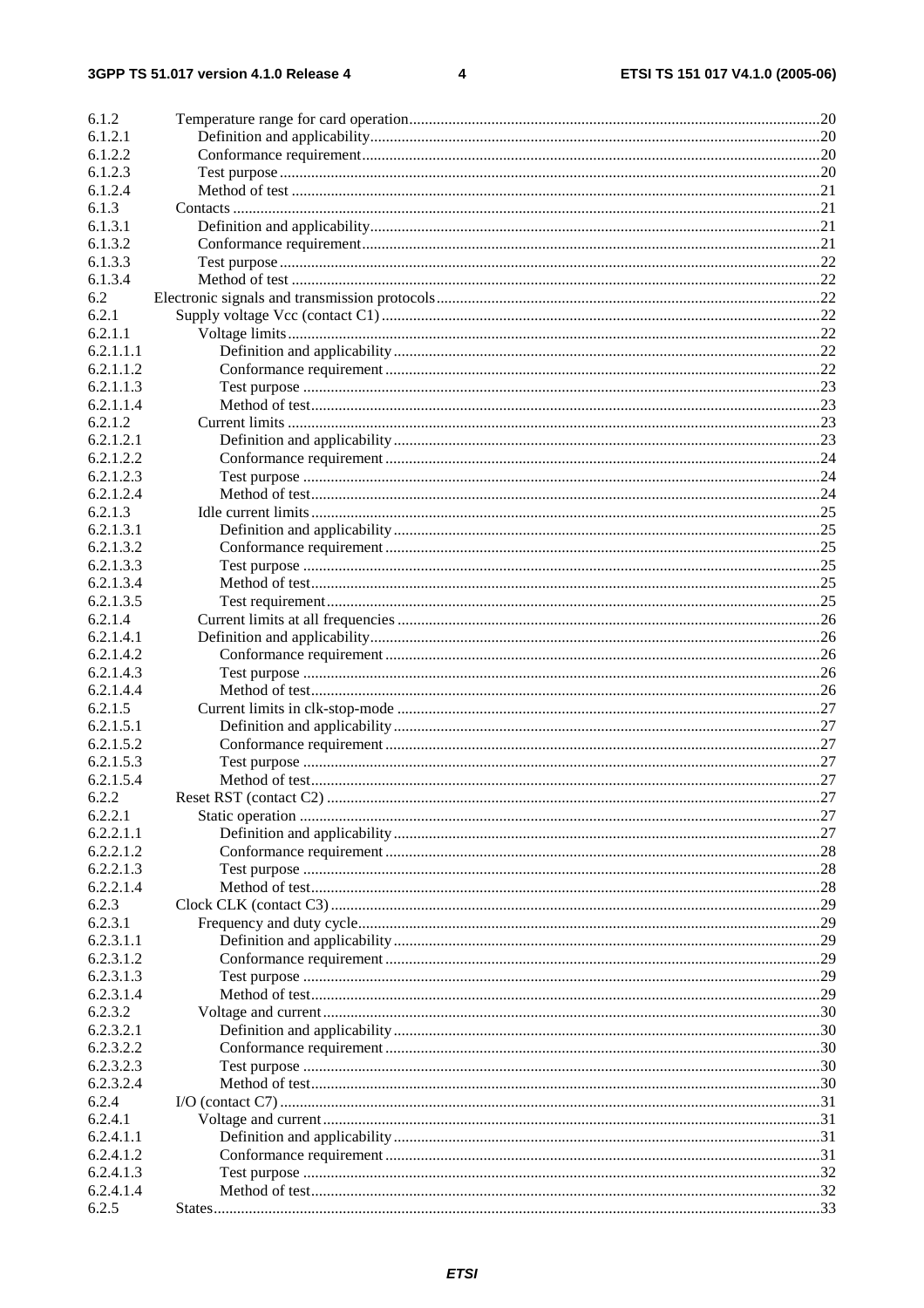#### $\overline{\mathbf{5}}$

| 6.2.5.1   |                |     |
|-----------|----------------|-----|
| 6.2.5.2   |                |     |
| 6.2.5.3   |                |     |
| 6.2.5.4   |                |     |
| 6.2.6     |                |     |
| 6.2.6.1   |                |     |
| 6.2.6.1.1 |                |     |
| 6.2.6.1.2 |                |     |
| 6.2.6.1.3 |                |     |
| 6.2.6.1.4 |                |     |
| 6.2.6.2   |                |     |
| 6.2.6.2.1 |                |     |
| 6.2.6.2.2 |                |     |
|           |                |     |
| 6.2.6.2.3 |                |     |
| 6.2.6.2.4 |                |     |
| 6.2.7     |                |     |
| 6.2.7.1   |                |     |
| 6.2.7.2   |                |     |
| 6.2.7.3   |                |     |
| 6.2.7.4   |                |     |
| 6.2.7.5   |                |     |
| 6.3       |                |     |
| 6.3.1     |                |     |
| 6.3.1.1   |                |     |
| 6.3.1.1.1 |                |     |
| 6.3.1.1.2 |                |     |
| 6.3.1.1.3 |                |     |
| 6.3.1.1.4 |                |     |
| 6.3.1.2   |                |     |
| 6.3.1.2.1 |                |     |
| 6.3.1.2.2 |                |     |
| 6.3.1.2.3 |                |     |
| 6.3.1.2.4 |                |     |
| 6.3.1.2.5 |                |     |
| 6.3.2     |                |     |
| 6.3.2.1   |                |     |
| 6.3.2.2   |                |     |
| 6.3.2.3   |                |     |
| 6.3.2.4   |                | .38 |
| 6.3.3     | Method of test |     |
| 6.3.3.1   |                |     |
|           |                |     |
| 6.3.3.2   |                |     |
| 6.3.3.3   |                |     |
| 6.3.3.4   |                |     |
| 6.3.4     |                |     |
| 6.3.4.1   |                |     |
| 6.3.4.2   |                |     |
| 6.3.4.3   |                |     |
| 6.3.4.4   |                |     |
| 6.3.5     |                |     |
| 6.3.5.1   |                |     |
| 6.3.5.2   |                |     |
| 6.3.5.3   |                |     |
| 6.3.5.4   |                |     |
| 6.4       |                |     |
| 6.4.1     |                |     |
| 6.4.2     |                |     |
| 6.4.2.1   |                |     |
| 6.4.2.2   |                |     |
| 6.4.2.3   |                |     |
| 6.4.2.4   |                |     |
| 6.5       |                |     |
|           |                |     |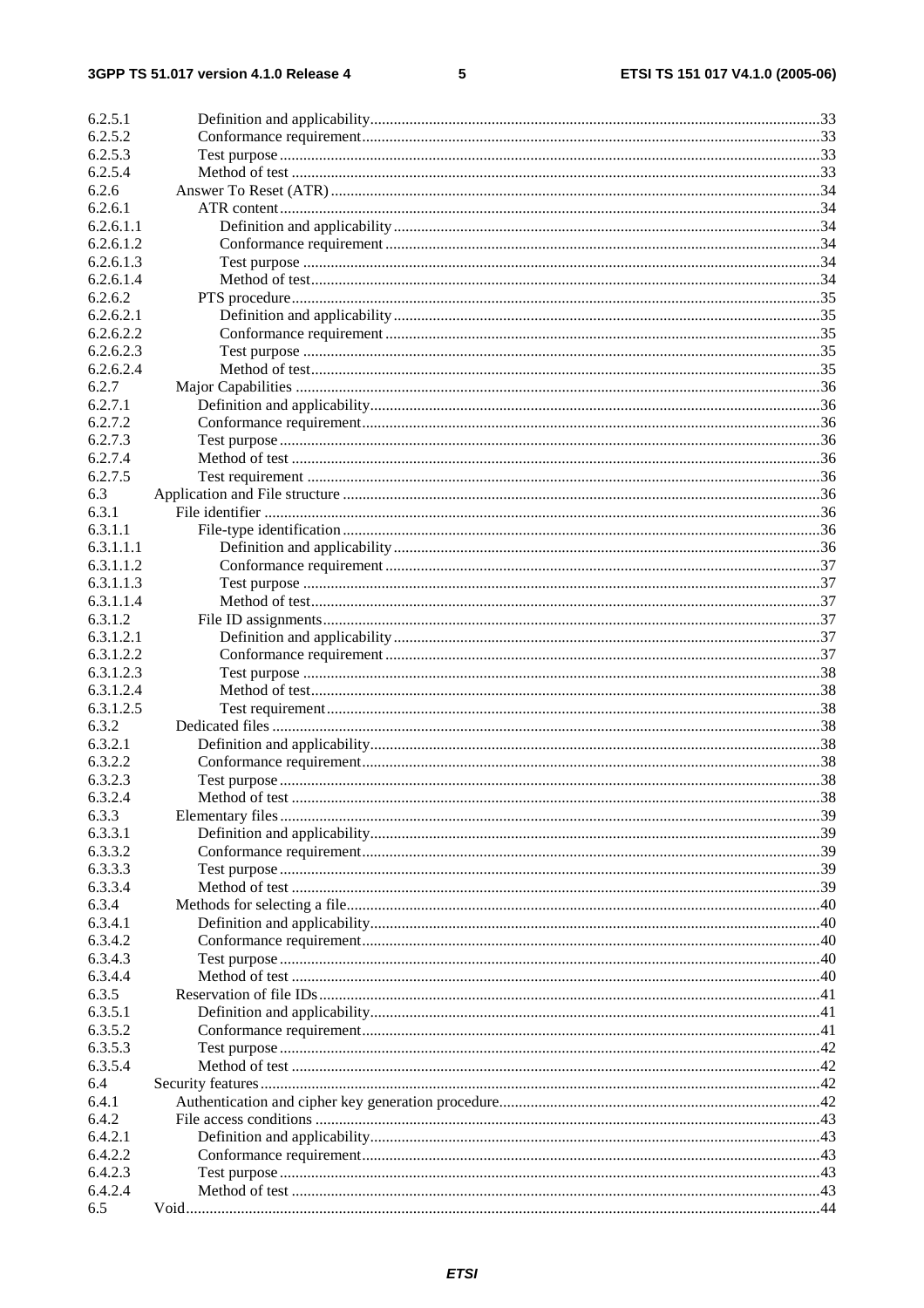#### $\bf 6$

| 6.6                    |                              |  |
|------------------------|------------------------------|--|
| 6.6.1                  |                              |  |
| 6.6.1.1                |                              |  |
| 6.6.1.2                |                              |  |
| 6.6.1.3                |                              |  |
| 6.6.1.4                |                              |  |
| 6.6.2                  |                              |  |
| 6.6.2.1                |                              |  |
| 6.6.2.1.1              |                              |  |
| 6.6.2.1.2              |                              |  |
| 6.6.2.1.3              |                              |  |
| 6.6.2.1.4              |                              |  |
| 6.6.2.2                |                              |  |
| 6.6.2.2.1              |                              |  |
| 6.6.2.2.2              |                              |  |
| 6.6.2.2.3              |                              |  |
| 6.6.2.2.4              |                              |  |
| 6.6.2.3                |                              |  |
| 6.6.2.3.1              |                              |  |
| 6.6.2.3.2              |                              |  |
| 6.6.2.3.3              |                              |  |
| 6.6.2.3.4              |                              |  |
| 6.6.2.4                |                              |  |
| 6.6.2.4.1              |                              |  |
| 6.6.2.4.2              |                              |  |
| 6.6.2.4.3              |                              |  |
| 6.6.2.4.4              |                              |  |
| 6.6.2.5                |                              |  |
| 6.6.2.5.1              |                              |  |
| 6.6.2.5.2              |                              |  |
| 6.6.2.5.3              |                              |  |
| 6.6.2.5.4              |                              |  |
| 6.6.2.6                |                              |  |
| 6.6.2.6.1              |                              |  |
| 6.6.2.6.2              |                              |  |
| 6.6.2.6.3<br>6.6.2.6.4 |                              |  |
|                        |                              |  |
| 6.6.2.7                |                              |  |
| 6.6.2.7.1<br>6.6.2.7.2 | Definition and applicability |  |
| 6.6.2.7.3              |                              |  |
| 6.6.2.7.4              |                              |  |
| 6.6.2.8                |                              |  |
| 6.6.2.8.1              |                              |  |
| 6.6.2.8.2              |                              |  |
| 6.6.2.8.3              |                              |  |
| 6.6.2.8.4              |                              |  |
| 6.6.2.9                |                              |  |
| 6.6.2.9.1              |                              |  |
| 6.6.2.9.2              |                              |  |
| 6.6.2.9.3              |                              |  |
| 6.6.2.9.4              |                              |  |
| 6.6.2.10               |                              |  |
| 6.6.2.10.1             |                              |  |
| 6.6.2.10.2             |                              |  |
| 6.6.2.10.3             |                              |  |
| 6.6.2.10.4             |                              |  |
| 6.6.2.11               |                              |  |
| 6.6.2.11.1             |                              |  |
| 6.6.2.11.2             |                              |  |
| 6.6.2.11.3             |                              |  |
| 6.6.2.11.4             |                              |  |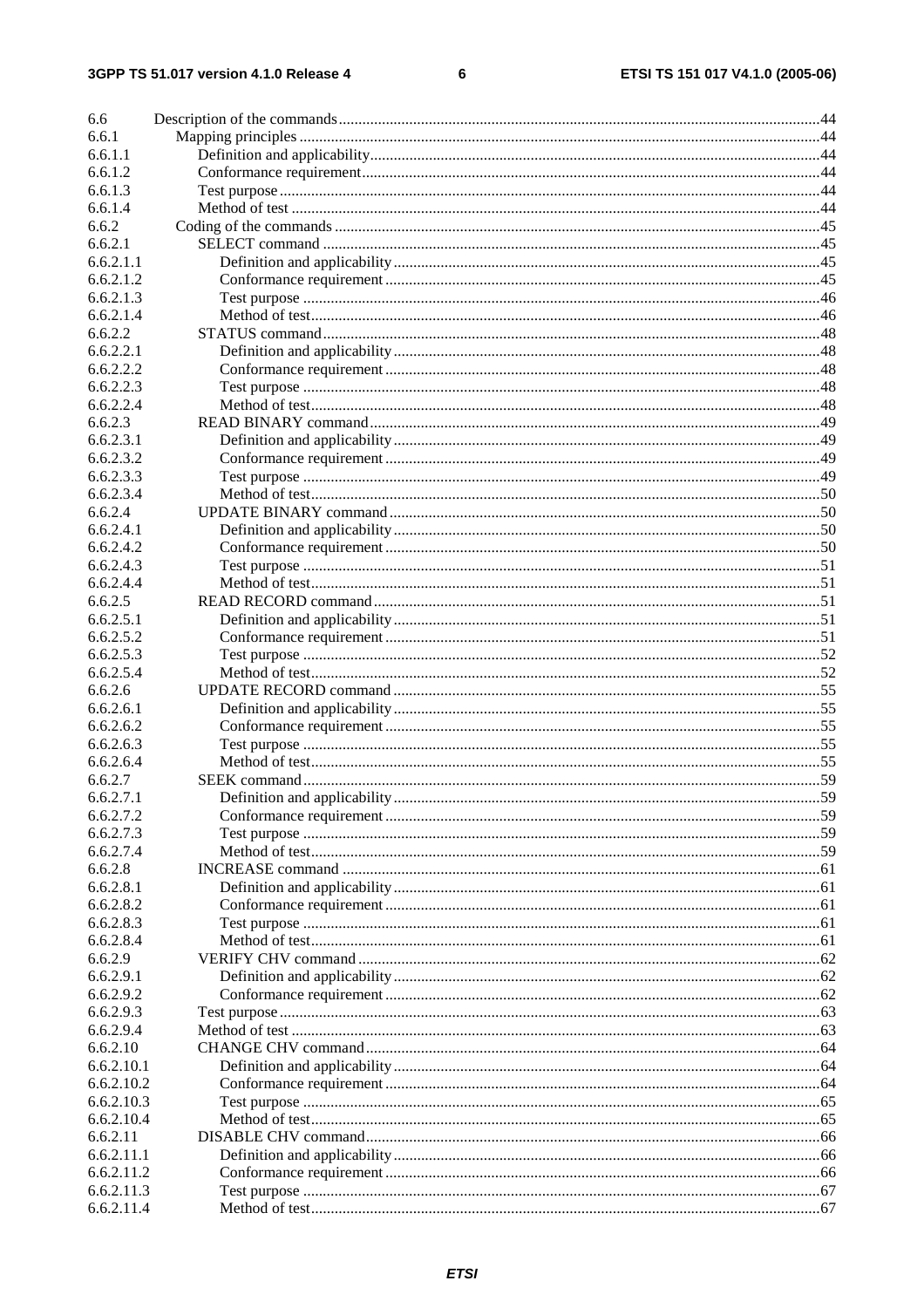#### $\overline{7}$

| 6.6.2.12   |  |
|------------|--|
| 6.6.2.12.1 |  |
| 6.6.2.12.2 |  |
| 6.6.2.12.3 |  |
| 6.6.2.12.4 |  |
| 6.6.2.13   |  |
| 6.6.2.13.1 |  |
| 6.6.2.13.2 |  |
| 6.6.2.13.3 |  |
| 6.6.2.13.4 |  |
| 6.6.2.14   |  |
|            |  |
| 6.6.2.14.1 |  |
| 6.6.2.14.2 |  |
| 6.6.2.14.3 |  |
| 6.6.2.14.4 |  |
| 6.6.2.15   |  |
| 6.6.2.15.1 |  |
| 6.6.2.15.2 |  |
| 6.6.2.15.3 |  |
| 6.6.2.15.4 |  |
| 6.6.2.16   |  |
| 6.6.2.16.1 |  |
| 6.6.2.16.2 |  |
| 6.6.2.16.3 |  |
| 6.6.2.16.4 |  |
| 6.6.2.17   |  |
| 6.6.2.17.1 |  |
| 6.6.2.17.2 |  |
| 6.6.2.17.3 |  |
| 6.6.2.17.4 |  |
| 6.6.2.18   |  |
| 6.6.2.18.1 |  |
| 6.6.2.18.2 |  |
| 6.6.2.18.3 |  |
| 6.6.2.18.4 |  |
| 6.6.3      |  |
| 6.6.3.1    |  |
| 6.6.3.2    |  |
| 6.6.3.3    |  |
| 6.6.3.4    |  |
| 6.6.4      |  |
| 6.6.4.1    |  |
| 6.6.4.1.1  |  |
| 6.6.4.1.2  |  |
| 6.6.4.1.3  |  |
| 6.6.4.1.4  |  |
| 6.6.4.2    |  |
| 6.6.4.2.1  |  |
| 6.6.4.2.2  |  |
| 6.6.4.2.3  |  |
|            |  |
| 6.6.4.2.4  |  |
| 6.6.4.2.5  |  |
| 6.7        |  |
| 6.7.1      |  |
| 6.7.2      |  |
| 6.7.3      |  |
| 6.7.4      |  |
| 6.8        |  |
| 6.8.1      |  |
| 6.8.1.1    |  |
| 6.8.1.2    |  |
| 6.8.1.3    |  |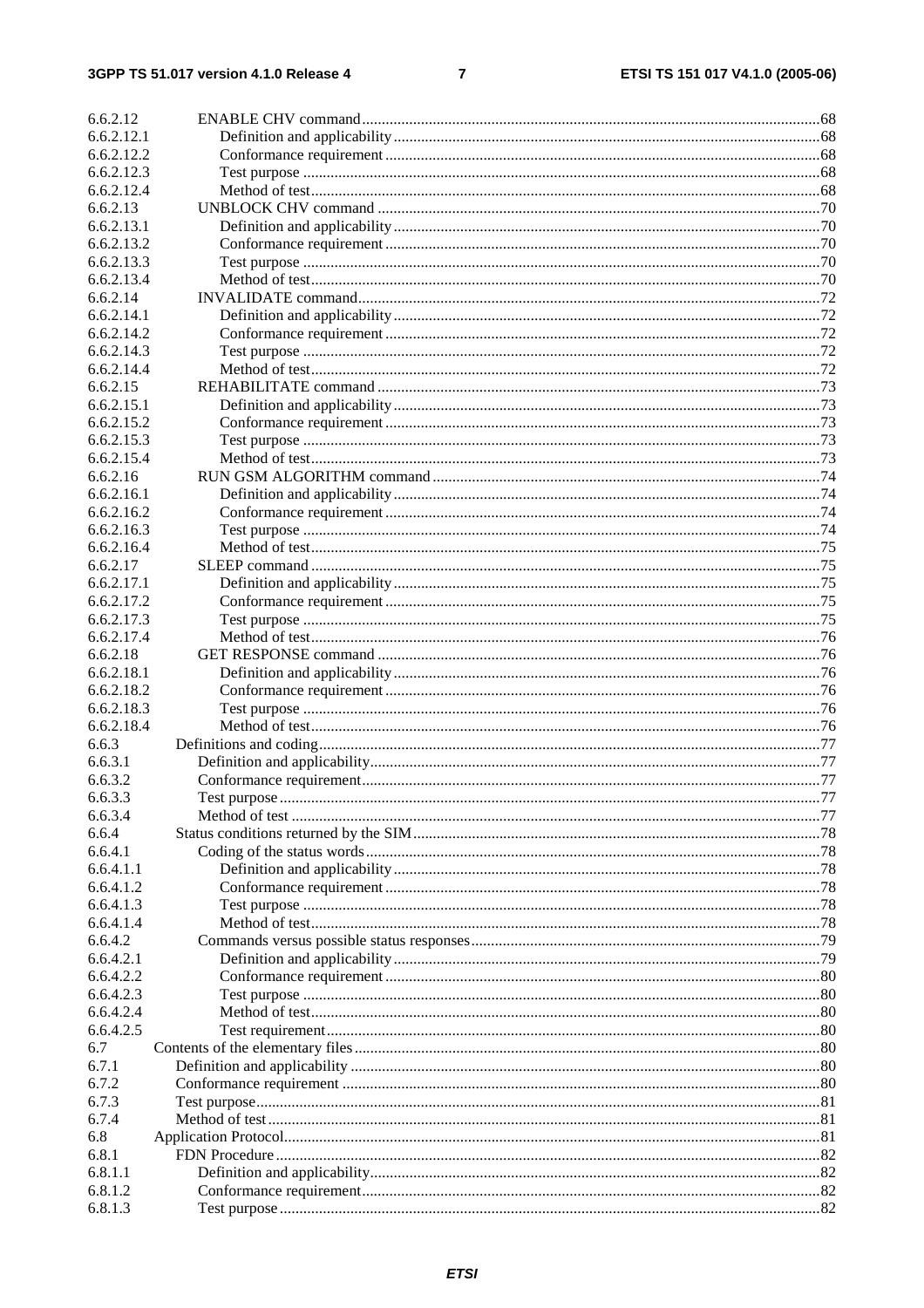$\bf 8$ 

| 6.8.1.4 |  |  |
|---------|--|--|
|         |  |  |
|         |  |  |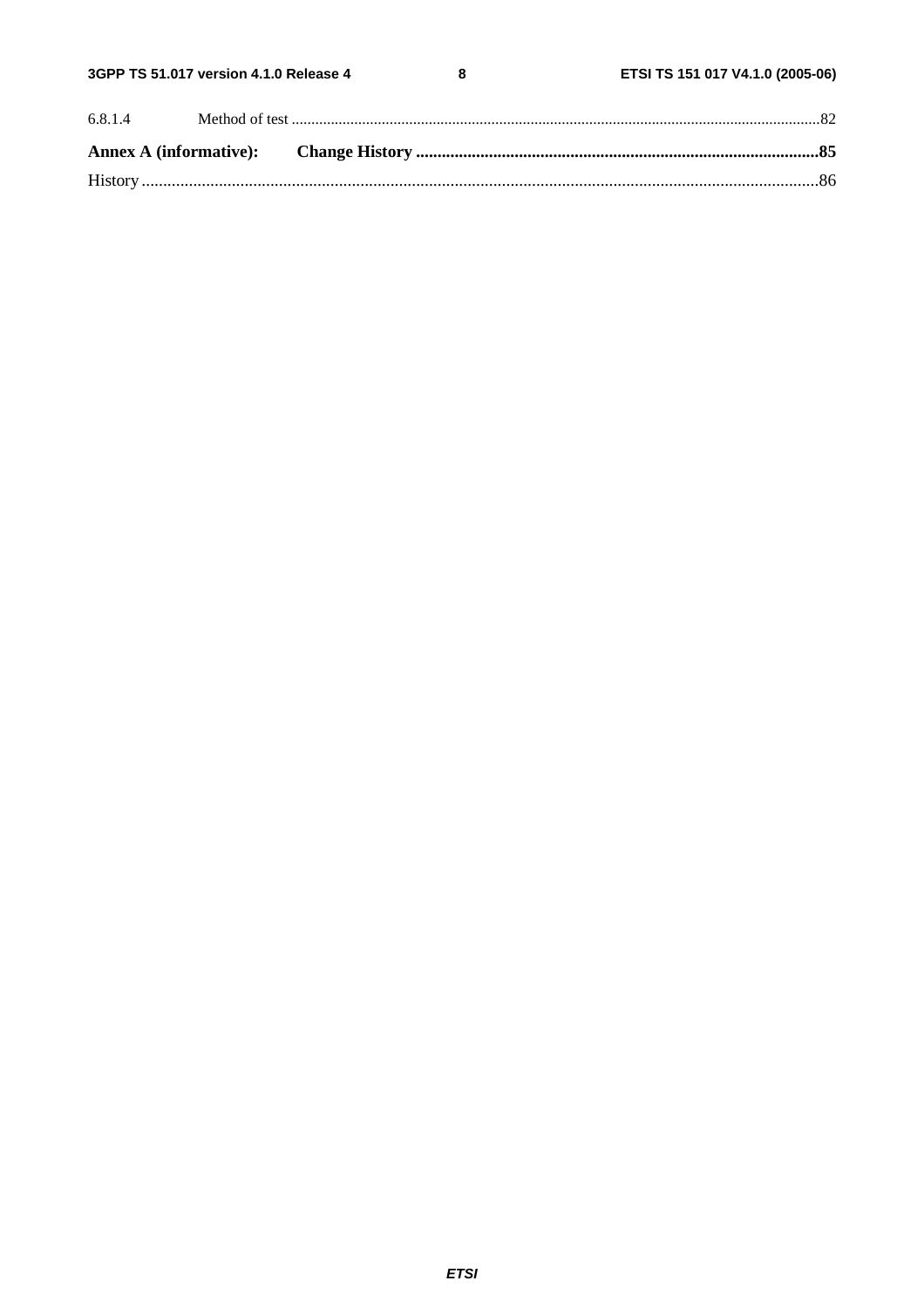# Foreword

This Technical Specification has been produced by the 3<sup>rd</sup> Generation Partnership Project (3GPP).

The contents of the present document are subject to continuing work within the TSG and may change following formal TSG approval. Should the TSG modify the contents of the present document, it will be re-released by the TSG with an identifying change of release date and an increase in version number as follows:

Version x.y.z

where:

- x the first digit:
	- 1 presented to TSG for information;
	- 2 presented to TSG for approval;
	- 3 or greater indicates TSG approved document under change control.
- y the second digit is incremented for all changes of substance, i.e. technical enhancements, corrections, updates, etc.
- z the third digit is incremented when editorial only changes have been incorporated in the document.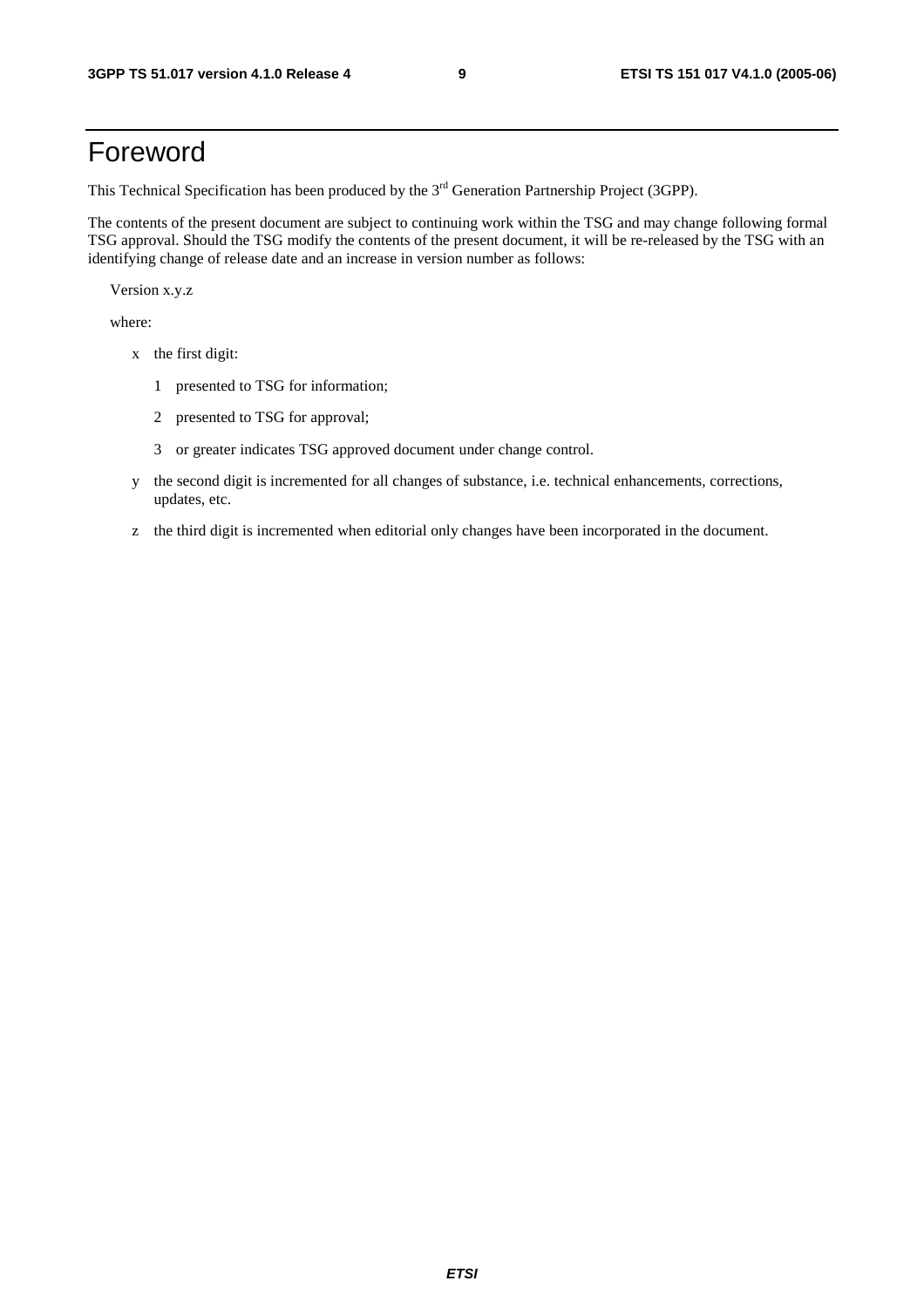# 1 Scope

The present document provides the Conformance Test Specification for the Subscriber Identity Module defined in 3GPP TS 51.011 [1], TS 11.012[8] and TS 11.018[9].

# 2 References

The following documents contain provisions which, through reference in this text, constitute provisions of the present document.

- References are either specific (identified by date of publication, edition number, version number, etc.) or non-specific.
- For a specific reference, subsequent revisions do not apply.
- For a non-specific reference, the latest version applies. In the case of a reference to a 3GPP document (including a GSM document), a non-specific reference implicitly refers to the latest version of that document *in the same Release as the present document*.

# 2.1 Normative references

| $[1]$  | 3GPP TS 51.011: " Specification of the Subscriber Identity Module - Mobile Equipment (SIM -<br>ME) interface".                                                                |
|--------|-------------------------------------------------------------------------------------------------------------------------------------------------------------------------------|
| $[2]$  | Void.                                                                                                                                                                         |
| $[3]$  | Void.                                                                                                                                                                         |
| $[4]$  | Void.                                                                                                                                                                         |
| $[5]$  | ISO/IEC 7816-3 (1997): "Information technology - Identification cards - Integrated circuit(s) cards<br>with contacts, Part 3: Electronic signals and transmission protocols". |
| [6]    | Void.                                                                                                                                                                         |
| $[7]$  | Void                                                                                                                                                                          |
| [8]    | 3GPP TS 11.012: "Specification of the 3 Volt Subscriber Identity Module - Mobile Equipment<br>(SIM - ME) interface".                                                          |
| $[9]$  | 3GPP TS 11.018: "Specification of the 1.8 Volt Subscriber Identity Module - Mobile Equipment<br>(SIM - ME) interface".                                                        |
| $[10]$ | Void.                                                                                                                                                                         |

# 3 Definitions and abbreviations

# 3.1 Definitions

For the purposes of the present document, the terms and definitions given 3GPP TS 51.011 [1] and the following apply:

**Implementation Conformance Statement (ICS):** statement made by the supplier of an implementation or system claimed to conform to a given specification, stating which capabilities have been implemented The ICS can take several forms: protocol ICS, profile ICS, profile specific ICS, information object ICS, etc.

**ICS proforma:** document, in the form of a questionnaire, which when completed for an implementation or system becomes an ICS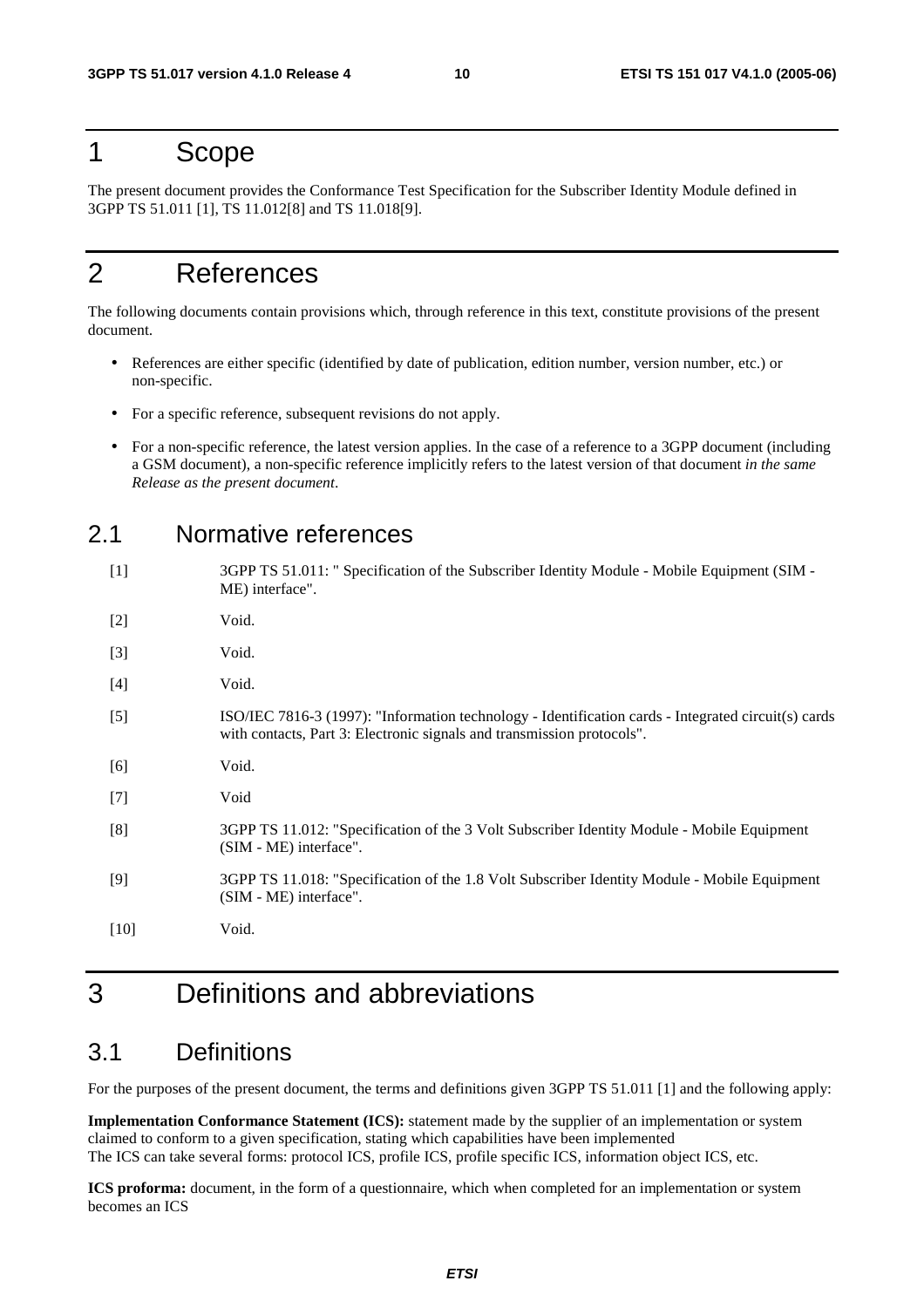# 3.2 Abbreviations

For the purposes of the present document, the following abbreviations apply:

| <b>Fixed Termination</b><br>FT                            |
|-----------------------------------------------------------|
|                                                           |
| <b>ICS</b><br><b>Implementation Conformance Statement</b> |
| <b>IUT</b><br><b>Implementation Under Test</b>            |
| Mobile Equipment<br>ME                                    |
| <b>Mobile Station</b><br><b>MS</b>                        |
| <b>SIM</b><br>Subscriber Identity Module                  |
| <b>Test Specification</b><br>TS                           |

# 4 Test environment

This clause specifies several requirements which shall be met, and a number of rules which shall be adhered to before testing can proceed.

# 4.1 Test equipment

This subclause recommends a minimum specification for each of the items of test equipment referenced in the tests.

# 4.1.1 ME simulator

This item of equipment shall allow T=0 protocol communications to take place on both ID-1 and plug-in SIM cards. It shall be able to generate and send any command APDU and receive any of the possible responses. These commands may be generated manually, one at a time, or automatically from a predefined batch procedure containing one or more commands.

The ME simulator shall be able to support clock stop modes.

The ME simulator shall be able to accept an external clock signal to drive CLK (contact C3) of the SIM.

It shall be possible to access all the SIM contacts either directly or through test points.

# 4.1.2 Signal generation device

### 4.1.2.1 VCC

The voltage level for VCC (contact C1) of the SIM shall be adjustable between -0,5 V and 6.0 V to an accuracy of 1% of the nominal VCC voltage (e.g. 50 mV for a 5 V card).

The ME simulator shall be able to source current on the VCC contact in the range -2 mA to 12 mA statically and to deliver charges of > 400 nAs without lowering the VCC-voltage for more than 10 % of VCC nom.

### 4.1.2.2 RST

The generated voltage level for RST (contact C2) of the SIM shall be adjustable between -0,5 V and 6.0 V to an accuracy of 50 mV.

The rise and fall times shall be adjustable from 0 us to 500 us with an accuracy of 5 us. *(to check if the SIM works with the defined rise and fall times.)*

The beginning of the rising edge is programmable from 1 clk-cycle to 50000 clk-cycles after enabling the clk-line.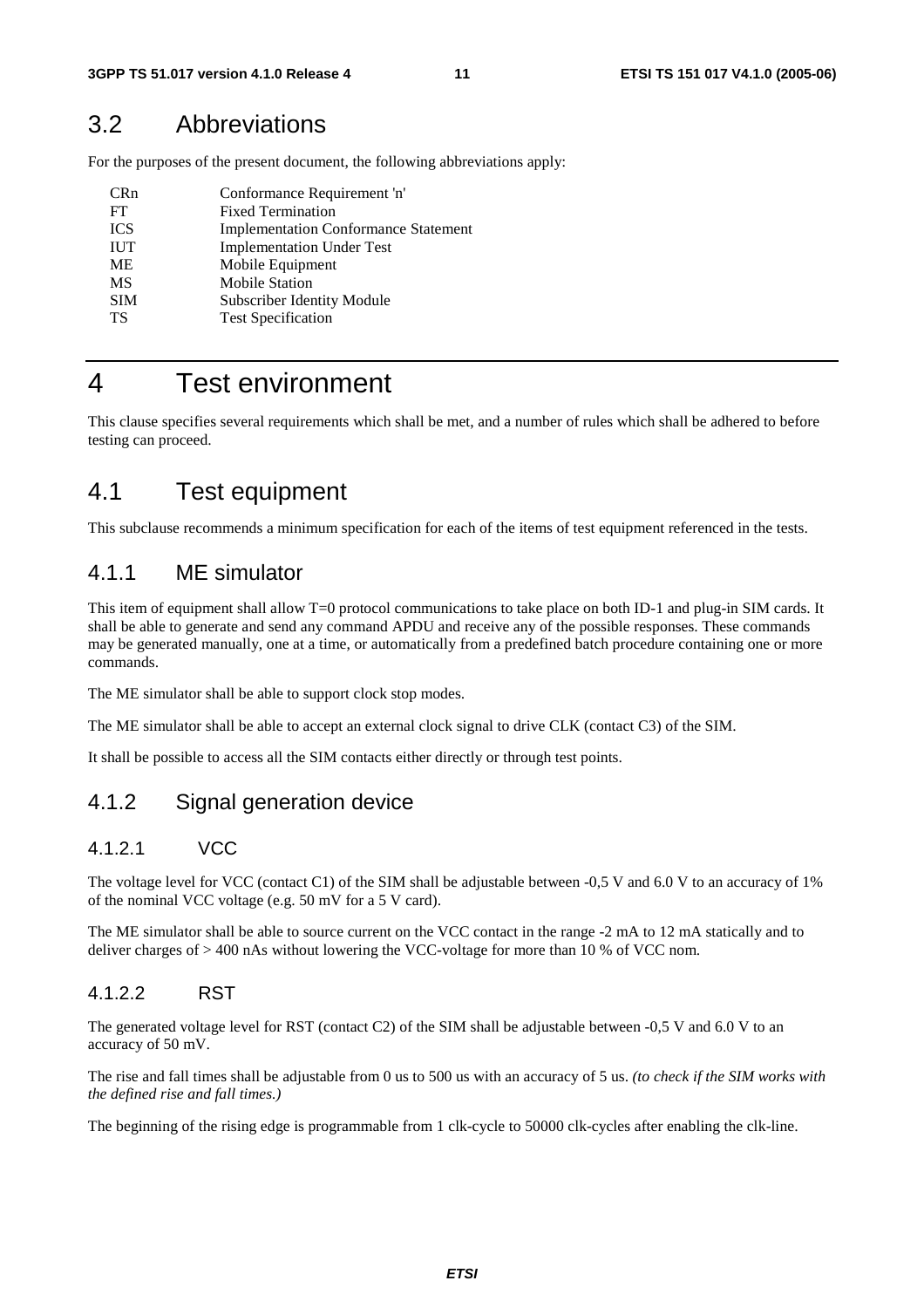# 4.1.2.3 CLK

This item of equipment shall be able to generate square wave signals for the clock on the SIM, any of which can be a single-shot or continuous signal, in the range 1 MHz to 5 MHz. The voltage levels for both high and low states shall be adjustable between -0,5 V and 6,0 V to an accuracy of 0.1 V. The duty cycle of the clock signal shall be adjustable between 40 % and 60 % to an accuracy of 1%. It shall also provide control over the following parameters.

The voltage levels for both high and low states shall be adjustable between 0 V and 6 V to an accuracy of 1 % of the nominal VCC voltage. The duty cycle of the clock signal shall be adjustable between 40 % and 60 % to an accuracy of 1 % or 5 ns whichever is the worst.

It shall also provide control over the following parameters:

rise and fall time to an accuracy of 1 % or 5 ns whichever is the worst *(5 ns = 2.5 % accuracy for*  $f_{max} = 5 \text{ MHz}$ *).* 

### 4.1.2.4 IO

The equipment shall be able to generate IO-Signals according to 3GPP TS 51.011 [1].

The voltage levels for high and low states shall be adjustable between -0.5 V and 6 V to an accuracy of 1 % of the nominal VCC voltage. The IO line in transmission mode (high bit) shall be programmable between state A (active driven output) and state Z (IO-voltage-driver inactive, current source I-IO-high active).

It shall also provide control over the rise and fall time of 100 ns to 1 000 ns with an accuracy of 50 ns.

The ME simulator shall be able to source and sink currents on the IO contact in the range -20 uA to +20 uA in state high and 0 mA -1 mA in state low (receiving mode) and shall be able to switch in transmission mode (outputting a high Bit) between voltage and current driving mode.

The timing of the bitstream (jitter, guardtime, etu-value, etc.) on the IO-Line shall be programmable with an accuracy of  $\leq 0.01$  etu or 2 clk-cycles whichever is the worst.

# 4.1.3 Precision force-inducing contacting device

This item of equipment shall be able to apply a prescribed and maintained level of force onto one or more contacts of a SIM. The range shall be between 0 N and 0.5 N and accurate to 0.01 N.

# 4.1.4 Temperature controllable environment

This item of equipment shall be able to control the temperature of a chamber large enough to enclose a SIM and card reader. The range of temperature control shall be between -25°C and +85°C to an accuracy of 0.5°C.

### 4.1.5 Temperature measuring device

This item of equipment shall be able to measure the temperature of the SIM to within 0.5°C. The range of this device shall allow measurement of temperatures between -25°C and +85°C.

# 4.1.6 Voltage measuring device

This item of equipment shall be able to measure static and transient voltages on any one of the contacts of the SIM. The measurable voltage range shall be between -2 V and +7 V to an accuracy of 1 % of the nom. VCC voltage (e.g. 30 mV for 3 V cards) with a timebase accuracy of 25 ns.

### 4.1.7 Precision measuring device

This item of equipment shall be able to measure both linear and radius of curvature dimensions to an accuracy of 0.01 mm.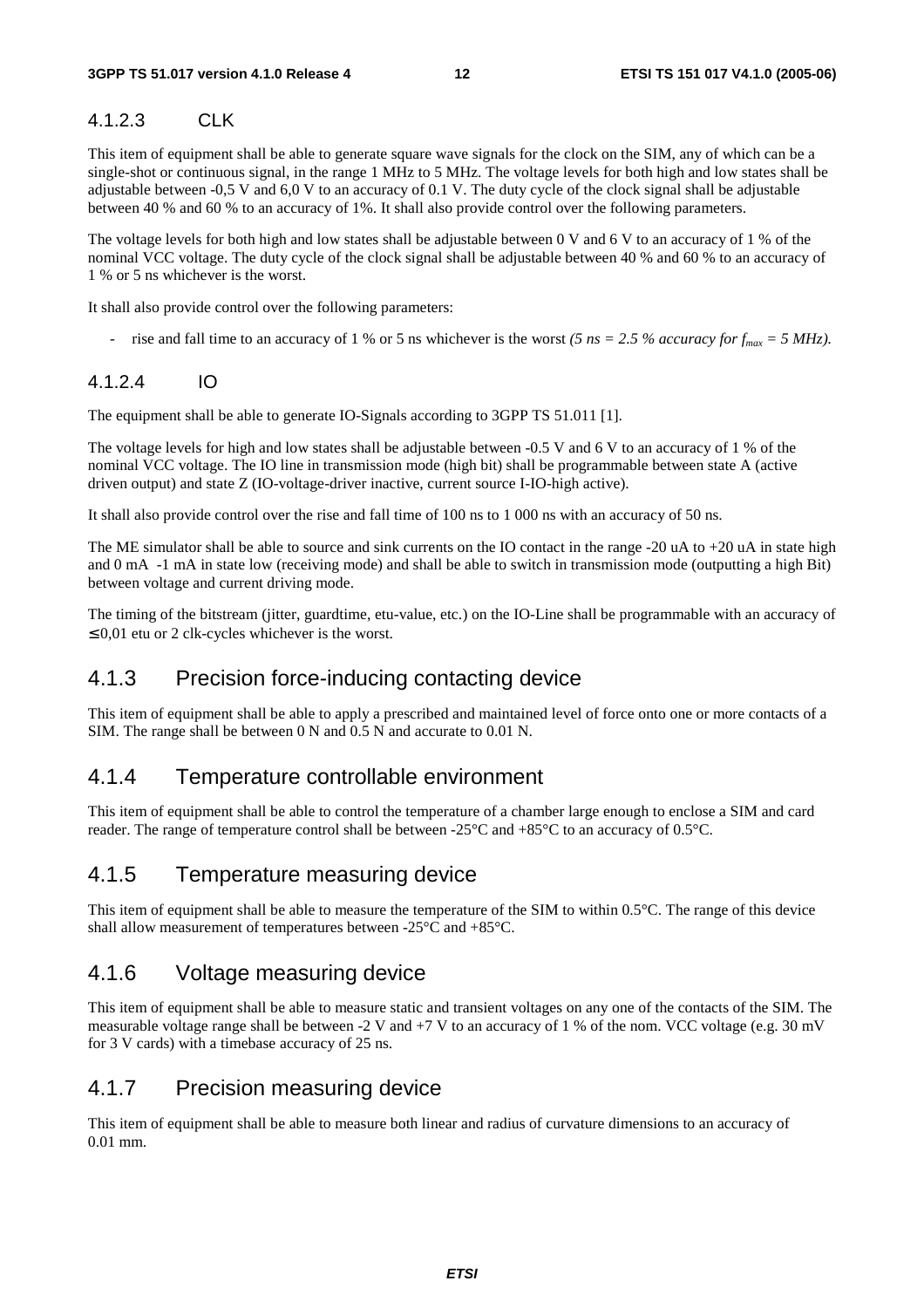# 4.1.8 Current measuring device

This item of equipment shall be able to supervise the current levels for any one of the contacts of the SIM.

| <b>Channel</b>     | <b>Minimum</b>  | <b>Maximum</b> | <b>Resolution</b> |
|--------------------|-----------------|----------------|-------------------|
| VCC high           | $-2$ mA         | $+12.5$ mA     | 125 uA            |
| VCC high           | $-2$ mA         | $+12.5$ mA     | 125 uA            |
|                    |                 |                |                   |
| <b>VCC Burst</b>   | $12 \text{ mA}$ | $+250$ mA      | $2.5 \text{ mA}$  |
| RST/CLK high state | $-50uA$         | $+50 uA$       | 1 uA              |
| RST/CLK low state  | $-250$ uA       | $+250$ uA      | 2.5 uA            |
| IO high state      | $-50 uA$        | $+50 uA$       | 1 uA              |
| IO low state       | $-1500 uA$      | +1 500 uA      | 15 uA             |

### 4.1.9 Timing Measurements on contact IO

To verify the timing of the IO transmission from the SIM the ME Simulator shall be able to measure the IO-Bit-Timing in CLK-Cycles with an accuracy of  $\leq 0.01$  etu or 2 clk-cycles whichever is the worst.

# 4.2 IUT default conditions

Unless otherwise stated, the following is default:

- The voltage level for VCC (contact C1) is set to  $5.0$  V.
- The voltage levels for CLK (contact C3) are set to 0 V and 5.0 V for low and high respectively.
- The clock frequency CLK (contact C3) is set to 5 MHz with duty cycle 50 %.
- The ME simulator generated low transmission voltage level for I/O (contact C7) is set to 0 V and the current sources for high transmission and reception are set to  $\pm 20$  uA respectively
- CHV1 on the SIM is enabled and three VERIFY CHV1 attempts and ten UNBLOCK CHV1 attempts remain.
- Three VERIFY CHV2 attempts and ten UNBLOCK CHV2 attempts remain for CHV2.

# 4.3 Default data formatting

All numeric data enclosed in single quotes (' ') in the present document are hexadecimal data.

Where 'X' is used in place of a hexadecimal digit, X ranges from '0' to 'F'. For example, the data '6X' ranges from '60' to '6F' inclusive.

Where data is expressed as a group of bytes, it shall be in the following format: 'XX XX XX... XX', indicating first byte, second byte, third byte etc. in that order.

# 4.4 Test definition and applicability

The following statements are applicable to the Test definition and applicability clause for all test purposes contained within the present document:

Unless otherwise stated, tests apply to both plug-in and ID-1 SIM cards.

# 4.5 Test procedure

The following statements are applicable to the Test Procedure clause for all test purposes contained within the present document: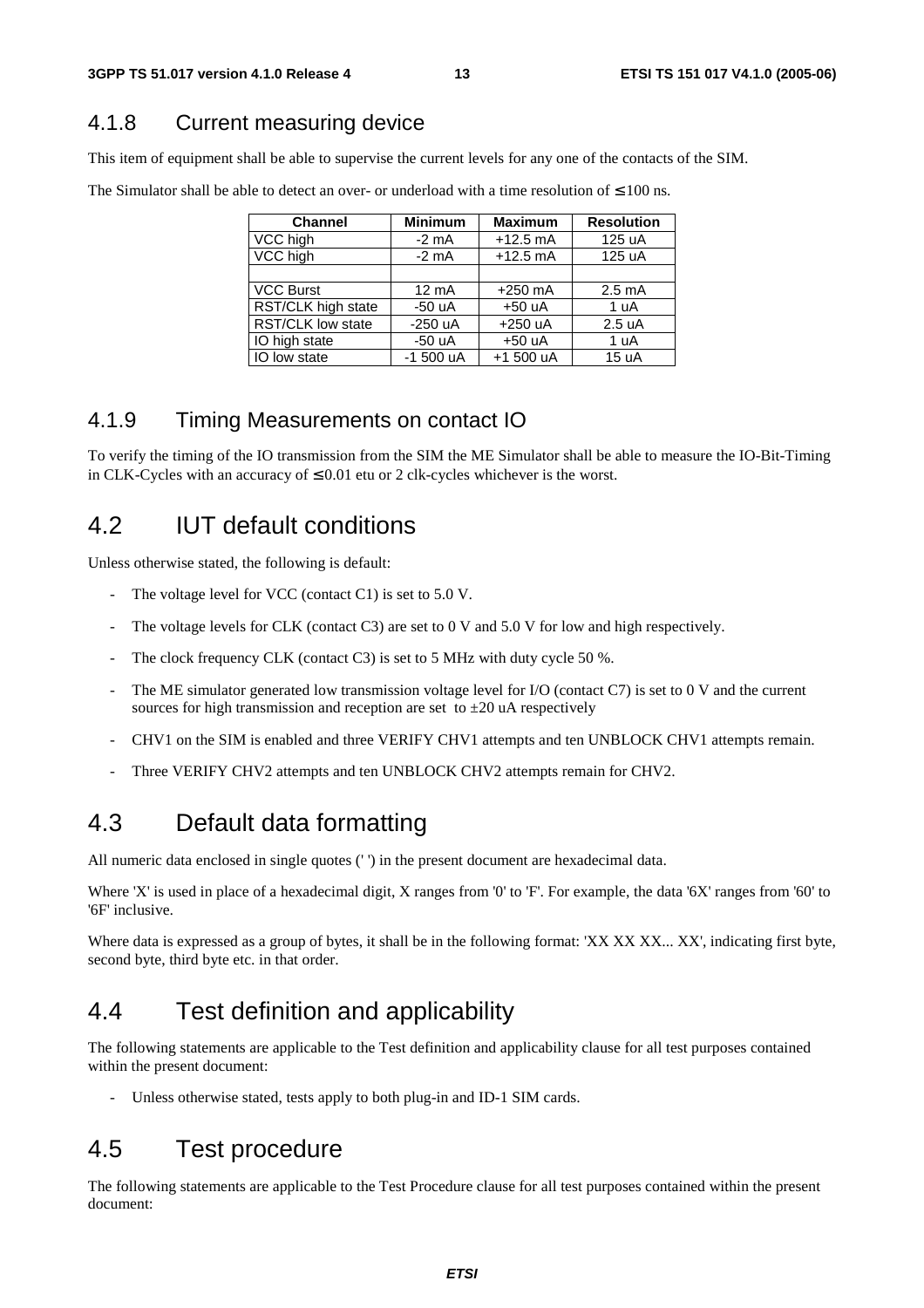- Unless otherwise stated, all steps with the test procedure are to be carried out in order.
- Where steps indicate that an ME simulator shall select a particular DF or EF using an unspecified number of SELECT commands, the ME simulator is to send the correct sequence of SELECT commands in order to select the required file ID from the current file ID (this may be achieved most easily by selecting from the MF down each time).
- Unless otherwise stated, the length (P3) for all READ RECORD and UPDATE RECORD commands sent by the ME simulator is to be that of the record length of the EF currently selected. In the case where an EF is not currently selected, the length sent is to be 1 unless otherwise stated.
- Unless otherwise stated, the offset for all READ BINARY and UPDATE BINARY commands sent by the ME simulator is to be '00 00'.
- Unless otherwise stated, the length (P3) for all STATUS and GET RESPONSE commands sent by the ME simulator is to be such that all available data is read.
- Unless otherwise stated, the CHV and UNBLOCK CHV presented for VERIFY CHV, CHANGE CHV, DISABLE CHV, ENABLE CHV and UNBLOCK CHV commands sent by the ME simulator is to be correct.
- Unless otherwise stated, the "CHV No." (P2) for VERIFY CHV, CHANGE CHV, DISABLE CHV, ENABLE CHV and UNBLOCK CHV commands sent by the ME simulator is to be 1.
- Unless otherwise stated, all files accessed in the test procedures should not be invalidated.

# 4.6 Test requirement

Where steps within a test procedure involve an ME simulator sending one or more commands to the SIM, these commands are required to be correctly executed, with the SIM responding with status conditions of '90 00' or '9F XX', unless otherwise stated in the Test Requirements subclause for the test.

# 5 Test Group Hierarchy

This clause contains the Test Group Hierarchy diagrams which provide a structure for the test purposes and also a correlation between the base specification, ICS and this Test Specification.

The information contained in each node for each of the diagrams is as follows:

mnemonic for test group reference to clause in TS

As the Test Group Hierarchy for the SIM is large, it has been broken into sections to aid presentation.

# 5.1 Test groups under SIM



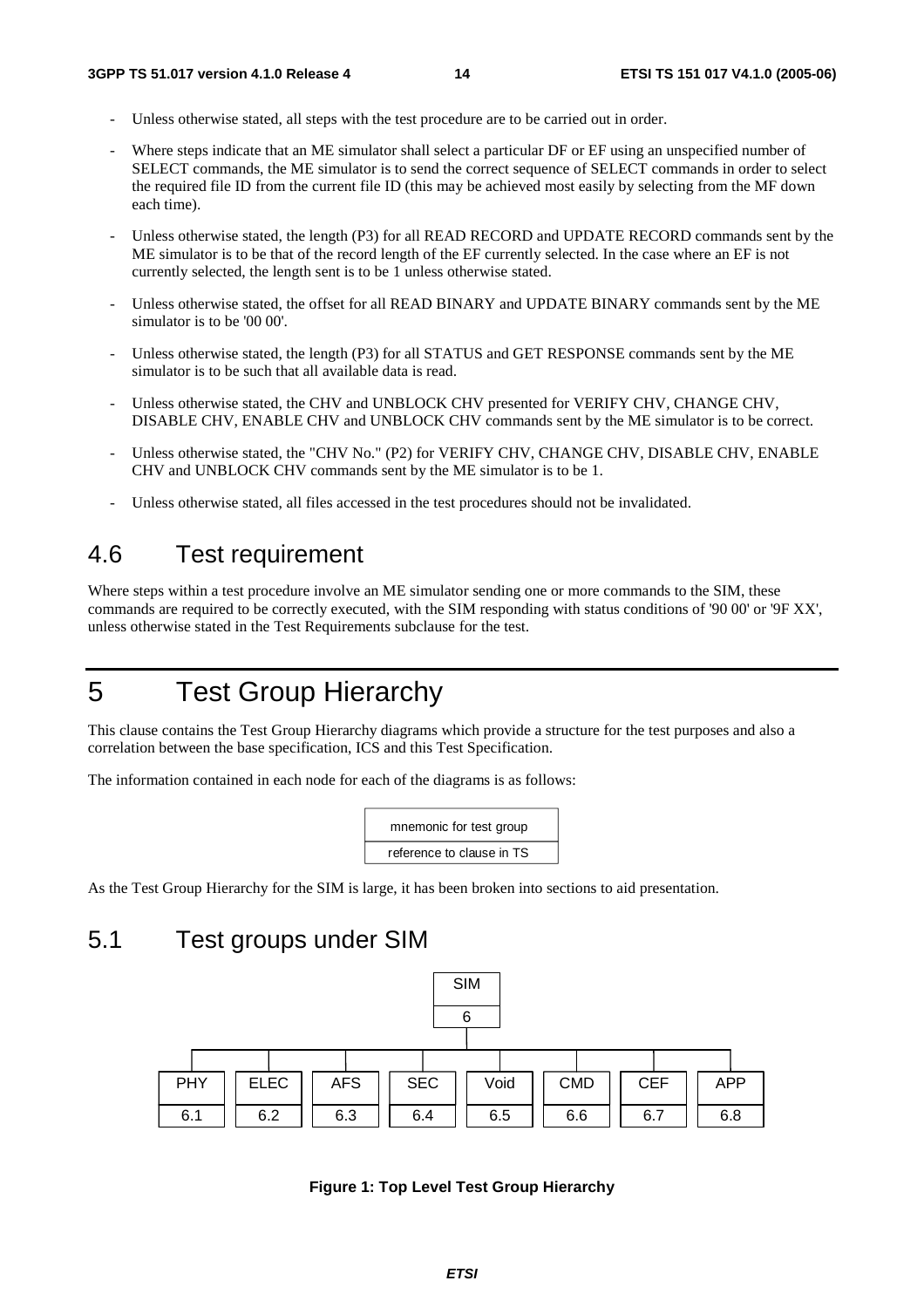The mnemonics chosen for this test group are as follows:

| PHY:  | Physical characteristics - 3GPP TS 51.011 [1], clause 4.                      |
|-------|-------------------------------------------------------------------------------|
| ELEC: | Electronic signals and transmission protocols - 3GPP TS 51.011 [1], clause 5. |
| AFS:  | Application and File structure - 3GPP TS 51.011 [1], clause 6.                |
| SEC:  | Security features - 3GPP TS 51.011 [1], clause 7.                             |
| CMD:  | Description of the commands - 3GPP TS 51.011 [1], clause 9.                   |
| CEF:  | Contents of the elementary files - 3GPP TS 51.011 [1], clause 10.             |
| APP:  | Application Protocol - 3GPP TS 51.011 [1], clause 11.                         |

The Test Groups "PHY", "ELEC", "AFS", "SEC", "CMD", "CEF" and "APP", shown in figure 1, are broken down further, as shown in the following diagrams.

# 5.2 Test groups under PHY



**Figure 2: Breakdown of "PHY" Test Group** 

The mnemonics chosen for this test group are as follows:

| FMT: |  | Format and layout - 3GPP TS 51.011 [1], subclause 4. |
|------|--|------------------------------------------------------|
|------|--|------------------------------------------------------|

- ID1: ID-1 card 3GPP TS 51.011 [1], subclause 4.
- PIC: Plug-in card 3GPP TS 51.011 [1], subclause 4.
- TMP: Temperature range for card operation 3GPP TS 51.011 [1], subclause 4.<br>CNT: Contacts 3GPP TS 51.011 [1], subclause 4.
- Contacts 3GPP TS 51.011 [1], subclause 4.

# 5.3 Test groups under ELEC



**Figure 3: Breakdown of "ELEC" Test Group** 

The mnemonics chosen for this test group are as follows:

| VCC: |  |  | Supply voltage Vcc (contact C1) - 3GPP TS 51.011 [1], subclause 5. |
|------|--|--|--------------------------------------------------------------------|
|------|--|--|--------------------------------------------------------------------|

- RST: Reset RST (contact C2) 3GPP TS 51.011 [1], subclause 5.
- CLK: Clock CLK (contact C3) 3GPP TS 51.011 [1], subclause 5.
- IO: I/O (contact C7) 3GPP TS 51.011 [1], subclause 5.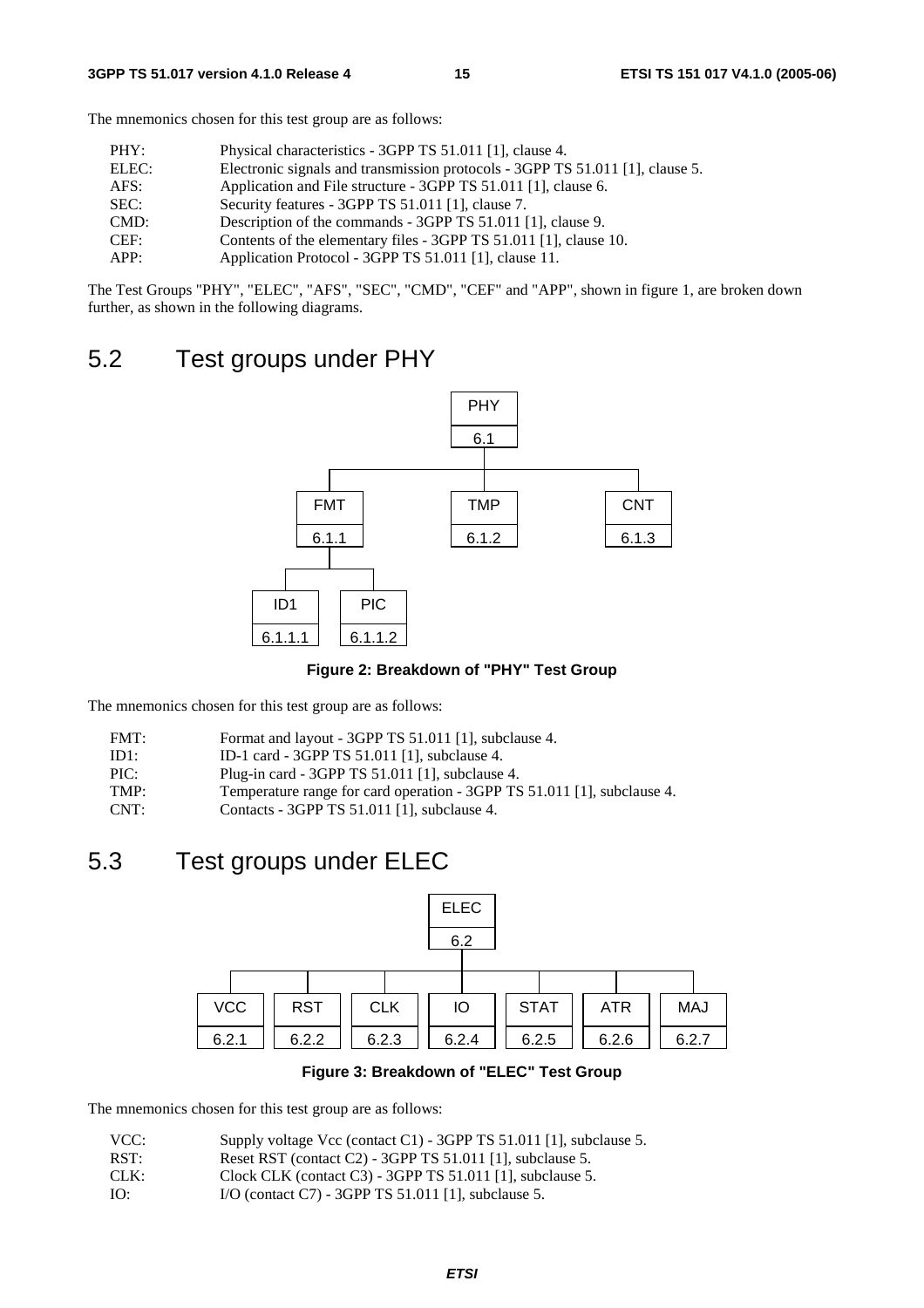| STAT: | States - 3GPP TS 51.011 [1], subclause 5.                |
|-------|----------------------------------------------------------|
| ATR:  | Answer To Reset (ATR) - 3GPP TS 51.011 [1], subclause 5. |

MAJ: Major Capabilities - 3GPP TS 51.011 [1], clause 5.

# 5.4 Test groups under AFS



**Figure 4: Breakdown of "AFS" Test Group** 

The mnemonics chosen for this test group are as follows:

| FID:            | File identifier - 3GPP TS 51.011 [1], subclause 6.                |
|-----------------|-------------------------------------------------------------------|
| DF:             | Dedicated Files - 3GPP TS 51.011 [1], subclause 6.4.1.            |
| EF:             | Elementary Files - 3GPP TS 51.011 [1], subclause 6.4.2.           |
| <b>SELFILE:</b> | Methods for selecting a file - 3GPP TS 51.011 [1], subclause 6.5. |
| RSVD:           | Reservation of file IDs - 3GPP TS 51.011 [1], subclause 6.        |

# 5.5 Test groups under SEC



**Figure 5: Breakdown of "SEC" Test Group** 

The mnemonics chosen for this test group are as follows:

- AUTH: Authentication and cipher key generation procedures 3GPP TS 51.011 [1], subclause 7.1.
- ALG: Algorithms and processes 3GPP TS 51.011 [1], subclause 7.2.
- FAC: File access conditions 3GPP TS 51.011 [1], subclause 7.3.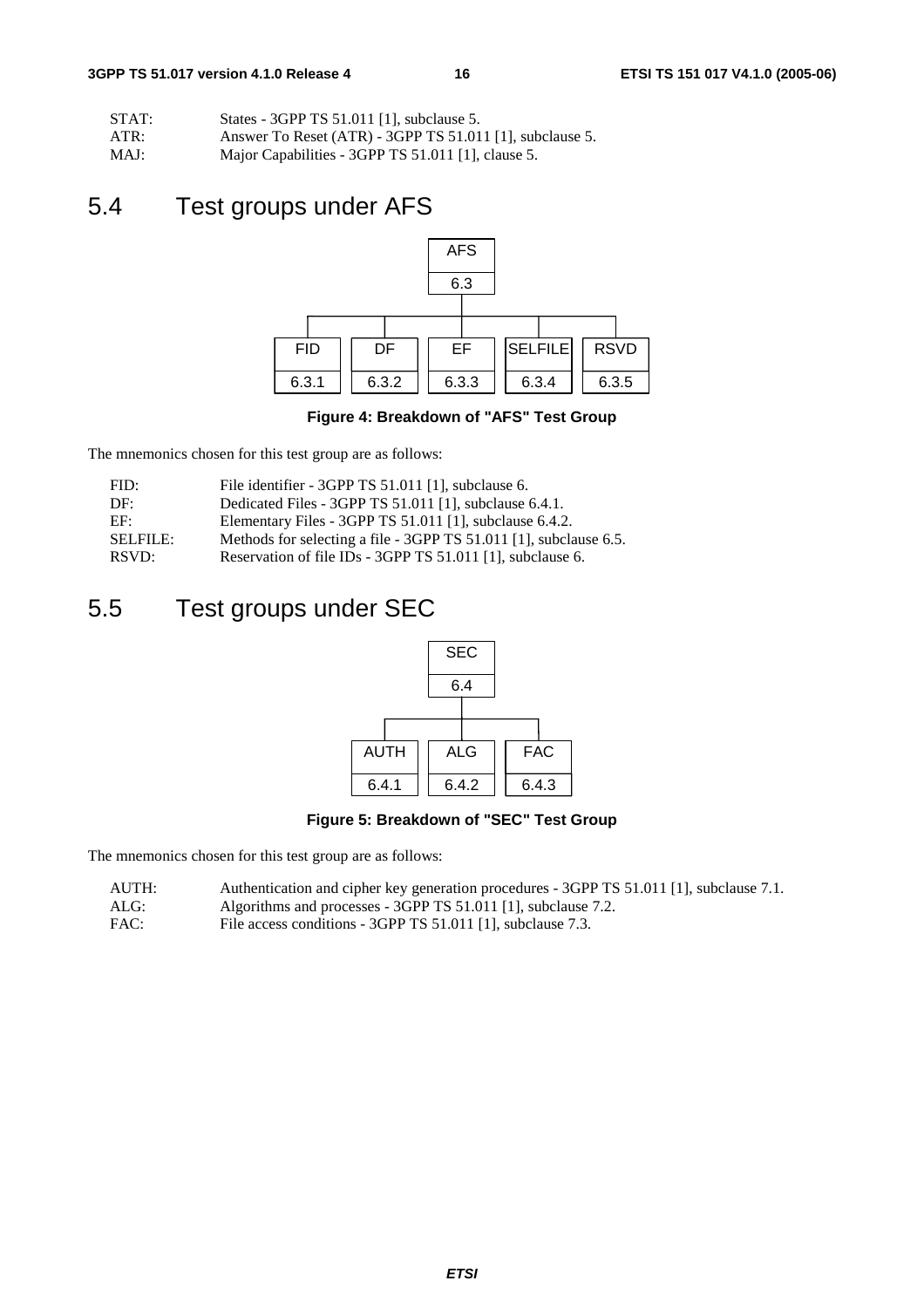# 5.6 Void

# 5.7 Test groups under CMD



**Figure 7: Breakdown of "CMD" Test Group** 

The mnemonics chosen for this test group are as follows:

| MAP: | Mapping principles - 3GPP TS 51.011 [1], subclause 9.1. |
|------|---------------------------------------------------------|
|------|---------------------------------------------------------|

- COD: Coding of the commands 3GPP TS 51.011 [1], subclause 9.2.
- DEF: Definitions and coding 3GPP TS 51.011 [1], subclause 9.3.
- SC: Status conditions returned by the Card 3GPP TS 51.011 [1], subclause 9.4.
- SW: Coding of the status words- 3GPP TS 51.011 [1], subclause 9.4.1 to 9.4.6.
- CSR: Commands versus possible status responses 3GPP TS 51.011 [1], subclause 9.4.7.

# 5.8 Test groups under CEF



**Figure 8: Breakdown of "CEF" Test Group** 

The mnemonics chosen for this test group are as follows:

| MF:  | Contents of the EFs at the MF level - 3GPP TS 51.011 [1], subclause 10.1.          |
|------|------------------------------------------------------------------------------------|
| GSM: | Contents of EFs at the GSM application level - 3GPP TS 51.011 [1], subclause 10.3. |
| TEL: | Contents of the EFs at the Telecom level - 3GPP TS 51.011 [1], subclause 10.5.     |

# 5.9 Test groups under APP

### **[TBD]**

#### **Figure 9: Breakdown of "APP" Test Group**

All of the tests in the "APP" test group relate to 3GPP TS 51.011 [1], clause 11.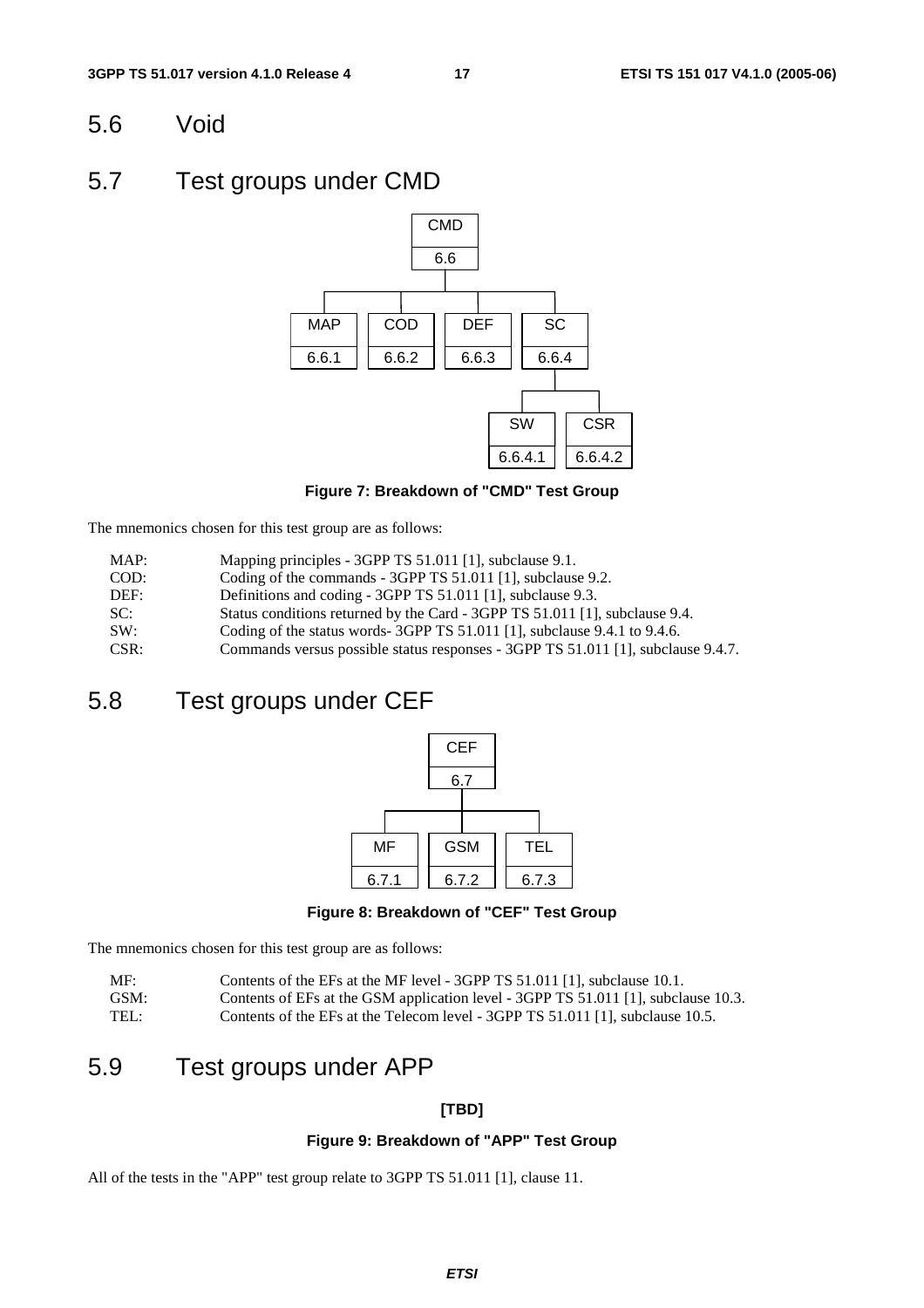# 6 Test Procedure

This clause details each of the tests in each of the test groups within the Test Group Hierarchy. This test suite allows testing of the IUT against the base specification with respect to:

- Physical characteristics.
- Electronic signals and transmission protocols.
- Logical model.
- Security services and facilities.
- Functions.
- Commands.
- Contents of the elementary files.

The numbering of this clause correlates with the numbering of the accompanying ICS to allow for referencing between the documents.

# 6.1 Physical characteristics

The tests in this subclause ensure that the IUT conforms to the specification for both format and layout and contacts.

## 6.1.1 Format and layout

6.1.1.1 ID-1 SIM

#### 6.1.1.1.1 Definition and applicability

The format and layout characteristics shall be adhered to, in order to ensure proper operation in the GSM environment.

This test applies to ID-1 SIM cards.

Currents defined as positive are flowing into the SIM.

Voltages declared as  $V_0$  are delivered by the ME (ME Simulator)  $V_1$  is generated by the SIM.

#### 6.1.1.1.2 Conformance requirement

| CR1:    | Format and layout of the ID-1 card shall be in accordance with 3GPP TS 51.011 [1], unless<br>otherwise specified.                     |
|---------|---------------------------------------------------------------------------------------------------------------------------------------|
| CR2:    | The information on the exterior of the ID-1 SIM card shall include at least the individual account<br>identifier and the check digit. |
| CR3:    | The card may have a polarization mark which indicates how the user should insert the card into the<br>ME.                             |
| $CR4$ : | Any embossing on the card shall be in accordance with 3GPP TS 51.011 [1] (conditional).                                               |
| CR5:    | The contacts shall be located on the front (embossed face) of the card.                                                               |

Reference: 3GPP TS 51.011 [1], clause 4.

Test Group Reference (TGR): TGR\_SIM\_PHY\_FMT\_ID1.

Test Procedure Reference (TPR): TPR\_SIM\_PHY\_FMT\_ID1.

#### 6.1.1.1.3 Test purpose

To verify that the SIM conforms to the above requirements.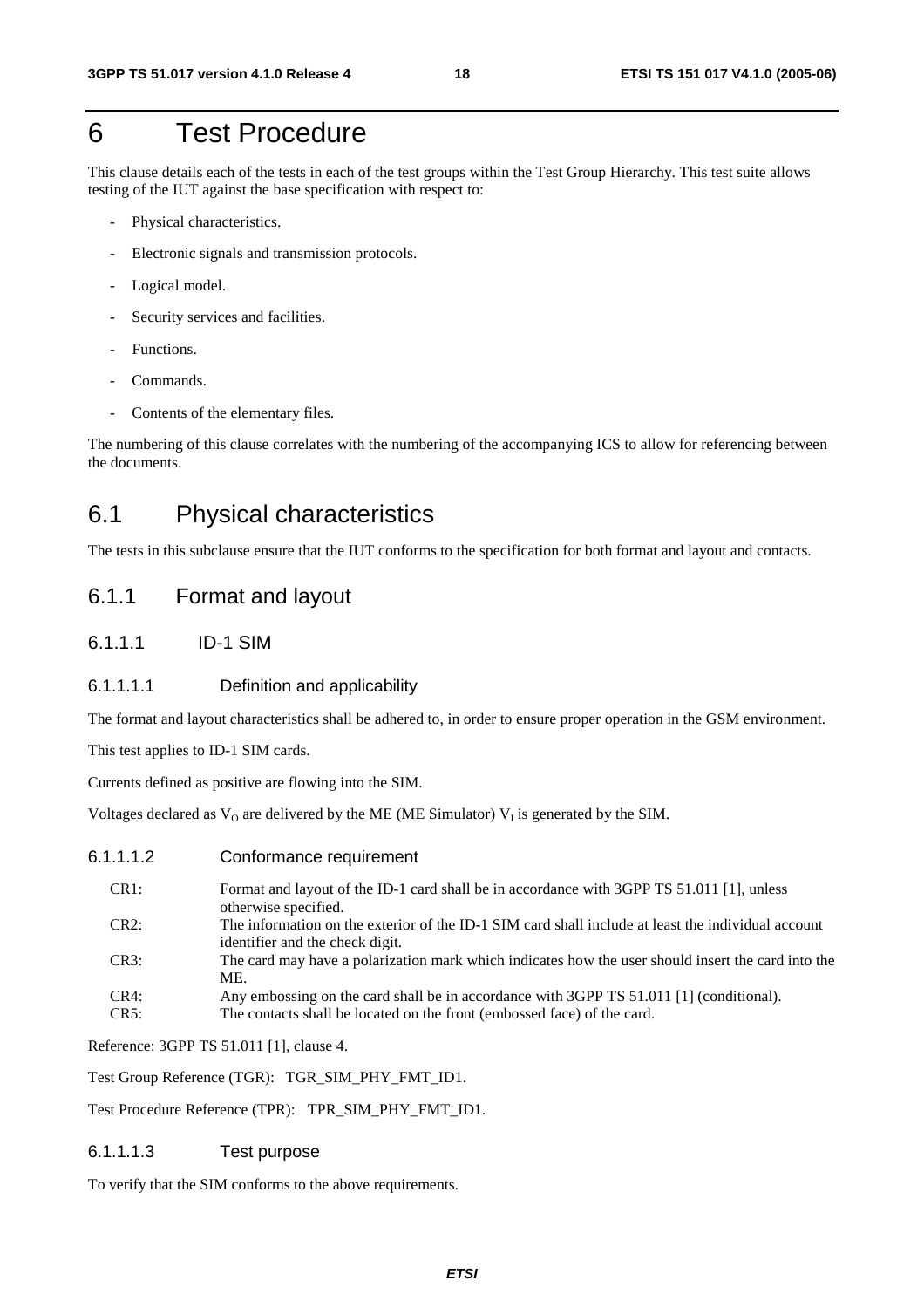NOTE 1: The testing of CR1 is outside the scope of the present document.NOTE 2: The testing of CR4 is outside the scope of the present document.

#### 6.1.1.1.4 Method of test

#### **Initial conditions**

None.

#### **Test procedure**

- a) The card is examined for the following:
	- identification number;
	- polarization mark;
	- contact location.

 *The card shall have been observed to exhibit the following [CR2,3]:* 

- *identification number located on the exterior of the card;*
- *polarization mark indicating how the user should insert the card into the ME;*
- *contact location on the front or the back of the card.*
- b) The SIM is connected to an ME simulator.
- c) The ME simulator resets the SIM.
- d) The ME simulator sends a SELECT command to the SIM to select  $EF_{\text{ICCD}}$ .
- e) The ME simulator sends a READ BINARY command to the SIM to read the identification number.

 *The individual account identifier read from the SIM shall be identical with that on the exterior of the card [CR2].* 

### 6.1.1.2 Plug-in SIM

### 6.1.1.2.1 Definition and applicability

The format and layout characteristics shall be adhered to, in order to ensure proper operation in the GSM environment.

This test applies to plug-in SIM cards.

#### 6.1.1.2.2 Conformance requirement

| CR <sub>1</sub> : | Format and layout of the plug-in card shall be in accordance with 3GPP TS 51.011 [1] unless       |
|-------------------|---------------------------------------------------------------------------------------------------|
|                   | otherwise specified.                                                                              |
| CD <sub>2</sub>   | The information on the exterior of the plug in earl shell include at least the individual economy |

- CR2: The information on the exterior of the plug-in card shall include at least the individual account identifier and the check digit.
- CR3: The dimensions of the plug-in SIM shall be in accordance with annex A of 3GPP TS 51.011 [1].

Reference: 3GPP TS 51.011 [1], clause 4.

Test Group Reference (TGR): TGR\_SIM\_PHY\_FMT\_PIC.

Test Procedure Reference (TPR): TPR\_SIM\_PHY\_FMT\_PIC.

#### 6.1.1.2.3 Test purpose

To verify that the SIM conforms to the above requirements.

NOTE: The testing of CR1 is outside the scope of the present document.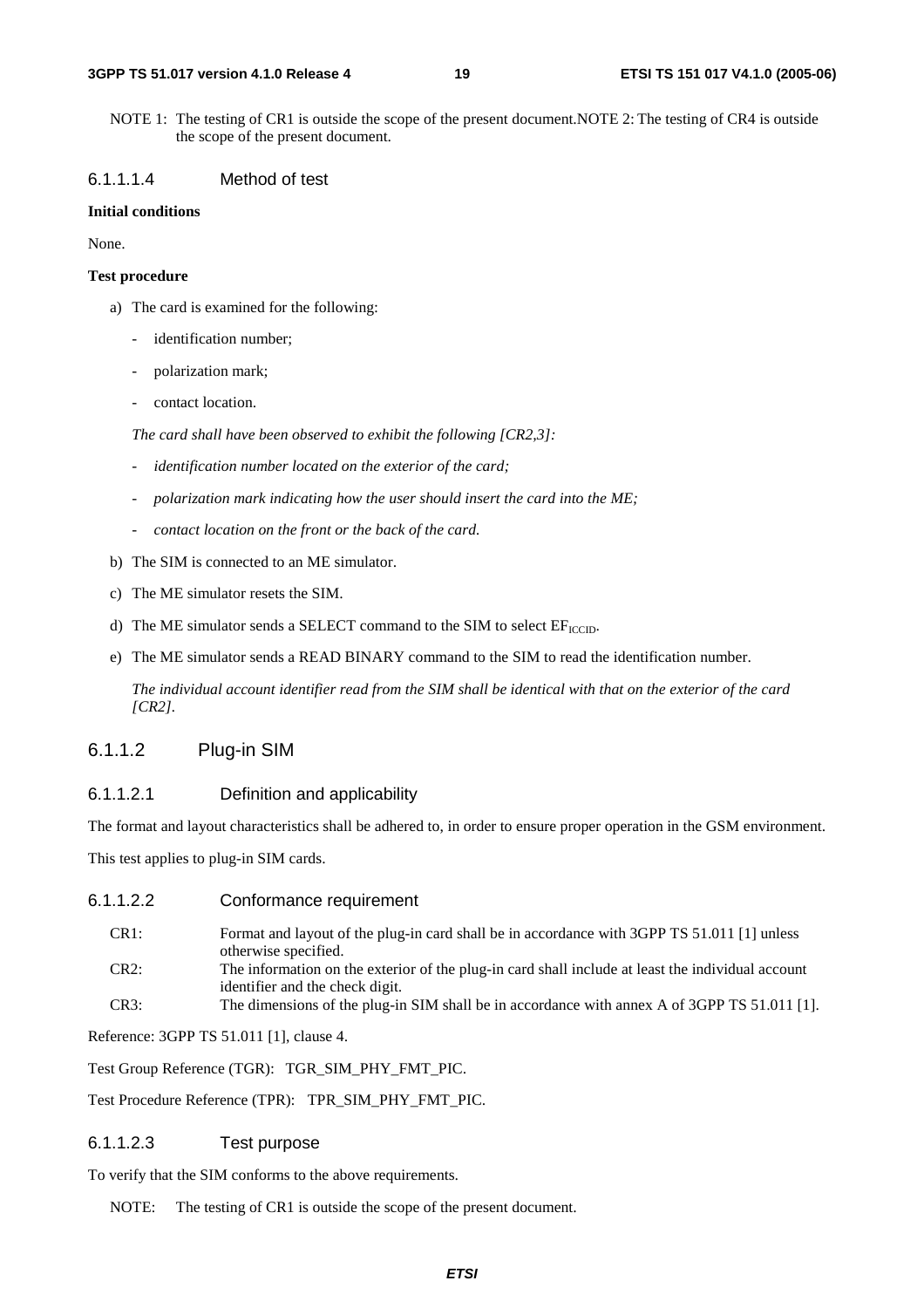### 6.1.1.2.4 Method of test

#### **Initial conditions**

None.

#### **Test procedure**

- a) The card is examined for the following:
	- individual account identifier and check digit;
	- width;
	- height;
	- thickness;
	- feature for orientation.

 *The card shall have been observed to exhibit the following [CR2]:* 

- *at least the individual account identifier and check digit located on the exterior of the card;*
- *correct width, height and thickness;*
- *feature for orientation.*
- b) The SIM is connected to an ME simulator.
- c) The ME simulator resets the SIM.
- d) The ME simulator sends a SELECT command to the SIM to select  $EF_{\text{ICCD}}$ .
- e) The ME simulator sends a READ BINARY command to the SIM to read the identification number.

*The account identifier and check digit read from the SIM shall be present and identical with that on the exterior of the card [CR2]*.

# 6.1.2 Temperature range for card operation

### 6.1.2.1 Definition and applicability

The temperature range for full operational use shall be adhered to, in order to ensure proper operation in the GSM environment.

### 6.1.2.2 Conformance requirement

CR1: The temperature range for full operational use shall be between  $-25^{\circ}$ C and  $+70^{\circ}$ C with occasional peaks of up to +85°C, where "occasional" means not more than 4 hours each time and not over 100 times during the life time of the card.

Reference: 3GPP TS 51.011 [1], subclause 4.

Test Group Reference (TGR): TGR\_SIM\_PHY\_TMP.

Test Procedure Reference (TPR): TPR\_SIM\_PHY\_TMP.

### 6.1.2.3 Test purpose

To verify that the SIM conforms to the above requirements.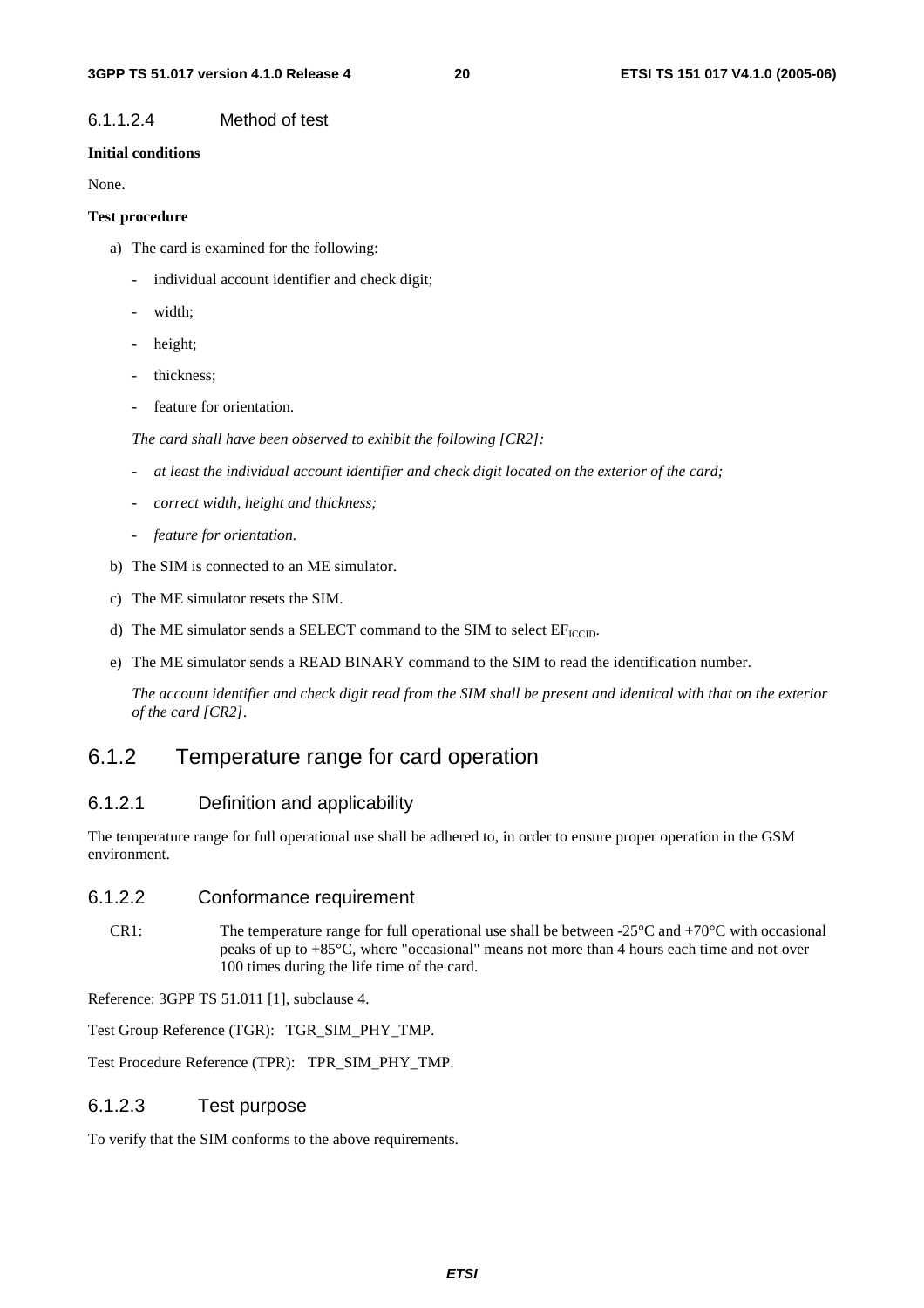### 6.1.2.4 Method of test

#### **Initial conditions**

- 1) The SIM is placed in a temperature-controllable environment and connected to an ME simulator.
- 2) A temperature measuring device is connected to the surface of the SIM.
- 3) The SIM shall have passed the Format and Layout tests in subclause 6.1.1.

#### **Test procedure**

- a) The temperature of the SIM is set to +25°C.
- b) The ME simulator resets the SIM.
- c) The ME simulator performs the SIM initialization procedure, as defined in 3GPP TS 51.011 [1], subclause 11.2.1.

The SIM shall operate successfully [CR1].

- d) The temperature of the SIM is reduced to -25°C.
- e) Steps b) and c) are repeated.

The SIM shall operate successfully [CR1].

- f) The temperature of the SIM is increased to  $+70^{\circ}$ C.
- g) Steps b) and c) are repeated.

The SIM shall operate successfully [CR1].

- h) The temperature of the SIM is increased to  $+85^{\circ}$ C.
- i) Steps b) and c) are repeated continually for a period of 4 hours.

The SIM shall operate successfully [CR1].

The SIM shall have satisfied the test requirements of subclause 6.1.1.

- j) The temperature of the SIM is reduced to  $+25^{\circ}$ C.
- k) Steps h), i) and j) are repeated a further 99 times.

The SIM shall operate successfully [CR1].

l) Carry out the tests in subclause 6.1.1 again.

## 6.1.3 Contacts

#### 6.1.3.1 Definition and applicability

The shape, robustness and provision of contacts shall be adhered to, in order to maintain good electrical contact with the ME, ensuring proper operation in the GSM environment.

#### 6.1.3.2 Conformance requirement

CR2: Contact C6 shall not be bonded in the SIM for any function other than supplying Vpp.

Reference: 3GPP TS 51.011 [1], clause 4.

Test Group Reference (TGR): TGR\_SIM\_PHY\_CNT.

Test Procedure Reference (TPR): TPR\_SIM\_PHY\_CNT.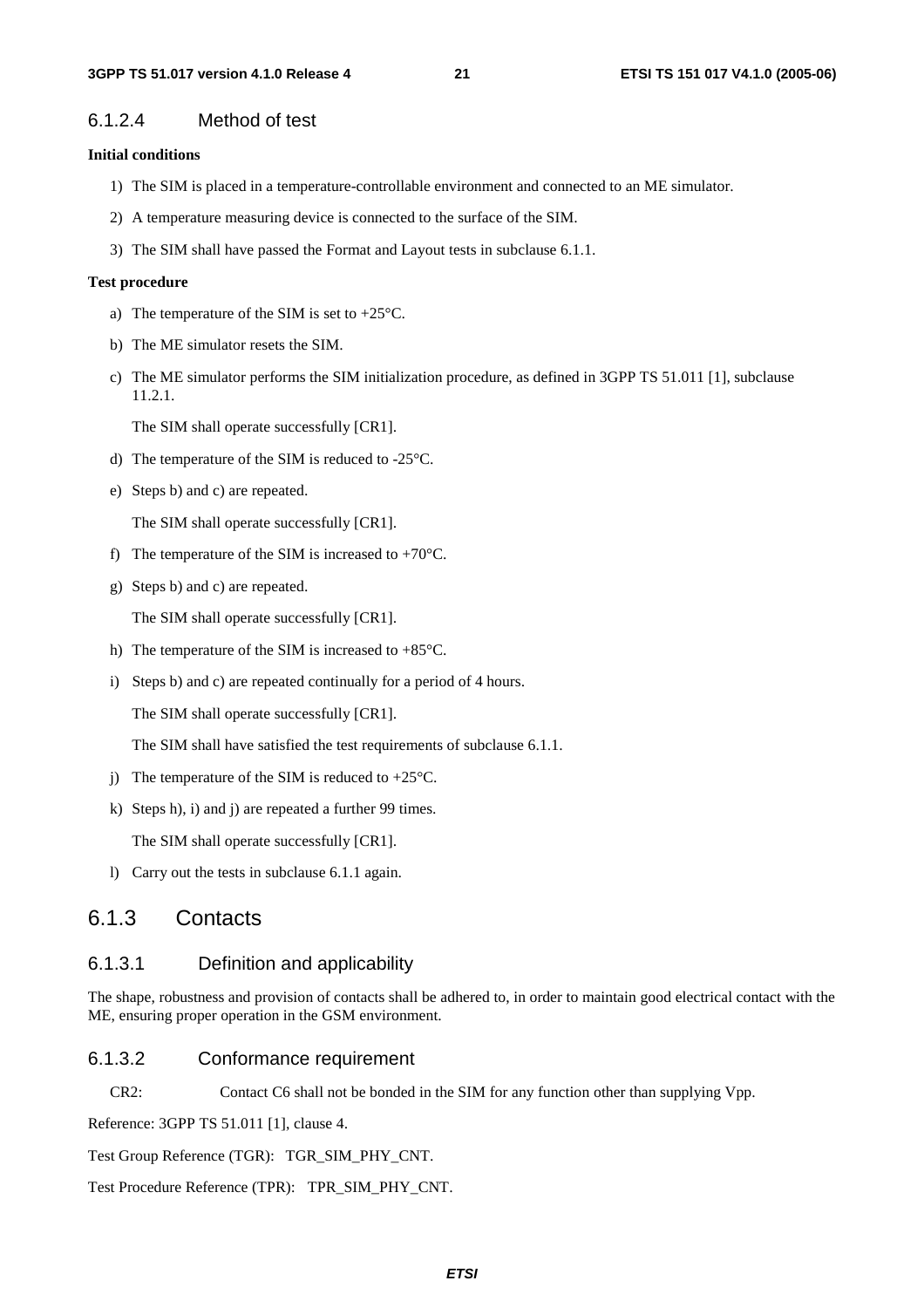### 6.1.3.3 Test purpose

To verify that the SIM conforms to the above requirements.

NOTE: As the contacts specified in CR1 and CR3 are optional, the tests specified here shall only be performed on those contacts when the contacts are present.

### 6.1.3.4 Method of test

#### **Initial conditions**

1) The SIM shall have passed the Format and Layout tests in subclause 6.1.1.

#### **Test procedure**

- a) Contact C6 is connected to ground by the ME simulator.
- b) VCC is applied to contact C1.
- c) Contact C2 (RST) is kept at low level, ground.
- d) A valid clock signal is applied to Contact C3.

*The dc power consumption on Contact C1 shall not exceed 10 mA under any condition [CR2].* 

- NOTE: This test ensures that VPP and VCC are not bonded together in the SIM, if this would be the case VPP would also supply the SIM with current for its operation.
- e) The SIM is connected to an ME simulator.
- f) The ME simulator resets the SIM.

The SIM shall have been reset successfully [CR4].

# 6.2 Electronic signals and transmission protocols

The tests in this subclause ensure that the IUT conforms to the electrical specification for each of the contacts and also the protocol.

# 6.2.1 Supply voltage Vcc (contact C1)

6.2.1.1 Voltage limits

#### 6.2.1.1.1 Definition and applicability

In addition to the electronic signals and transmission protocols defined in ISO/IEC 7816-3[5], the SIM shall operate within the following supply voltage conditions to ensure proper operation in the GSM environment.

This test applies to all SIM implementations with 1.8 V, 3 V and 5 V interfaces.

#### 6.2.1.1.2 Conformance requirement

CR1: The SIM shall operate when the supply voltage on contact C1 (Vcc) is in the following ranges:

| <b>Card Type</b> | Vmin $N$ | $V$ max $N$ |
|------------------|----------|-------------|
| 5 V type         | 4.5      | 5.5         |
| 3 V type         |          | 3.3         |
| $1.8V$ type      | -62      | 1.98        |

Reference: 3GPP TS 51.011 [1], subclause 5.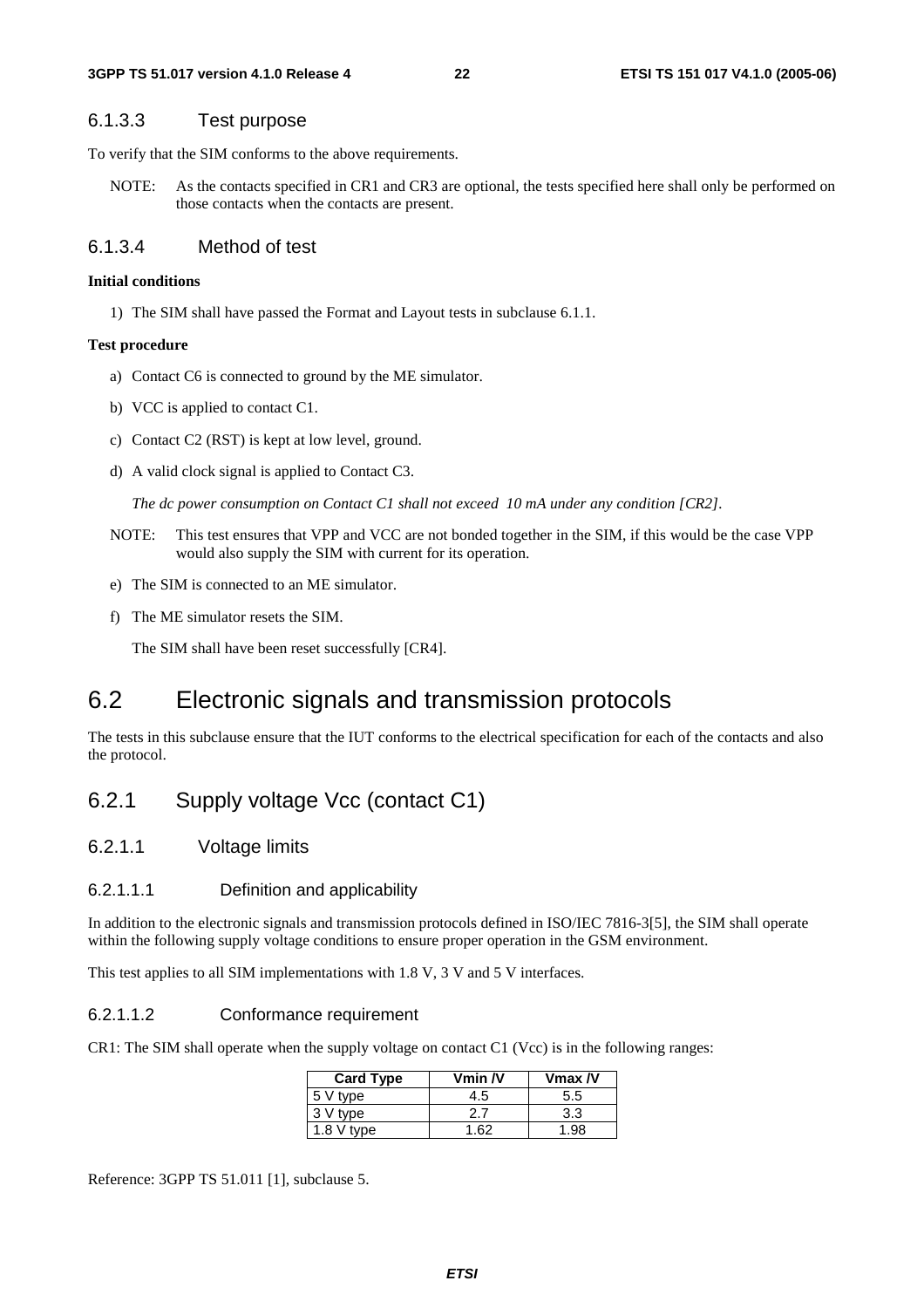Test Group Reference (TGR): TGR\_SIM\_ELEC\_VCC.

Test Procedure Reference (TPR): TPR\_SIM\_ELEC\_VCC\_V.

#### 6.2.1.1.3 Test purpose

To verify that the SIM conforms to the above requirements.

#### 6.2.1.1.4 Method of test

#### **Initial conditions**

- 1) The SIM is connected to an ME simulator.
- 2) The CHV1 value is 4 zeros.

#### **Test procedure**

(The voltage Vcc min/max depends on the voltage class the SIM provides)

- a) The voltage source for contact C1 (Vcc) is set to Vcc min, and the SIM interface signals are powered from a Vcc min, source.
- b) The ME simulator resets the SIM.

*The SIM shall send the correct ATR sequence [CR1].* 

- c) The ME simulator sends a CHANGE CHV command to the SIM with new CHV1 value 8 zeros.
- d) The ME simulator sends a CHANGE CHV command to the SIM to return the CHV1 to its original value.
- e) The voltage source for contact C1 (Vcc) is set to Vcc max.
- f) The ME simulator resets the SIM.

*The SIM shall send the correct ATR sequence [CR1].* 

- g) The ME simulator sends a CHANGE CHV command to the SIM with new CHV1 value 8 zeros.
- h) The ME simulator sends a CHANGE CHV command to the SIM to return the CHV1 to its original value.
- i) Repeat the test for every voltage class the SIM provides.

### 6.2.1.2 Current limits

#### 6.2.1.2.1 Definition and applicability

In addition to the electronic signals and transmission protocols defined in ISO/IEC 7816-3[5], the current consumption shall not exceed the specified limit under normal operating conditions to ensure proper operation in the GSM environment.

| <b>Card Type</b>                                                                    | Imax/mA<br>under normal conditions<br>(average value (see note )) | $f_{\rm max}$ /Mhz<br>(max CLK-frequency under<br>normal conditions) | $Vec_{max}$<br>voltage on VCC during<br>testing |
|-------------------------------------------------------------------------------------|-------------------------------------------------------------------|----------------------------------------------------------------------|-------------------------------------------------|
| 5 V type                                                                            | ΙO                                                                |                                                                      | 5.5V                                            |
| 3 V type                                                                            |                                                                   |                                                                      | 3.3V                                            |
| $1.8V$ type                                                                         |                                                                   |                                                                      | 1.98V                                           |
| NOTE:<br>Imax is the average value of the Vcc Current including the current spikes. |                                                                   |                                                                      |                                                 |

#### **Table 1: Current consumption on VCC**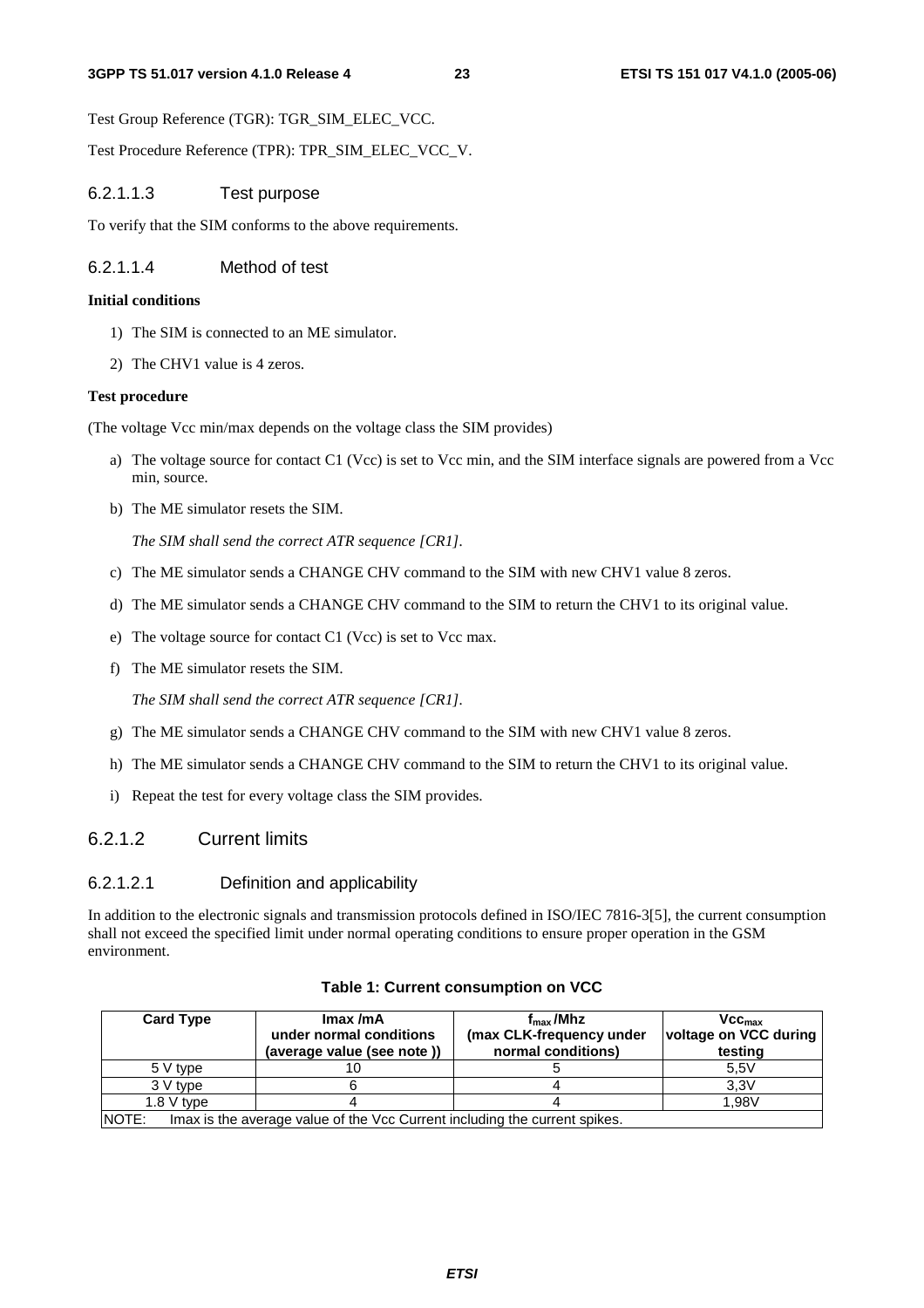| <b>Card Type</b> | $I_{\text{max}}$ /mA | max charge /nAs | max duration /ns |
|------------------|----------------------|-----------------|------------------|
| 5 V type         | 200                  | 40              | 400              |
| 3 V type         | 60                   |                 | 400              |
| 1.8 $V$ type     | 60                   |                 | 40C              |

**Table 2: Current spikes on VCC** 

#### 6.2.1.2.2 Conformance requirement

CR1: The current consumption of the SIM shall not exceed the max currents values  $(I_{max})$  as defined in tables 1 and 2 at the max. frequency  $(f_{max})$  and the max. allowed voltage level  $V_{max}$ .

Reference: 3GPP TS 51.011 [1], subclause 5.1.

Test Group Reference (TGR): TGR\_SIM\_ELEC\_VCC.

Test Procedure Reference (TPR): TPR\_SIM\_ELEC\_VCC\_I.

6.2.1.2.3 Test purpose

To verify that the SIM conforms to the above requirements.

#### 6.2.1.2.4 Method of test

#### **Initial conditions**

- 1) The SIM is connected to an ME simulator.
- 2) A current measuring device is connected to the SIM.
- 3) The CHV1 value is 4 zeros.

#### **Test procedure**

- a) The frequency of the clock source is set to 1 MHz.
- b) The ME simulator resets the SIM.
- c) The ME simulator performs the SIM initialization procedure during which time the current consumption is measured.
- d) The ME simulator sends a CHANGE CHV command to the SIM with new CHV1 value 8 zeros.
- e) The ME simulator sends a CHANGE CHV command to the SIM to return the CHV1 to its original value.
- f) The frequency of the clock source is set to 3.25 MHz.
- g) The ME simulator resets the SIM.
- h) The ME simulator performs the SIM initialization procedure during which time the current consumption is measured.
- i) The ME simulator sends a CHANGE CHV command to the SIM with new CHV1 value 8 zeros.
- j) The ME simulator sends a CHANGE CHV command to the SIM to return the CHV1 to its original value.
- k) The frequency of the clock source is set to  $f_{\text{max}}$
- l) The ME simulator resets the SIM.
- m) The ME simulator performs the SIM initialization procedure during which time the current consumption is measured.
- n) The ME simulator sends a CHANGE CHV command to the SIM with new CHV1 value 8 zeros.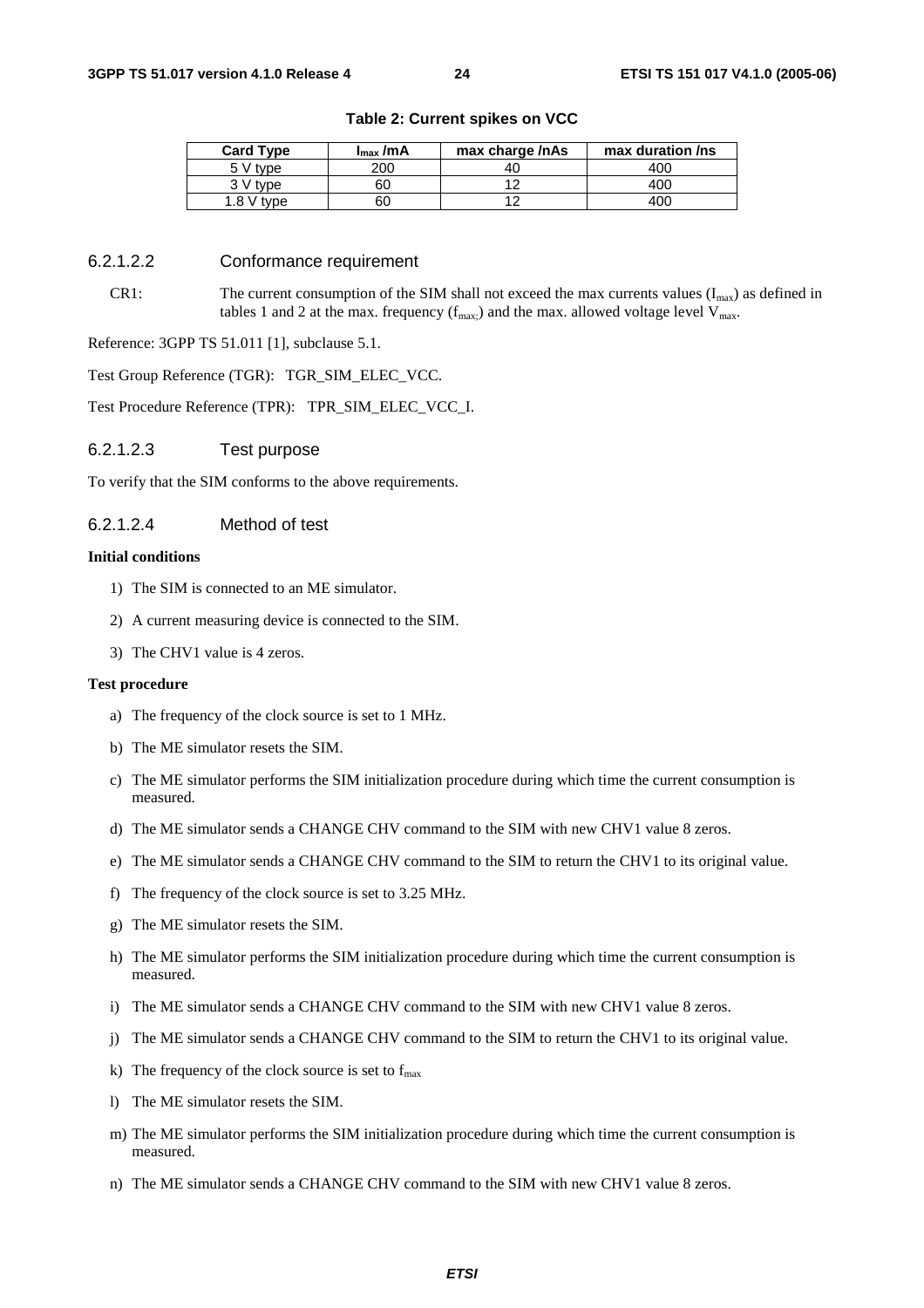- o) The ME simulator sends a CHANGE CHV command to the SIM to return the CHV1 to its original value.
- p) Repeat tests a) to o) for all voltage classes the SIM delivers.

 *The current consumption of the SIM shall not exceed the max.current values given in tables 1 and 2 according to the SIM class excluding spikes up to the defined maximum charges, durations and amplitudes during the whole test.* 

#### 6.2.1.3 Idle current limits

#### 6.2.1.3.1 Definition and applicability

In addition to the electronic signals and transmission protocols defined in ISO/IEC 7816-3[5], the current consumption shall not exceed the specified limit under idle conditions to ensure proper operation in the GSM environment.

| <b>Card Type</b> | Imax /uA in idle state clk frequency | Vcc <sub>max</sub> /V              |
|------------------|--------------------------------------|------------------------------------|
|                  | 1 MHz                                | max. voltage on VCC during testing |
| 5 V type         | 200                                  |                                    |
| 3 V type         | 200                                  |                                    |
| $1.8V$ type      | 200                                  | 1.98                               |

#### 6.2.1.3.2 Conformance requirement

CR1: The idle current consumption of the SIM shall not exceed  $I_{\text{max}}$  at 1 MHz, +25°C and  $V_{\text{max}}$ .

Reference: 3GPP TS 51.011 [1], clause 5 and subclause 5.1.

Test Group Reference (TGR): TGR\_SIM\_ELEC\_VCC.

Test Procedure Reference (TPR): TPR\_SIM\_ELEC\_VCC\_IDLE.

#### 6.2.1.3.3 Test purpose

To verify that the SIM conforms to the above requirements.

### 6.2.1.3.4 Method of test

#### **Initial conditions**

- 1) The SIM is connected to an ME simulator.
- 2) The frequency of the clock source is set to 1 MHz.
- 3) The temperature of the SIM is +25°C.
- 4) The voltage on VCC is set to  $VCC_{\text{max}}$

#### **Test procedure**

- a) The ME simulator resets the SIM.
- b) The idle current consumption is measured after receiving the ATR over a period of 10 s.
- c) repeat test for all voltage classes the SIM supports.

#### 6.2.1.3.5 Test requirement

1) During step b), the current consumption of the SIM shall not exceed  $I_{max}$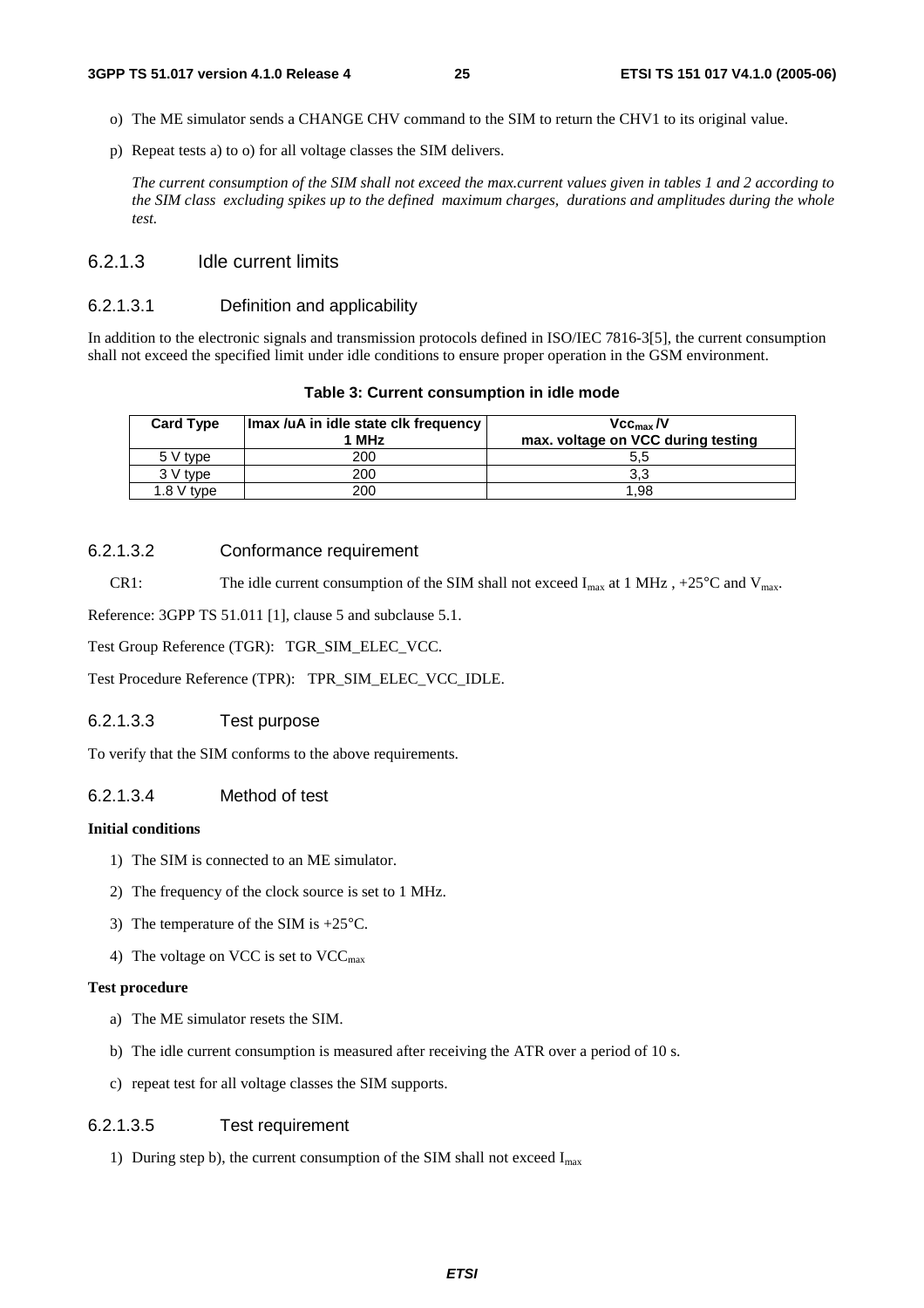# 6.2.1.4 Current limits at all frequencies

### 6.2.1.4.1 Definition and applicability

In addition to the electronic signals and transmission protocols defined in ISO/IEC 7816-3[5], the current consumption shall not exceed the specified limit under idle conditions to ensure proper operation in the GSM environment.

#### **Table 4: Current consumption in idle mode at max frequency**

| <b>Card Type</b> | Imax /uA in idle state<br>(average value) | Vcc <sub>max</sub> /V<br>max. voltage on VCC during<br>testing | $f_{\rm max}$ /Mhz<br>max CLK frequency in idle mode |
|------------------|-------------------------------------------|----------------------------------------------------------------|------------------------------------------------------|
| 5 V type         | 000                                       | 5.5                                                            |                                                      |
| 3 V type         | 000                                       | 3.3                                                            |                                                      |
| $1.8 V$ type     | 000                                       | 1.98                                                           |                                                      |

#### 6.2.1.4.2 Conformance requirement

1) The idle current consumption of the SIM shall not exceed Imax at any frequency fmax.

Reference: 3GPP TS 51.011 [1], subclause 5.1.

Reference: ETS 300 641, clause 5.

Test Group Reference (TGR): TGR\_SIM\_ELEC\_VCC.

Test Procedure Reference (TPR): TPR\_SIM\_ELEC\_VCC\_IF.

#### 6.2.1.4.3 Test purpose

To verify that the SIM conforms to the above requirements.

### 6.2.1.4.4 Method of test

#### **Initial conditions**

1) The SIM is connected to an ME simulator.

#### **Test procedure**

- a) The frequency of the clock source is set to 1 MHz.
- b) The ME simulator resets the SIM.
- c) The current consumption is measured after receiving the ATR over a period of 10 s.
- d) The frequency of the clock source is set to 3.25 MHz.
- e) The ME simulator resets the SIM.
- f) The current consumption is measured after receiving the ATR over a period of 10 s.
- g) The frequency of the clock source is set to  $f_{\text{max}}$ .
- h) The ME simulator resets the SIM.*.*
- i) The current consumption is measured after receiving the ATR over a period of 10 s.

 *The current consumption of the SIM shall not exceed 1mA [CR1in average over the whole test.*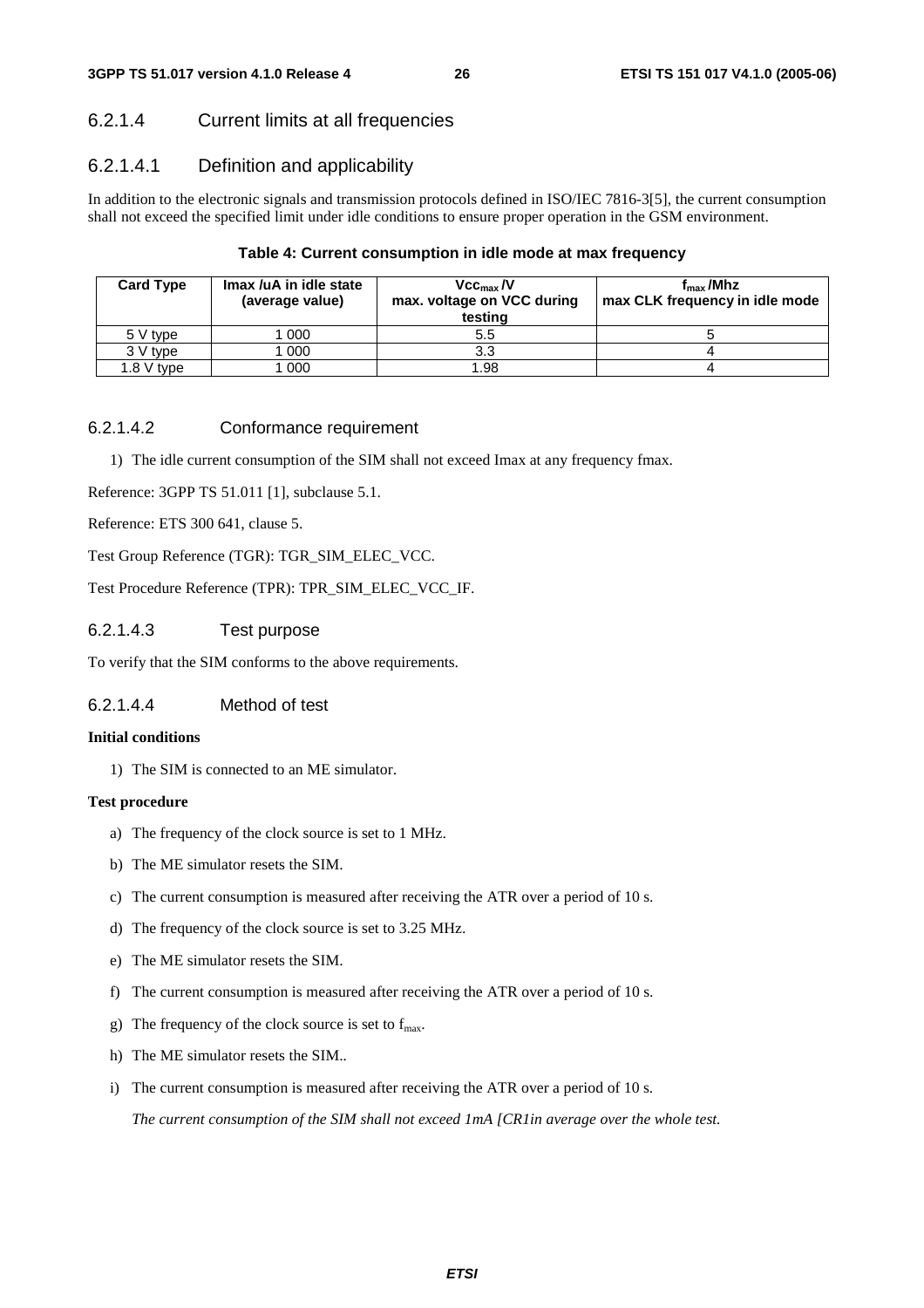### 6.2.1.5 Current limits in clk-stop-mode

### 6.2.1.5.1 Definition and applicability

In addition to the electronic signals and transmission protocols defined in ISO/IEC 7816-3[5], the current consumption shall not exceed the specified limit under clk-stop conditions to ensure proper operation in the GSM environment.

|  |  | Table 5: Current consumption in clk stop mode |
|--|--|-----------------------------------------------|
|--|--|-----------------------------------------------|

| <b>Card Type</b> | Imax /uA in clk-stop mode<br>(average value) | $V$ <sub>CCmax</sub> $N$<br>max. voltage on VCC during testing |
|------------------|----------------------------------------------|----------------------------------------------------------------|
| 5 V type         | 200                                          | 5.5                                                            |
| 3 V type         | 100                                          | 3.3                                                            |
| $1.8 V$ type     | 100                                          | 98.⊧                                                           |

#### 6.2.1.5.2 Conformance requirement

1) The clk stop mode current consumption of the SIM shall not exceed  $I_{max}$  if clk stop mode is delivered by the SIM.

Reference: 3GPP TS 51.011 [1], subclause 5.1.

Reference: ETS 300 641, clause 5.

Test Group Reference (TGR): TGR\_SIM\_ELEC\_VCC.

Test Procedure Reference (TPR): TPR\_SIM\_ELEC\_VCC\_CLKSTOP.

6.2.1.5.3 Test purpose

To verify that the SIM conforms to the above requirements.

### 6.2.1.5.4 Method of test

#### **Initial conditions**

1) The SIM is connected to an ME simulator.

#### **Test procedure**

- a) The ME simulator resets the SIM.
- b) The ME simulator sends a SELECT command to the SIM to select the MF.
- c) The ME simulator sends a GET RESPONSE command to the SIM using the SW2 returned by the SIM following step b).
- d) The ME simulator stops the clock at least 744 clk according to the clock stop mode read in step c).
- f) The current consumption is measured during clk stop for min 10 s.

 *The current consumption of the SIM shall not exceed Imax in average during clk stop.*

# 6.2.2 Reset RST (contact C2)

### 6.2.2.1 Static operation

### 6.2.2.1.1 Definition and applicability

In addition to the electronic signals and transmission protocols defined in ISO/IEC 7816-3[5], the SIM shall operate within the following limits regarding the reset RST signal to ensure proper operation in the GSM environment.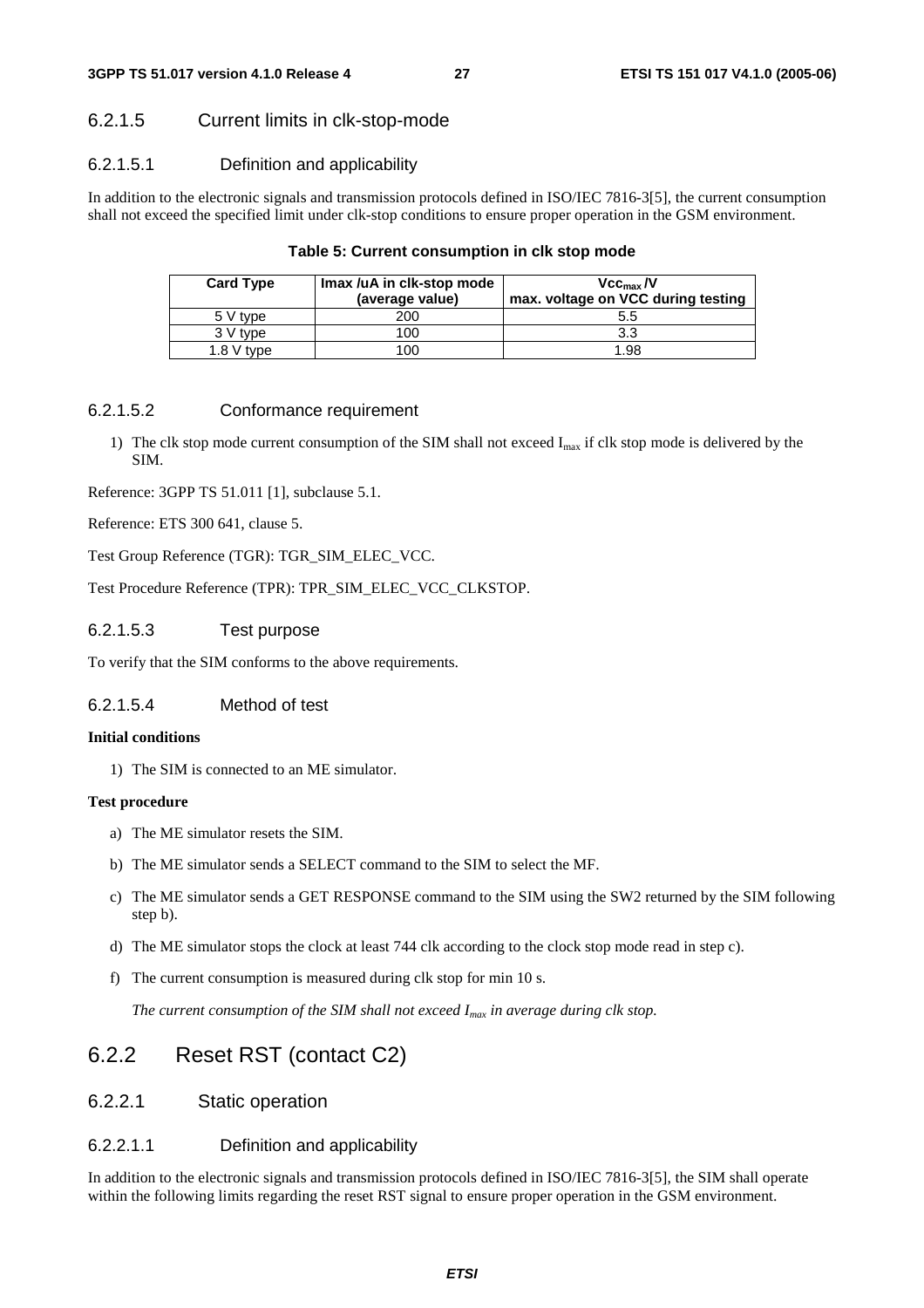#### **3GPP TS 51.017 version 4.1.0 Release 4 28 ETSI TS 151 017 V4.1.0 (2005-06)**

### 6.2.2.1.2 Conformance requirement

CR1: The SIM shall operate within the following limits for RST:

#### **Table 6**

| <b>Card Type</b> | $V_{\Omega}$ min/V | $V_{01}$ max/V   | l <sub>oi</sub> max/uA | $V_{OH}$ min/V   | $V_{\Omega H}$ max/V | l <sub>ou</sub> max/uA |
|------------------|--------------------|------------------|------------------------|------------------|----------------------|------------------------|
| 5 V type         | -0.3               | 0.6              | $-200$                 | $0.7 \times$ Vcc | $Vec + 0.3 V$        | $+20$                  |
| 3 V type         | $-0.3$             | $0.2 \times$ VCC | $-200$                 | $0.8 \times$ VCC | $Vec + 0.3 V$        | $+20$                  |
| $1.8$ V type     | -0.3               | $0.2 \times$ VCC | $-200$                 | $0.8 \times$ VCC | $Vec + 0.3 V$        | $+200$                 |

-  $t_R$  and  $t_F$  shall not exceeding 400  $\mu$ s, with C<sub>out</sub> and C<sub>in</sub> equal to 30 pF.

Reference: 3GPP TS 51.011 [1], subclause 5.

Reference: ETS 300 641, clause 5.

Test Group Reference (TGR): TGR\_SIM\_ELEC\_RST.

Test Procedure Reference (TPR): TPR\_SIM\_ELEC\_RST\_ST.

#### 6.2.2.1.3 Test purpose

To verify that the SIM conforms to the above requirements.

#### 6.2.2.1.4 Method of test

#### **Initial conditions**

- 1) The SIM is connected to an ME simulator.
- 2) A current measuring device is connected to RST (contact C2) of the SIM.
- 3) The capacitance,  $C_{in}$ , of RST (contact C2) is measured to be 30 pF.

#### **Test procedure**

- a) The following parameters are set for RST:
	- $V_{OH}$  of the RST signal is set to  $V_{OH}$  min.
	- $V_{OL}$  of the RST signal is set to  $V_{OL}$  min.
	- $t_R$  and  $t_F$  are set to 400  $\mu$ S.
- b) The ME simulator resets the SIM.
- c) The following parameters are set for RST:
	- VOH of the RST signal is set to  $VOH<sub>max</sub>$ .
	- VOL of the RST signal is set to VOL<sub>max</sub>.
	- tR and tF are set to  $400 \mu S$ .
- d) The ME simulator resets the SIM.
- e) Repeat the test for all voltage classes the card supports.

 *The following shall be true for all tests:* 

- *- I<sub>OLmax</sub>* is measured to be less than or equal to I<sub>OL</sub> max [CR1b,c].
- $I_{OHmax}$  is measured to be less than or equal to  $I_{OH}$  max [CR1a,c].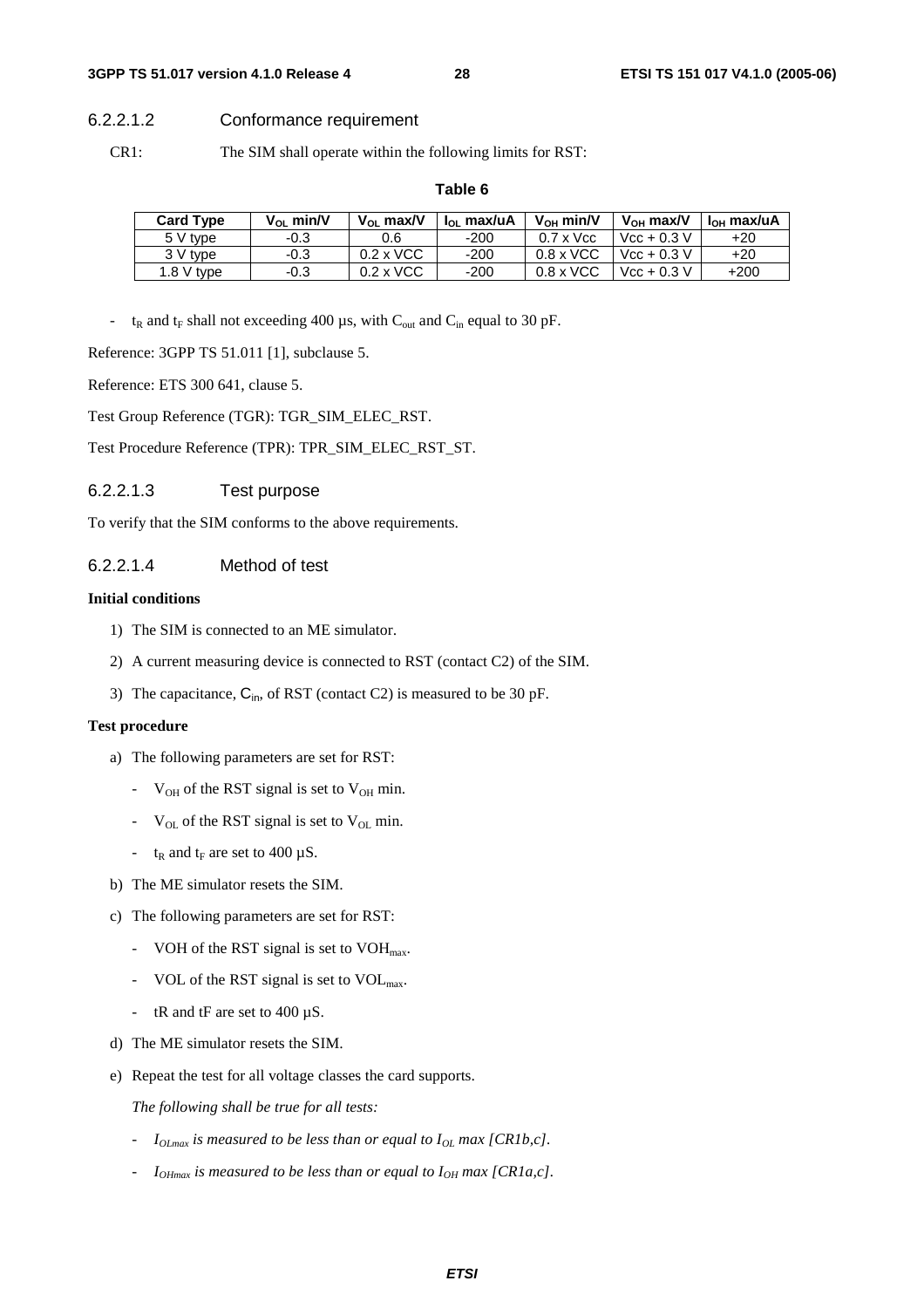# 6.2.3 Clock CLK (contact C3)

6.2.3.1 Frequency and duty cycle

### 6.2.3.1.1 Definition and applicability

In addition to the electronic signals and transmission protocols defined in ISO/IEC 7816-3[5], the SIM shall operate within the following limits regarding the reset RST signal to ensure proper operation in the GSM environment.

This test applies to all SIM implementations with 5 V interface.

#### 6.2.3.1.2 Conformance requirement

- CR1: The SIM shall **not** support an internal clock.
- CR2: The SIM shall support a duty cycle between 40 % and 60 % of the period during stable operation. CR3: The SIM shall operate within the following limits for CLK:

#### **Table 7**

| <b>Card Type</b> | $V_{\Omega}$ min/V | $V_{\Omega}$ max/V | $V_{OH}$ min/V   | $V_{OH}$ max/V | $T_R$ & $T_F$ max                                                                                                      | fmax /MHz |
|------------------|--------------------|--------------------|------------------|----------------|------------------------------------------------------------------------------------------------------------------------|-----------|
| 5 V type         | $-0.3$             | $0.5\,$            | $0.7 \times$ Vcc | $Vec + 0.3 V$  | 19 % with a max. of 0.5 us                                                                                             | đ         |
| 3 V type         | $-0.3$             | $0.2 \times$ VCC   | $0.8 \times$ VCC | $Vec + 0.3 V$  | $50$ ns                                                                                                                | Δ         |
| 1.8 V type       | $-0.3$             | $0.2 \times$ VCC   | $0.8 \times$ VCC | $Vec + 0.3 V$  | $50$ ns                                                                                                                | 4         |
| INOTE:           |                    |                    |                  |                | $T_R$ and $T_F$ has to be measured between 10 % and 90 % of $V_{OL}$ and $V_{OH}$ . C <sub>in</sub> is equal to 30 pF. |           |

Reference: 3GPP TS 51.011 [1], subclause 5.4.

Reference: ETS 300 641, clause 5.

Test Group Reference (TGR): TGR\_SIM\_ELEC\_CLK.

Test Procedure Reference (TPR): TPR\_SIM\_ELEC\_CLK\_FREQ.

#### 6.2.3.1.3 Test purpose

To verify that the SIM conforms to the above requirements.

#### 6.2.3.1.4 Method of test

#### **Initial conditions**

1) The SIM is connected to an ME simulator.

#### **Test procedure**

- a) The frequency of the clock source is set to 1MHz.
- b) The duty cycle of the clock source is set to 40 % high.
	- $V_{OH}$  is set to  $V_{OH}$  max,  $V_{OL}$  is set to  $V_{OL}$  min.
- c) The ME simulator resets the SIM.
- d) The duty cycle of the clock source is set to 60% high.
- e) The ME simulator resets the SIM.

 *The SIM shall send the correct ATR sequence [CR1,3].* 

- f) The frequency of the clock source is set to  $f_{\text{max}}$ .
- g) The duty cycle of the clock source is set to 40 % high.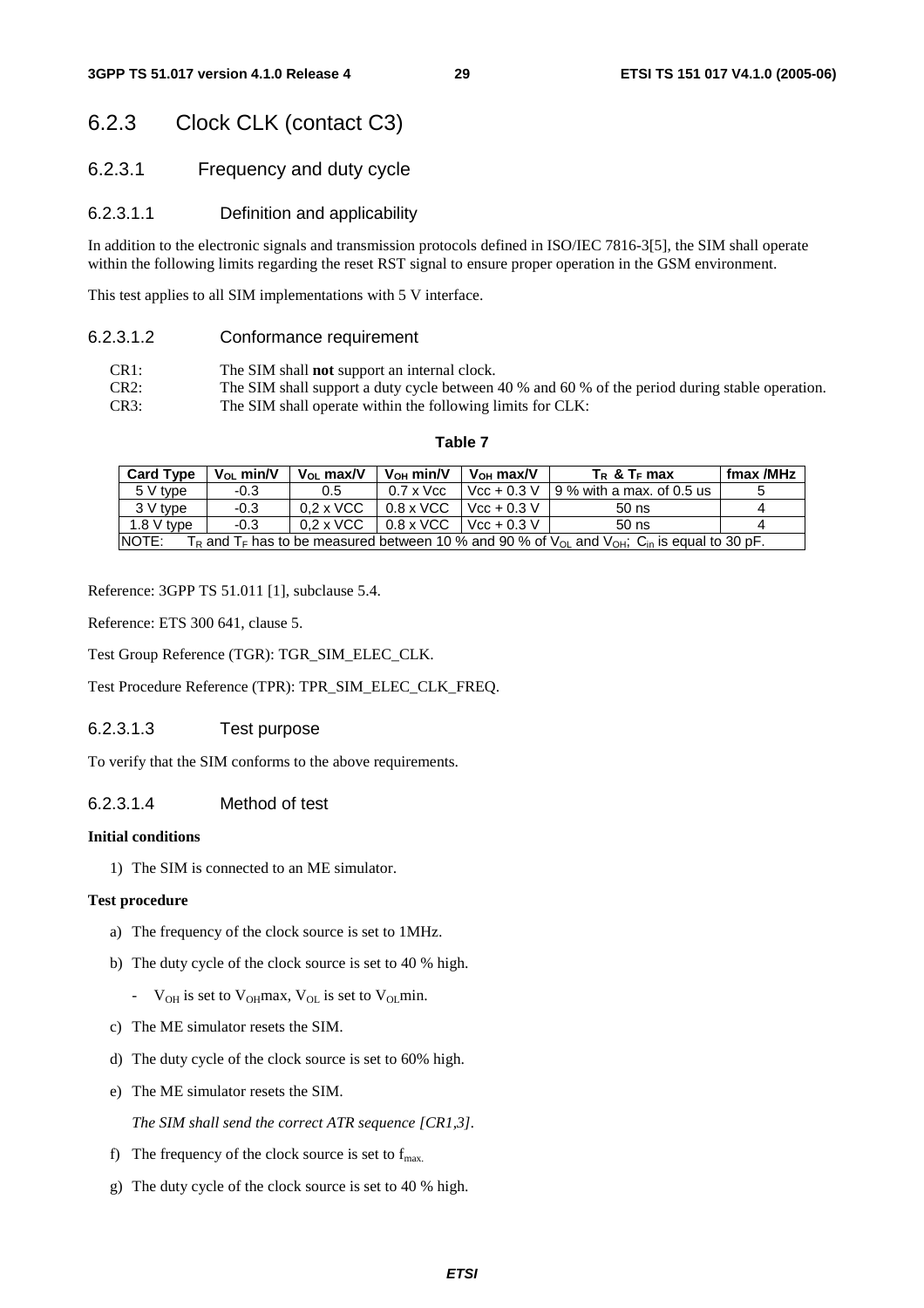h) The ME simulator resets the SIM.

 *The SIM shall send the correct ATR sequence [CR1,3].* 

- i) The duty cycle of the clock source is set to 60 % high.
- j) The ME simulator resets the SIM.

 *The SIM shall send the correct ATR sequence [CR1,3].* 

- k) Repeat a) to i) with  $V_{OH}$  set to  $V_{OH}$  set to  $V_{OL}$  set to  $V_{OL}$  max.
- l) Repeat a) to j) for all voltage classes supported by the SIM.

#### 6.2.3.2 Voltage and current

#### 6.2.3.2.1 Definition and applicability

In addition to the electronic signals and transmission protocols defined in ISO/IEC 7816-3[5], the SIM shall operate within the following limits regarding the CLK signal to ensure proper operation in the GSM environment.

#### 6.2.3.2.2 Conformance requirement

CR1: The SIM shall operate within the following limits for CLK:

#### **Table 8**

| <b>Card Type</b> | $V_{OL}$ min/V | $V_{OL}$ max/V   | $I_{OL}$ max/uA $I$ |                           | V <sub>oн</sub> min/V   V <sub>oн</sub> max/V   I <sub>oн</sub> max/uA |       | $\mathsf{F}$ T <sub>R</sub> & T <sub>F</sub> max | <b>Ifmax /MHz</b> |
|------------------|----------------|------------------|---------------------|---------------------------|------------------------------------------------------------------------|-------|--------------------------------------------------|-------------------|
| 5 V type         | $-0.3$         | 0.5              | $-200$              | $0.7 \times \mathrm{Vcc}$ | $Vcc + 0.3 V$                                                          | $+20$ | 9 % with a                                       |                   |
|                  |                |                  |                     |                           |                                                                        |       | l max. of 0.5 us                                 |                   |
| 3 V tvpe         | $-0.3$         | $0.2 \times$ VCC | -20                 | $0.7 \times$ VCC          | $Vcc + 0.3 V$                                                          | $+20$ | $50$ ns                                          |                   |
| $1.8$ V type     | $-0.3$         | $0.2 \times$ VCC | $-20$               | $0.8 \times$ VCC          | $Vcc + 0.3 V$                                                          | $+20$ | $50$ ns                                          |                   |

Reference: 3GPP TS 51.011 [1], subclause 5.4.

Reference: ETS 300 641, clause 5.

Test Group Reference (TGR): TGR\_SIM\_ELEC\_CLK.

Test Procedure Reference (TPR): TPR\_SIM\_ELEC\_CLK\_VI.

#### 6.2.3.2.3 Test purpose

To verify that the SIM conforms to the above requirements.

#### 6.2.3.2.4 Method of test

#### **Initial conditions**

- 1) The SIM is connected to an ME simulator.
- 2) A current measuring device is connected to CLK (contact C3) of the SIM.
- 3) The capacitance of CLK (contact C3) is measured to be  $\leq 30$  pF.

#### **Test procedure**

- a) The clock signal is set to 1 MHz.
- b) The following parameters are set for CLK:
	- $V_{OH}$  at  $V_{OH}$  max.
	- $V_{OL}$  at  $V_{OL}$  min.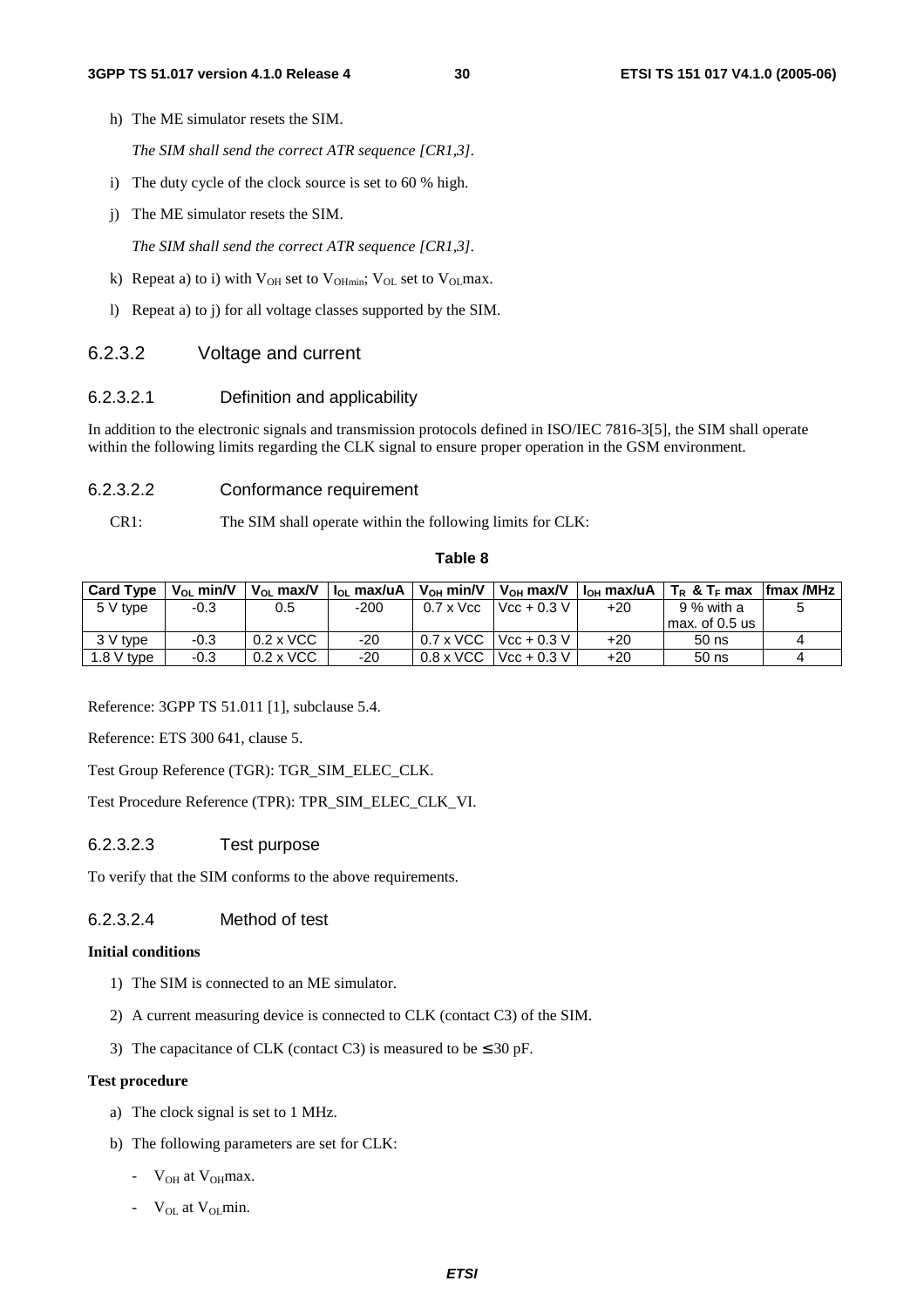- $t_R$  and  $t_F$  is set to  $t_R$ max and  $t_F$ max.
- c) The ME simulator resets the SIM.

 *The following shall be true:* 

*The SIM shall provide an ATR* 

- d) The following parameters are set for CLK:
	- $V_{OH}$  at  $V_{OH}$ min.
	- $V_{OL}$  at  $V_{OL}$  max.
- e) The ME simulator resets the SIM.

 *The following shall be true:* 

- *The SIM shall provide an ATR.*
- f) Repeat test a) to e) with  $f_{clk} = f_{max}$ ,  $T_R = T_R$ max and  $T_F = T_f$ max.
- g) Repeat test a) to f) for all voltage classes delivered by the SIM.

*The following shall be true for all tests:* 

- *IOHmax is measured to be less than or equal to +20*µ*A [CR1a].*
- *IOLmax is measured to be less than or equal to -200*µ*A [CR1b].*
- *The SIM shall provide an ATR after a reset*

### 6.2.4 I/O (contact C7)

- 6.2.4.1 Voltage and current
- 6.2.4.1.1 Definition and applicability

In addition to the electronic signals and transmission protocols defined in ISO/IEC 7816-3[5], the SIM shall operate within the following limits regarding the I/O signal to ensure proper operation in the GSM environment.

- 6.2.4.1.2 Conformance requirement
	- CR1: The SIM shall operate within the following limits for I/O:

#### **Table 9**

| <b>Card Type</b> | $V_{\Omega}$ min/V | $V_{\Omega}$ max/V | $\vert$ $\vert$ <sub>o</sub> max/uA $\vert$ |                  | V <sub>OH</sub> min/V   V <sub>OH</sub> max/V |       | $\vert$ $\vert$ <sub>OH</sub> max/uA $\vert$ T <sub>R</sub> & T <sub>F</sub> max | lfmax /MHz |
|------------------|--------------------|--------------------|---------------------------------------------|------------------|-----------------------------------------------|-------|----------------------------------------------------------------------------------|------------|
| 5 V type         | $-0.3$             | 0.5                | 000                                         | 3.8              | $Vcc + 0.3 V$                                 | $+20$ | <b>us</b>                                                                        |            |
| 3 V type         | $-0.3$             |                    | -1 000                                      |                  | $0.7 \times$ VCC Vcc + 0.3 V                  | $+20$ | <b>us</b>                                                                        |            |
| 1.8 $V$ type     | $-0.3$             | 0.3                | -1 000                                      | $0.7 \times$ VCC | $Vcc + 0.3 V$                                 | +20   | us                                                                               |            |

| <b>Card Type I</b> | $V_{\parallel}$ min/V | $V_{II}$ max/V   | $I_{II}$ max/uA | $V_{\text{III}}$ min/V | $V_{IH}$ max/V                        |     | $\vert \vert_{\rm lH}$ min/max $\vert$ T <sub>R</sub> & T <sub>F</sub> max $\vert$ fmax /MHz $\vert$ |  |
|--------------------|-----------------------|------------------|-----------------|------------------------|---------------------------------------|-----|------------------------------------------------------------------------------------------------------|--|
|                    |                       |                  |                 |                        |                                       | /uA |                                                                                                      |  |
| 5 V type           | $-0.3$                | 0.8              | $+1000$         |                        | $0.7 \times$ VCC Vcc + 0.3 V          | ±20 | 1 us                                                                                                 |  |
| 3 V tvpe           | -0.3                  | $0.2 \times$ VCC | $+1000$         |                        | $0.7 \times$ VCC Vcc + 0.3 V          | ±20 | 1 us                                                                                                 |  |
| $1.8$ V type       | -0.3                  | $0.2 \times$ VCC | $+1000$         |                        | $0.7 \times \text{VCC}$   Vcc + 0.3 V | ±20 | 1 us                                                                                                 |  |

#### **Table 10**

Reference: 3GPP TS 51.011 [1], subclause 5.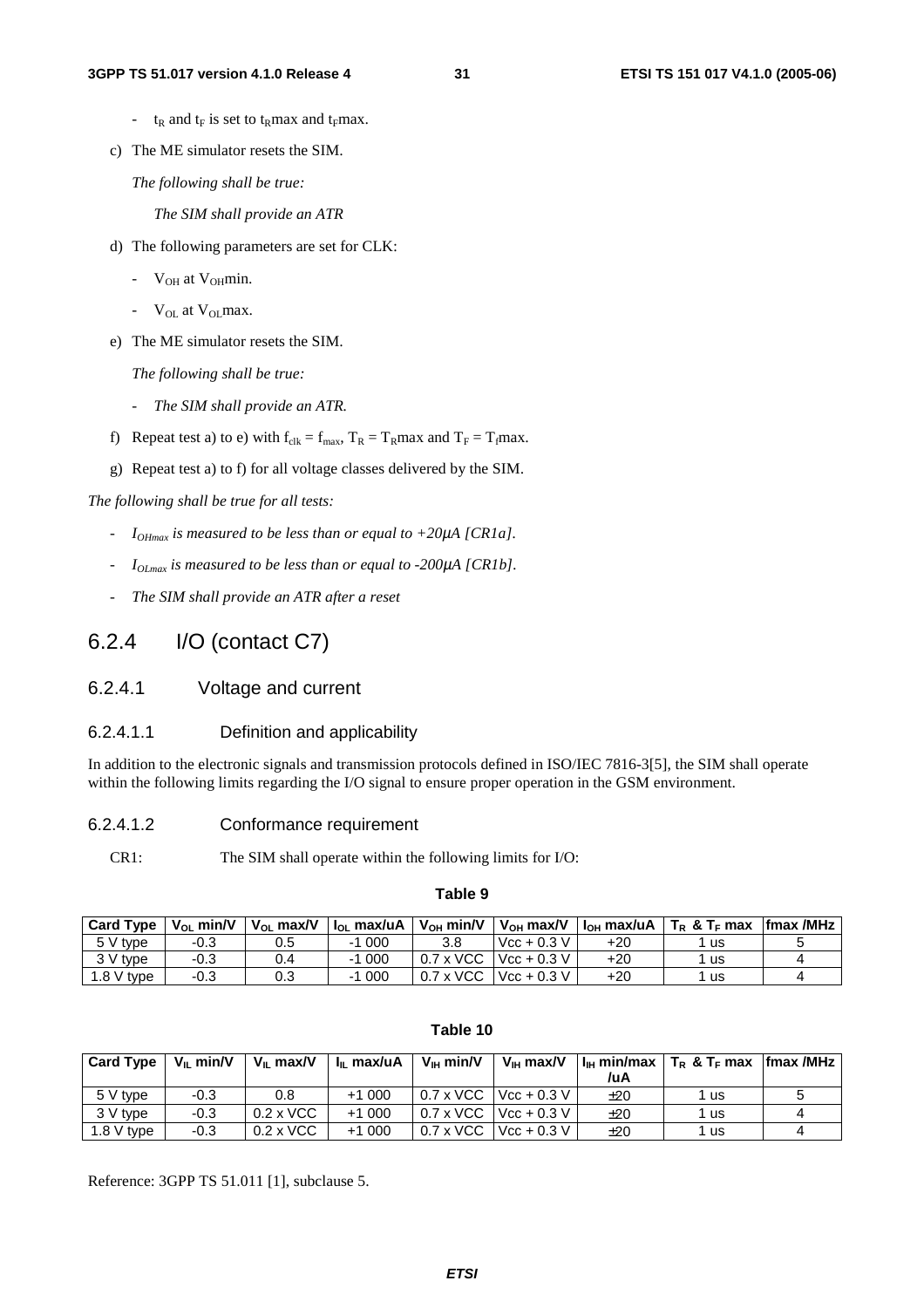#### **3GPP TS 51.017 version 4.1.0 Release 4 32 ETSI TS 151 017 V4.1.0 (2005-06)**

Reference: ETS 300 641, clause 5.

Test Group Reference (TGR): TGR\_SIM\_ELEC\_IO.

Test Procedure Reference (TPR): TPR\_SIM\_ELEC\_IO\_VI.

#### 6.2.4.1.3 Test purpose

To verify that the SIM conforms to the above requirements.

#### 6.2.4.1.4 Method of test

#### **Initial conditions**

- 1) The SIM is connected to an ME simulator.
- 2) A current measuring device is connected to I/O (contact C7) of the SIM.
- 3) The capacitance,  $C_{out}$  and  $C_{in}$ , of I/O (contact C7) is measured to be 30pF.

#### **Test procedure**

- a) The ME simulator are set to the following max. ranges allowed by the SIM:
	- Vcc to Vcc max.
	- $V_{\text{OL}}$  to  $V_{\text{OL}}$  min,  $V_{\text{OH}}$  to  $V_{\text{OH}}$  max.
	- $I_{II}$  to  $I_{II}$  max,  $I_{IH}$  to  $I_{IH}$  max.
	- $T_R$  to  $T_R$  max and  $T_F$  to  $T_F$  maxb)
	- *The ME simulator resets the SIM.*
- c) The ME simulator sends a STATUS command to the SIM.
- d) The ME simulator is set to the minimum ranges allowed by the SIM with  $V_{OH}$  inaktiv:
	- $V_{cc}$  to  $V_{cc}$  min.
	- $V_{\text{OL}}$  to  $V_{\text{OL}}$  max,  $V_{\text{OH}}$  to  $V_{\text{OH}}$  min.
	- $I_{IL}$  to  $I_{IL}$  max,  $I_{IH}$  to  $I_{IH}$  min.
	- $T_R$  to  $T_R$  max and  $T_F$  to  $T_F$  max.
- e) The ME simulator resets the SIM.
- f) The ME simulator sends a STATUS command to the SIM.
- *g) Repeat test a) to l) for all voltage classes:*

 *Acceptance criterium for all tests:* 

- *- I<sub>OL</sub>* has to be between 0 mA and I<sub>OL</sub> max.
- *-*  $I_{OH}$  has to be  $\leq I_{OH}$  max.
- *-*  $V_{IL}$  has to be between  $V_{IL}$  min and  $V_{IL}$  max.
- *VIH has to be between VIH min and VIH max.*
- *-*  $T_R$  and  $T_R$  generated by the SIM have to be  $\leq T_R$  and  $T_F$  max.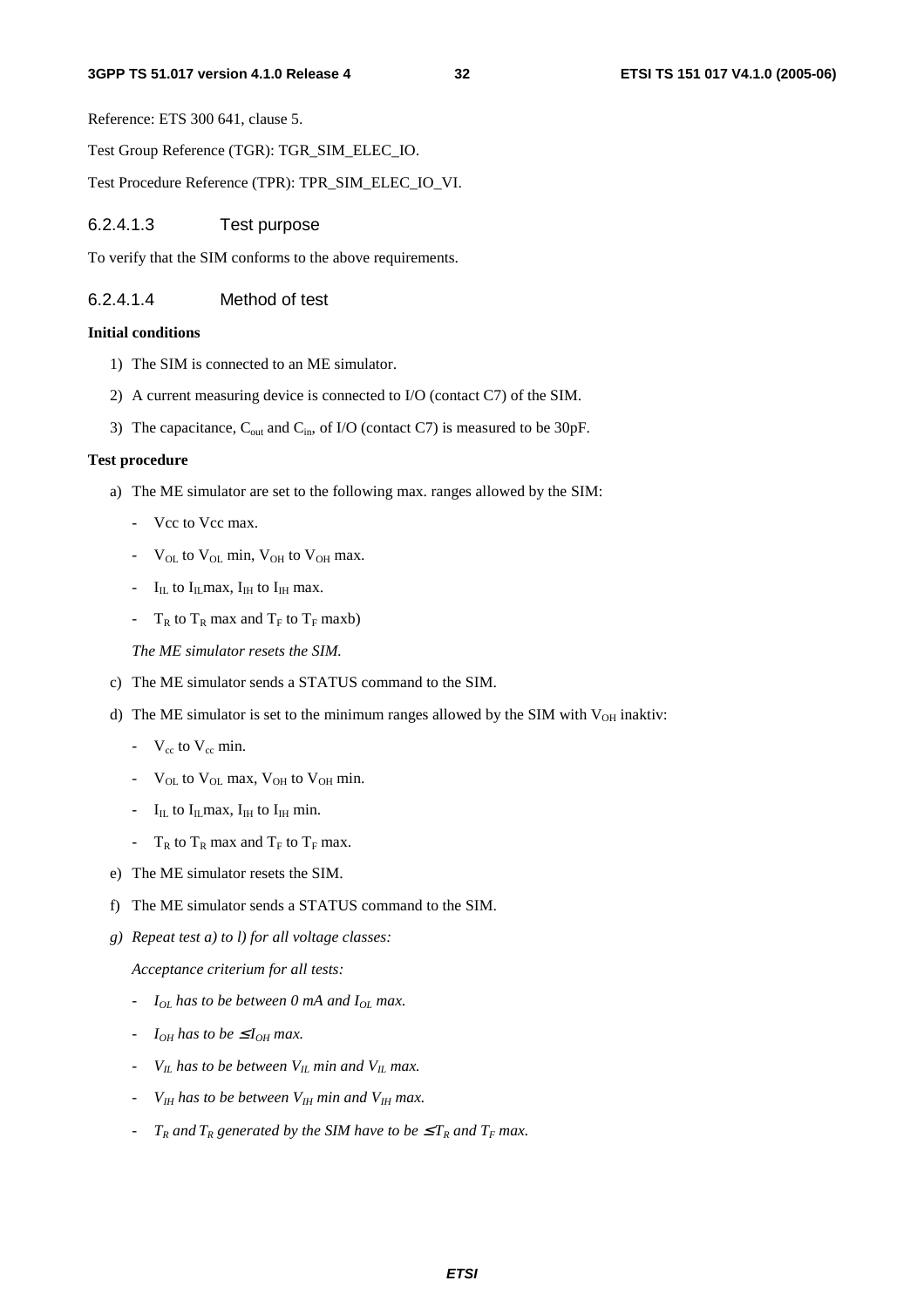# 6.2.5 States

### 6.2.5.1 Definition and applicability

There are two states for the while the power supply is on, operating state when the SIM is executing a command, and idle state at any other time.

### 6.2.5.2 Conformance requirement

CR1: The SIM shall support exactly one of these items:

- Clock stop allowed, no preferred level.
- Clock stop allowed, high level preferred.
- Clock stop allowed, low level preferred.
- Clock stop not allowed.
- Clock stop not allowed, unless at high level.
- Clock stop not allowed, unless at low level.
- CR2: When the SIM is in idle state, all pertinent data shall be retained.
- CR3: A SIM of Phase 2 or later shall always send the status information "normal ending of the command" after the successful interpretation of the command SLEEP received from a Phase 1 ME.

Reference: 3GPP TS 51.011 [1], subclauses 5 and 9.2.1.

Test Group Reference (TGR): TGR\_SIM\_ELEC\_STAT.

Test Procedure Reference (TPR): TPR\_SIM\_ELEC\_STAT.

### 6.2.5.3 Test purpose

To verify that the SIM conforms to the above requirements.

#### 6.2.5.4 Method of test

#### **Initial conditions**

1) The SIM is connected to an ME simulator.

#### **Test procedure**

- a) The ME simulator resets the SIM.
- b) The ME simulator sends a SELECT command to the SIM to select the MF.
- c) The ME simulator sends a GET RESPONSE command to the SIM using the SW2 returned by the SIM following step b).

 *The coding of bits 1, 3 and 4 of byte 14 in the response data shall be one in the table below only [CR1].* 

- d) The ME simulator stops the clock according to the clock stop mode read in step c).
- e) The ME simulator pauses for 10 seconds, then starts the clock.
- f) The ME simulator sends a GET RESPONSE command to the SIM using the SW2 returned by the SIM following step b).

*The response data read shall be that indicating*  $EF_{\text{ICCID}}$ *.*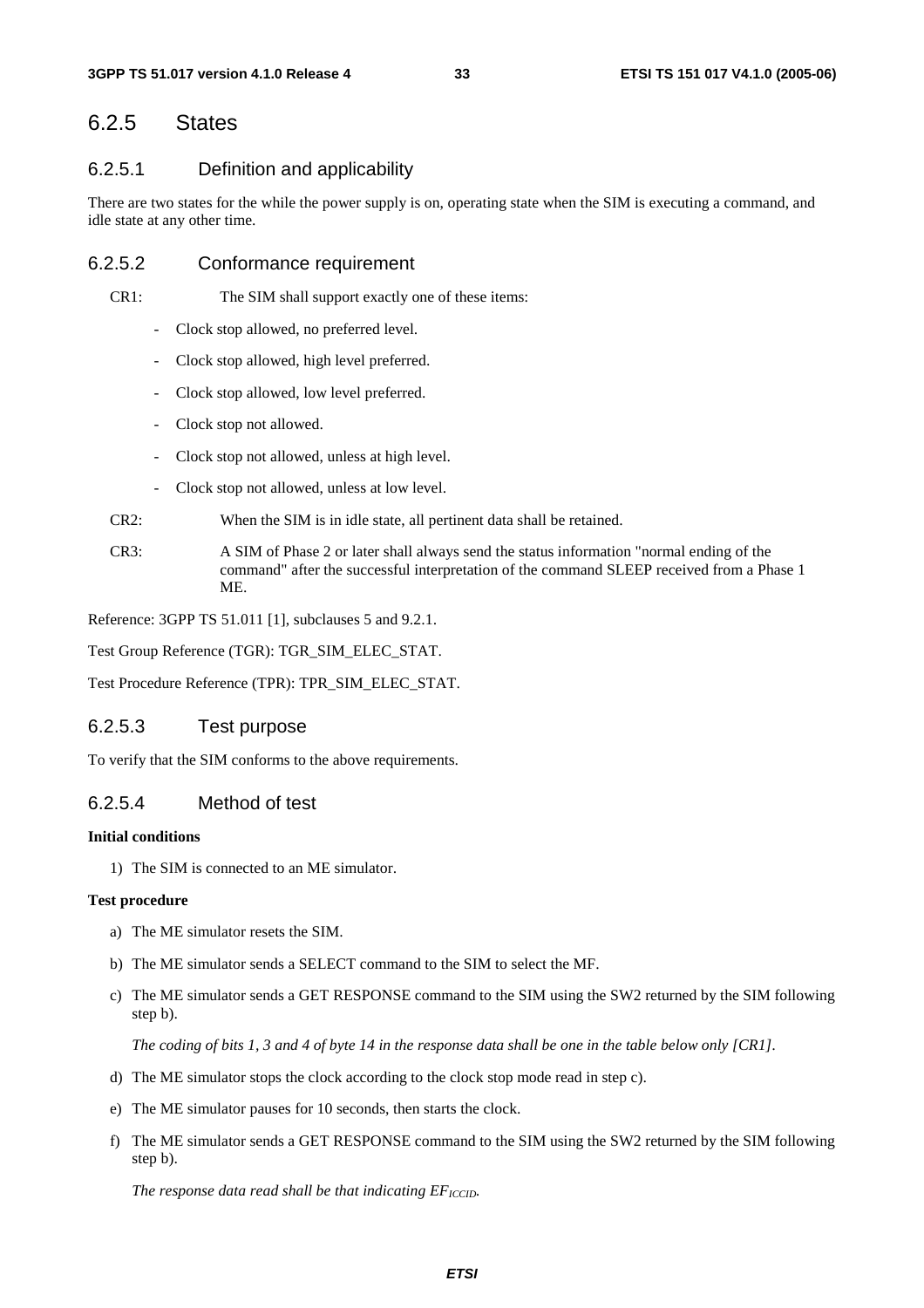| Bit 1 | Bit 3 | Bit 4 | Clock stop mode                          |
|-------|-------|-------|------------------------------------------|
|       | 0     | 0     | Clock stop allowed, no preferred level   |
|       |       |       | Clock stop allowed, high level preferred |
|       | 0     |       | Clock stop allowed, low level preferred  |
| 0     | 0     |       | Clock stop not allowed                   |
| 0     |       | ∩     | Clock stop only allowed on high level    |
| 0     | ი     |       | Clock stop only allowed on low level     |

#### **Table 11**

# 6.2.6 Answer To Reset (ATR)

### 6.2.6.1 ATR content

### 6.2.6.1.1 Definition and applicability

The ATR is information presented by the SIM to the ME at the beginning of the card session and gives operational requirements.

6.2.6.1.2 Conformance requirement

| CR1:               | The ATR consists of at the most 33 characters.                             |
|--------------------|----------------------------------------------------------------------------|
| CR2:               | Initial character TS is sent by the SIM.                                   |
| CR3:               | Format character TO is sent by the SIM.                                    |
| CR4:               | Interface character (global) TA1 is sent by the SIM (optional).            |
| CR5:               | Interface character (global) TB1 is sent by the SIM (optional).            |
| $CR6$ :            | Interface character (global) TC1 is sent by the SIM (optional).            |
| CR7:               | Interface character TD1 is sent by the SIM (optional).                     |
| CR8:               | Interface character (specific) TA2 is sent by the SIM (optional).          |
| CR9:               | Interface character (global) TB2 is <b>never</b> sent by the SIM.          |
| CR <sub>10</sub> : | Interface character (specific) TC2 is sent by the SIM (optional).          |
| CR11:              | Interface character TDi is sent by the SIM (optional).                     |
| CR12:              | Interface characters TAi, TBi, TCi $(i>2)$ are sent by the SIM (optional). |
| CR13:              | Historical characters T1, , TK are sent by the SIM (optional).             |
| CR14:              | Check character TCK is sent by the SIM (conditional).                      |

Reference: 3GPP TS 51.011 [1], subclause 5.

Test Group Reference (TGR): TGR\_SIM\_ELEC\_ATR.

Test Procedure Reference (TPR): TPR\_SIM\_ELEC\_ATR\_CON.

#### 6.2.6.1.3 Test purpose

To verify that the SIM conforms to the above requirements.

### 6.2.6.1.4 Method of test

#### **Initial conditions**

1) The SIM is connected to an ME simulator.

#### **Test procedure**

a) The ME simulator resets the SIM.

*The SIM shall send the ATR sequence [CR1].* 

 *The total length of the ATR sequence shall not be more than 33 characters [CR1].* 

 *The following characters shall be present and in the following order:*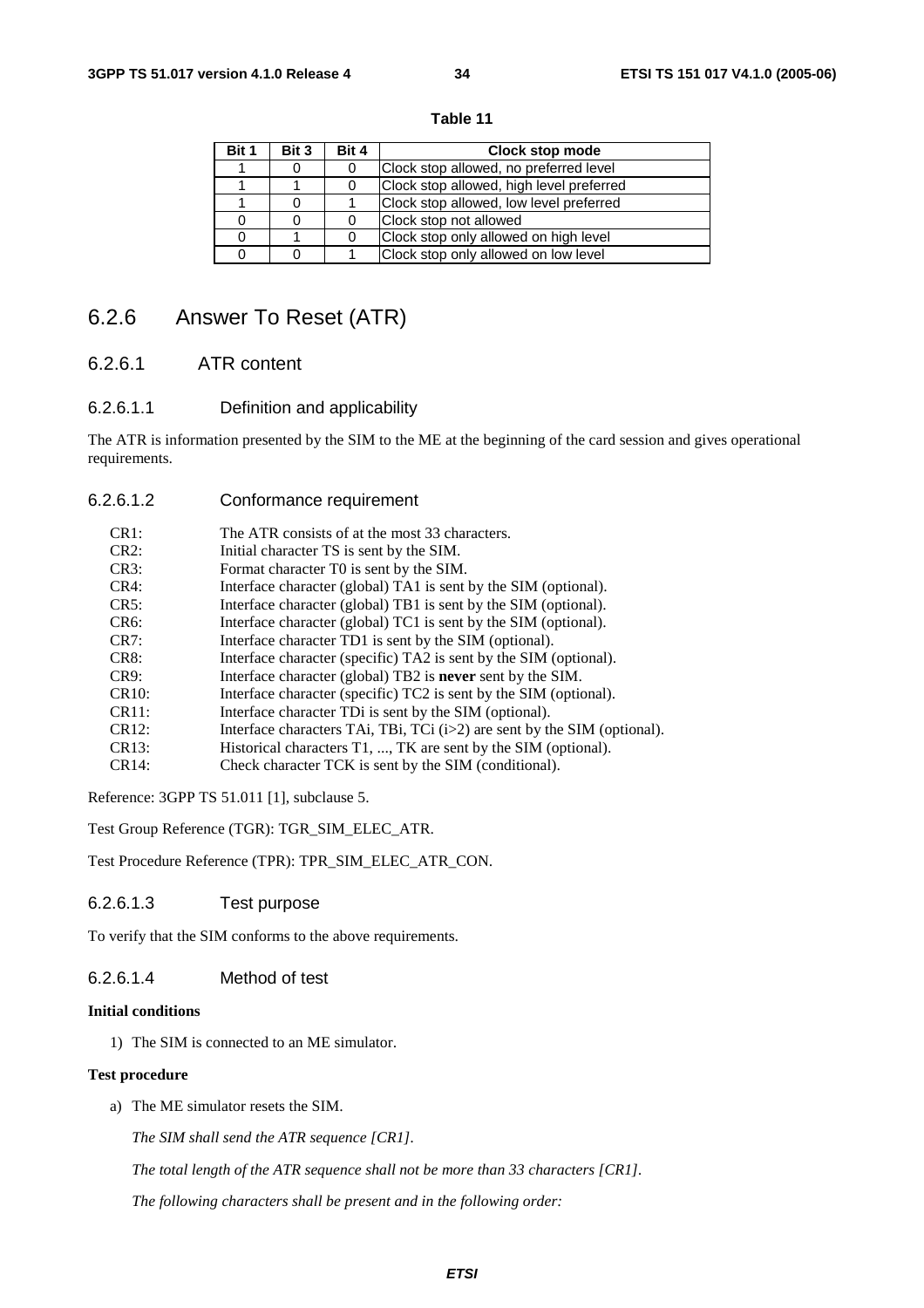*Initial character TS [CR2]. Format character T0 [CR3]. Interface character (global) TA1, if its presence is indicated by T0 [CR4]. Interface character (global) TB1, if its presence is indicated by T0 [CR5]. Interface character (global) TC1, if its presence is indicated by T0 [CR6]. Interface character TD1, if its presence is indicated by T0 [CR7]. Interface character (specific) TA2, if its presence is indicated by TD1 [CR8]. Interface character (specific) TC2, if its presence is indicated by TD1 [CR10]. Interface character TDi, if its presence is indicated by TD(i-1, i>1) [CR11]. Interface characters TAi, TBi, TCi if their presence is indicated by TD(i-1, i>2) [CR12]. Historical characters T1,...,TK, if their presence is indicated by T0 [CR13]. Check character TCK, if an additional protocol type to T=0 is indicated by TD1 [CR14]. PI1 shall be equal to 0 if TB1 is sent [CR5]. TC1 shall be either 0 or 255, if sent [CR6]. The SIM shall never send Interface character (global) TB2 [CR9].* 

### 6.2.6.2 PTS procedure

#### 6.2.6.2.1 Definition and applicability

The ATR indicates which protocols are available for use during a session. The PTS procedure allows one of the available protocol types to be selected.

#### 6.2.6.2.2 Conformance requirement

CR1: The SIM shall respond to a PTS-Request from the ME with a PTS-Response (optional).

Reference: 3GPP TS 51.011 [1], subclause 5.

Test Group Reference (TGR): TGR\_SIM\_ELEC\_ATR.

Test Procedure Reference (TPR): TPR\_SIM\_ELEC\_ATR\_PTS.

### 6.2.6.2.3 Test purpose

To verify that the SIM conforms to the above requirements.

#### 6.2.6.2.4 Method of test

#### **Initial conditions**

1) The SIM is connected to an ME simulator.

#### **Test Procedure**

a) The ME simulator resets the SIM.

 *The SIM shall send the correct ATR sequence.* 

b) The ME simulator sends a PTS-Request to the SIM, selecting T=0 protocol.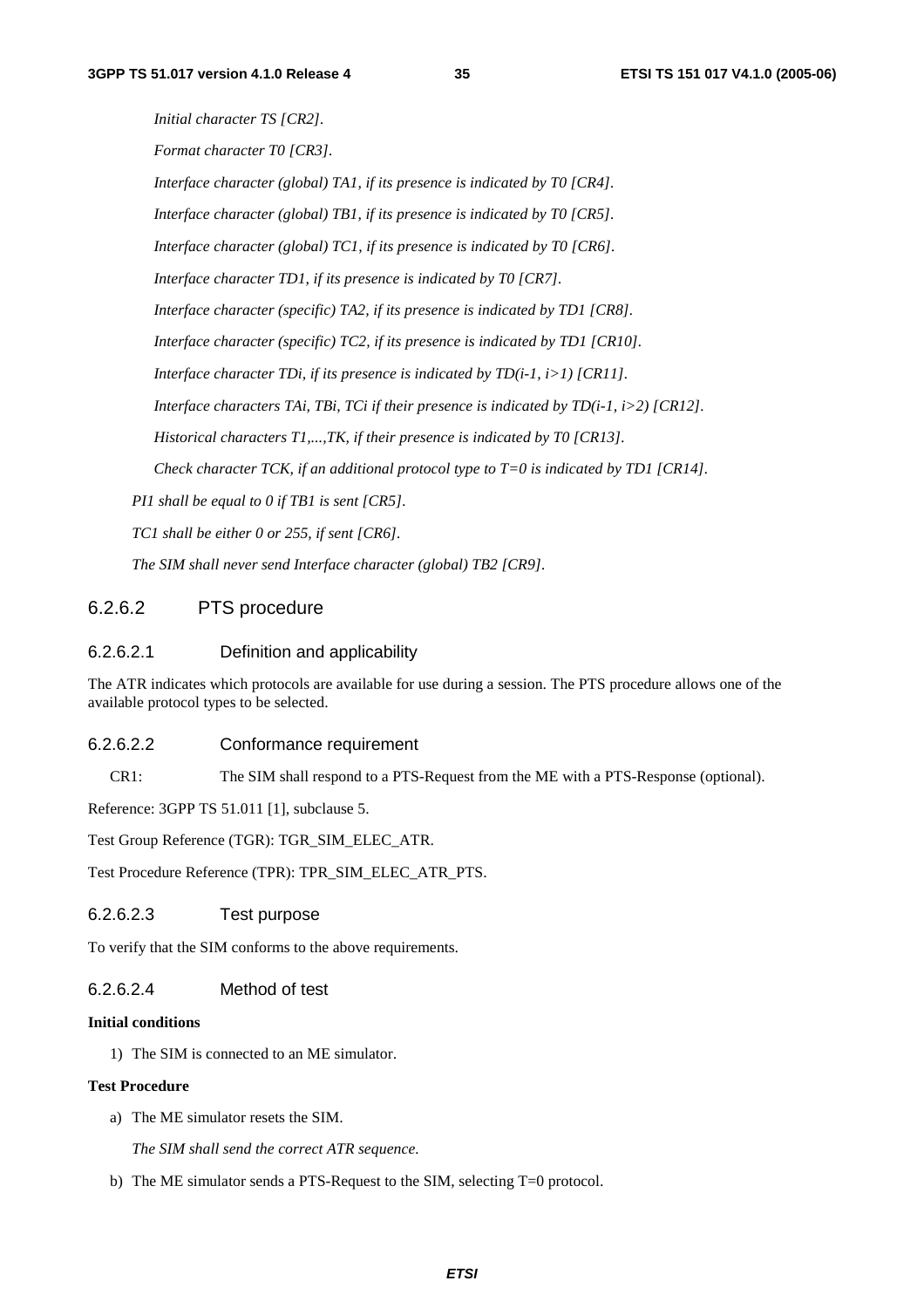*If the SIM supports PTS procedure it shall send a valid PTS-Response [CR1].* 

# 6.2.7 Major Capabilities

### 6.2.7.1 Definition and applicability

The SIM shall adhere to the electronic signals and transmission protocols defined in 3GPP TS 51.011 [1] and ISO/IEC 7816-3[5] to ensure proper operation in the GSM environment.

### 6.2.7.2 Conformance requirement

| CR1: | Electronic signals and transmission protocols shall be in accordance with ISO/IEC 7816-3[5]       |
|------|---------------------------------------------------------------------------------------------------|
|      | unless otherwise specified.                                                                       |
| CR2: | The choice of the transmission protocol(s), to be used to communicate between the ME and the      |
|      | SIM, shall at least include that specified and denoted by $T=0$ in ISO/IEC 7816-3[5].             |
| CR3: | The baudrate for all communications shall be: (clock frequency)/372.                              |
| CR4: | The bit/character duration and sampling time specified in ISO/IEC 7816-3[5], subclauses 6.1.1 and |
|      | 6.1.2, are valid for all communications.                                                          |
| CR5: | Error detection and character repetition is mandatory for the SIM for all communications.         |

Reference: 3GPP TS 51.011 [1], clause 5.

Test Group Reference (TGR): TGR\_SIM\_ELEC\_MAJOR.

Test Procedure Reference (TPR): TPR\_SIM\_ELEC\_MAJOR.

### 6.2.7.3 Test purpose

To verify that the SIM conforms to the above requirements.

NOTE: The testing of CR1, CR2, CR3, CR4 and CR5 is outside the scope of the present document.

## 6.2.7.4 Method of test

### **Initial conditions**

N/A

#### **Test procedure**

N/A

6.2.7.5 Test requirement

N/A

# 6.3 Application and File structure

The tests in this subclause ensure that the IUT is tested against the specification of the logical structure, for a SIM, the code associated with it, and the structure of the files used.

# 6.3.1 File identifier

### 6.3.1.1 File-type identification

#### 6.3.1.1.1 Definition and applicability

A file identifier is used to address or identify each specific file.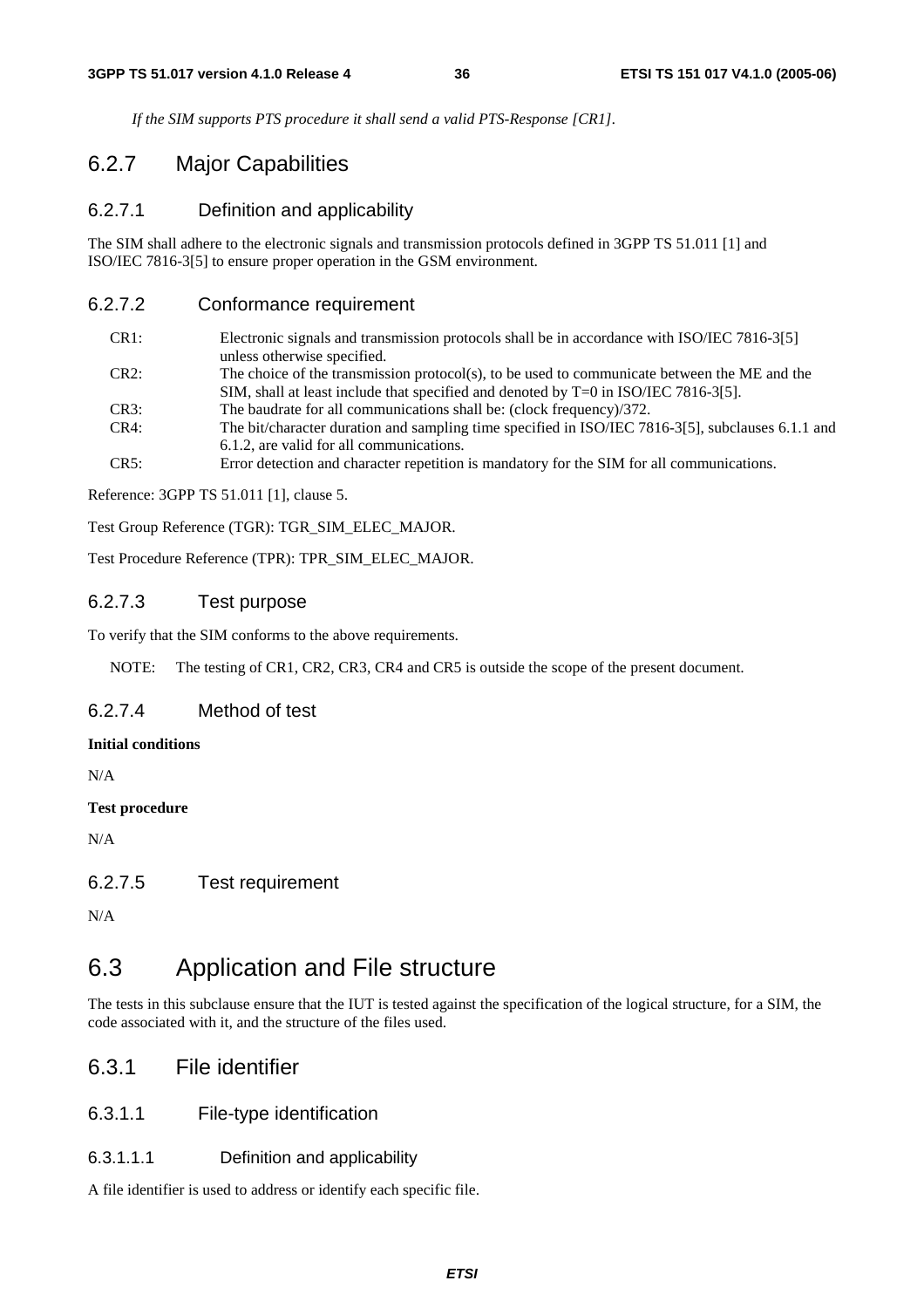#### 6.3.1.1.2 Conformance requirement

| CR1: | For GSM, the Master File shall be coded as '3F 00'. |
|------|-----------------------------------------------------|
|      |                                                     |

- CR2: For GSM, file type '7F' shall be used to identify Dedicated Files.
- CR3: For GSM, file type '2F' shall be used to identify Elementary Files under the Master File.
- CR4: For GSM, file type '6F' shall be used to identify Elementary Files under a Dedicated File.

Reference: 3GPP TS 51.011 [1], subclause 6.

Test Group Reference (TGR): TGR\_SIM\_LOG\_FID.

Test Procedure Reference (TPR): TPR\_SIM\_LOG\_FID\_FTI.

### 6.3.1.1.3 Test purpose

To verify that the SIM conforms to the above requirements.

#### 6.3.1.1.4 Method of test

#### **Initial conditions**

1) The SIM is connected to an ME simulator.

#### **Test procedure**

- a) The ME simulator resets the SIM.
- b) For each file of 3GPP TS 51.011 [1], described in subclause 10.7, the ME simulator sends SELECT commands to the SIM to select the file and, if selected successfully, the ME simulator sends a GET RESPONSE command to the SIM.

 *After each successful SELECT and GET RESPONSE, byte 7 of the response data shall conform to the following table:* 

| File ID | <b>Type of File</b> |
|---------|---------------------|
| '3F 00' | 'O I                |
| '7F XX' | '02'                |
| '2F XX' | ' $\Omega$          |
| '6F XX' | '04'                |

### 6.3.1.2 File ID assignments

#### 6.3.1.2.1 Definition and applicability

A file identifier is used to address or identify each specific file. There are a number of rules regarding file ID assignment.

#### 6.3.1.2.2 Conformance requirement

CR1: A file ID is assigned at the time of creation of the file concerned.

CR2: Two files under the same parent shall never have the same ID.

CR3: A child and any parent, either immediate or remote, in the hierarchy shall never have the same ID.

Reference: 3GPP TS 51.011 [1], subclause 6.

Test Group Reference (TGR): TGR\_SIM\_LOG\_FID.

Test Procedure Reference (TPR): TPR\_SIM\_LOG\_FID\_FIA.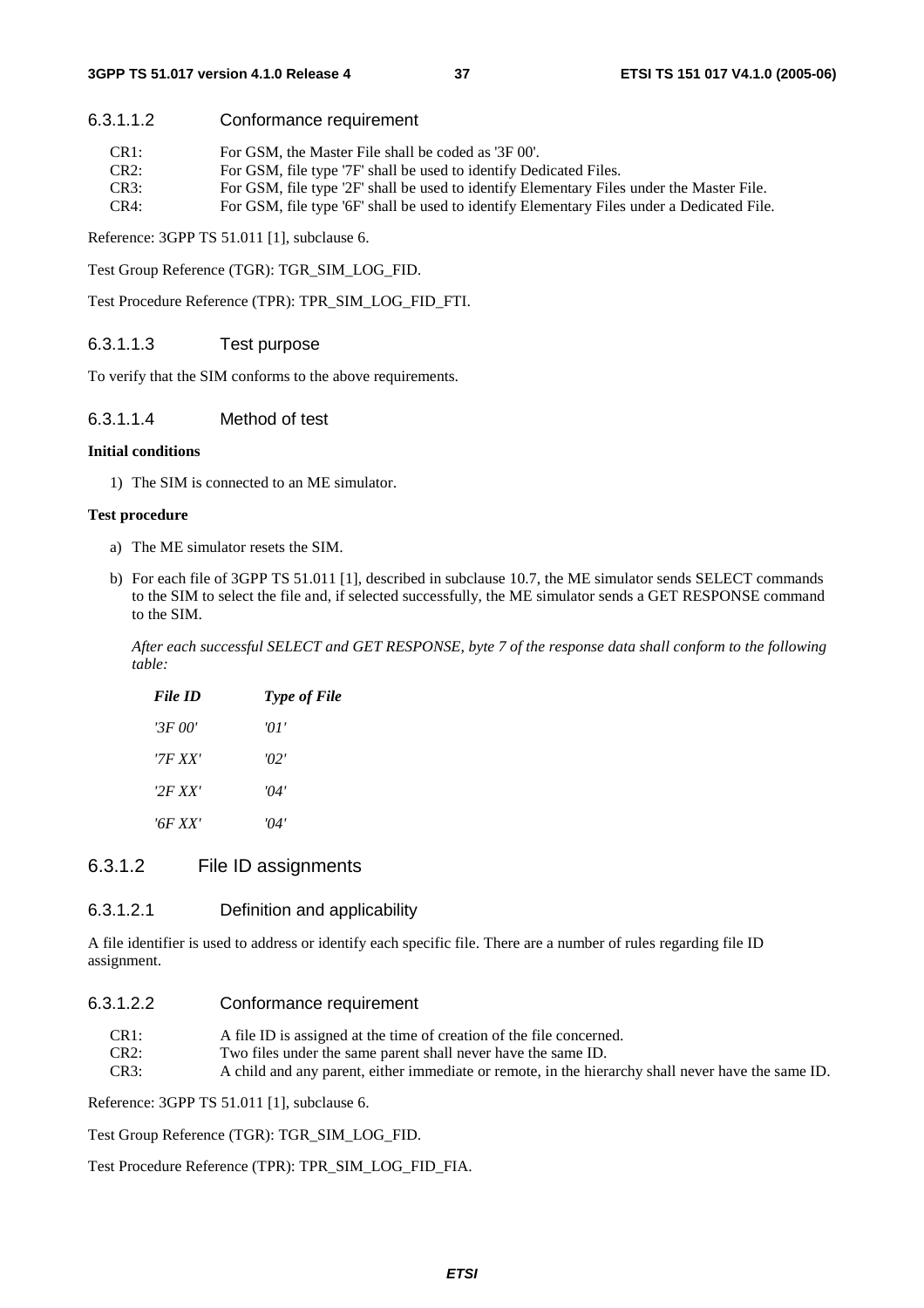### 6.3.1.2.3 Test purpose

To verify that all files within the SIM structure conform to the above requirements.

- NOTE 1: CR1 cannot be tested as the SELECT function requires the file ID in order to select files.
- NOTE 2: CR2 and CR3 cannot be tested due to the operation of the SELECT function which should only ever select a single file for a given file ID.

6.3.1.2.4 Method of test

#### **Initial conditions**

N/A

#### **Test procedure**

N/A

6.3.1.2.5 Test requirement

N/A

# 6.3.2 Dedicated files

### 6.3.2.1 Definition and applicability

Dedicated Files provide a functional grouping of Elementary Files. In this way a structured hierarchy of files can be established on the SIM.

### 6.3.2.2 Conformance requirement

| CR <sub>1</sub> : | The SIM shall contain $DF_{GSM}$ .                      |
|-------------------|---------------------------------------------------------|
| CR2:              | The SIM shall contain DF <sub>TELECOM</sub> (optional). |

Reference: 3GPP TS 51.011 [1], subclauses 6.4.1, 10.2 and 10.3.

Test Group Reference (TGR): TGR\_SIM\_LOG\_DF.

Test Procedure Reference (TPR): TPR\_SIM\_LOG\_DF.

#### 6.3.2.3 Test purpose

To verify that the Dedicated Files within the SIM file structure conform to the above requirements.

### 6.3.2.4 Method of test

### **Initial conditions**

1) The SIM is connected to an ME simulator.

### **Test procedure**

- a) The ME simulator resets the SIM.
- b) The ME simulator sends a SELECT command to the SIM to select  $DF_{GSM}$ .

*The status condition returned by the SIM shall be SW1='9F', SW2='XX' - length 'XX' of the response data [CR1].* 

- c) The ME simulator resets the SIM.
- d) The ME simulator sends a SELECT command to the SIM to select  $DF_{TELECOM}$ .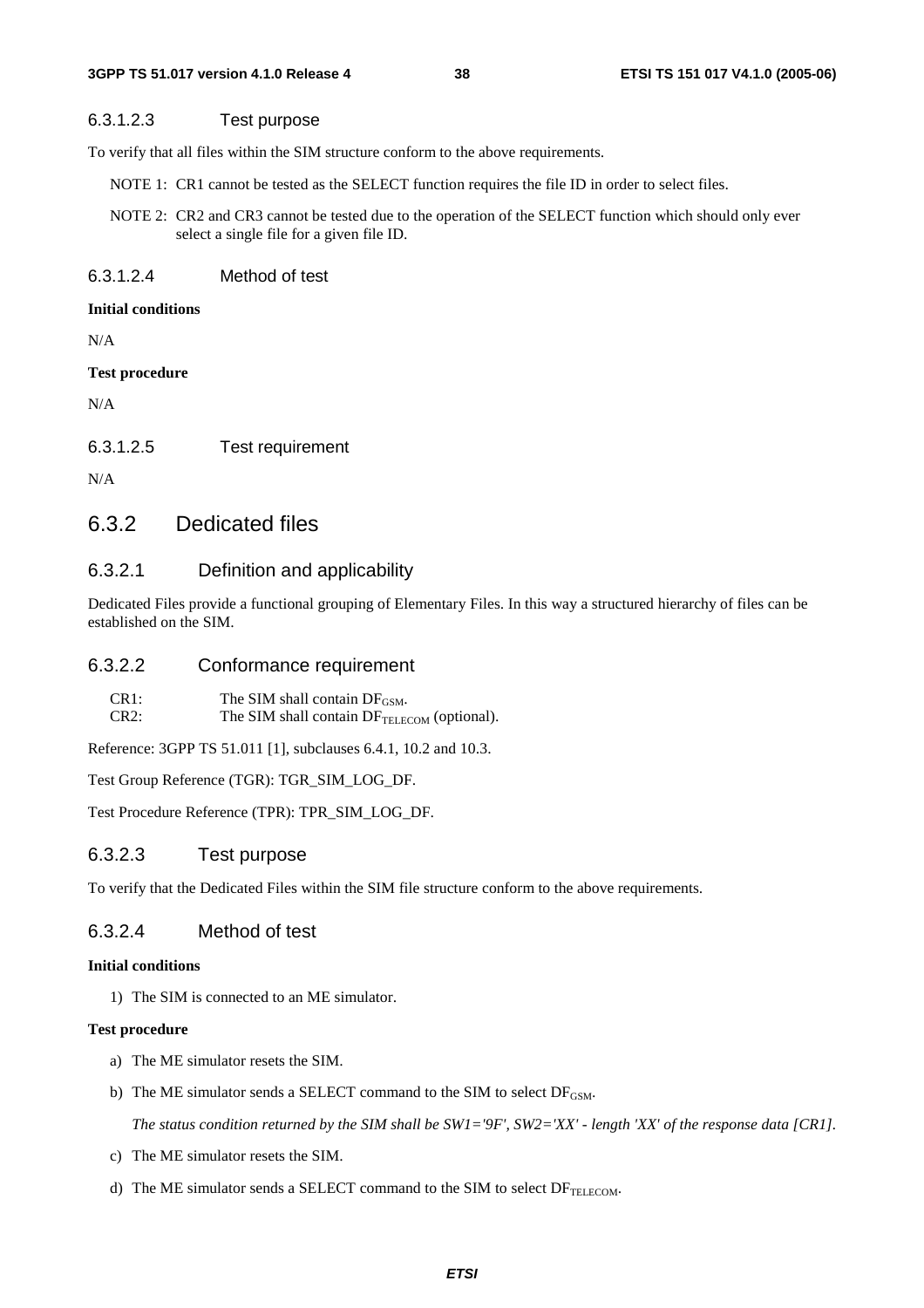*The status condition returned by the SIM shall be SW1='9F', SW2='XX' - length 'XX' of the response data, if the SIM supports DF<sub>TELECOM</sub>, otherwise the status condition returned by the SIM shall be SW1='94', SW2='04' - file ID not found [CR2].* 

# 6.3.3 Elementary files

### 6.3.3.1 Definition and applicability

Elementary Files structure the way in which information is held on the SIM and provide security on how this information is accessed.

#### 6.3.3.2 Conformance requirement

- CR1: The total data length of the body of an EF with transparent structure shall be indicated in the header of the EF.
- CR2: The record length of an EF with linear fixed structure shall be indicated in the header of the EF. CR3: The record length multiplied by the number of records of an EF with linear fixed structure shall be
- indicated in the header of the EF.
- CR4: The SIM shall be able to access records within a linear fixed EF using all of the methods given in subclause 6.4.2.
- CR5: For an EF with cyclic structure, when all the records have been used for storage, then the next storage of data shall overwrite the oldest information.
- CR6: The SIM shall be able to access records within a cyclic EF using all of the methods given in subclause 6.4.3.

Reference: 3GPP TS 51.011 [1], subclauses 6.4.2.

Test Group Reference (TGR): TGR\_SIM\_LOG\_EF.

Test Procedure Reference (TPR): TPR\_SIM\_LOG\_EF.

### 6.3.3.3 Test purpose

To verify that the EFs within the SIM file structure conform to the above requirements.

NOTE: CR4, CR5 and CR6 are tested in subclauses 6.5.5 and 6.5.6.

### 6.3.3.4 Method of test

#### **Initial conditions**

1) The SIM is connected to an ME simulator, and the ME simulator has reset the SIM.

#### **Test procedure**

The following steps are performed for all EFs in 3GPP TS 51.011 [1], subclause 10.4.

- a) The ME simulator sends a SELECT command to select the required EF in the SIM.
- b) If the EF is successfully selected, the ME simulator sends a GET RESPONSE command to the SIM.
- c) The ME simulator fulfils the READ access condition of the EF.
- d) If the EF is transparent, the ME simulator sends a READ BINARY command to the SIM. The length used shall be that of bytes 3 and 4 of the response data in step b).

 *The status condition returned by the SIM shall be SW1='90', SW2='00' - normal ending of command [CR1].* 

e) If the EF is transparent, the ME simulator sends a READ BINARY command with offset '00 01' to the SIM. The length used shall be that of bytes 3 and 4 of the response data in step b).

*The status condition returned by the SIM shall indicate an error [CR1].*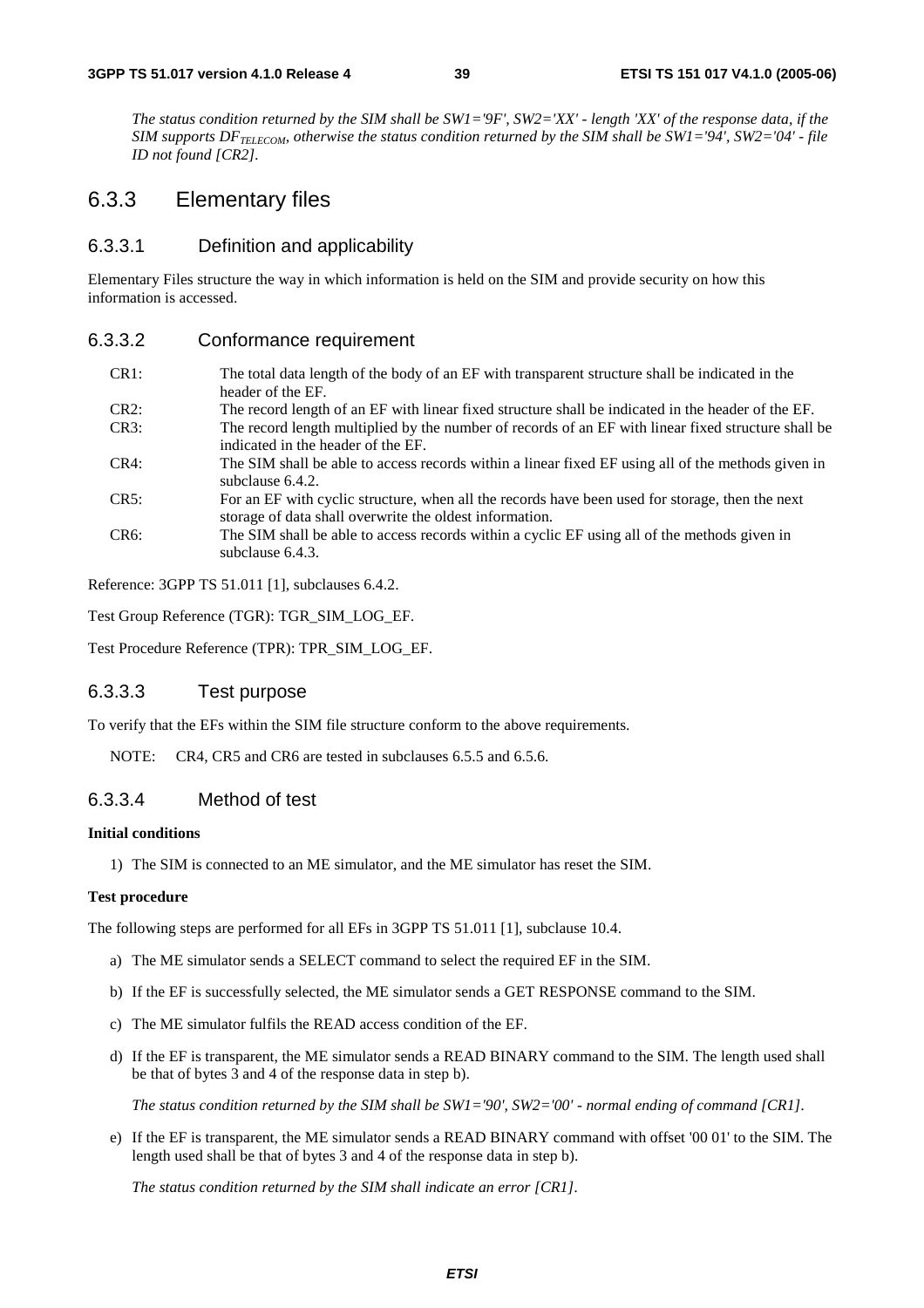f) If the EF is linear fixed or cyclic, the ME simulator sends a READ RECORD using ABSOLUTE mode with record 1 to the SIM. The length used shall be that of byte 15 of the response data in step b).

 *The status condition returned by the SIM shall be SW1='90', SW2='00' - normal ending of command [CR2].* 

g) If the EF is linear fixed or cyclic, the ME simulator sends a READ RECORD using ABSOLUTE mode to the SIM. The record length used shall be that of byte 15 of the response data in step b) and the record number shall be that of bytes 3 and 4 of the response data in step b) divided by the record length.

 *The status condition returned by the SIM shall be SW1='90', SW2='00' - normal ending of command [CR3].* 

h) If the EF is linear fixed or cyclic, the ME simulator sends a READ RECORD using ABSOLUTE mode to the SIM. The record length used shall be that of byte 15 of the response data in step b) and the record number shall be that of bytes 3 and 4 of the response data in step b) divided by the record length, plus 1.

*The status condition returned by the SIM shall be SW1='94', SW2='02' - out of range (invalid address) [CR3].* 

# 6.3.4 Methods for selecting a file

### 6.3.4.1 Definition and applicability

The ME accesses information on the SIM navigating around the file structure by selecting DFs and EFs as required. There are a number of rules regarding which file elements may be selected from a given DF or EF.

#### 6.3.4.2 Conformance requirement

| CR1: | Selection of a DF or MF shall set the current Directory on the SIM.                                 |
|------|-----------------------------------------------------------------------------------------------------|
| CR2: | After a selection of a DF or MF there shall be no current EF.                                       |
| CR3: | After a selection of an EF, the current EF shall be set to this EF and the current Directory shall  |
|      | remain the DF or MF which is the parent of this EF.                                                 |
| CR4: | Any application specific command shall only be operable if it is specific to the current Directory. |
| CR5: | It shall be possible to select the following from the last selected file:                           |

- a) any file which is an immediate child of the current Directory
- b) any DF which is an immediate child of the parent of the current DF
- c) the parent of the current Directory
- d) the current DF
- e) the MF

NOTE: Reselection of the last selected file is allowed.

CR6: It shall be possible to select any of the 'valid selections' in subclause 6.5 of 3GPP TS 51.011 [1] for each of the 'last selected file' entries.

Reference: 3GPP TS 51.011 [1], subclause 6.5.

Test Group Reference (TGR): TGR\_SIM\_LOG\_SELFILE.

Test Procedure Reference (TPR): TPR\_SIM\_LOG\_SELFILE.

### 6.3.4.3 Test purpose

To verify that the SIM conforms to the above requirements with regard to file selection.

NOTE: CR5 is tested for function RUN GSM ALGORITHM in subclause 6.6.2.16.

### 6.3.4.4 Method of test

#### **Initial conditions**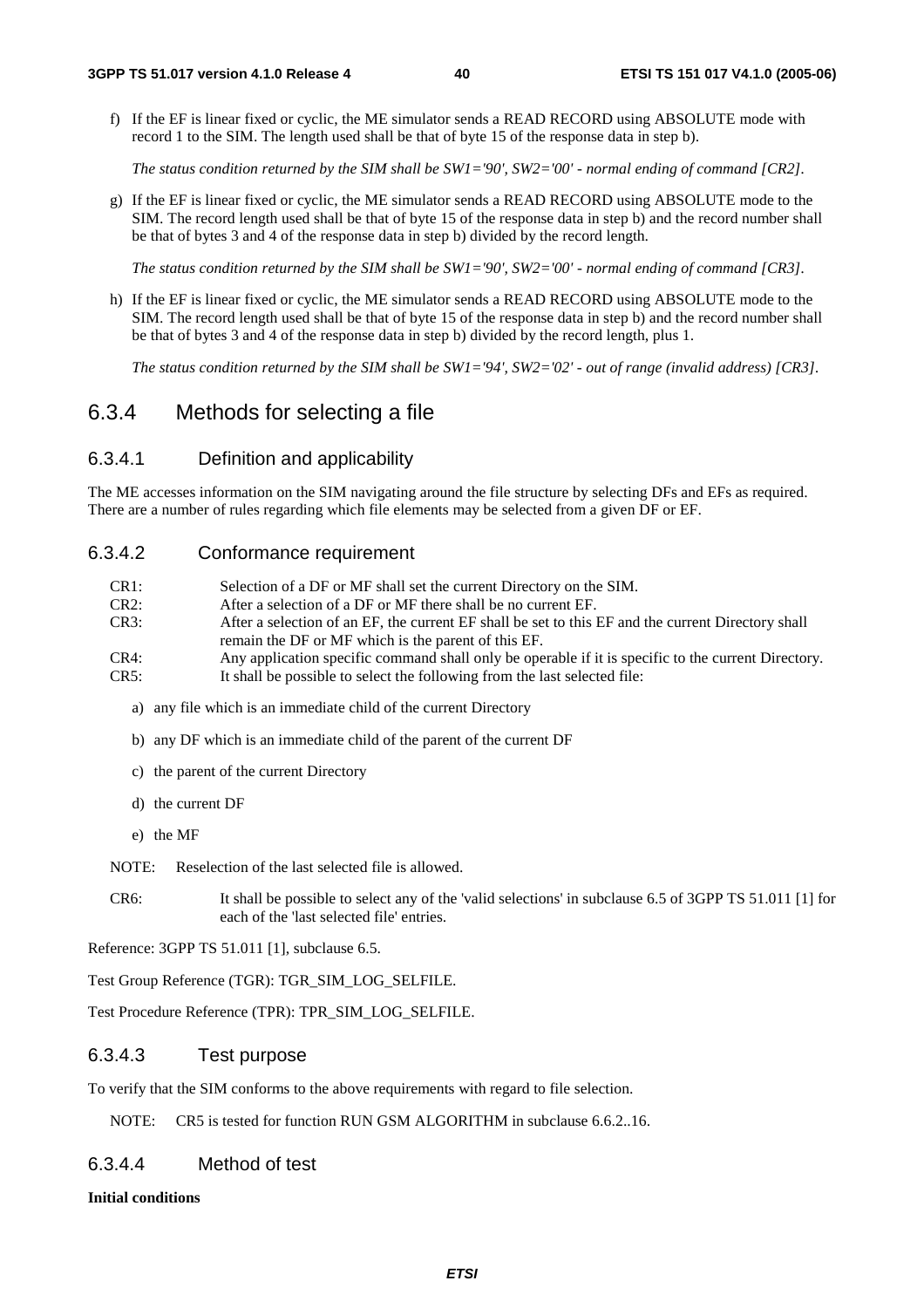1) The SIM is connected to an ME simulator.

#### **Test procedure**

- a) The ME simulator resets the SIM.
- b) The ME simulator sends SELECT commands to the SIM to select  $DF_{GSM}$ .
- c) The ME simulator sends a STATUS command to the SIM.

*Bytes 5 and 6 of the response data shall indicate that*  $DF_{GSM}$  *is the currently selected directory [CR1].* 

- d) The ME simulator sends a READ BINARY command using a length of 1 byte to the SIM.
- *The status condition returned by the SIM shall be SW1='94', SW2='00' no EF selected [CR2].*
- e) The ME simulator sends a SELECT command to the SIM to select  $EF_{LP}$ .
- f) The ME simulator sends a GET RESPONSE command to the SIM.

*Bytes 5 and 6 of the response data shall indicate that*  $E_{LP}$  *is the currently selected EF [CR3].* 

g) The ME simulator sends a STATUS command to the SIM.

*Bytes 5 and 6 of the response data shall indicate that DF<sub>GSM</sub> is the currently selected directory [CR3].* 

- h) Step i) is carried out for each file in subclause 6.5 of 3GPP TS 51.011 [1].
- i) Step j) is carried out for each one of the 'valid selections' in that line of the table.
- j) Steps k) then l) are carried out in turn.
- k) The ME simulator sends SELECT commands to the SIM to select the 'last selected file'.
- l) The ME simulator sends a SELECT command to the SIM to select the 'valid selection'.

 *The status condition returned by the SIM shall be SW1='9F', SW2='XX' [CR5,6].* 

The following file IDs are used to represent the IDs in the table:

| Table 12: IDs |  |  |
|---------------|--|--|
|---------------|--|--|

| <b>Table</b>    | Actual              |
|-----------------|---------------------|
| MF              | MF                  |
| DF1             | <b>DFTELECOM</b>    |
| DF2             | $DF_{GSM}$          |
| FF <sub>1</sub> | EF <sub>ICCID</sub> |
| FF <sub>2</sub> | EFADN               |
| EF3             | $EF_{LP}$           |
| FF4             | EFIMSI              |

NOTE: When  $EF_{ADN}$  is not supported by the SIM, any supported  $EF$  in  $DF_{TELECOM}$  may be chosen.

# 6.3.5 Reservation of file IDs

### 6.3.5.1 Definition and applicability

In order to accommodate planned and possible future requirements, certain file IDs are considered reserved, and may not be used in the SIM file structure.

### 6.3.5.2 Conformance requirement

CR1: The following Dedicated File IDs are reserved for operational use by GSM: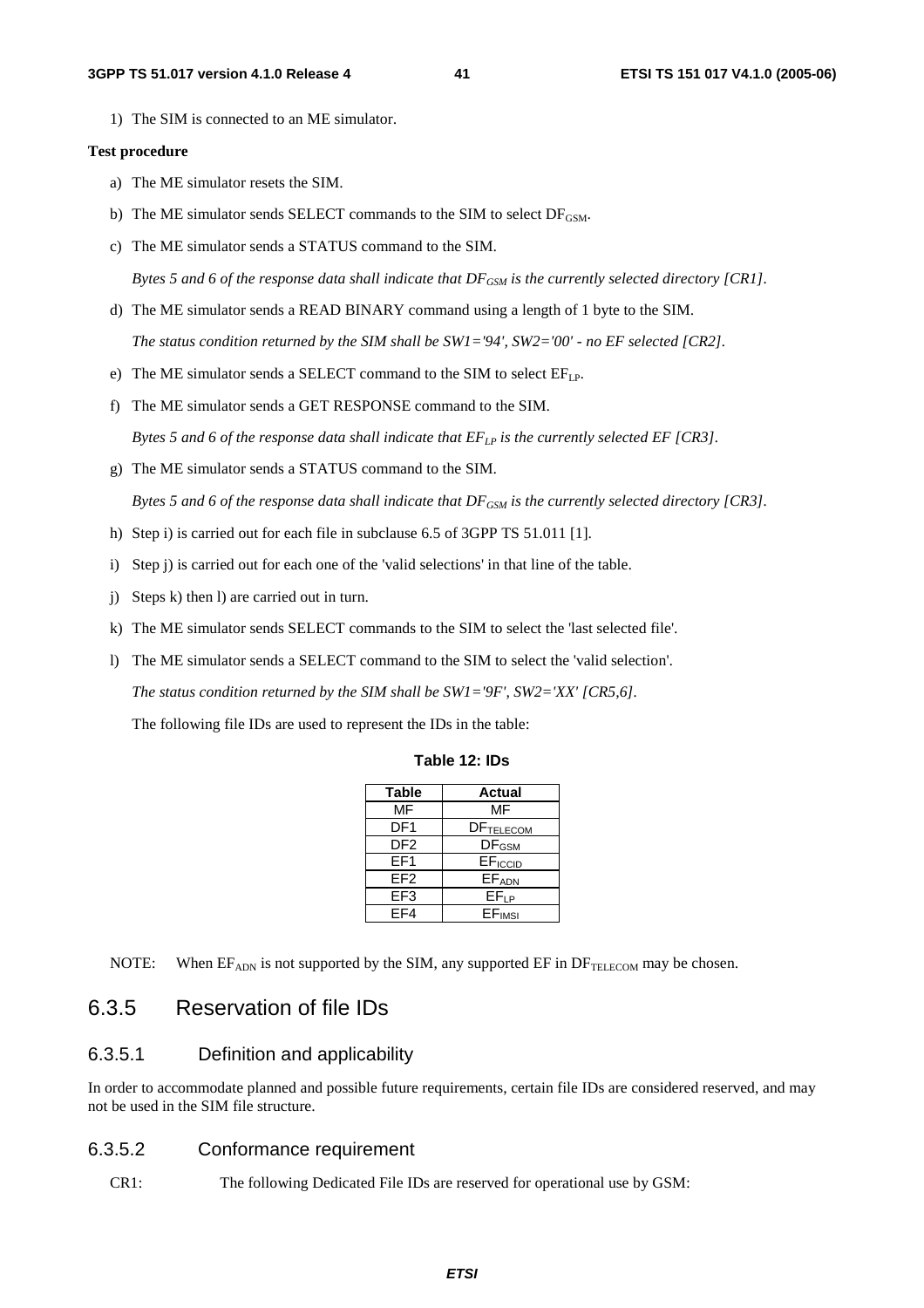- '7F 10'.
- '7F 2X'.

CR2: The following Elementary File IDs are reserved for operational use by GSM:

- '2F 1X' under MF.
- '6F 2X', '6F 3X' and '6F 4X' under '7F 10' and '7F 2X'.

CR3: The following Dedicated File IDs are reserved for administrative use by GSM:

- '7F 4X'.

CR4: The following Elementary File IDs are reserved for administrative use by GSM:

- '2F 01', '2F EX' under MF.
- '6F XX' under DFs '7F 4X'.
- '6F 1X' under '7F 10', '7F 20' and '7F 21'.

Reference: 3GPP TS 51.011 [1], clause 6.

Test Group Reference (TGR): TGR\_SIM\_LOG\_ RSVD.

Test Procedure Reference (TPR): TPR\_SIM\_LOG\_RSVD.

### 6.3.5.3 Test purpose

To verify that the SIM conforms to the above requirements.

NOTE: CR3 and CR4 cannot be tested as the administrative functionality is outside the scope of 3GPP TS 51.011 [1].

### 6.3.5.4 Method of test

#### **Initial conditions**

1) The SIM is connected to an ME simulator.

#### **Test procedure**

- a) The ME simulator resets the SIM.
- b) For all possible EFs on the SIM, the ME simulator sends SELECT commands to the SIM to select each EF in sequence.

 *For all successful selections, the ID of the selected file shall be one of those in clause 10.4 of 3GPP TS 51.011 [1] or shall not be one of those listed as reserved for operational use. [CR1,2]* 

# 6.4 Security features

The tests in this subclause ensure that the IUT conforms with the security aspects which are related to the SIM.

# 6.4.1 Authentication and cipher key generation procedure

The authentication mechanism employed in the GSM system between the network and SIM to authenticate a SIM, results in a finite interaction with the SIM, through the use of the function RUN GSM ALGORITHM. In order to test the behaviour of the SIM during this authentication mechanism, it is sufficient to test the function which operates on the SIM during the authentication mechanism. The test procedure for the function itself shall be executed, as defined in subclause 6.5.16 ("RUN GSM ALGORITHM" function).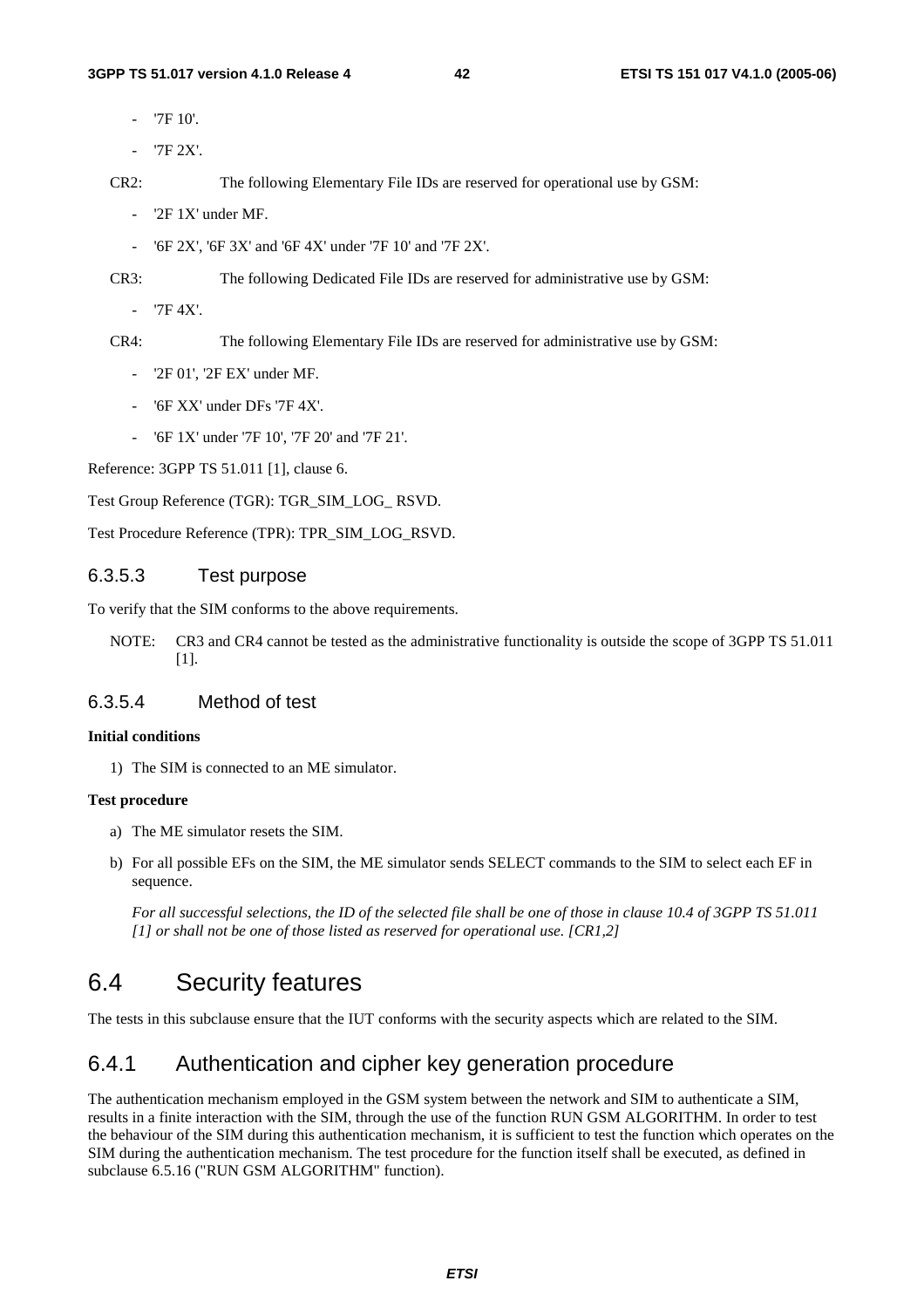# 6.4.2 File access conditions

### 6.4.2.1 Definition and applicability

Every file has its own specific access condition for each command which shall be fulfilled before the command can take place.

### 6.4.2.2 Conformance requirement

- CR1: For access condition ALWAYS, the command can be performed without any restriction. CR2: For access condition CHV1, the command shall only be possible if one of the following three conditions is fulfilled:
	- a) A correct CHV1 value has already been presented to the SIM during the current session.
	- b) The CHV1 enabled/disabled indicator is set to "disabled".
	- c) UNBLOCK CHV1 has been successfully performed during the current session.
- CR3: For access condition CHV2, the command shall only be possible if one of the following two conditions is fulfilled:
	- a) a correct CHV2 value has already been presented to the SIM during the current session.
	- b) UNBLOCK CHV2 has been successfully performed during the current session.
- CR4: For access condition NEVER, the command shall not be possible over the SIM/ME interface.

Reference: 3GPP TS 51.011 [1], subclause 7.3.

Test Group Reference (TGR): TGR\_SIM\_SEC\_FAC.

Test Procedure Reference (TPR): TPR\_SIM\_SEC\_FAC.

### 6.4.2.3 Test purpose

To verify that the SIM conforms to the above requirements.

- NOTE 1: Allocation of ADM levels and the respective requirements for their fulfilment are the responsibility of the appropriate administrative authority.
- NOTE 2: CR2b and CR2c are tested in subclauses 6.6.2.11, 6.6.2.12 and 6.6.2.13.
- NOTE 3: CR3b is not tested here although the UNBLOCK CHV function in subclause 6.6.2.13 intrinsically tests for CHV2.

### 6.4.2.4 Method of test

#### **Initial conditions**

- 1) The SIM is connected to an ME simulator.
- 2) EF<sub>ADN</sub> is present and not invalidated.

#### **Test procedure**

- a) The ME simulator resets the SIM.
- b) The ME simulator sends a SELECT command to the SIM to select  $EF_{\text{ICCD}}$ .
- c) The ME simulator sends a READ BINARY command to the SIM to read the first 1 byte in  $EF_{\text{ICCD}}$ .

 *The status condition returned by the SIM shall be SW1='90', SW2='00' - normal ending of command [CR1].* 

d) The ME simulator sends SELECT commands to the SIM to select  $EF_{\text{ADN}}$  under  $DF_{\text{TELECOM}}$ .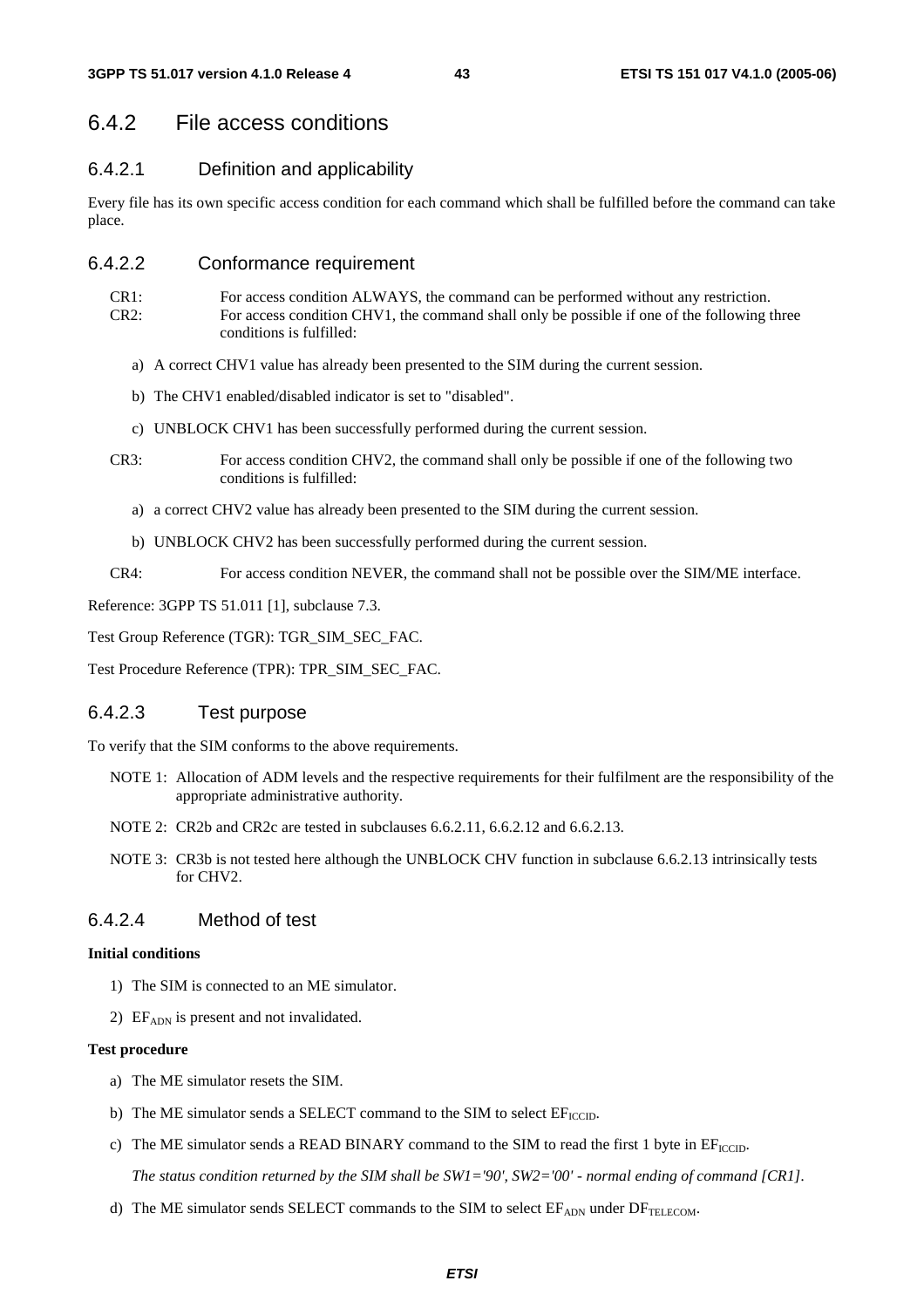- e) The ME simulator sends a READ RECORD command to the SIM to read the first record in  $EF<sub>ADN</sub>$ .  *The status condition returned by the SIM shall be SW1='98', SW2='04' - access condition not fulfilled [CR2a].*
- f) The ME simulator gains CHV1 security access.
- g) The ME simulator sends a READ RECORD command to the SIM to read the first record in  $EF_{ADN}$ .

 *The status condition returned by the SIM shall be SW1='90', SW2='00' - normal ending of command [CR2a].* 

h) The ME simulator sends an INVALIDATE command to the SIM to invalidate  $EF_{ADN}$ .

 *The status condition returned by the SIM shall be SW1='98', SW2='04' - access condition not fulfilled [CR3a].* 

- i) The ME simulator gains CHV2 security access.
- j) The ME simulator sends an INVALIDATE command to the SIM to invalidate  $EF_{ADN}$ .

 *The status condition returned by the SIM shall be SW1='90', SW2='00' - normal ending of command [CR3a].* 

- k) The ME simulator sends SELECT commands to the SIM to select  $EF_{\text{ICCD}}$  under MF.
- l) The ME simulator sends an UPDATE BINARY command to the SIM to update the byte in  $E_{\text{ICCID}}$  with the byte read in step c).

 *The status condition returned by the SIM shall be SW1='98', SW2='04' - access condition not fulfilled [CR4].* 

# 6.5 Void

# 6.6 Description of the commands

The tests in this subclause ensure that the IUT conforms to the specification for the mapping of functions onto Application Protocol Data Units (APDUs) which are used by the transmission protocol.

# 6.6.1 Mapping principles

### 6.6.1.1 Definition and applicability

The transmission protocol requires that the command and response Application Protocol Data Units (APDUs) are mapped using certain principles, in order to ensure correct operation in the GSM environment.

#### 6.6.1.2 Conformance requirement

| CR1: | The command APDU shall have format (CLA, INS, P1, P2, P3 $\{$ , data $\}$ ). |
|------|------------------------------------------------------------------------------|
| CR2: | The response APDU shall have format $({data,}$ SW1, SW2).                    |
| CR3: | The class 'A0' shall be accepted by the SIM.                                 |

Reference: 3GPP TS 51.011 [1], subclause 9.1.

Test Group Reference (TGR): TGR\_SIM\_CMD\_MAP.

Test Procedure Reference (TPR): TPR\_SIM\_CMD\_MAP.

### 6.6.1.3 Test purpose

To verify that the SIM conforms to the above requirements.

### 6.6.1.4 Method of test

**Initial conditions**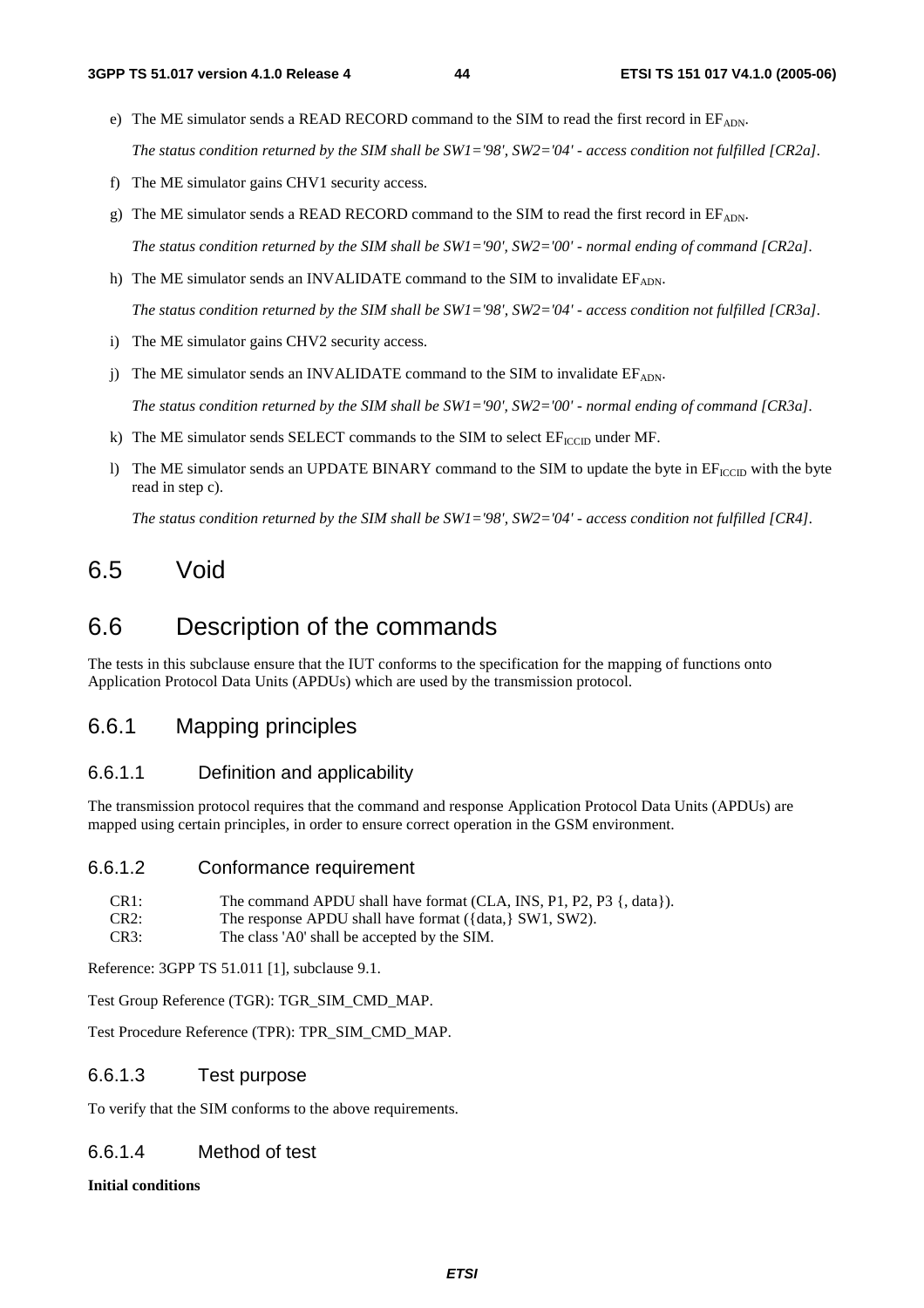1) The SIM is connected to an ME simulator.

#### **Test procedure**

- a) The ME simulator resets the SIM.
- b) The ME simulator gains the security access condition(s) specified by the administrative authority for both INVALIDATE and REHABILITATE on EFLOCI.
- c) The ME simulator sends SELECT commands to the SIM to select  $DF_{GSM}$ .
- d) The ME simulator sends a VERIFY CHV command to the SIM.
- e) The ME simulator sends a SELECT command to the SIM to select  $EF_{LOCI}$ .
	- [Bytes sent: CLA='A0', INS='A4', P1='00', P2='00', P3='02', data='6F 7E'].
	- [Bytes received:  $SW1$ ,  $SW2<sub>1</sub>$ ].

 *The SIM shall have sent SW1='9F' and SW2='lgth' [CR1].* 

- f) The ME simulator sends a GET RESPONSE command to the SIM, requesting all of the available response data, as indicated by  $SW2<sub>1</sub>$ .
	- [Bytes sent: CLA='A0', INS='C0', P1='00', P2='00', P3=SW21].
	- [Bytes received: data, SW1, SW2].

 *The SIM shall have sent 'lgth' bytes followed by SW1='90' and SW2='00' [CR2].* 

- g) The ME simulator sends a READ BINARY command to the SIM to read both bytes.
	- [Bytes sent: CLA='A0', INS='B0', P1='00', P2='00', P3='02'].
	- [Bytes received: data, SW1, SW2].

 *The SIM shall have sent 2 bytes followed by SW1='90' and SW2='00'.* 

- h) The ME simulator sends an INVALIDATE command to the SIM.
	- [Bytes sent: CLA='A0', INS='04', P1='00', P2='00', P3='00'].
	- [Bytes received: SW1, SW2].

 *The SIM shall have sent SW1='90' and SW2='00'.* 

i) The ME simulator sends a REHABILITATE command to the SIM.

# 6.6.2 Coding of the commands

The test procedures defined in subclause 6.5 of the present document, "Descriptions of the functions", intrinsically test most the coding of the associated commands. Therefore, test purposes exist in this subclause only to cover areas of testing not already covered by subclause 6.5.

### 6.6.2.1 SELECT command

#### 6.6.2.1.1 Definition and applicability

It shall be mandatory for all cards complying with 3GPP TS 51.011 [1] to support all functions described therein.

### 6.6.2.1.2 Conformance requirement

- CR1: The SELECT function shall select a file according to the methods described in clause 6.5 of 3GPP TS 51.011 [1].
- CR2: The function shall accept as an input, a file ID.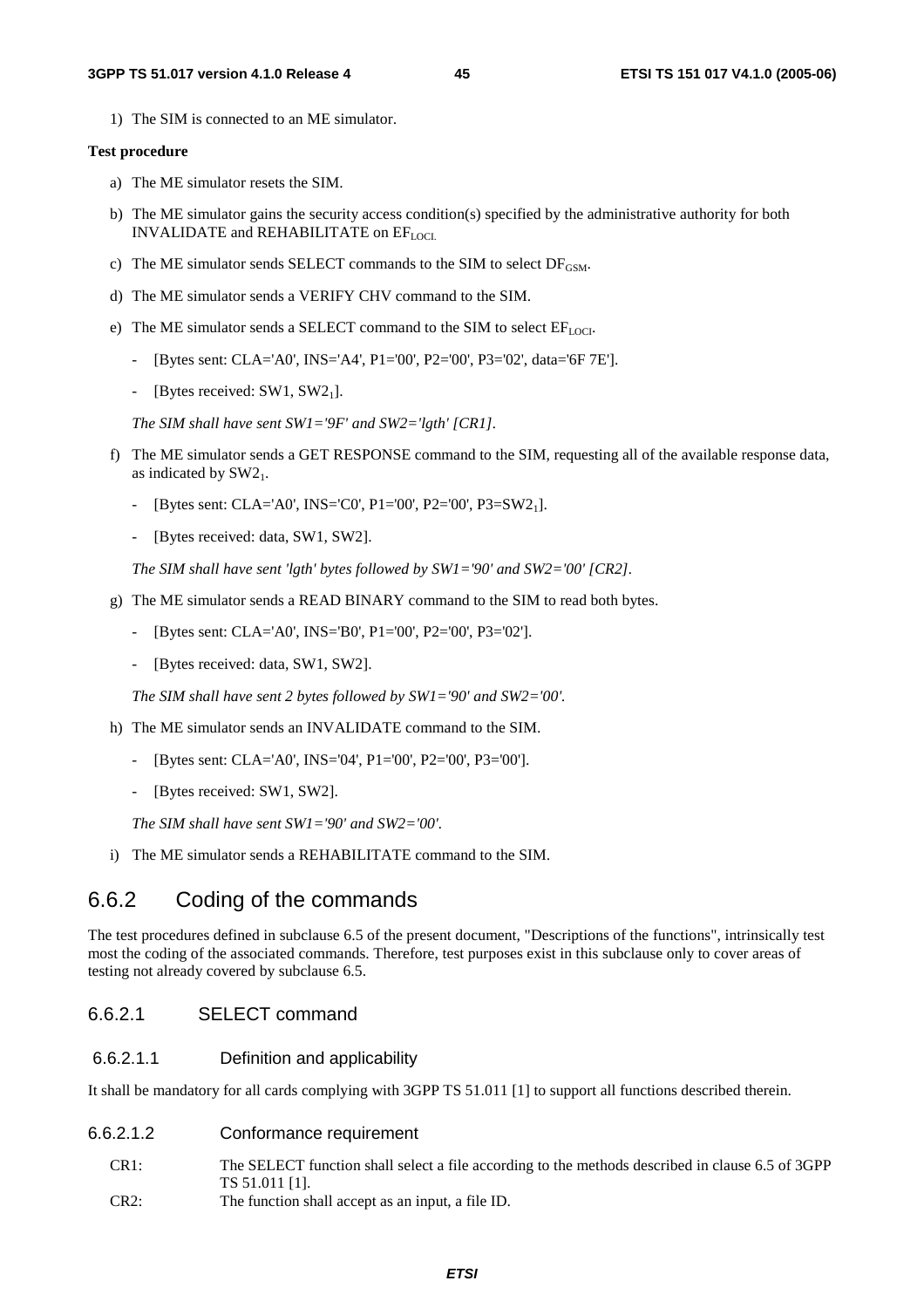#### **3GPP TS 51.017 version 4.1.0 Release 4 46 ETSI TS 151 017 V4.1.0 (2005-06)**

CR3: If the selected file is the MF or a DF, then the function shall output the file ID, total memory space available, CHV enabled/disabled indicator and CHV status. CR4: If the selected file is an EF, then the function shall output the file ID, access conditions, invalidation indicator, structure of EF and the length of the records in the case of linear fixed or cyclic structure. CR5: The record pointer in a cyclic file shall address the last record which has been updated or

Reference: 3GPP TS 51.011 [1], subclause 9.2.1.

increased.

Test Group Reference (TGR): TGR\_SIM\_FN.

Test Procedure Reference (TPR): TPR\_SIM\_FN\_SEL.

### 6.6.2.1.3 Test purpose

To verify that the SELECT function conforms to the above requirements for the different file types available.

NOTE: CR1 is tested in subclause 6.3.5.

### 6.6.2.1.4 Method of test

### **Initial conditions**

- 1) The SIM is connected to an ME simulator.
- 2) The records in  $EF_{ACM}$  contain the following data:
	- Record 1: '11 11 11' (last updated record).
	- Record 2: '22 22 22'.
	- Record 3: '33 33 33'.
- 3) The record length of  $EF_{ADN}$  is known.

#### **Test procedure and Requirements**

- a) The ME simulator resets the SIM.
- b) The ME simulator sends a SELECT command to select  $DF_{GSM}$ .

*The status returned by the SIM shall be SW1='9F', SW2='XX' - length 'XX' of the response data [CR2].* 

c) The ME simulator sends a GET RESPONSE command to the SIM.

 *The following shall be true of the response data [CR3]:* 

- *-* Bytes 5 and 6 shall indicate that DF<sub>GSM</sub> is the currently selected file.
- *Byte 7 shall be '02' indicating a DF.*
- *Byte 13 shall be less than or equal to SW2 from step b) minus 13.*
- *Bit 8 of byte 14 shall be 0 indicating that CHV1 is enabled.*
- <sup>-</sup> Byte 15 shall indicate the correct number of DFs which are a direct child of DF<sub>GSM</sub>.
- <sup>-</sup> Byte 16 shall indicate the correct number of EFs which are a direct child of DF<sub>GSM</sub>.
- *Bits 1 through 4 of byte 19 shall indicate three VERIFY CHV1 attempts remaining.*
- *Bits 1 through 4 of byte 21 shall indicate three VERIFY CHV2 attempts remaining.*
- *Bits 1 through 4 of byte 20 shall indicate ten UNBLOCK CHV1 attempts remaining.*
- Bits 1 through 4 of byte 22 shall indicate ten UNBLOCK CHV2 attempts remaining.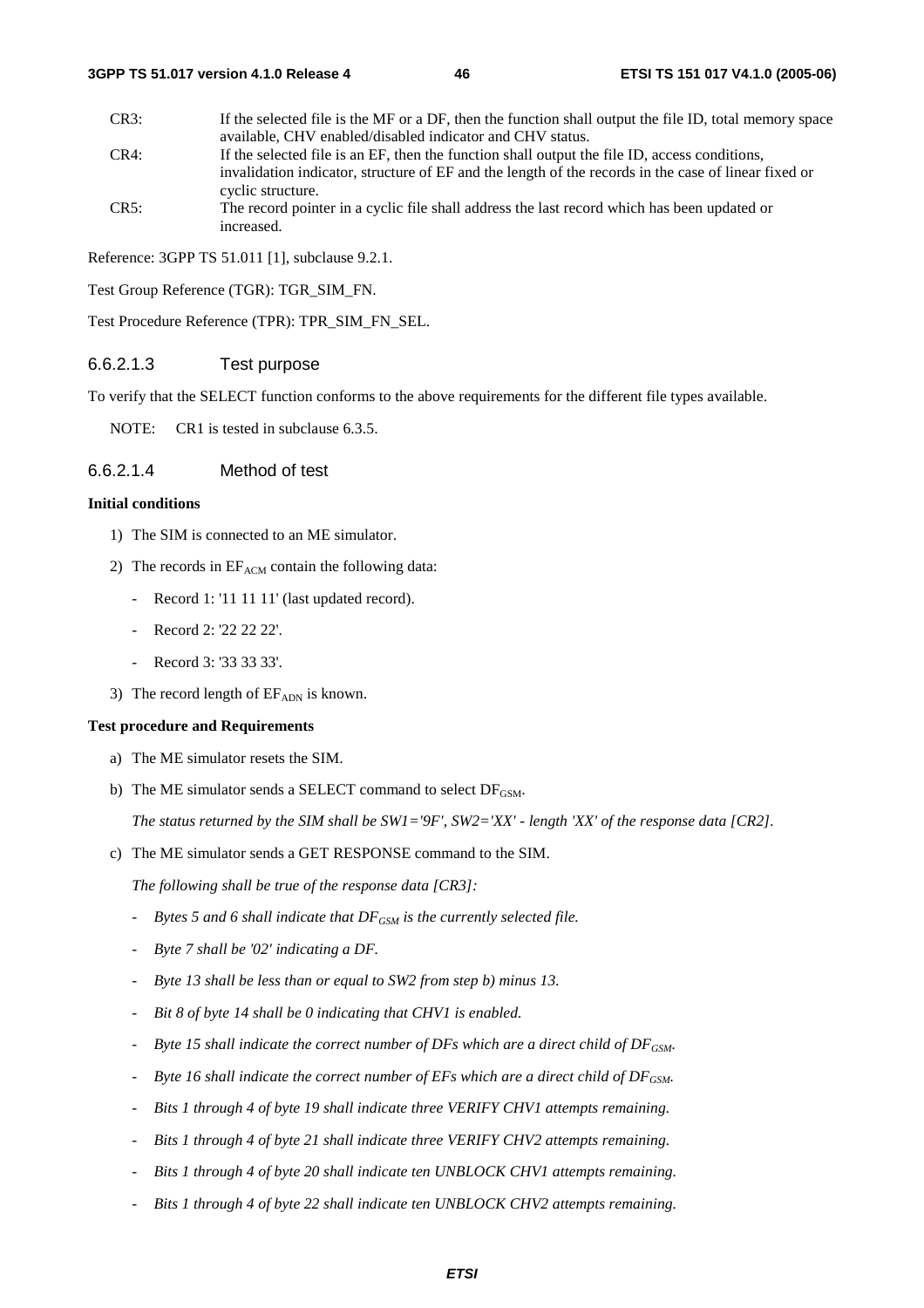- d) The ME simulator sends a SELECT command to the SIM to select the MF.
- e) The ME simulator sends a GET RESPONSE command to the SIM.

 *The following shall be true of the response data [CR3]:* 

- *Byte 7 shall be '01' indicating MF.*
- *Byte 15 shall indicate the correct number of DFs which are a direct child of MF.*
- *Byte 16 shall indicate the correct number of EFs which are a direct child of MF.*
- f) The ME simulator sends a VERIFY CHV command with **incorrect** CHV1 to the SIM.
- g) The ME simulator send a SELECT command to the SIM to select  $DF_{GSM}$ .
- h) The ME simulator sends a GET RESPONSE command to the SIM.

 *The following shall be true of the response data [CR3]:* 

- *Bits 1 through 4 of byte 19 shall indicate two VERIFY CHV1 attempts remaining.*
- i) The ME simulator sends a DISABLE CHV command to the SIM.
- j) The ME simulator send a SELECT command to the SIM to select  $DF_{GSM}$ .
- k) The ME simulator sends a GET RESPONSE command to the SIM.

 *The following shall be true of the response data [CR3]:* 

- *Bit 8 of byte 14 shall be 1 indicating that CHV1 is disabled.*
- *Bits 1 through 4 of byte 19 shall indicate three VERIFY CHV1 attempts remaining.*
- l) The ME simulator sends a SELECT command to the SIM to select the MF.
- m) The ME simulator sends a SELECT command to the SIM to select  $DF_{\text{TEIECOM}}$ .
- n) The ME simulator sends a ENABLE CHV command to the SIM.
- o) The ME simulator sends a SELECT command to the SIM to select  $EF_{ADN}$ .
- p) The ME simulator sends a GET RESPONSE command to the SIM.

 *The following shall be true of the response data [CR4]:* 

- <sup>-</sup> Bytes 5 and 6 shall indicate that  $EF_{ADN}$  is the currently selected file.
- *Bytes 9 through 11 shall state the access conditions in subclause 10 of 3GPP TS 51.011 [1].*
- *Bit 1 of byte 12 shall be 1 indicating that the file is not invalidated.*
- *Byte 14 shall be '01' indicating linear fixed structure.*
- *Byte 15 shall indicate the length of the records.*
- q) The ME simulator sends a VERIFY CHV command to the SIM with **correct** CHV2.
- r) The ME simulator sends an INVALIDATE command to the SIM.
- s) The ME simulator sends a SELECT command to the SIM to re-select  $E_{ADN}$ .
- t) The ME simulator sends a GET RESPONSE command to the SIM.  *The response data shall indicate the following [CR4]:* 
	- *Bit 1 of byte 12 shall be 0 indicating that the file is invalidated.*
- u) The ME simulator sends a REHABILITATE command to the SIM.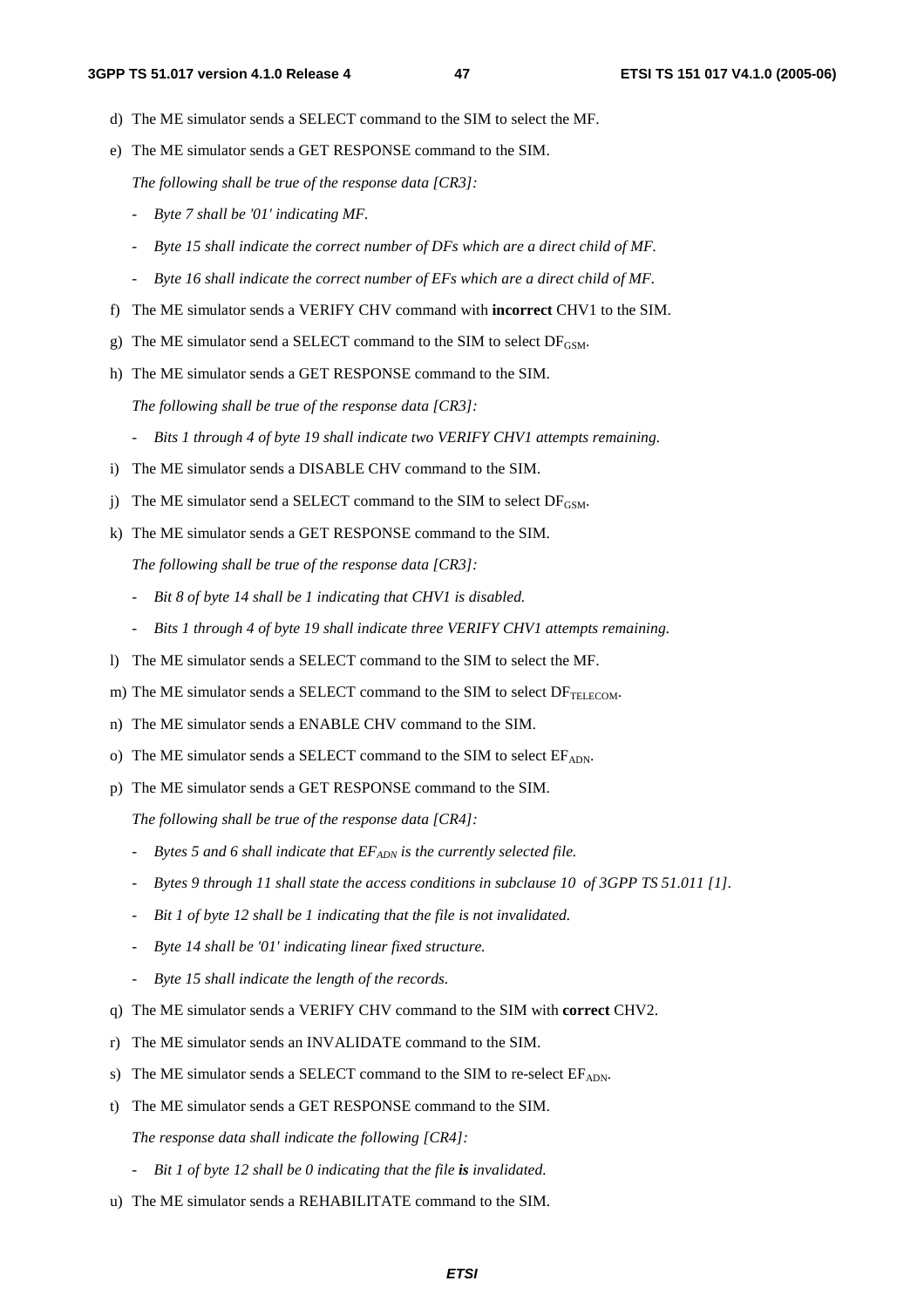- v) The ME simulator sends a SELECT command to the SIM to select  $DF_{\text{GSM}}$ .
- w) The ME simulator sends a SELECT command to the SIM to select  $EF_{ACM}$ .
- x) The ME simulator sends a GET RESPONSE command to the SIM.
	- *The following shall be true of the response data [CR4]:*
	- *Byte 14 shall be '03' indicating cyclic structure.*
- y) The ME simulator sends a READ RECORD command using CURRENT mode to the SIM.

 *The response data shall be '11 11 11' [CR5].* 

### 6.6.2.2 STATUS command

#### 6.6.2.2.1 Definition and applicability

It shall be mandatory for all cards complying with 3GPP TS 51.011 [1] to support all functions described therein.

- 6.6.2.2.2 Conformance requirement
	- CR1: The STATUS function shall output the file ID, total memory space available, CHV enabled/disabled indicator and CHV status of the currently selected MF or DF.

Reference: 3GPP TS 51.011 [1], subclause 9.2.2.

Test Group Reference (TGR): TGR\_SIM\_FN.

Test Procedure Reference (TPR): TPR\_SIM\_FN\_STATUS.

6.6.2.2.3 Test purpose

To verify that the SIM conforms to the above requirements.

### 6.6.2.2.4 Method of test

#### **Initial conditions**

1) The SIM is connected to an ME simulator.

#### **Test procedure and Requirements**

- a) The ME simulator resets the SIM.
- b) The ME simulator sends a SELECT command to select  $DF_{\text{GSM}}$ .
- c) The ME simulator sends a STATUS command to the SIM.

 *The following shall be true of the response data [CR1]:* 

- <sup>-</sup> Bytes 5 and 6 shall indicate that DF<sub>GSM</sub> is the currently selected file.
- *Byte 7 shall be '02' indicating a DF.*
- *Byte 13 shall be less than or equal to SW2 from step b) minus 13.*
- *Bit 8 of byte 14 shall be 0 indicating that CHV1 is enabled.*
- <sup>-</sup> Byte 15 shall indicate the correct number of DFs which are a direct child of DF<sub>GSM</sub>.
- <sup>-</sup> Byte 16 shall indicate the correct number of EFs which are a direct child of DF<sub>GSM</sub>.
- *Bits 1 through 4 of byte 19 shall indicate three VERIFY CHV1 attempts remaining if CHV1 is initialized.*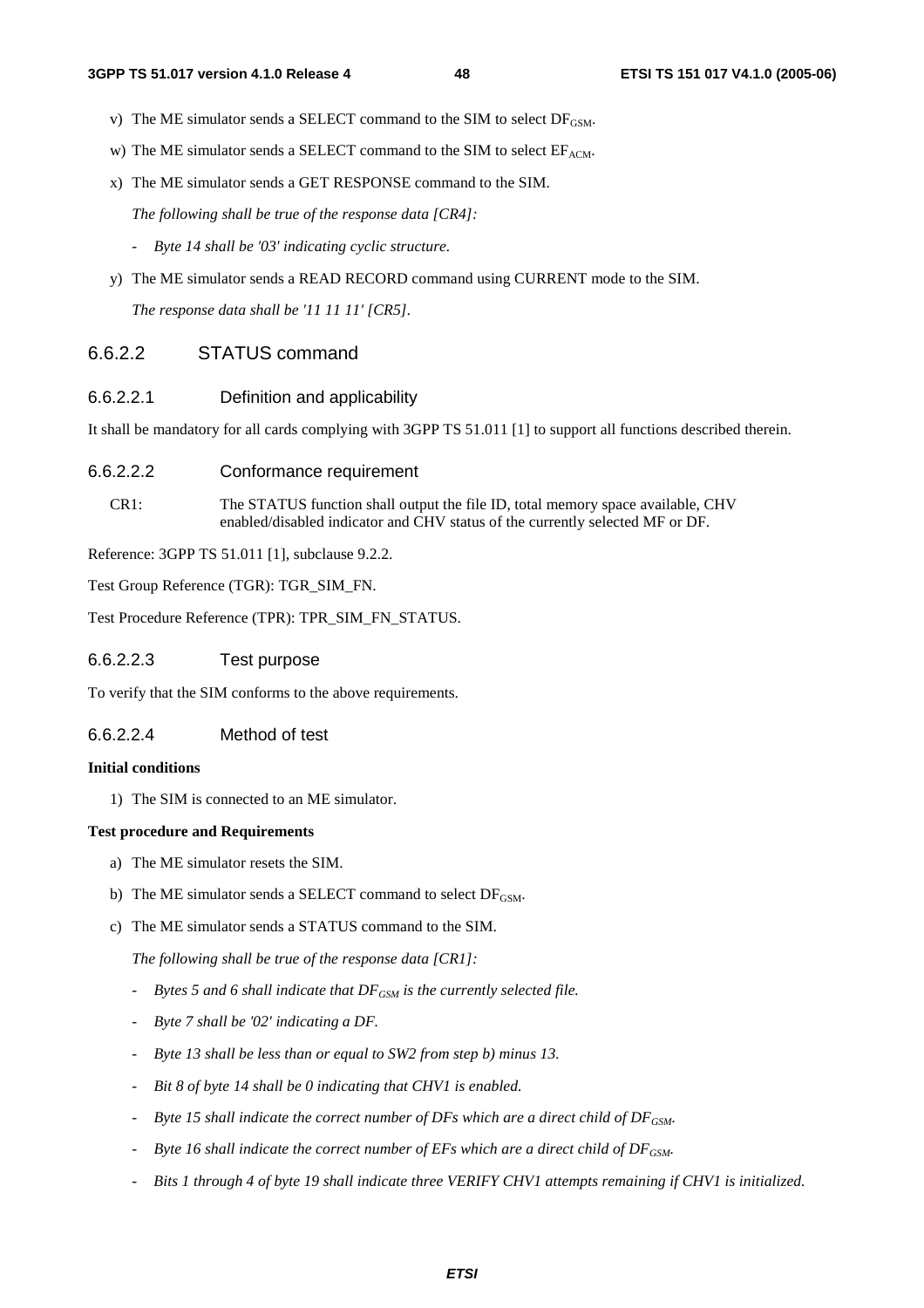- *Bits 1 through 4 of byte 21 shall indicate three VERIFY CHV2 attempts remaining if CHV2 is initialized.*
- *Bits 1 through 4 of byte 20 shall indicate ten UNBLOCK CHV1 attempts remaining if CHV1 is initialized.*
- *Bits 1 through 4 of byte 22 shall indicate ten UNBLOCK CHV2 attempts remaining if CHV2 is initialized.*
- d) The ME simulator sends a SELECT command to the SIM to select the MF.
- e) The ME simulator sends a STATUS command to the SIM.

 *The following shall be true of the response data [CR1]:* 

- *Byte 7 shall be '01' indicating MF.*
- *Byte 15 shall indicate the correct number of DFs which are a direct child of MF.*
- *Byte 16 shall indicate the correct number of EFs which are a direct child of MF.*
- f) The ME simulator sends a VERIFY CHV command with **incorrect** CHV1 to the SIM.
- g) The ME simulator send a SELECT command to the SIM to select  $DF_{GSM}$ .
- h) The ME simulator sends a STATUS command to the SIM.

 *The following shall be true of the response data [CR1]:* 

- *Bits 1 through 4 of byte 19 shall indicate two VERIFY CHV1 attempts remaining.*
- i) The ME simulator sends a DISABLE CHV command to the SIM.
- j) The ME simulator send a SELECT command to the SIM to select  $DF_{GSM}$ .
- k) The ME simulator sends a STATUS command to the SIM.

 *The following shall be true of the response data [CR1]:* 

- *Bit 8 of byte 14 shall be 1 indicating that CHV1 is disabled.*
- *Bits 1 through 4 of byte 19 shall indicate three VERIFY CHV1 attempts remaining.*

### 6.6.2.3 READ BINARY command

#### 6.6.2.3.1 Definition and applicability

It shall be mandatory for all cards complying with 3GPP TS 51.011 [1] to support all functions described therein.

### 6.6.2.3.2 Conformance requirement

| CR1:<br>CR2: | The READ BINARY function shall read a string of bytes from the current transparent EF.<br>The function shall accept as an input, the relative address (offset) and the length (in bytes) of the |
|--------------|-------------------------------------------------------------------------------------------------------------------------------------------------------------------------------------------------|
|              | string.                                                                                                                                                                                         |
| CR3:         | The function shall output the string of bytes.                                                                                                                                                  |
| CR4:         | The function shall only be performed if the READ access condition for the current EF is satisfied.                                                                                              |

Reference: 3GPP TS 51.011 [1], subclause 9.2.3.

Test Group Reference (TGR): TGR\_SIM\_FN.

Test Procedure Reference (TPR): TPR\_SIM\_FN\_RDBIN.

#### 6.6.2.3.3 Test purpose

To verify that the READ BINARY function conforms to the above requirements.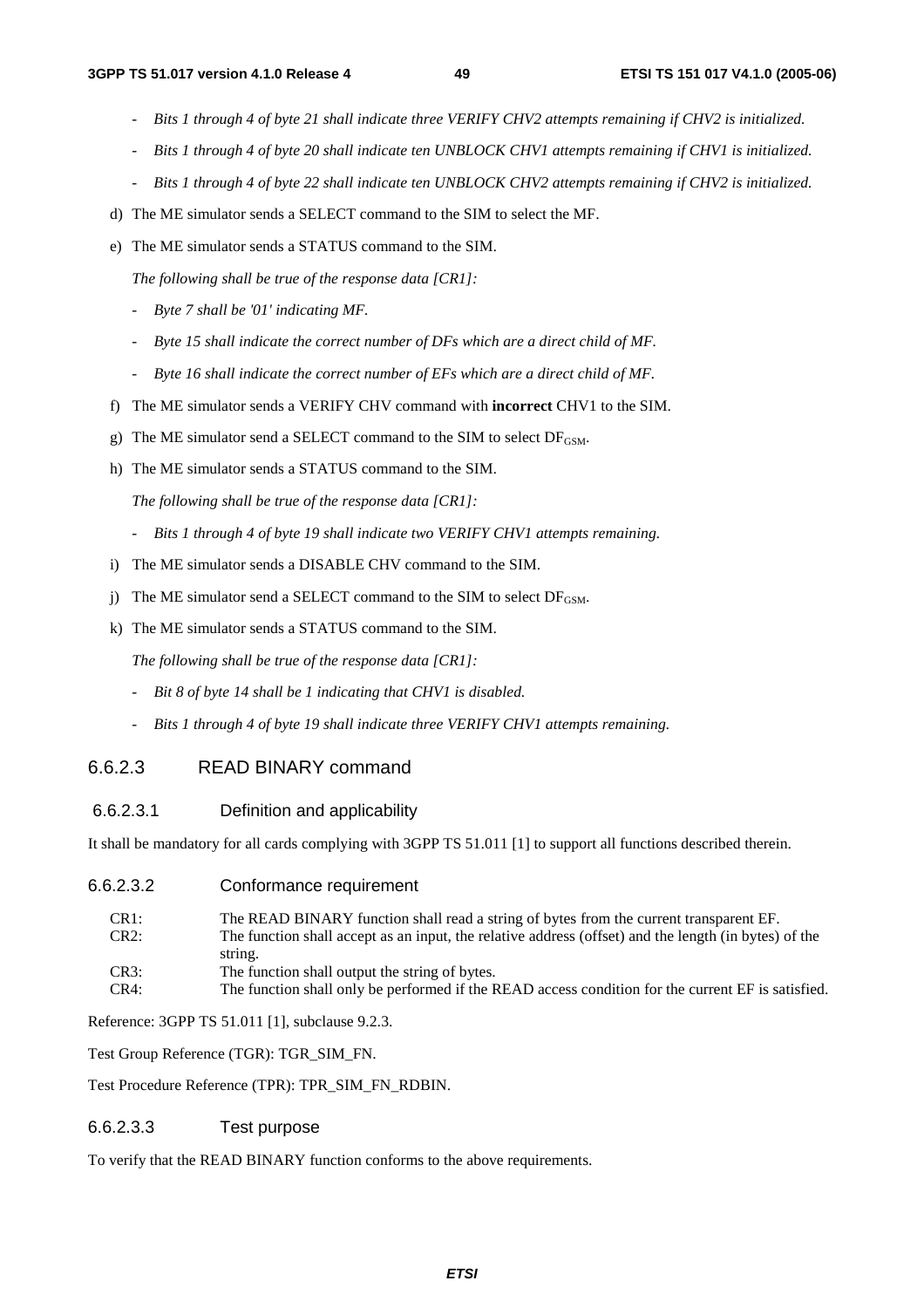#### 6.6.2.3.4 Method of test

#### **Initial conditions**

- 1) The SIM is connected to an ME simulator.
- 2)  $EF_{Kc}$  contains the data string: 'A1 A2 A3 A4 A5 A6 A7 A8 A9'.

#### **Test procedure**

- a) The ME simulator resets the SIM.
- b) The ME simulator sends SELECT commands to the SIM to select  $EF_{Kc}$  under  $DF_{GSM}$ .
- c) The ME simulator sends a READ BINARY command using a length of 9 bytes to the SIM. *The status condition returned by the SIM shall be SW1='98', SW2='04' - access condition not fulfilled [CR4].*
- d) The ME simulator sends a VERIFY CHV command to the SIM.
- e) The ME simulator sends a READ BINARY command using a length of 9 bytes to the SIM.  *The status condition returned by the SIM shall be SW1='90', SW2='00' - normal ending of command [CR1-4]. The data string returned shall be 'A1 A2 A3 A4 A5 A6 A7 A8 A9' [CR1-4].*
- f) The ME simulator sends a READ BINARY command using a length of 1 byte to the SIM.  *The data string returned shall be 'A1'.*
- g) The ME simulator sends a READ BINARY command using an offset of '00 01' and length 8 byte to the SIM.  *The data string returned shall be 'A2 A3 A4 A5 A6 A7 A8 A9' [CR1-4].*
- h) The ME simulator sends a READ BINARY command using a length of 10 bytes to the SIM.  *The status condition returned by the SIM shall be SW1='67', SW2='09' or '00' - incorrect parameter P3.*
- i) The ME simulator sends a READ BINARY command using an offset of '00 0A' and length 1 byte to the SIM.  *The status condition returned by the SIM shall be SW1='6B', SW2='XX' - incorrect parameter P1 or P2.*
- j) The ME simulator sends a READ BINARY command using an offset of '00 05' and length 5 bytes to the SIM.  *An error status condition shall be returned by the SIM.*

### 6.6.2.4 UPDATE BINARY command

#### 6.6.2.4.1 Definition and applicability

It shall be mandatory for all cards complying with 3GPP TS 51.011 [1] to support all functions described therein.

### 6.6.2.4.2 Conformance requirement

- 1) The UPDATE BINARY function shall update the current transparent EF with a string of bytes.
- 2) The function shall accept as an input, the relative address (offset), the length (in bytes) of the string, and the string of bytes.
- 3) The function shall only be performed if the UPDATE access condition for the current EF is satisfied.

Reference: 3GPP TS 51.011 [1], subclause 9.2.4.

Test Group Reference (TGR): TGR\_SIM\_FN.

Test Procedure Reference (TPR): TPR\_SIM\_FN\_UPBIN.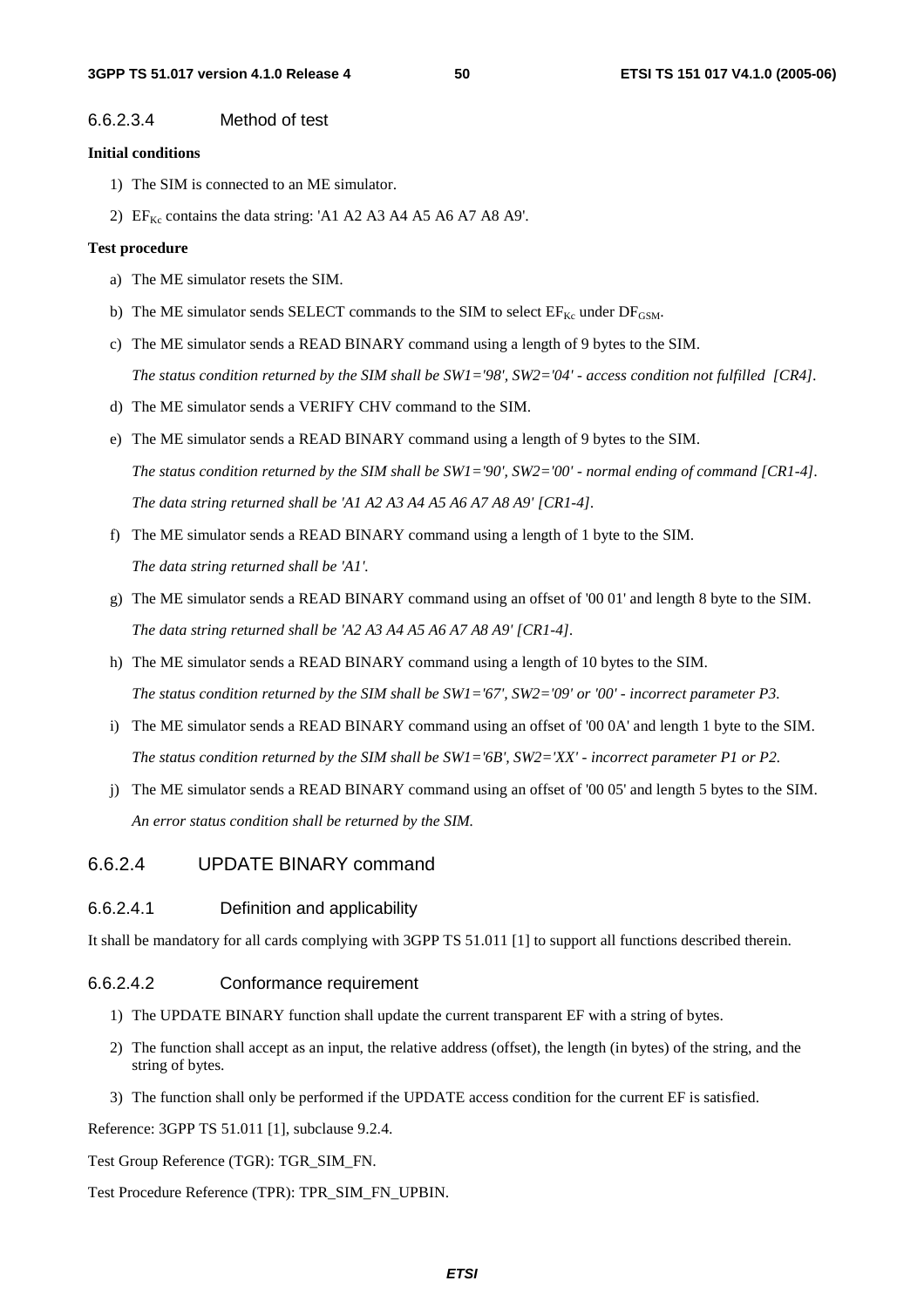#### 6.6.2.4.3 Test purpose

To verify that the UPDATE BINARY function conforms to the above requirements.

### 6.6.2.4.4 Method of test

#### **Initial conditions**

- 1) The SIM is connected to an ME simulator.
- 2)  $EF_{Kc}$  contains the data string: 'FF FF FF FF FF FF FF FF FF'.

#### **Test procedure**

- a) The ME simulator resets the SIM.
- b) The ME simulator sends SELECT commands to the SIM to select  $EF_{Kc}$  under  $DF_{GSM}$ .
- c) The ME simulator sends an UPDATE BINARY command using a length of 9 bytes, and data string 'A1 A2 A3 A4 A5 A6 A7 A8 A9' to the SIM.

 *The status condition returned by the SIM shall be SW1='98', SW2='04' - access condition not fulfilled [CR3].* 

- d) The ME simulator sends a VERIFY CHV command to the SIM.
- e) The ME simulator sends a READ BINARY command using a length of 9 bytes to the SIM.

The data string returned shall be 'FF FF FF FF FF FF FF FF FF'.

f) The ME simulator sends an UPDATE BINARY command using a length of 9 bytes, and data string 'A1 A2 A3 A4 A5 A6 A7 A8 A9' to the SIM.

 *The status condition returned by the SIM shall be SW1='90', SW2='00' [CR3].* 

g) The ME simulator sends a READ BINARY command using a length of 9 bytes to the SIM.

*The data string returned shall be 'A1 A2 A3 A4 A5 A6 A7 A8 A9' [CR1].* 

- h) The ME simulator sends an UPDATE BINARY command using a length of 1 byte, and data string 'E4' to the SIM.
- i) The ME simulator sends a READ BINARY command using a length of 9 bytes to the SIM.

 *The data string returned shall be 'E4 A2 A3 A3 A4 A5 A6 A7 A8 A9' [CR1].* 

- j) The ME simulator sends an UPDATE BINARY command using an offset of '00 01', a length 1 byte, and data string 'E5' to the SIM.
- k) The ME simulator sends a READ BINARY command using a length of 9 bytes to the SIM.

 *The data string returned shall be 'E4 E5 A3 A3 A4 A5 A6 A7 A8 A9' [CR1].*

## 6.6.2.5 READ RECORD command

### 6.6.2.5.1 Definition and applicability

It shall be mandatory for all cards complying with 3GPP TS 51.011 [1] to support all functions described therein.

- 6.6.2.5.2 Conformance requirement
	- CR1: The READ RECORD function shall read one complete record in the current linear fixed or cyclic EF.
	- CR2: The function shall accept as an input, the mode, record number if absolute mode, and the length of the record.
	- CR3: The function shall output the record specified by the mode.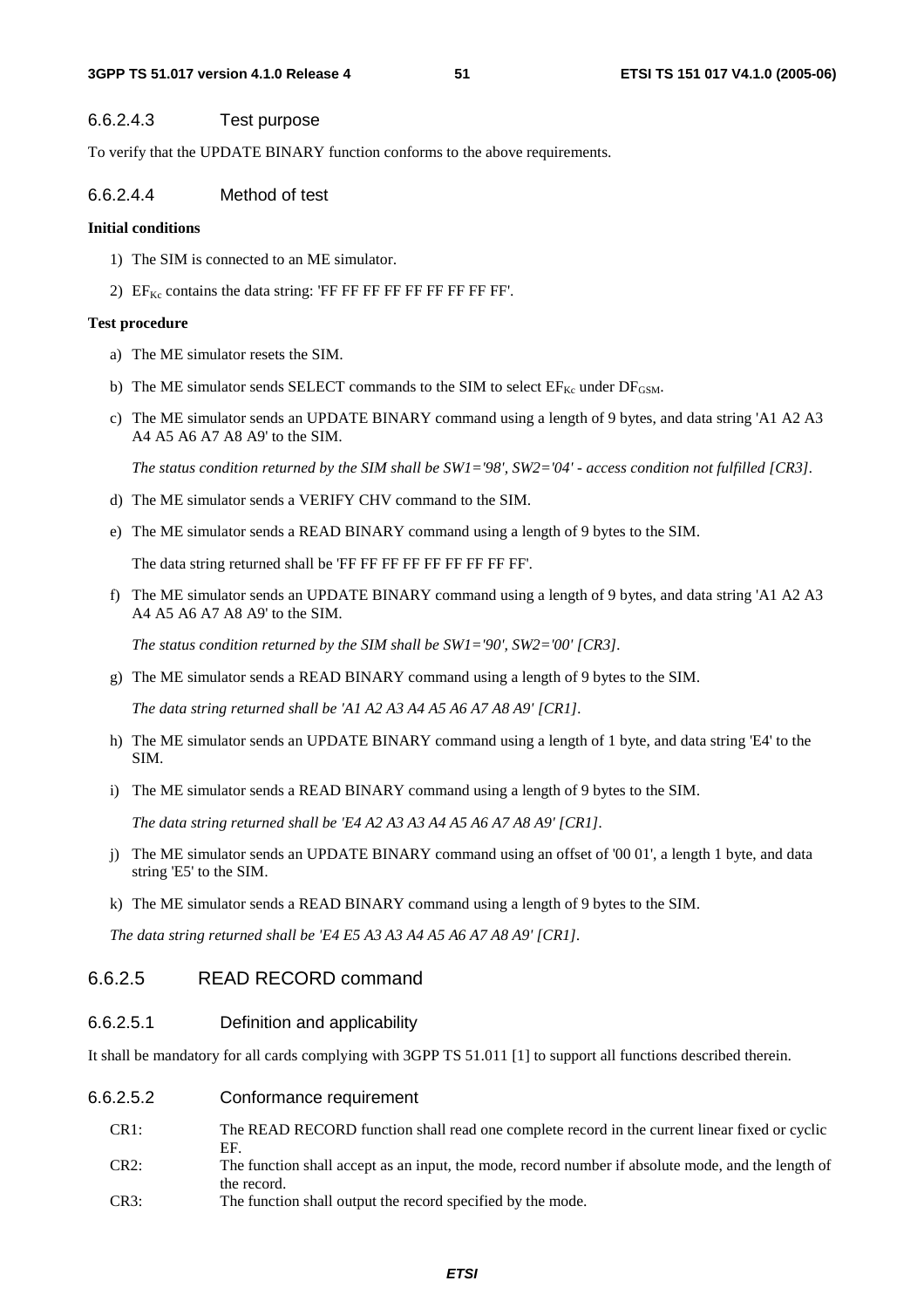| $CR4$ :           | The function shall only be performed if the READ access condition for the current EF is satisfied.                         |
|-------------------|----------------------------------------------------------------------------------------------------------------------------|
| CR5:              | If the mode is CURRENT, the current record is read.                                                                        |
| CR <sub>6</sub> : | If the mode is CURRENT, the record pointer is not affected.                                                                |
| CR7:              | If the mode is ABSOLUTE, the record given by the record number is read.                                                    |
| CR <sub>8</sub> : | If the mode is ABSOLUTE, the record pointer is not affected.                                                               |
| CR9:              | If the mode is NEXT, the record pointer is incremented before the function is performed and the<br>pointed record is read. |
| <b>CR10:</b>      | If the mode is NEXT, and the record pointer has not been previously been set within the selected                           |
|                   | EF, the first record shall be read and the record pointer set to this record.                                              |
| CR11:             | If the mode is NEXT, and the record pointer addresses the last record in a linear fixed EF, the                            |
|                   | record pointer shall not change and no data shall be read.                                                                 |
| CR12:             | If the mode is NEXT, and the record pointer addresses the last record in a cyclic EF, the first                            |
|                   | record shall be read and the record pointer set to this record.                                                            |
| CR13:             | If the mode is PREVIOUS, the record pointer is decremented before the function is performed and                            |
|                   | the pointed record is read.                                                                                                |
| CR14:             | If the mode is PREVIOUS, and the record pointer has not been previously been set within the                                |
|                   | selected EF, the last record shall be read and the record pointer set to this record.                                      |
| CR15:             | If the mode is PREVIOUS, and the record pointer addresses the first record in a linear fixed EF,                           |
|                   | the record pointer shall not change and no data shall be read.                                                             |
| CR16:             | If the mode is PREVIOUS, and the record pointer addresses the first record in a cyclic EF, the <b>last</b>                 |
|                   | record shall be read and the record pointer set to this record.                                                            |
| CR17:             | The record pointer shall not be changed if the function is unsuccessful.                                                   |
| CR18:             | For modes NEXT and PREVIOUS, P1 has no significance and shall not be interpreted by the<br>SIM.                            |

Reference: 3GPP TS 51.011 [1], subclause 9.2.5.

Test Group Reference (TGR): TGR\_SIM\_FN.

Test Procedure Reference (TPR): TPR\_SIM\_FN\_RDREC.

#### 6.6.2.5.3 Test purpose

To verify that the READ RECORD function conforms to the above requirements using two test procedures.

NOTE: CR12 and CR16 can only be tested if  $EF_{ACM}$  is present.

### 6.6.2.5.4 Method of test

#### **Initial conditions**

- 1) The SIM is connected to an ME simulator.
- 2) The records in  $EF_{\text{ADM}}$  contain the following data for the first 16 bytes:
	- First record: '10 11 12 13 14 15 16 17 18 19 1A 1B 1C 1D 1E 1F'.
	- Second record: '20 21 22 23 24 25 26 27 28 29 2A 2B 2C 2D 2E 2F'.
	- Second last record: 'E0 E1 E2 E3 E4 E5 E6 E7 E8 E9 EA EB EC ED EE EF'.
	- Last record: 'F0 F1 F2 F3 F4 F5 F6 F7 F8 F9 FA FB FC FD FE FF'.
	- The data for the remainder of these two records and for all other records (if any) is 'FF'.
- 3) The records in  $EF_{ACM}$  contain the following data:
	- Record 1: '01 01 01' (last updated record).
	- Record 2: '02 02 02'.
	- Record 3: '03 03 03'.
	- ...and so on for all records...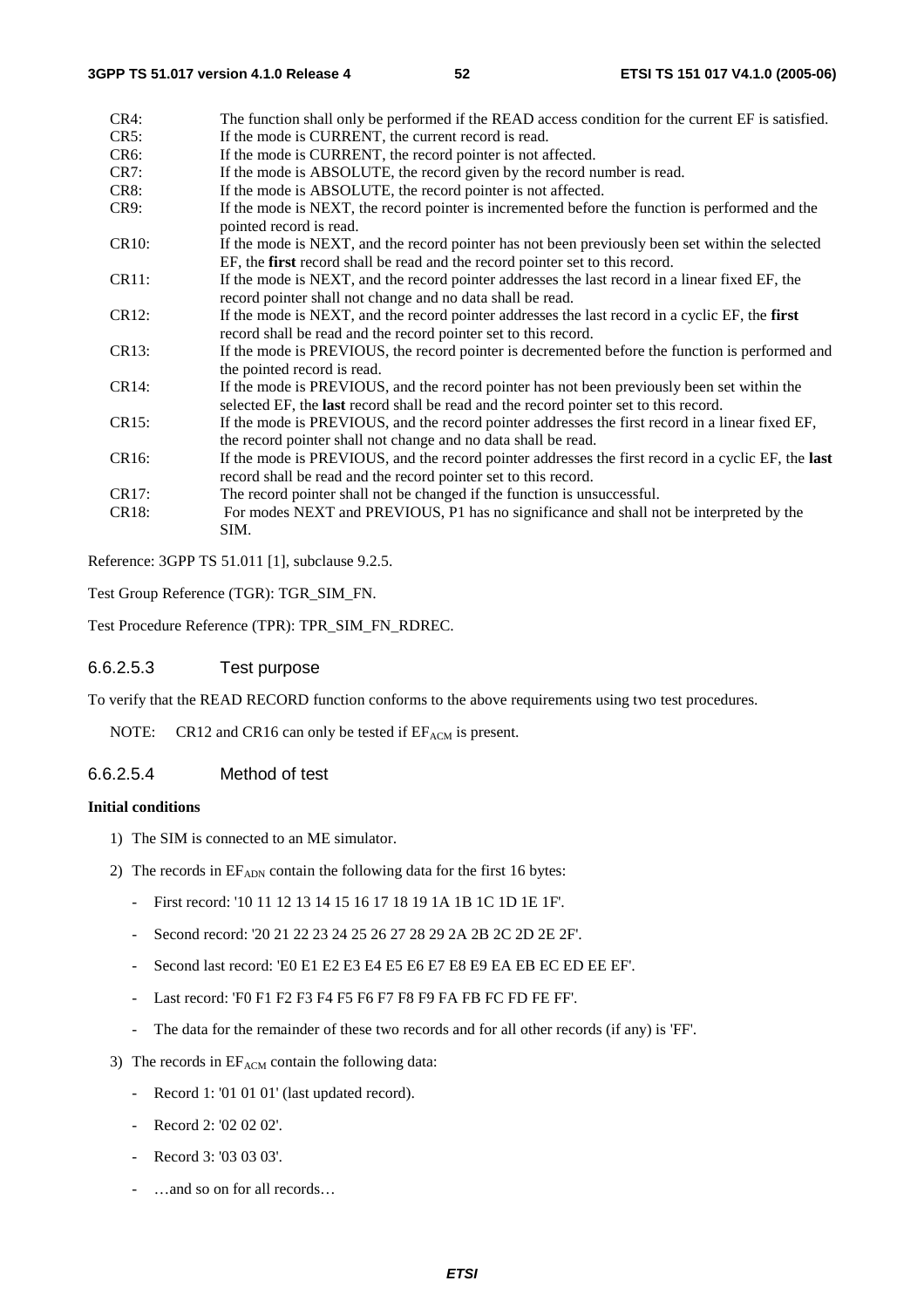Record X: '0X 0X 0X' (first updated record).

#### **Test procedure 1 and Requirements**

- a) The ME simulator resets the SIM.
- b) The ME simulator sends SELECT commands to the SIM to select  $EF_{ADN}$  under  $DF_{TELECOM}$ .
- c) The ME simulator sends a READ RECORD command using ABSOLUTE mode with record 1 to the SIM. *The status condition returned by the SIM shall be SW1='98', SW2='04' - access condition not fulfilled [CR4].*
- d) The ME simulator sends a VERIFY CHV command to the SIM.
- e) The ME simulator sends a READ RECORD command using ABSOLUTE mode with record 1 to the SIM. *The status condition returned by the SIM shall be SW1='90', SW2='00' - normal ending of command [CR4]. The record data returned shall be that of the first record in*  $EF_{ADN}$  *[CR1-4,7].*
- f) The ME simulator sends SELECT commands to the SIM to select  $E_{\text{ADN}}$  under  $D_{\text{TELECOM}}$ .
- g) The ME simulator sends a READ RECORD command using NEXT mode to the SIM.
- h) The ME simulator sends a READ RECORD command using ABSOLUTE mode with record 2 to the SIM. The record data returned shall be that of the second record in EF<sub>ADN</sub> [CR7].
- i) The ME simulator sends a READ RECORD command using CURRENT mode to the SIM. The record data returned shall be that of the first record in  $EF_{ADN}$  [CR5,8].
- j) The ME simulator sends a READ RECORD command using NEXT mode to the SIM. The record data returned shall be that of the second record in EF<sub>ADN</sub> [CR6].
- k) The ME simulator sends a READ RECORD command using ABSOLUTE mode with the last record to the SIM. The record data returned shall be that of the last record in  $EF_{ADN}$  [CR7].
- l) The ME simulator sends a READ RECORD command using ABSOLUTE mode with the last record + 1 to the SIM.

*The status condition returned by the SIM shall be SW1='94', SW2='02' - out of range.* 

- m) The ME simulator sends a READ RECORD command using CURRENT mode to the SIM. *The record data returned shall be that of the second record in*  $EF_{ADN}$  *[CR17].*
- n) The ME simulator sends SELECT commands to the SIM to select  $E_{ACM}$  under  $DF_{GSM}$ .
- o) The ME simulator sends a READ RECORD command using CURRENT mode to the SIM. The record data returned shall be that of the first record in  $EF_{ACM}$  [CR1,5].
- p) The ME simulator sends a READ RECORD command using ABSOLUTE mode with record 3 to the SIM. *The record data returned shall be that of the record 3 in*  $EF_{ACM}$  *[CR1,7].*
- q) The ME simulator sends a READ RECORD command using ABSOLUTE mode with the last record + 1 to the SIM.

*The status condition returned by the SIM shall be SW1='94', SW2='02' - out of range.* 

r) The ME simulator sends a READ RECORD command using CURRENT mode to the SIM.

The record data returned shall be that of the first record in  $EF_{ACM}$  [CR17].

#### **Test procedure 2 and Requirements**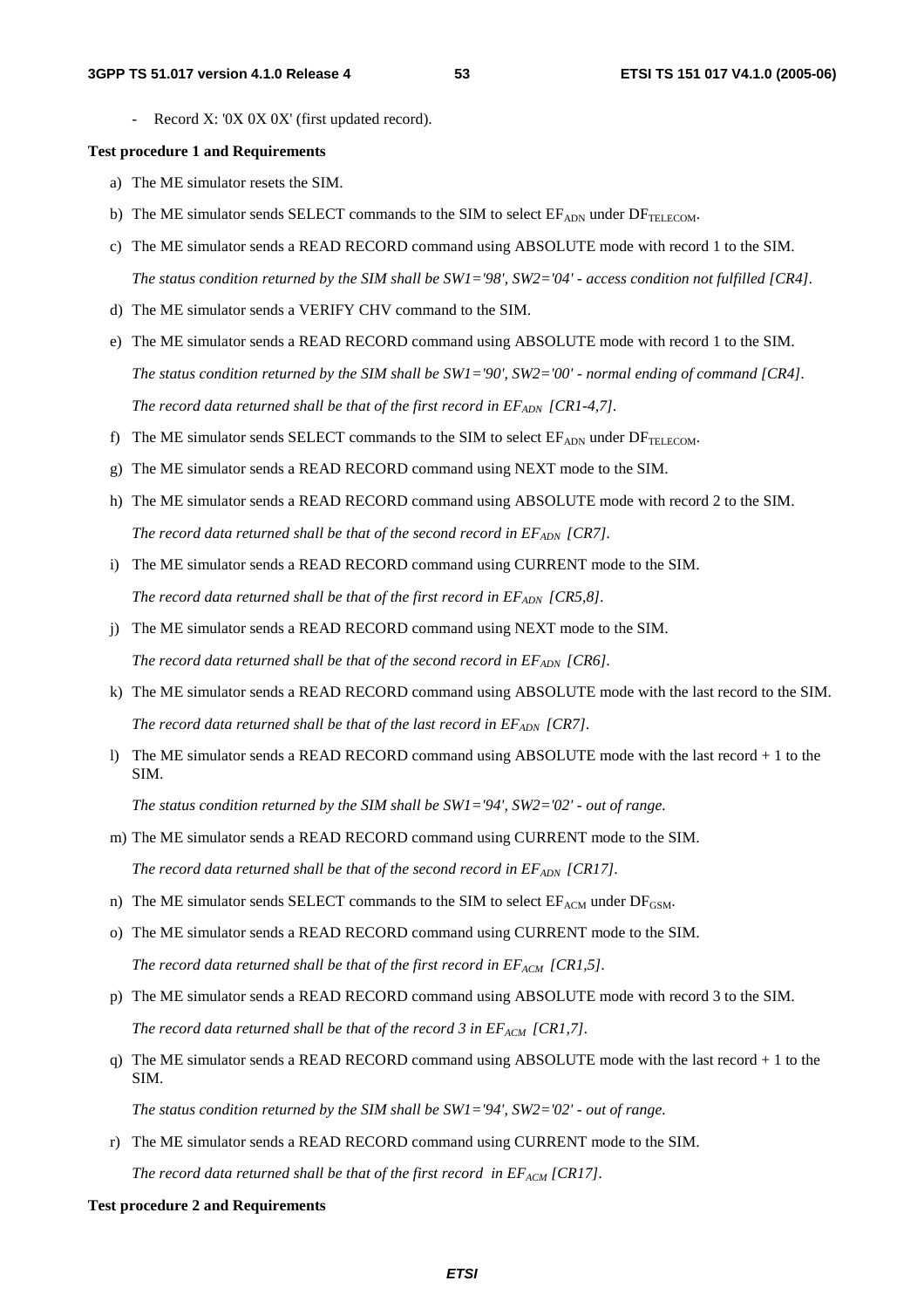- a) The ME simulator resets the SIM.
- b) The ME simulator sends a VERIFY CHV command to the SIM.
- c) The ME simulator sends SELECT commands to the SIM to select  $E_{\text{ADN}}$  under  $DF_{\text{TELECOM}}$ .
- d) The ME simulator sends a READ RECORD command using NEXT mode to the SIM. The record data returned shall be that of the first record in  $EF_{ADM}$  [CR10].
- e) The ME simulator sends a READ RECORD command using CURRENT mode to the SIM. The record data returned shall be that of the first record in  $EF_{ADM}$  [CR10].
- f) The ME simulator sends a READ RECORD command using NEXT mode to the SIM with  $P1 = 'FF'.$ *The status condition returned by the SIM shall be SW1='90', SW2='00' - normal ending of command [CR18]. The record data returned shall be that of the second record in*  $EF_{ADN}$  *[CR9].*
- g) The ME simulator sends a READ RECORD command using CURRENT mode to the SIM. *The record data returned shall be that of the second record in*  $EF_{ADN}$  *[CR9].*
- h) The ME simulator sends a SELECT command to the SIM to select  $EF_{ADN}$ .
- i) The ME simulator sends a READ RECORD command using PREVIOUS mode to the SIM. The record data returned shall be that of the last record in  $EF_{ADN}$  [CR14].
- j) The ME simulator sends a READ RECORD command using NEXT mode to the SIM. *The status condition returned by the SIM shall be SW1='94', SW2='02' - out of range [CR11].*
- k) The ME simulator sends a READ RECORD command using CURRENT mode to the SIM. The record data returned shall be that of the last record in EF<sub>ADN</sub> [CR11].
- l) The ME simulator sends a READ RECORD command using PREVIOUS mode with  $P1 = 'FF'$  to the SIM. *The status condition returned by the SIM shall be SW1='90', SW2='00' - normal ending of command [CR18]. The record data returned shall be that of the second last record in*  $EF_{ADN}$  *[CR13].*
- m) The ME simulator sends a SELECT command to the SIM to select  $EF_{ADN}$ .
- n) The ME simulator sends a READ RECORD command using NEXT mode to the SIM.
- o) The ME simulator sends a READ RECORD command using PREVIOUS mode to the SIM. *The status condition returned by the SIM shall be SW1='94', SW2='02' - out of range [CR15].*
- p) The ME simulator sends a READ RECORD command using CURRENT mode to the SIM. The record data returned shall be that of the first record in  $EF_{ADN}$  [CR15].
- q) The ME simulator sends SELECT commands to the SIM to select  $EF_{ACM}$ .
- r) The ME simulator sends a READ RECORD command using PREVIOUS mode to the SIM. *The record data returned shall be that of the last record (record X) in*  $EF_{ACM}$  *[CR16].*
- s) The ME simulator sends a READ RECORD command using CURRENT mode to the SIM. The record data returned shall be that of the last record (record X) in  $EF_{ACM}$  [CR16].
- t) The ME simulator sends a READ RECORD command using NEXT mode to the SIM. The record data returned shall be that of the first record (record 1) in  $EF_{ACM}$  [CR12].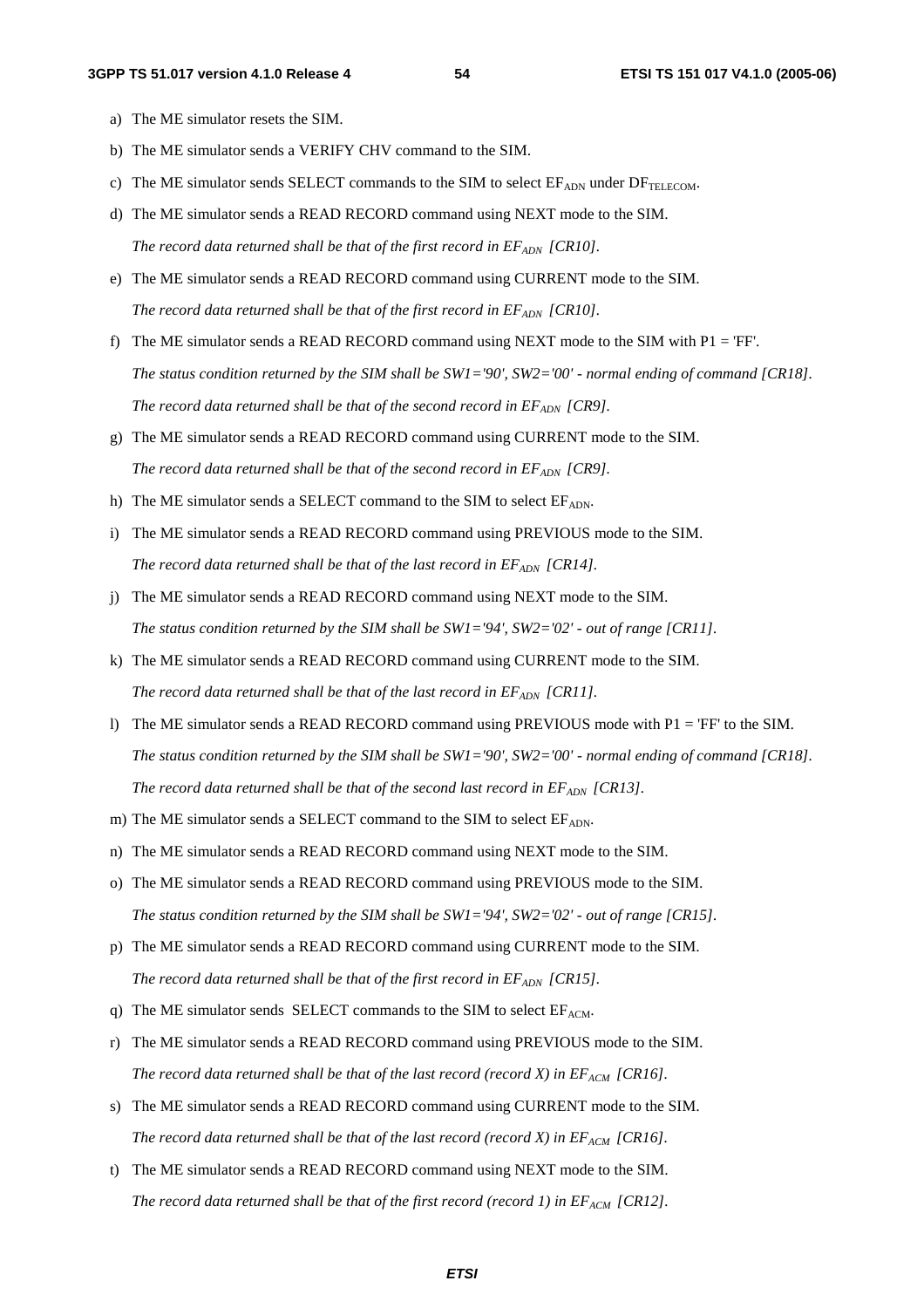u) The ME simulator sends a READ RECORD command using CURRENT mode to the SIM.

The record data returned shall be that of the first record (record 1) in  $EF_{ACM}$  [CR12].

### 6.6.2.6 UPDATE RECORD command

#### 6.6.2.6.1 Definition and applicability

It shall be mandatory for all cards complying with 3GPP TS 51.011 [1] to support all functions described therein.

6.6.2.6.2 Conformance requirement

| $CR2$ :<br>The function shall accept as an input, the mode, record number if absolute mode, the length of the<br>record, and the data used for updating the record.<br>The function shall only be performed if the UPDATE access condition for the current EF is<br>CR3:<br>satisfied.<br>For cyclic files, only PREVIOUS mode is allowed.<br>CR4:<br>CR5:<br>If the mode is CURRENT, the current record is updated<br>CR <sub>6</sub> :<br>If the mode is CURRENT, the record pointer is not affected.<br>CR7:<br>If the mode is ABSOLUTE, the record given by the record number is updated.<br>CR8:<br>If the mode is ABSOLUTE, the record pointer is not affected.<br>If the mode is NEXT, the record pointer is incremented before the function is performed and the<br>CR9:<br>pointed record is updated.<br><b>CR10:</b><br>If the mode is NEXT, and the record pointer has not previously been set within the selected EF,<br>the first record shall be updated and the record pointer set to this record.<br>CR11:<br>If the mode is NEXT, and the record pointer addresses the last record, the record pointer shall not<br>change and no record shall be updated.<br>If the mode is PREVIOUS, the record pointer is decremented before the function is performed and<br>CR12:<br>the pointed record is updated.<br>If the mode is PREVIOUS, and the record pointer has not previously been set within the selected<br>CR13:<br>EF, the last record shall be updated and the record pointer set to this record.<br>If the mode is PREVIOUS, and the record pointer addresses the first record, the record pointer<br>CR14:<br>shall not change and no record shall be updated.<br>If the mode is PREVIOUS and the EF is a cyclic file, the oldest record is updated, the record<br>CR15:<br>pointer set to this record, and this record shall become the first record.<br>CR16:<br>The record pointer shall not be changed if the function is unsuccessful. | CR1:  | The UPDATE RECORD function shall update one complete record in the current linear fixed or<br>cyclic EF. |
|----------------------------------------------------------------------------------------------------------------------------------------------------------------------------------------------------------------------------------------------------------------------------------------------------------------------------------------------------------------------------------------------------------------------------------------------------------------------------------------------------------------------------------------------------------------------------------------------------------------------------------------------------------------------------------------------------------------------------------------------------------------------------------------------------------------------------------------------------------------------------------------------------------------------------------------------------------------------------------------------------------------------------------------------------------------------------------------------------------------------------------------------------------------------------------------------------------------------------------------------------------------------------------------------------------------------------------------------------------------------------------------------------------------------------------------------------------------------------------------------------------------------------------------------------------------------------------------------------------------------------------------------------------------------------------------------------------------------------------------------------------------------------------------------------------------------------------------------------------------------------------------------------------------------------------------------------------------------|-------|----------------------------------------------------------------------------------------------------------|
|                                                                                                                                                                                                                                                                                                                                                                                                                                                                                                                                                                                                                                                                                                                                                                                                                                                                                                                                                                                                                                                                                                                                                                                                                                                                                                                                                                                                                                                                                                                                                                                                                                                                                                                                                                                                                                                                                                                                                                      |       |                                                                                                          |
|                                                                                                                                                                                                                                                                                                                                                                                                                                                                                                                                                                                                                                                                                                                                                                                                                                                                                                                                                                                                                                                                                                                                                                                                                                                                                                                                                                                                                                                                                                                                                                                                                                                                                                                                                                                                                                                                                                                                                                      |       |                                                                                                          |
|                                                                                                                                                                                                                                                                                                                                                                                                                                                                                                                                                                                                                                                                                                                                                                                                                                                                                                                                                                                                                                                                                                                                                                                                                                                                                                                                                                                                                                                                                                                                                                                                                                                                                                                                                                                                                                                                                                                                                                      |       |                                                                                                          |
|                                                                                                                                                                                                                                                                                                                                                                                                                                                                                                                                                                                                                                                                                                                                                                                                                                                                                                                                                                                                                                                                                                                                                                                                                                                                                                                                                                                                                                                                                                                                                                                                                                                                                                                                                                                                                                                                                                                                                                      |       |                                                                                                          |
|                                                                                                                                                                                                                                                                                                                                                                                                                                                                                                                                                                                                                                                                                                                                                                                                                                                                                                                                                                                                                                                                                                                                                                                                                                                                                                                                                                                                                                                                                                                                                                                                                                                                                                                                                                                                                                                                                                                                                                      |       |                                                                                                          |
|                                                                                                                                                                                                                                                                                                                                                                                                                                                                                                                                                                                                                                                                                                                                                                                                                                                                                                                                                                                                                                                                                                                                                                                                                                                                                                                                                                                                                                                                                                                                                                                                                                                                                                                                                                                                                                                                                                                                                                      |       |                                                                                                          |
|                                                                                                                                                                                                                                                                                                                                                                                                                                                                                                                                                                                                                                                                                                                                                                                                                                                                                                                                                                                                                                                                                                                                                                                                                                                                                                                                                                                                                                                                                                                                                                                                                                                                                                                                                                                                                                                                                                                                                                      |       |                                                                                                          |
|                                                                                                                                                                                                                                                                                                                                                                                                                                                                                                                                                                                                                                                                                                                                                                                                                                                                                                                                                                                                                                                                                                                                                                                                                                                                                                                                                                                                                                                                                                                                                                                                                                                                                                                                                                                                                                                                                                                                                                      |       |                                                                                                          |
|                                                                                                                                                                                                                                                                                                                                                                                                                                                                                                                                                                                                                                                                                                                                                                                                                                                                                                                                                                                                                                                                                                                                                                                                                                                                                                                                                                                                                                                                                                                                                                                                                                                                                                                                                                                                                                                                                                                                                                      |       |                                                                                                          |
|                                                                                                                                                                                                                                                                                                                                                                                                                                                                                                                                                                                                                                                                                                                                                                                                                                                                                                                                                                                                                                                                                                                                                                                                                                                                                                                                                                                                                                                                                                                                                                                                                                                                                                                                                                                                                                                                                                                                                                      |       |                                                                                                          |
|                                                                                                                                                                                                                                                                                                                                                                                                                                                                                                                                                                                                                                                                                                                                                                                                                                                                                                                                                                                                                                                                                                                                                                                                                                                                                                                                                                                                                                                                                                                                                                                                                                                                                                                                                                                                                                                                                                                                                                      |       |                                                                                                          |
|                                                                                                                                                                                                                                                                                                                                                                                                                                                                                                                                                                                                                                                                                                                                                                                                                                                                                                                                                                                                                                                                                                                                                                                                                                                                                                                                                                                                                                                                                                                                                                                                                                                                                                                                                                                                                                                                                                                                                                      |       |                                                                                                          |
|                                                                                                                                                                                                                                                                                                                                                                                                                                                                                                                                                                                                                                                                                                                                                                                                                                                                                                                                                                                                                                                                                                                                                                                                                                                                                                                                                                                                                                                                                                                                                                                                                                                                                                                                                                                                                                                                                                                                                                      |       |                                                                                                          |
|                                                                                                                                                                                                                                                                                                                                                                                                                                                                                                                                                                                                                                                                                                                                                                                                                                                                                                                                                                                                                                                                                                                                                                                                                                                                                                                                                                                                                                                                                                                                                                                                                                                                                                                                                                                                                                                                                                                                                                      |       |                                                                                                          |
|                                                                                                                                                                                                                                                                                                                                                                                                                                                                                                                                                                                                                                                                                                                                                                                                                                                                                                                                                                                                                                                                                                                                                                                                                                                                                                                                                                                                                                                                                                                                                                                                                                                                                                                                                                                                                                                                                                                                                                      |       |                                                                                                          |
|                                                                                                                                                                                                                                                                                                                                                                                                                                                                                                                                                                                                                                                                                                                                                                                                                                                                                                                                                                                                                                                                                                                                                                                                                                                                                                                                                                                                                                                                                                                                                                                                                                                                                                                                                                                                                                                                                                                                                                      |       |                                                                                                          |
|                                                                                                                                                                                                                                                                                                                                                                                                                                                                                                                                                                                                                                                                                                                                                                                                                                                                                                                                                                                                                                                                                                                                                                                                                                                                                                                                                                                                                                                                                                                                                                                                                                                                                                                                                                                                                                                                                                                                                                      |       |                                                                                                          |
|                                                                                                                                                                                                                                                                                                                                                                                                                                                                                                                                                                                                                                                                                                                                                                                                                                                                                                                                                                                                                                                                                                                                                                                                                                                                                                                                                                                                                                                                                                                                                                                                                                                                                                                                                                                                                                                                                                                                                                      |       |                                                                                                          |
|                                                                                                                                                                                                                                                                                                                                                                                                                                                                                                                                                                                                                                                                                                                                                                                                                                                                                                                                                                                                                                                                                                                                                                                                                                                                                                                                                                                                                                                                                                                                                                                                                                                                                                                                                                                                                                                                                                                                                                      |       |                                                                                                          |
|                                                                                                                                                                                                                                                                                                                                                                                                                                                                                                                                                                                                                                                                                                                                                                                                                                                                                                                                                                                                                                                                                                                                                                                                                                                                                                                                                                                                                                                                                                                                                                                                                                                                                                                                                                                                                                                                                                                                                                      |       |                                                                                                          |
|                                                                                                                                                                                                                                                                                                                                                                                                                                                                                                                                                                                                                                                                                                                                                                                                                                                                                                                                                                                                                                                                                                                                                                                                                                                                                                                                                                                                                                                                                                                                                                                                                                                                                                                                                                                                                                                                                                                                                                      |       |                                                                                                          |
|                                                                                                                                                                                                                                                                                                                                                                                                                                                                                                                                                                                                                                                                                                                                                                                                                                                                                                                                                                                                                                                                                                                                                                                                                                                                                                                                                                                                                                                                                                                                                                                                                                                                                                                                                                                                                                                                                                                                                                      |       |                                                                                                          |
|                                                                                                                                                                                                                                                                                                                                                                                                                                                                                                                                                                                                                                                                                                                                                                                                                                                                                                                                                                                                                                                                                                                                                                                                                                                                                                                                                                                                                                                                                                                                                                                                                                                                                                                                                                                                                                                                                                                                                                      | CR17: | For modes NEXT and PREVIOUS, P1 has no significance and shall not be interpreted by the SIM.             |

Reference: 3GPP TS 51.011 [1], subclause 9.2.6.

Test Group Reference (TGR): TGR\_SIM\_FN.

Test Procedure Reference (TPR): TPR\_SIM\_FN\_UPREC.

#### 6.6.2.6.3 Test purpose

To verify that the UPDATE RECORD function conforms to the above requirements for the different modes available.

NOTE: CR4 and CR13 can only be tested if  $EF_{ACM}$  is present.

### 6.6.2.6.4 Method of test

#### **Initial conditions**

- 1) The SIM is connected to an ME simulator.
- 2) The records in  $EF<sub>ADN</sub>$  contain the following data for the first 16 bytes:
	- First record: '10 11 12 13 14 15 16 17 18 19 1A 1B 1C 1D 1E 1F'.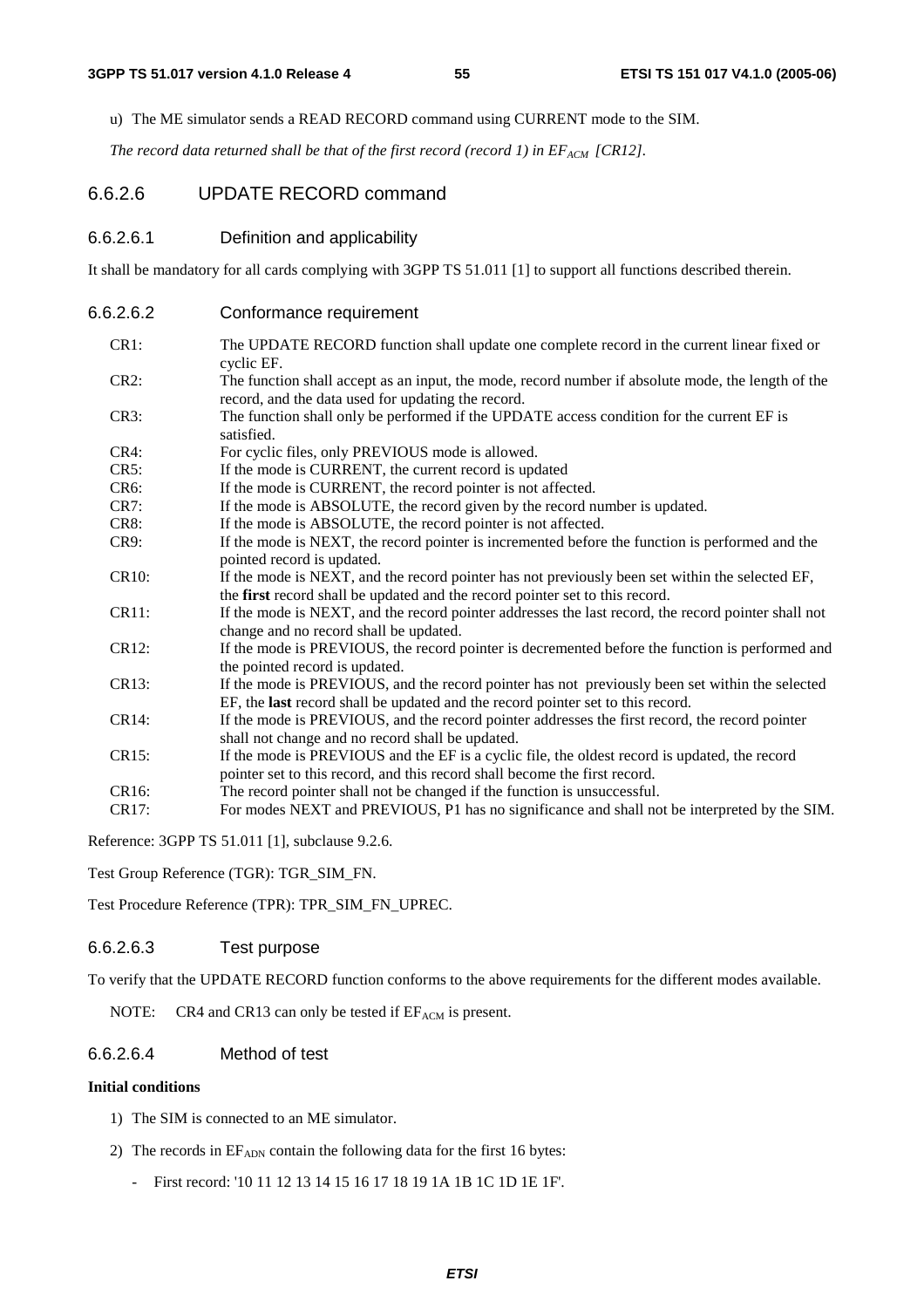- Second record: '20 21 22 23 24 25 26 27 28 29 2A 2B 2C 2D 2E 2F'.
- Second last record: 'E0 E1 E2 E3 E4 E5 E6 E7 E8 E9 EA EB EC ED EE EF'.
- Last record: 'F0 F1 F2 F3 F4 F5 F6 F7 F8 F9 FA FB FC FD FE FF'.
- The data for the remainder of these two records and for all other records (if any) is 'FF'.
- 3) The records in  $EF_{ACM}$  contain the following data:
	- Record 1: '01 01 01' (last updated record).
	- Record 2: '02 02 02'.
	- Record 3: '03 03 03'.
	- ...and so on for all records...
	- Record X: '0X 0X 0X' (first updated record).

#### **Test procedure 1 and Requirements**

- a) The ME simulator resets the SIM.
- b) The ME simulator sends SELECT commands to the SIM to select  $E_{\text{ADN}}$  under  $DF_{\text{TELECOM}}$ .
- c) The ME simulator sends an UPDATE RECORD command using ABSOLUTE mode with record 1 to the SIM. The data used is 'C1' for all bytes.

*The status condition returned by the SIM shall be SW1='98', SW2='04' - access condition not fulfilled [CR3].* 

- d) The ME simulator sends a VERIFY CHV command to the SIM.
- e) The ME simulator sends an UPDATE RECORD command using ABSOLUTE mode with record 1 to the SIM. The data used is 'C2' for all bytes.

*The status condition returned by the SIM shall be SW1='90', SW2='00' - normal ending of command [CR3].* 

f) The ME simulator sends a READ RECORD command using ABSOLUTE mode with record 1 to the SIM.

*The record data returned shall be 'C2' for all bytes [CR1-3,7].* 

- g) The ME simulator sends SELECT commands to the SIM to select  $EF_{ADN}$  under  $DF_{TELECOM}$ .
- h) The ME simulator sends an UPDATE RECORD command using NEXT mode to the SIM. The data used is 'D0' for all bytes.
- i) The ME simulator sends an UPDATE RECORD command using ABSOLUTE mode with record 2 to the SIM. The data used is 'C3' for all bytes.
- j) The ME simulator sends a READ RECORD command using ABSOLUTE mode with record 2 to the SIM.

*The record data returned shall be 'C3' for all bytes[CR7].* 

- k) The ME simulator sends an UPDATE RECORD command using CURRENT mode to the SIM. The data used is 'C4' for all bytes.
- l) The ME simulator sends a READ RECORD command using ABSOLUTE mode with record 1 to the SIM.

*The record data returned shall be 'C4' for all bytes [CR5,8].* 

- m) The ME simulator sends an UPDATE RECORD command using NEXT mode to the SIM. The data used is 'C5' for all bytes.
- n) The ME simulator sends a READ RECORD command using ABSOLUTE mode with record 2 to the SIM.

*The record data returned shall be 'C5' for all bytes [CR8].*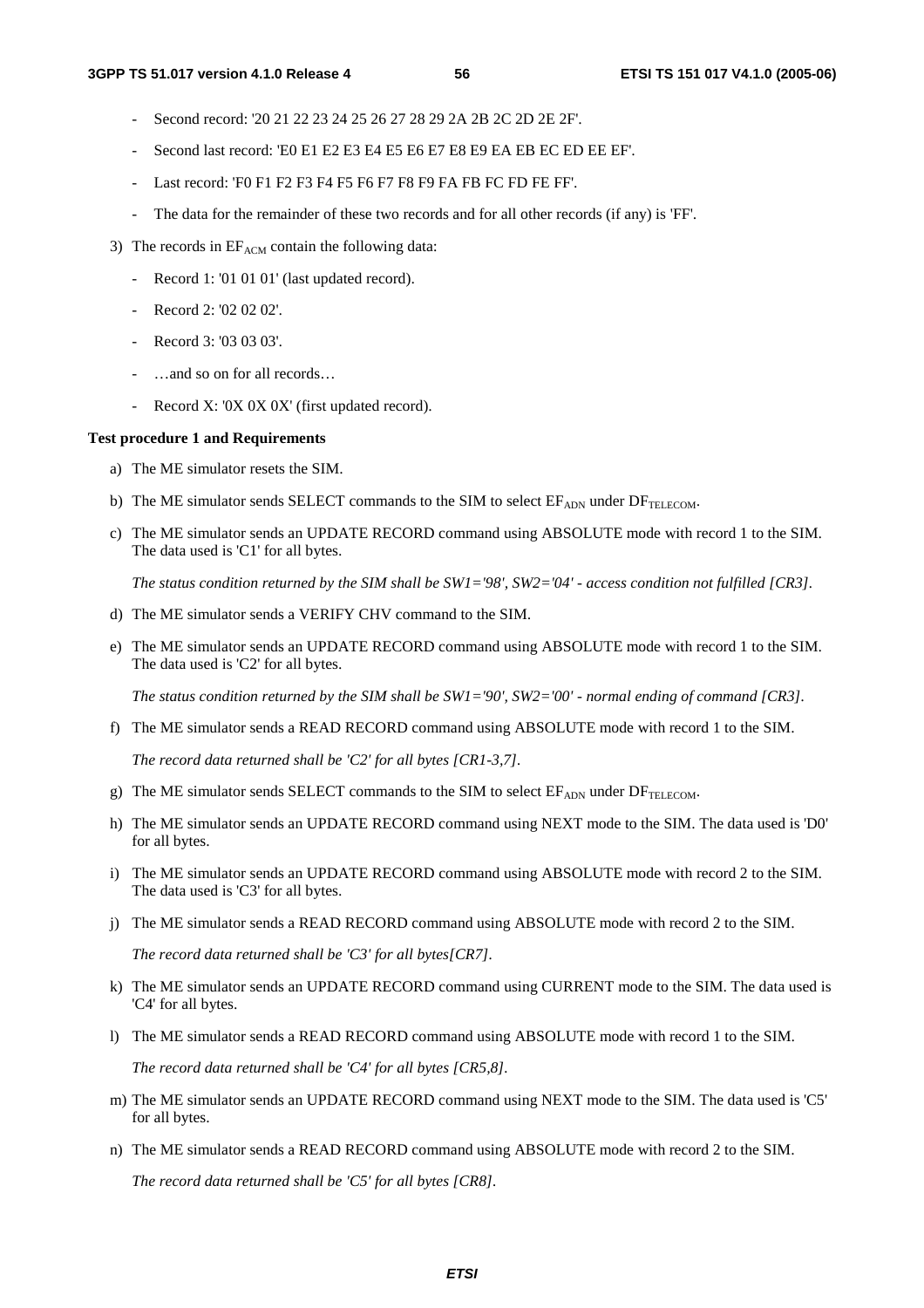- o) The ME simulator sends an UPDATE RECORD command using ABSOLUTE mode with the last record to the SIM. The data used is 'C7' for all bytes.
- p) The ME simulator sends a READ RECORD command using ABSOLUTE mode with the last record to the SIM.

*The record data returned shall be 'C7' for all bytes [CR7].* 

q) The ME simulator sends an UPDATE RECORD command using ABSOLUTE mode with the last record + 1 to the SIM. The data used is 'C8' for all bytes.

*The status condition returned by the SIM shall be SW1='94', SW2='02' - out of range.* 

- r) The ME simulator sends an UPDATE RECORD command using CURRENT mode to the SIM. The data used is 'C9' for all bytes.
- s) The ME simulator sends a READ RECORD command using ABSOLUTE mode with record 2 to the SIM.

*The record data returned shall be 'C9' for all bytes [CR16].* 

- t) The ME simulator sends SELECT commands to the SIM to select  $E_{ACM}$  under  $DF_{GSM}$ .
- u) The ME simulator sends an UPDATE RECORD command using CURRENT mode to the SIM. The data used is 'CA' for all bytes.

*The status condition returned by the SIM shall be SW1='6B', SW2='XX' - file is inconsistent with the command [CR4].* 

v) The ME simulator sends an UPDATE RECORD command using ABSOLUTE mode with record 3 to the SIM. The data used is 'CB' for all bytes.

*The status condition returned by the SIM shall be SW1='6B', SW2='XX' - file is inconsistent with the command [CR4].* 

#### **Test procedure 2 and Requirements**

- a) The ME simulator resets the SIM.
- b) The ME simulator sends a VERIFY CHV command to the SIM.
- c) The ME simulator sends SELECT commands to the SIM to select  $EF_{ADN}$  under  $DF_{TELFGOM}$ .
- d) The ME simulator sends an UPDATE RECORD command using NEXT mode to the SIM. The data used is 'C2' for all bytes.
- e) The ME simulator sends a READ RECORD command using ABSOLUTE mode with record 1 to the SIM.

*The record data returned shall be 'C2' for all bytes [CR10].* 

- f) The ME simulator sends an UPDATE RECORD command using CURRENT mode to the SIM. The data used is 'C3' for all bytes.
- g) The ME simulator sends a READ RECORD command using ABSOLUTE mode with record 1 to the SIM.

*The record data returned shall be 'C3' for all bytes [CR10].* 

h) The ME simulator sends an UPDATE RECORD command using NEXT mode to the SIM with  $PI = 'FF'$ . The data used is 'C4' for all bytes.

*The status condition returned by the SIM shall be SW1='90', SW2='00' - normal ending of command [CR17].* 

i) The ME simulator sends a READ RECORD command using ABSOLUTE mode with record 2 to the SIM.

*The record data returned shall be 'C4' for all bytes [CR9,17].* 

- j) The ME simulator sends an UPDATE RECORD command using CURRENT mode to the SIM. The data used is 'C5' for all bytes.
- k) The ME simulator sends a READ RECORD command using ABSOLUTE mode with record 2 to the SIM.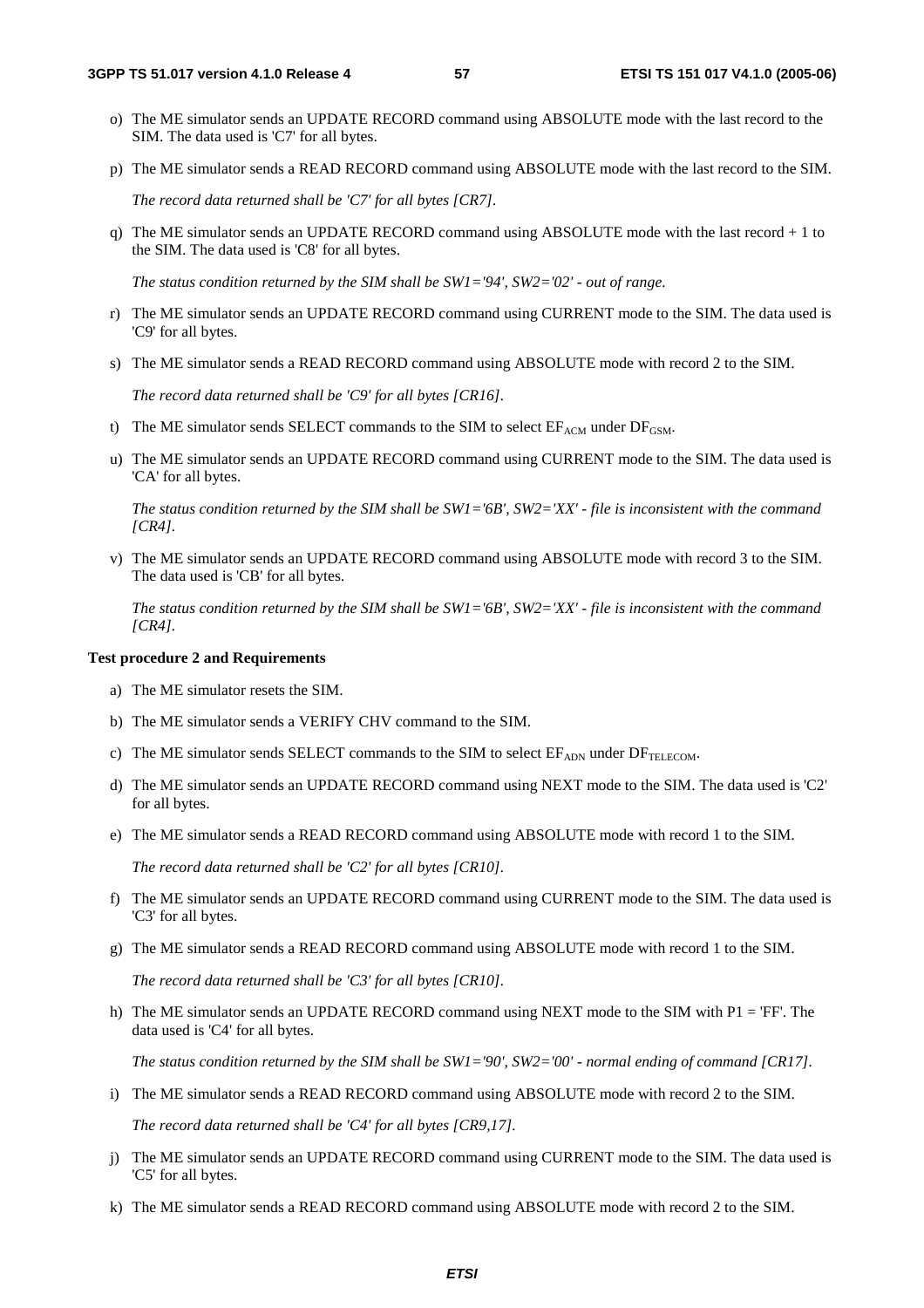*The record data returned shall be 'C5' for all bytes [CR9].* 

- l) The ME simulator sends a SELECT command to the SIM to select  $EF_{ADN}$ .
- m) The ME simulator sends an UPDATE RECORD command using PREVIOUS mode to the SIM. The data used is 'C6' for all bytes.
- n) The ME simulator sends a READ RECORD command using ABSOLUTE mode with the last record to the SIM.

*The record data returned shall be 'C6' for all bytes [CR13].* 

o) The ME simulator sends an UPDATE RECORD command using NEXT mode to the SIM. The data used is 'C7' for all bytes.

*The status condition returned by the SIM shall be SW1='94', SW2='02' - out of range [CR11].* 

- p) The ME simulator sends an UPDATE RECORD command using CURRENT mode to the SIM. The data used is 'C8' for all bytes.
- q) The ME simulator sends a READ RECORD command using ABSOLUTE mode with the last record to the SIM.

*The record data returned shall be 'C8' for all bytes [CR16].* 

r) The ME simulator sends an UPDATE RECORD command using PREVIOUS mode with  $P1 = 'FF'$  to the SIM. The data used is 'C9' for all bytes.

*The status condition returned by the SIM shall be SW1='90', SW2='00' - normal ending of command [CR17].* 

s) The ME simulator sends a READ RECORD command using ABSOLUTE mode with the second last record to the SIM.

*The record data returned shall be 'C9' for all bytes [CR12,17].* 

- t) The ME simulator sends a SELECT command to the SIM to select  $EF_{ADN}$ .
- u) The ME simulator sends an UPDATE RECORD command using NEXT mode to the SIM. The data used is 'CA' for all bytes.
- v) The ME simulator sends an UPDATE RECORD command using PREVIOUS mode to the SIM. The data used is 'CB' for all bytes.

*The status condition returned by the SIM shall be SW1='94', SW2='02' - out of range [CR13].* 

- w) The ME simulator sends an UPDATE RECORD command using CURRENT mode to the SIM. The data used is 'CC' for all bytes.
- x) The ME simulator sends a READ RECORD command using ABSOLUTE mode with record 1 to the SIM.

*The record data returned shall be 'CC' for all bytes [CR16].* 

- y) The ME simulator sends SELECT commands to the SIM to select  $E_{ACM}$  under  $DF_{GSM}$ .
- z) The ME simulator sends an UPDATE RECORD command using PREVIOUS mode to the SIM. The data used is 'CD' for all bytes.
- aa) The ME simulator sends a READ RECORD command using ABSOLUTE mode with the first record (record 1) to the SIM.

*The record data returned shall be 'CD' for all bytes [CR15].* 

ab) The ME simulator sends an UPDATE RECORD command using NEXT mode to the SIM. The data used is 'C2' for all bytes.

 *The status condition returned by the SIM shall be SW1='6B', SW2='XX' - file is inconsistent with the command [CR4].*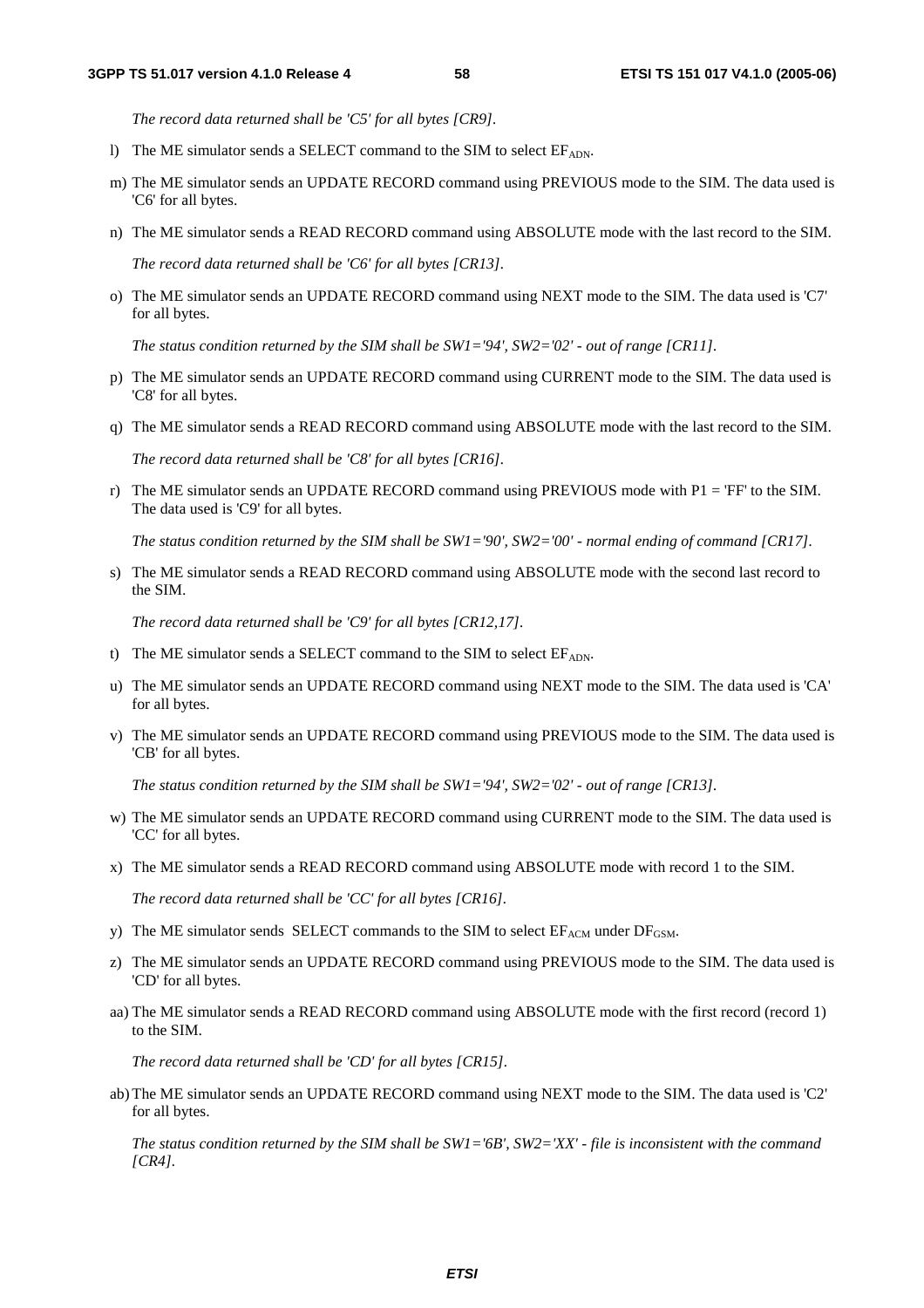# 6.6.2.7 SEEK command

# 6.6.2.7.1 Definition and applicability

It shall be mandatory for all cards complying with 3GPP TS 51.011 [1] to support all functions described therein.

### 6.6.2.7.2 Conformance requirement

- CR1: The SEEK function shall search through the current linear fixed EF to find a record starting with the given pattern.
- CR2: The function shall accept as an input, the type and mode, pattern and length of pattern.
- CR3: The SEEK function shall support both type 1 and type 2.
- CR4: For a type 2 SEEK, the function shall output the record number.
- CR5: The SEEK function shall support the following modes:
	- a) from the beginning forwards;
	- b) from the end backwards;
	- c) from the next location forwards;
	- d) from the previous location backwards.
- CR6: The function shall only be performed if the READ access condition for the current EF is satisfied. CR7: If the parameter P3 indicates a pattern-length greater than the record length, the SIM shall send the status information 'incorrect parameter P3'.
- CR8: The SIM shall be able to accept any pattern length from 1 to 16 bytes inclusive.
- CR9: For a SEEK function of next location forwards, if the record pointer has not been previously set within the selected linear fixed EF, the search begins with the **first** record.
- CR10: For a SEEK function of previous location backwards, if the record pointer has not been previously set within the selected linear fixed EF, the search begins with the **last** record.
- CR11: After a successful SEEK function, the record pointer shall be set to the record in which the pattern was found.
- CR12: The record pointer shall not be changed by an unsuccessful SEEK function.

Reference: 3GPP TS 51.011 [1], subclause 9.2.7.

Test Group Reference (TGR): TGR\_SIM\_FN.

Test Procedure Reference (TPR): TPR\_SIM\_FN\_SEEK.

# 6.6.2.7.3 Test purpose

To verify that the SEEK function conforms to the above requirements for the different modes available.

# 6.6.2.7.4 Method of test

### **Initial conditions**

- 1) The SIM is connected to an ME simulator.
- 2) The records in  $EF_{ADN}$  contain the following data for the first 16 bytes:
	- record 1: 'A0 A1 A2 11 12 13 14 15 16 17 18 19 1A 1B 1C 1D'.
	- record 2: 'A0 A1 A2 21 22 23 24 25 26 27 28 29 2A 2B 2C 2D'.
	- The data for the remainder of these two records and for all other records is 'FF'.

### **Test procedure**

- a) The ME simulator resets the SIM.
- b) The ME simulator sends SELECT commands to the SIM to select  $E_{\text{ADN}}$  under  $DF_{\text{TELECOM}}$ .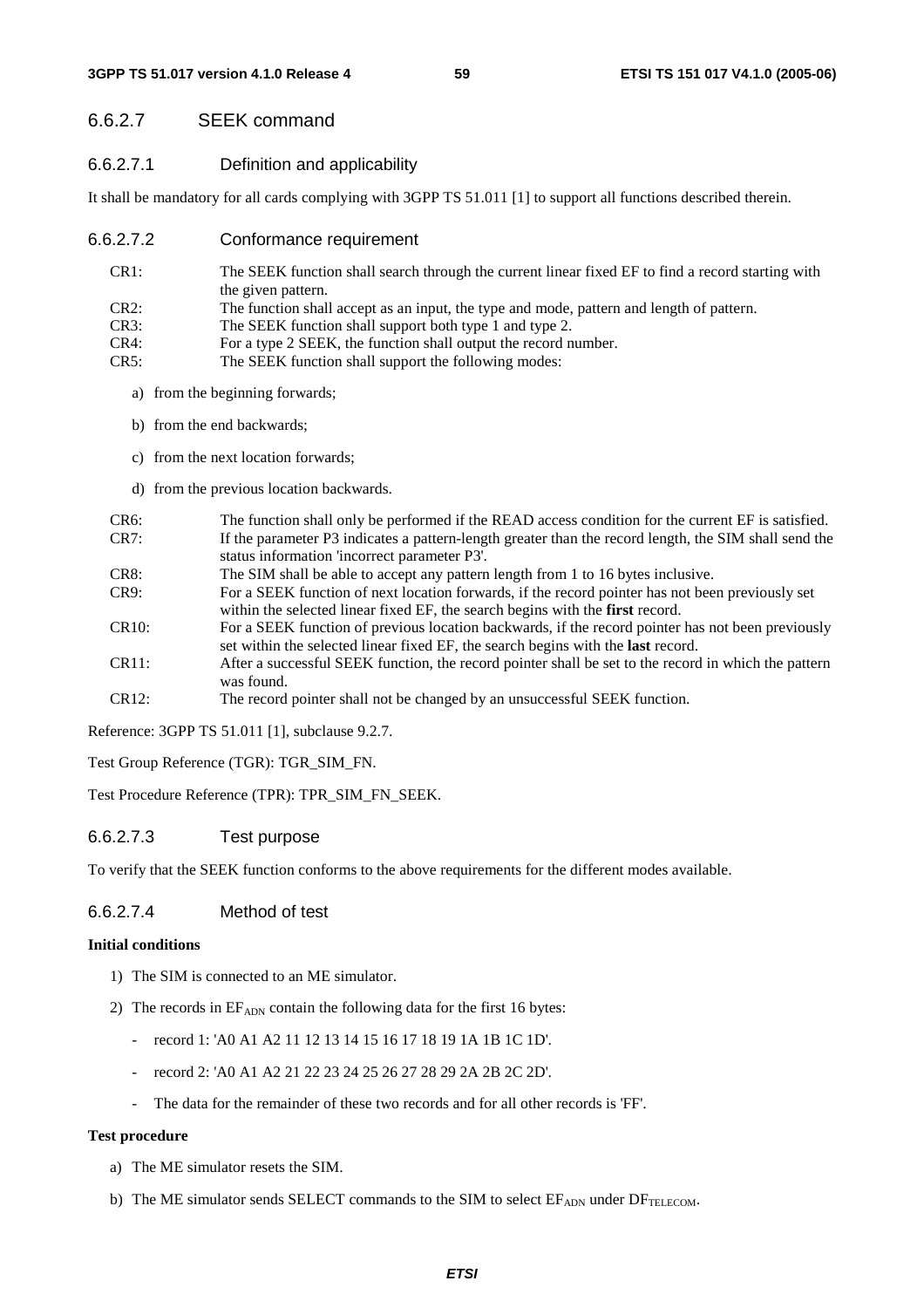c) The ME simulator sends a type 1 SEEK command using the 'from the beginning forwards' mode, a patternlength of 1, and pattern 'A0' to the SIM.

*The status condition returned by the SIM shall be SW1='98', SW2='04' - access condition not fulfilled [CR6].* 

- d) The ME simulator sends a VERIFY CHV command to the SIM.
- e) The ME simulator sends a type 1 SEEK command using the 'from the beginning forwards' mode, a patternlength of 1, and pattern 'A0' to the SIM.

*The status condition returned by the SIM shall be SW1='90', SW2='00' - normal ending of command [CR1-3,6].* 

- f) The ME simulator sends SELECT commands to the SIM to select  $E_{\text{ADN}}$  under  $DF_{\text{TELECOM}}$ .
- g) The ME simulator sends a type 2 SEEK command using the 'from the beginning forwards' mode, a patternlength of 1, and pattern 'A0' to the SIM.

*The status condition returned by the SIM shall be SW1='9F', SW2='01' [CR1-3,8].* 

h) The ME simulator sends a GET RESPONSE command to the SIM.

 *The response data shall be '01' indicating that the first record has been found [CR4].* 

- i) The ME simulator sends a type 2 SEEK command using the 'from the beginning forwards' mode, a patternlength of 3, and pattern 'A0 A1 A2' to the SIM.
- j) The ME simulator sends a GET RESPONSE command to the SIM.

 *The response data shall be '01' indicating that the first record has been found [CR5a].* 

- k) The ME simulator sends a type 2 SEEK command using the 'from the end backwards' mode, a pattern-length of 3, and pattern 'A0 A1 A2' to the SIM.
- l) The ME simulator sends a GET RESPONSE command to the SIM.

 *The response data shall be '02' indicating that the second record has been found [CR5b].* 

m) The ME simulator sends a type 2 SEEK command using the 'from the previous location backwards' mode, a pattern-length of 16, and the following pattern to the SIM:

'A0 A1 A2 11 12 13 14 15 16 17 18 19 1A 1B 1C 1D'

*The status condition returned by the SIM shall be SW1='9F', SW2='01' [CR8].* 

n) The ME simulator sends a GET RESPONSE command to the SIM.

 *The response data shall be '01' indicating that the first record has been found [CR5d].* 

- o) The ME simulator sends a type 2 SEEK command using the 'from the next location forwards' mode, a patternlength of 3, and pattern 'A0 A1 A2' to the SIM.
- p) The ME simulator sends a GET RESPONSE command to the SIM.

 *The response data shall be '02' indicating that the second record has been found [CR5c].* 

- q) The ME simulator sends a SELECT command to the SIM to select  $EF_{ADN}$  again.
- r) The ME simulator sends a type 2 SEEK command using the 'from the next location forwards' mode, a patternlength of 3, and pattern 'A0 A1 A2' to the SIM.
- s) The ME simulator sends a GET RESPONSE command to the SIM to retrieve the single byte of response data.

 *The response data shall be '01' indicating that the first record has been found [CR9].* 

- t) The ME simulator sends a SELECT command to the SIM to select  $EF_{ADN}$  again.
- u) The ME simulator sends a type 2 SEEK command using the 'from the previous location backwards' mode, a pattern-length of 3, and pattern 'A0 A1 A2' to the SIM.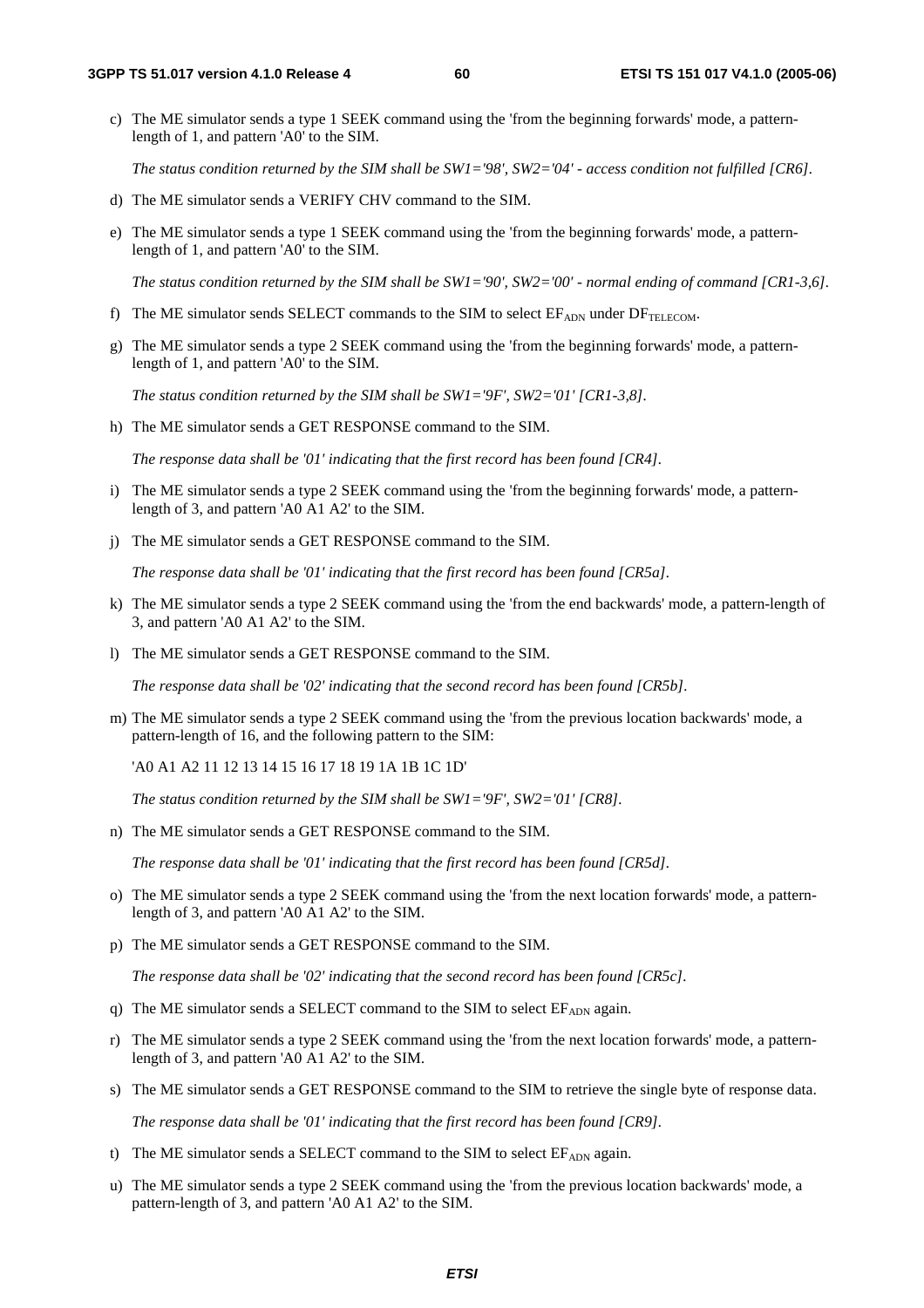v) The ME simulator sends a GET RESPONSE command to the SIM.

 *The response data shall be '02' indicating that the second record has been found [CR10].* 

w) The ME simulator sends a READ RECORD command using CURRENT mode to the SIM.

The record data returned shall be that of the second record in  $EF_{ADN}$  [CR11].

x) The ME simulator sends a type 2 SEEK command using the 'from the beginning forwards' mode, a patternlength of 5, and pattern 'A1 A2 11 12 13' to the SIM.

The status condition returned by the SIM shall be SW1='94', SW2='04' - pattern not found [CR1].

y) The ME simulator sends a READ RECORD command using CURRENT mode to the SIM.

The record data returned shall be that of the second record in  $EF_{ADN}$  [CR12].

- z) The ME simulator sends SELECT commands to the SIM to select  $EF_{\text{ADN}}$  under  $DF_{\text{TELECOM}}$ .
- aa) The ME simulator sends a type 2 SEEK command using the 'from the beginning forwards' mode, a patternlength of one more than the record size of  $EF_{ADN}$ , and 'FF' for all pattern bytes to the SIM.

 *The status condition returned by the SIM shall be SW1='67', SW2='XX' - incorrect parameter P3 [CR7]*

### 6.6.2.8 INCREASE command

#### 6.6.2.8.1 Definition and applicability

It shall be mandatory for all cards complying with 3GPP TS 51.011 [1] and containing  $EF_{ACM}$  and  $EF_{ACMMAX}$  to support all functions described therein.

| 6.6.2.8.2            | Conformance requirement                                                                                                                                            |
|----------------------|--------------------------------------------------------------------------------------------------------------------------------------------------------------------|
| CR1:                 | This function shall add the value given to the value of the last increased/updated record of the<br>current cyclic EF and store the result into the oldest record. |
| CR2:                 | The record pointer shall be set to this record and this record becomes the first record.                                                                           |
| CR3:                 | The function shall only be used if the INCREASE access condition is fulfilled.                                                                                     |
| CR4:                 | The function shall accept as an input, the value to be added.                                                                                                      |
| $\cap$ $\cap$ $\cap$ |                                                                                                                                                                    |

CR5: The function shall output the value of the increased record and the value which has been added. CR6: The SIM shall not perform the INCREASE if the result would exceed the maximum value of the record (represented by all bytes set to 'FF).

Reference: 3GPP TS 51.011 [1], subclause 9.2.8.

Test Group Reference (TGR): TGR\_SIM\_FN.

Test Procedure Reference (TPR): TPR\_SIM\_FN\_INC.

#### 6.6.2.8.3 Test purpose

To verify that the INCREASE function conforms to the above requirements.

### 6.6.2.8.4 Method of test

#### **Initial conditions**

- 1) The SIM is connected to an ME simulator.
- 2) Each record in  $EF_{ACM}$  contains the data '00 00 01'.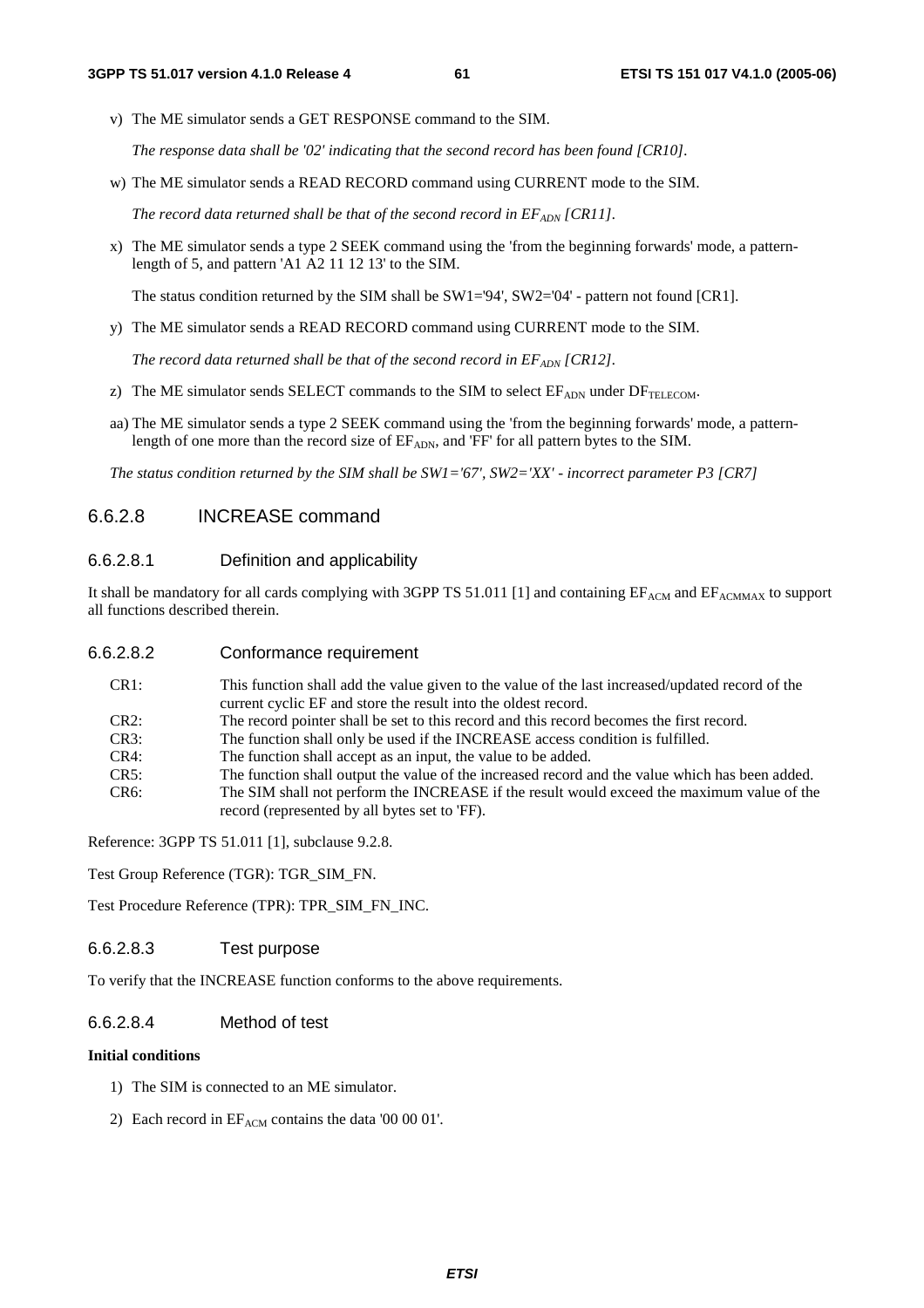#### **Test procedure**

- a) The ME simulator resets the SIM.
- b) The ME simulator sends SELECT commands to the SIM to select  $EF_{ACM}$  under  $DF_{GSM}$ .
- c) The ME simulator sends an INCREASE command with value '00 00 02' to the SIM.

 *The status condition returned by the SIM shall be SW1='98', SW2='04' - access condition not fulfilled [CR3].* 

- d) The ME simulator sends a VERIFY CHV command to the SIM.
- e) The ME simulator sends an INCREASE command with value '00 00 03' to the SIM. *The status condition returned by the SIM shall be SW1='9F', SW2='06' [CR4].*
- f) The ME simulator sends a GET RESPONSE command to the SIM.

 *The response data shall be '00 00 04 00 00 03' [CR1,5].* 

- g) The ME simulator sends an INCREASE command with value '01 02 00' to the SIM.
- h) The ME simulator sends a GET RESPONSE command to the SIM.

 *The response data shall be '01 02 04 01 02 00' [CR1].* 

- i) The ME simulator sends a READ RECORD command using ABSOLUTE mode with record 1 to the SIM.  *The data read shall be '01 02 04' [CR2].*
- j) The ME simulator sends an INCREASE command with value ' FF 00 00' to the SIM.

 *The status condition returned by the SIM shall be SW1='98', SW2='50' - increase cannot be performed - Max value reached [CR6].* 

- k) The ME simulator sends an INCREASE command with value '00 FF FD' to the SIM.
- l) The ME simulator sends a GET RESPONSE command to the SIM.

 *The response data shall be '02 02 01 00 FF FD' [CR5].* 

### 6.6.2.9 VERIFY CHV command

#### 6.6.2.9.1 Definition and applicability

It shall be mandatory for all cards complying with 3GPP TS 51.011 [1] to support all functions described therein.

#### 6.6.2.9.2 Conformance requirement

| CR1: | This function shall verify the CHV presented by comparing it with the one stored in the SIM. |
|------|----------------------------------------------------------------------------------------------|
| CR2: | The function shall accept as input, an indication of CHV1/CHV2 and the CHV.                  |
| CD2  | The could exten and car thall be colded to the fallection conditions below folkling          |

- CR3: The verification process shall be subject to the following conditions being fulfilled:
	- a) CHV is not disabled;
	- b) CHV is not blocked.
- CR4: If the access condition for a function to be performed on a file is CHV1 or CHV2, then a successful verification of the relevant CHV shall be required prior to the use of the function on this file unless the CHV is disabled. CR5: If the CHV presented is correct, the number of remaining CHV attempts for that CHV shall be reset to its initial value 3.
- CR6: If the CHV presented is false, the number of remaining CHV attempts for that CHV shall be decremented.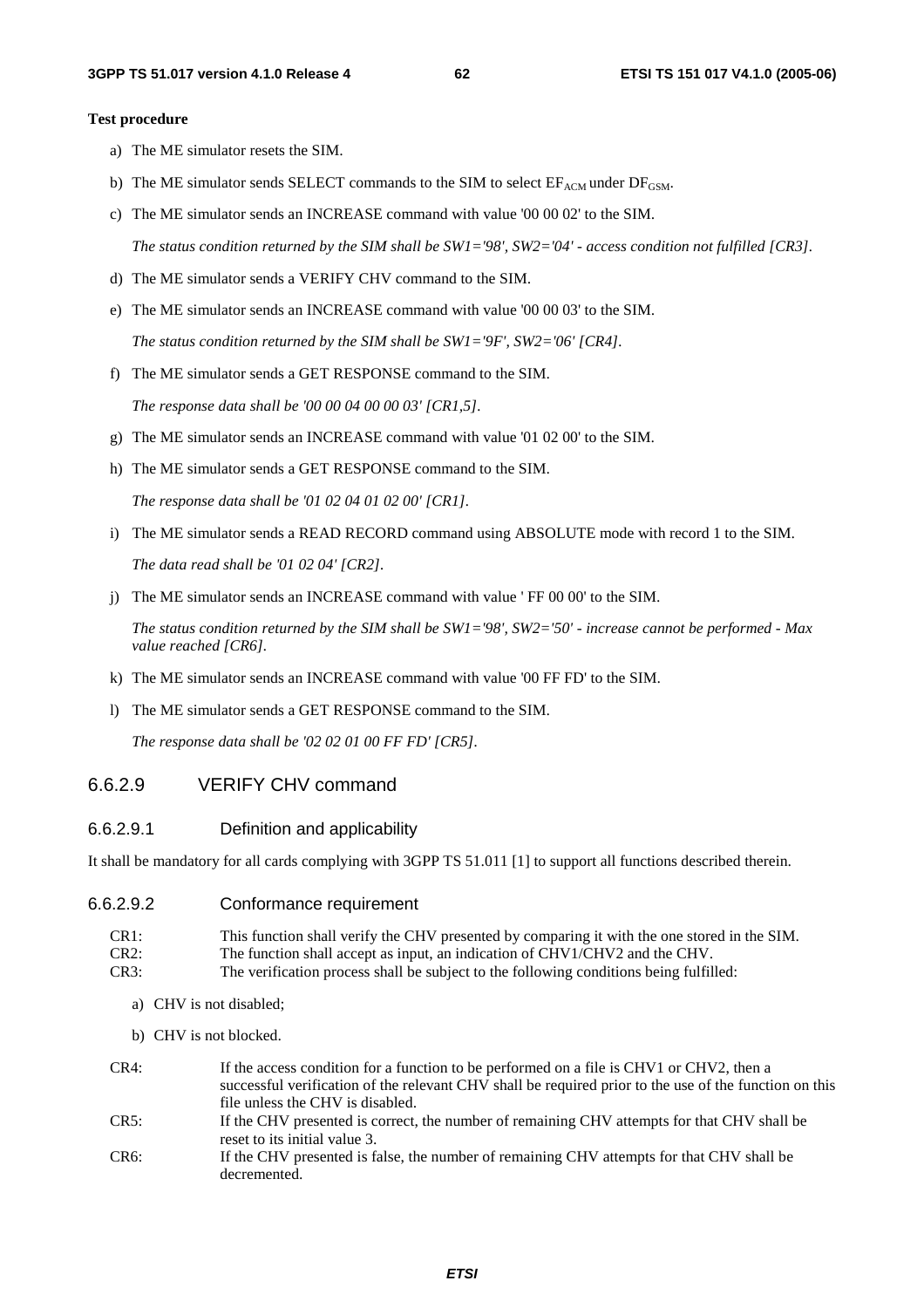CR7: After 3 consecutive false CHV attempts, not necessarily in the same card session, the respective CHV shall be blocked and the access condition never fulfilled until the UNBLOCK CHV function has been successfully performed on the respective CHV.

Reference: 3GPP TS 51.011 [1], subclause 9.2.9.

Test Group Reference (TGR): TGR\_SIM\_FN.

Test Procedure Reference (TPR): TPR\_SIM\_FN\_VERCHV.

### 6.6.2.9.3 Test purpose

To verify that the VERIFY CHV function conforms to the above requirements.

NOTE: This function is only tested for CHV1. It is assumed that if the function operates correctly for CHV1, it will also operate correctly for CHV2 or other CHV.

#### 6.6.2.9.4 Method of test

#### **Initial conditions**

- 1) The SIM is connected to an ME simulator.
- 2) CHV1 on the SIM is set to '00000000'.

#### **Test procedure**

- a) The ME simulator resets the SIM.
- b) The ME simulator sends SELECT commands to the SIM to select  $EF_{Kc}$  under  $DF_{GSM}$ .
- c) The ME simulator sends a READ BINARY command using a length of 2 bytes to the SIM.

 *The status condition returned by the SIM shall be SW1='98', SW2='04' - access condition not fulfilled [CR4].* 

d) The ME simulator sends a VERIFY CHV command to the SIM.

 *The status condition returned by the SIM shall be SW1='90', SW2='00' - normal ending of command [CR1,2].* 

e) The ME simulator sends a READ BINARY command using a length of 2 bytes to the SIM.

 *The status condition returned by the SIM shall be SW1='90', SW2='00' - normal ending of command [CR4].* 

f) The ME simulator sends a VERIFY CHV command with **incorrect** CHV1 to the SIM.

 *The status condition returned by the SIM shall be SW1='98', SW2='04' -unsuccessful CHV verification, at least one attempt left.* 

g) The ME simulator sends a STATUS command to the SIM.

 *The following shall be true of the response data [CR6]:* 

- *Bits 1 through 4 of byte 19 shall indicate two VERIFY CHV1 attempts remaining.*
- h) The ME simulator sends a VERIFY CHV command to the SIM.
- i) The ME simulator sends a STATUS command to the SIM.

 *The following shall be true of the response data [CR5]:* 

 *- Bits 1 through 4 of byte 19 shall indicate three VERIFY CHV1 attempts remaining.*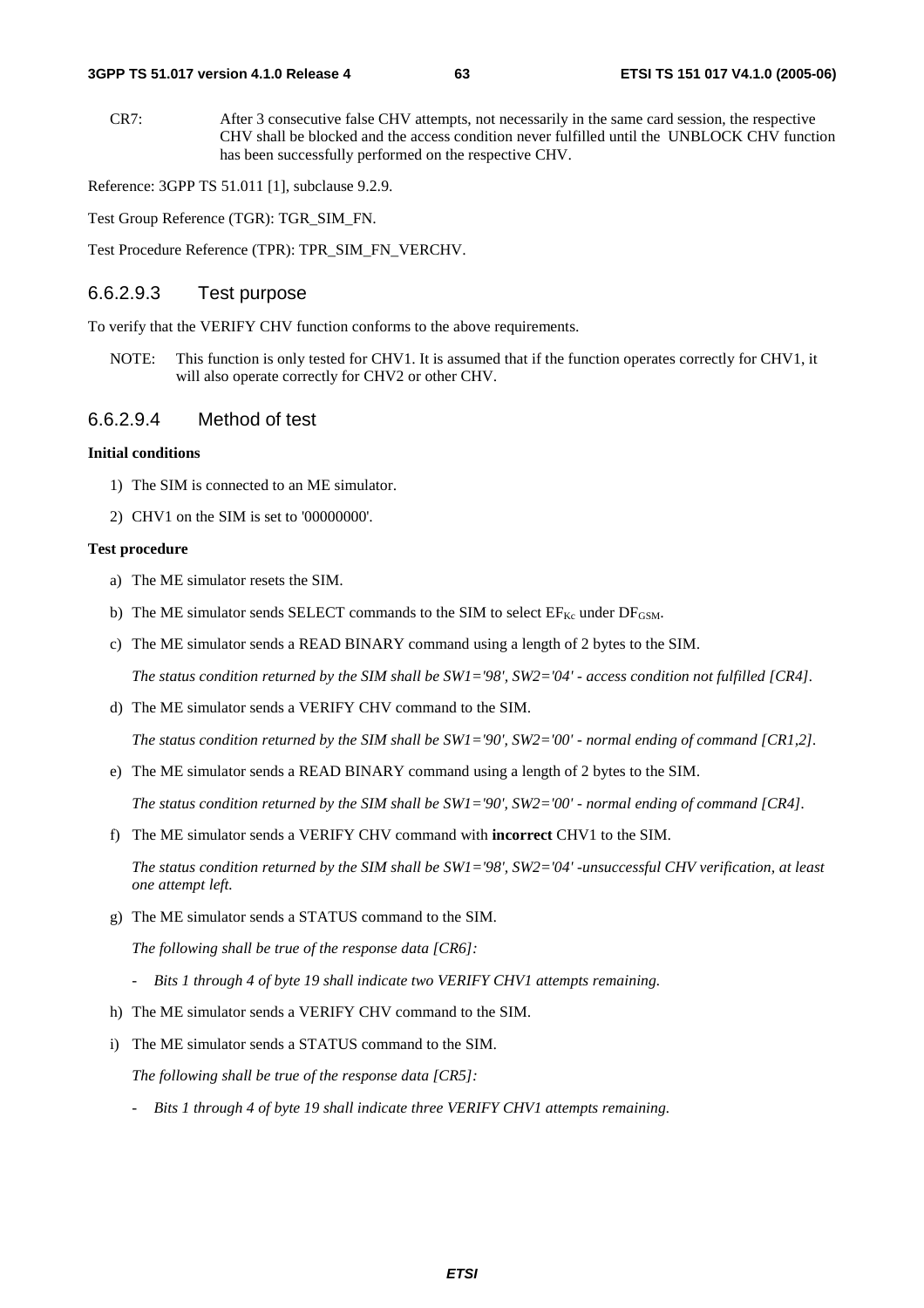j) The ME simulator sends a VERIFY CHV command with **incorrect** CHV1 to the SIM.

 *The status condition returned by the SIM shall be SW1='98', SW2='04' -unsuccessful CHV verification, at least one attempt left.* 

k) The ME simulator sends a VERIFY CHV command with **incorrect** CHV1 to the SIM.

 *The status condition returned by the SIM shall be SW1='98', SW2='04' -unsuccessful CHV verification, at least one attempt left.* 

- l) The ME simulator resets the SIM.
- m) The ME simulator sends a VERIFY CHV command with **incorrect** CHV1 to the SIM.

 *The status condition returned by the SIM shall be SW1='98', SW2='40' - unsuccessful CHV verification, no attempt left[CR7].* 

- n) The ME simulator resets the SIM.
- o) The ME simulator sends a VERIFY CHV command to the SIM.

 *The status condition returned by the SIM shall be SW1='98', SW2='40' - CHV blocked [CR3b,7].* 

- p) The ME simulator sends SELECT commands to the SIM to select  $EF_{Kc}$  under  $DF_{GSM}$ .
- q) The ME simulator sends a READ BINARY command using a length of 2 bytes to the SIM.

 *The status condition returned by the SIM shall be SW1='98', SW2='04' - CHV blocked [CR7].* 

r) The ME simulator sends an UNBLOCK CHV command to the SIM.

 *The status condition returned by the SIM shall be SW1='90', SW2='00' - normal ending of command [CR7].* 

- s) The ME simulator sends a DISABLE CHV command to the SIM.
- t) The ME simulator resets the SIM.
- u) The ME simulator sends SELECT commands to the SIM to select  $EF_{Kc}$  under  $DF_{GSM}$ .
- v) The ME simulator sends a READ BINARY command using a length of 2 bytes to the SIM.

 *The status condition returned by the SIM shall be SW1='90', SW2='00' - normal ending of command [CR4].* 

w) The ME simulator sends a VERIFY CHV command to the SIM.

 *The status condition returned by the SIM shall be SW1='98', SW2='08' - in contradiction with CHV status [CR3].* 

### 6.6.2.10 CHANGE CHV command

### 6.6.2.10.1 Definition and applicability

It shall be mandatory for all cards complying with 3GPP TS 51.011 [1] to support all functions described therein.

- 6.6.2.10.2 Conformance requirement
	- CR1: This function shall assign a new value to the relevant CHV, subject to the following conditions being fulfilled:
		- a) CHV is not disabled;
		- b) CHV is not blocked.
	- CR2: The function shall accept as input, an indication of CHV1/CHV2 and the old and new CHV. CR3: If the old CHV presented is correct, the number of remaining CHV attempts for that CHV shall be reset to its initial value 3 and the new value for the CHV shall become valid.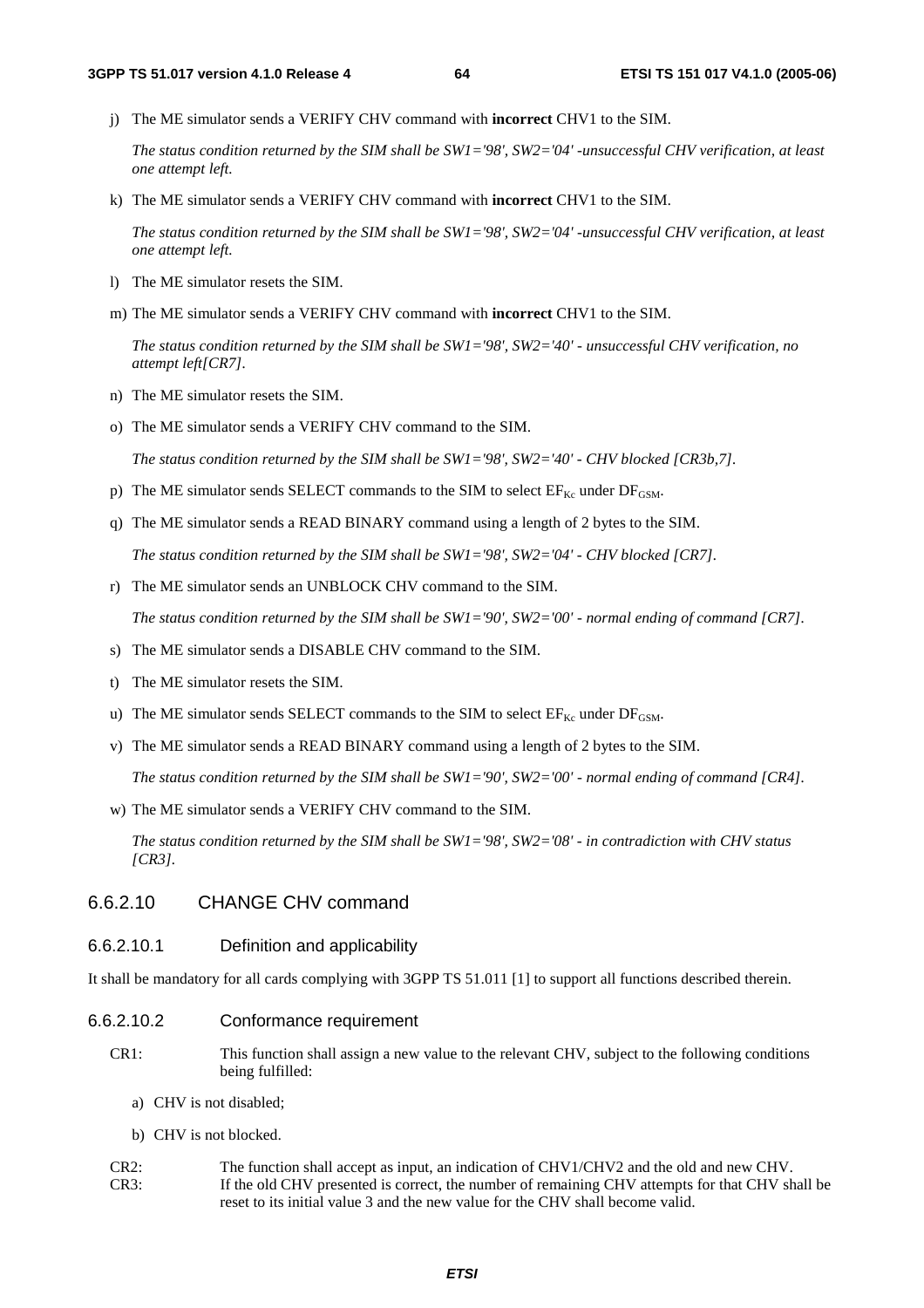CR4: If the old CHV presented is false, the number of remaining CHV attempts for that CHV shall be decremented and the value of the CHV shall remain unchanged. CR5: After 3 consecutive false CHV presentations, not necessarily in the same card session, the respective CHV shall be blocked and the access condition never fulfilled until the UNBLOCK CHV function has been successfully performed on the respective CHV.

Reference: 3GPP TS 51.011 [1], subclause 9.2.10.

Test Group Reference (TGR): TGR\_SIM\_FN.

Test Procedure Reference (TPR): TPR\_SIM\_FN\_CHCHV.

### 6.6.2.10.3 Test purpose

To verify that the CHANGE CHV function conforms to the above requirements.

NOTE: This function is only tested for CHV1. It is assumed that if the function operates correctly for CHV1, it will also operate correctly for CHV2 or other CHV.

#### 6.6.2.10.4 Method of test

#### **Initial conditions**

- 1) The SIM is connected to an ME simulator.
- 2) CHV1 on the SIM is set to '00000000'.

#### **Test procedure**

- a) The ME simulator resets the SIM.
- b) The ME simulator sends a CHANGE CHV command with an **incorrect** old CHV1 of '11111111' and new CHV1 of '33333333' to the SIM.

 *The status condition returned by the SIM shall be SW1='98', SW2='04' - unsuccessful CHV verification, at least one attempt left.* 

c) The ME simulator sends a STATUS command to the SIM.

 *The following shall be true of the response data [CR4]:* 

- *Bits 1 through 4 of byte 19 shall indicate two VERIFY CHV1 attempts remaining.*
- d) The ME simulator sends a CHANGE CHV command with an old CHV1 of '00000000' and new CHV1 of '33333333' to the SIM.

 *The status condition returned by the SIM shall be SW1='90', SW2='00' - normal ending of command [CR2].* 

e) The ME simulator sends a STATUS command to the SIM.

 *The following shall be true of the response data [CR3]:* 

- *Bits 1 through 4 of byte 19 shall indicate three VERIFY CHV1 attempts remaining.*
- f) The ME simulator sends a CHANGE CHV command with an **incorrect** old CHV1 of '00000000' and new CHV1 of '55555555' to the SIM.

 *The status condition returned by the SIM shall be SW1='98', SW2='04' - unsuccessful CHV verification, at least one attempt left.*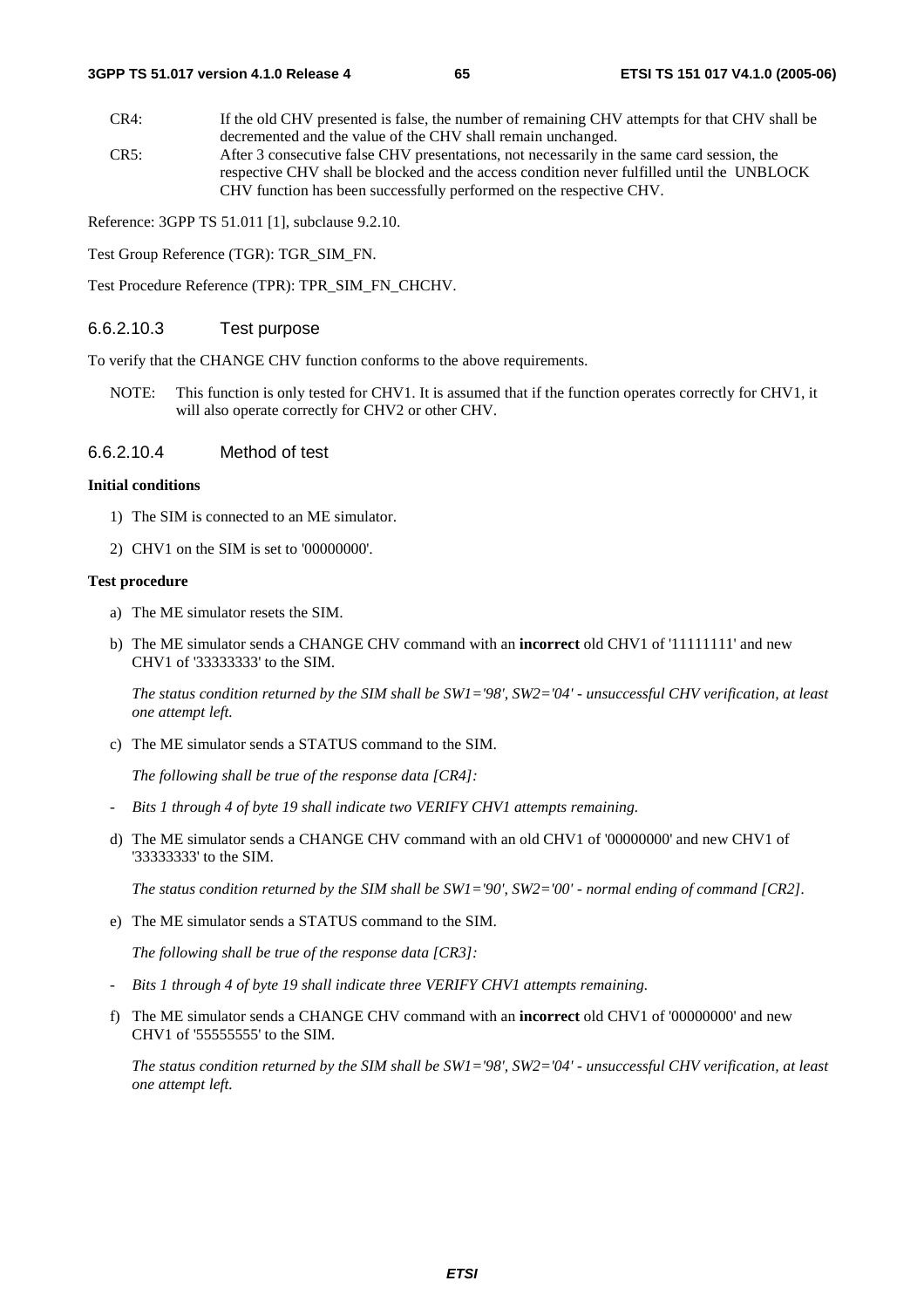g) The ME simulator sends a CHANGE CHV command with an **incorrect** old CHV1 of '55555555' and new CHV1 of '33333333' to the SIM.

 *The status condition returned by the SIM shall be SW1='98', SW2='04' - unsuccessful CHV verification, at least one attempt left.* 

- h) The ME simulator resets the SIM.
- i) The ME simulator sends a CHANGE CHV command with an **incorrect** old CHV1 of '00000000' and new CHV1 of '55555555' to the SIM.

 *The status condition returned by the SIM shall be SW1='98', SW2='40' - unsuccessful CHV verification, no attempt left [CR5].* 

- j) The ME simulator resets the SIM.
- k) The ME simulator sends a CHANGE CHV command with an old CHV1 of '33333333' and new CHV1 of '55555555' to the SIM.

 *The status condition returned by the SIM shall be SW1='98', SW2='40' - CHV blocked [CR1b,5].* 

l) The ME simulator sends an UNBLOCK CHV command with new CHV1 of '55555555' to the SIM.

 *The status condition returned by the SIM shall be SW1='90', SW2='00' - normal ending of command [CR5].* 

- m) The ME simulator sends a DISABLE CHV command to the SIM.
- n) The ME simulator resets the SIM.
- o) The ME simulator sends a CHANGE CHV command with an old CHV1 '55555555' and new CHV1 of '77777777' to the SIM.

 *The status condition returned by the SIM shall be SW1='98', SW2='08' - in contradiction with CHV status [CR1a].* 

p) The ME simulator sends an ENABLE CHV command to the SIM with CHV1 '55555555'.

 *The status condition returned by the SIM shall be SW1='90', SW2='00' - normal ending of command [CR1a].* 

# 6.6.2.11 DISABLE CHV command

### 6.6.2.11.1 Definition and applicability

It shall be mandatory for all cards complying with 3GPP TS 51.011 [1] to support all functions described therein.

| 6.6.2.11.2 | Conformance requirement |  |
|------------|-------------------------|--|
|------------|-------------------------|--|

| CR1:              | The successful execution of this function shall have the effect that files protected by CHV1 are |
|-------------------|--------------------------------------------------------------------------------------------------|
|                   | now accessible as if they were marked 'ALWAYS'.                                                  |
| CR2:              | The function shall accept as input, CHV1.                                                        |
| CR3:              | This function shall not be executed by the SIM when CHV1 is already disabled or blocked.         |
| $CR4$ :           | If the CHV1 presented is correct, the number of remaining CHV1 attempts shall be reset to its    |
|                   | initial value 3 and CHV1 shall be disabled.                                                      |
| CR5:              | If the CHV1 presented is false, the number of remaining CHV1 attempts shall be decremented and   |
|                   | CHV1 shall remain enabled.                                                                       |
| CR <sub>6</sub> : | After 3 consecutive false CHV1 presentations, not necessarily in the same card session, CHV1     |
|                   | shall be blocked and the access condition never fulfilled until the UNBLOCK CHV function has     |
|                   | been successfully performed on CHV1.                                                             |

Reference: 3GPP TS 51.011 [1], subclause 9.2.11.

Test Group Reference (TGR): TGR\_SIM\_FN.

Test Procedure Reference (TPR): TPR\_SIM\_FN\_DISCHV.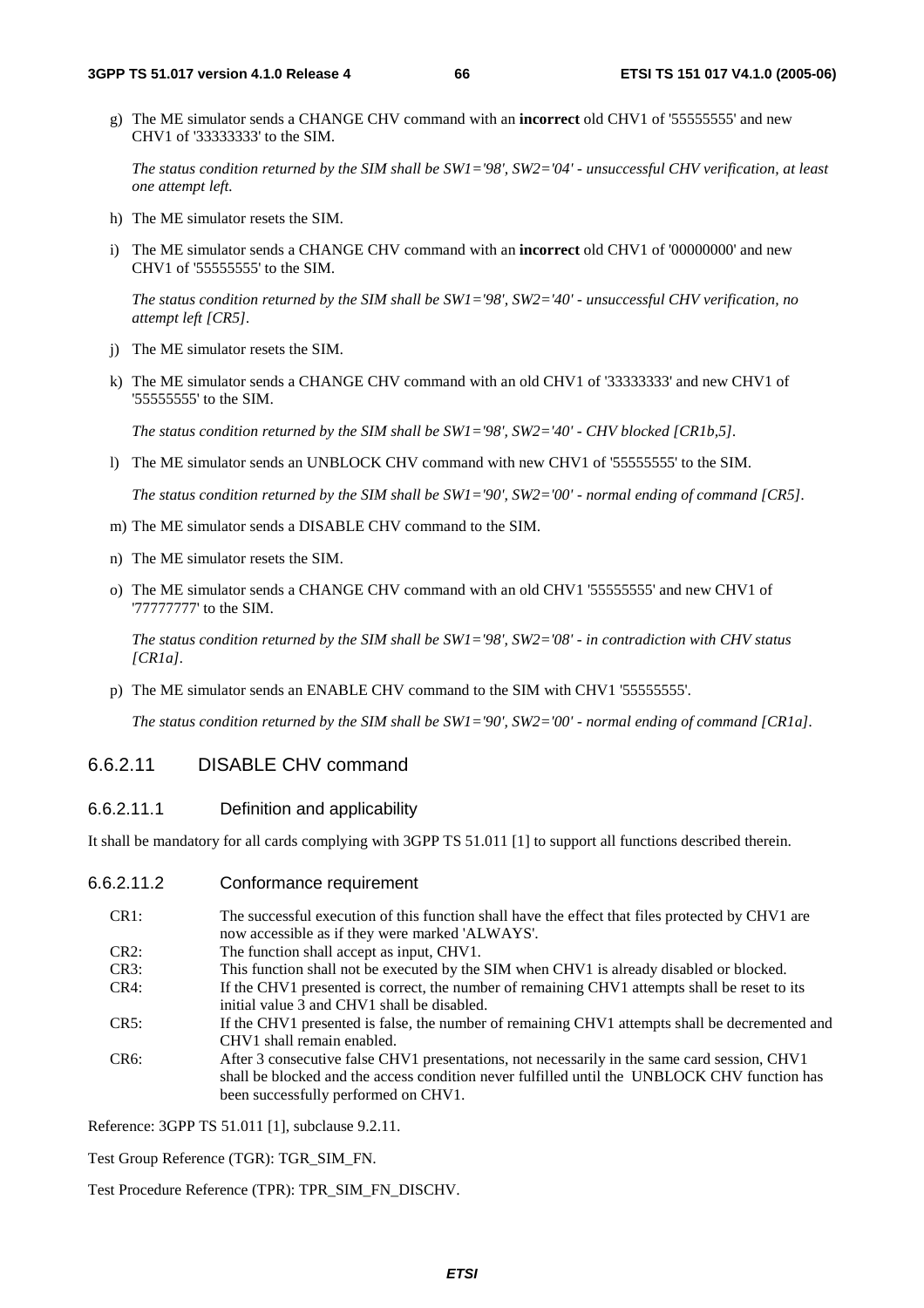### 6.6.2.11.3 Test purpose

To verify that the DISABLE CHV function conforms to the above requirements.

#### 6.6.2.11.4 Method of test

#### **Initial conditions**

1) The SIM is connected to an ME simulator.

#### **Test procedure**

- a) The ME simulator resets the SIM.
- b) The ME simulator sends SELECT commands to the SIM to select  $EF_{\text{LOC}}$  under  $DF_{\text{GSM}}$ .
- c) The ME simulator sends a READ BINARY command using a length of 2 bytes to the SIM.

 *The status condition returned by the SIM shall be SW1='98', SW2='04' - access condition not fulfilled.* 

d) The ME simulator sends a DISABLE CHV command with **incorrect** CHV1 to the SIM.

 *The status condition returned by the SIM shall be SW1='98', SW2='04' - unsuccessful CHV verification, at least one attempt left [CR5].* 

e) The ME simulator sends a READ BINARY command using a length of 2 bytes to the SIM.

 *The status condition returned by the SIM shall be SW1='98', SW2='04' - access condition not fulfilled [CR5].* 

f) The ME simulator sends a STATUS command to the SIM.

 *The following shall be true of the response data [CR5]:* 

- *Bit 8 of byte 14 shall be 0 indicating that CHV1 is still enabled.*
- *Bits 1 through 4 of byte 19 shall indicate two VERIFY CHV1 attempts remaining.*
- g) The ME simulator sends a DISABLE CHV command to the SIM.

 *The status condition returned by the SIM shall be SW1='90', SW2='00' - normal ending of command [CR2].* 

h) The ME simulator sends a STATUS command to the SIM.

 *The following shall be true of the response data [CR4]:* 

- *Bit 8 of byte 14 shall be 1 indicating that CHV1 is now disabled.*
- *Bits 1 through 4 of byte 19 shall indicate three VERIFY CHV1 attempts remaining.*
- i) The ME simulator sends an ENABLE CHV command to the SIM.

 *The status condition returned by the SIM shall be SW1='90', SW2='00' - normal ending of command.* 

j) The ME simulator sends a READ BINARY command using a length of 2 bytes to the SIM.

 *The status condition returned by the SIM shall be SW1='90', SW2='00' - normal ending of command [CR1].* 

k) The ME simulator sends a DISABLE CHV command with **incorrect** CHV1 to the SIM.

 *The status condition returned by the SIM shall be SW1='98', SW2='04' - unsuccessful CHV verification, at least one attempt left.* 

l) The ME simulator sends a DISABLE CHV command with **incorrect** CHV1 to the SIM.

 *The status condition returned by the SIM shall be SW1='98', SW2='04' - unsuccessful CHV verification, at least one attempt left.* 

m) The ME simulator resets the SIM.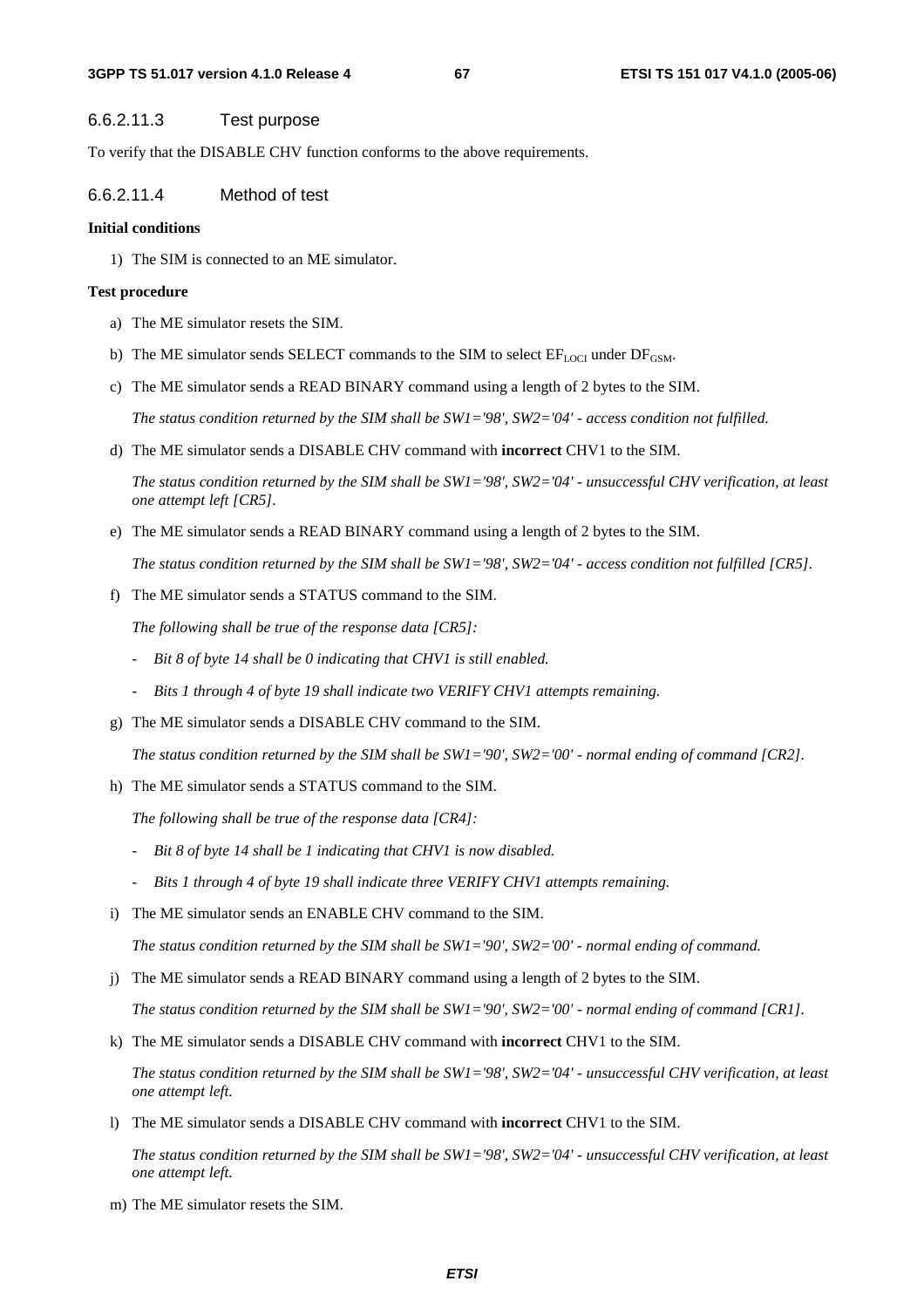n) The ME simulator sends a DISABLE CHV command with **incorrect** CHV1 to the SIM.

 *The status condition returned by the SIM shall be SW1='98', SW2='40' - unsuccessful CHV verification, no attempt left [CR6].* 

- o) The ME simulator resets the SIM.
- p) The ME simulator sends a DISABLE CHV command to the SIM.

 *The status condition returned by the SIM shall be SW1='98', SW2='40' - CHV blocked [CR3,6].* 

q) The ME simulator sends an UNBLOCK CHV command to the SIM.

 *The status condition returned by the SIM shall be SW1='90', SW2='00' - normal ending of command [CR6].* 

- r) The ME simulator sends a DISABLE CHV command to the SIM.
- s) The ME simulator sends a DISABLE CHV command to the SIM.

 *The status condition returned by the SIM shall be SW1='98', SW2='08' - in contradiction with CHV status [CR3].* 

### 6.6.2.12 ENABLE CHV command

#### 6.6.2.12.1 Definition and applicability

It shall be mandatory for all cards complying with 3GPP TS 51.011 [1] to support all functions described therein.

6.6.2.12.2 Conformance requirement

| CR1:    | The successful execution of this function shall have the effect that files accessible as if they were<br>marked 'ALWAYS' due to CHV1 being disabled are now protected by CHV1.                                                       |
|---------|--------------------------------------------------------------------------------------------------------------------------------------------------------------------------------------------------------------------------------------|
| CR2:    | The function shall accept as input, CHV1.                                                                                                                                                                                            |
| CR3:    | This function shall not be executed by the SIM when CHV1 is already enabled or blocked.                                                                                                                                              |
| CR4:    | If the CHV1 presented is correct, the number of remaining CHV1 attempts shall be reset to its<br>initial value 3 and CHV1 shall be enabled.                                                                                          |
| CR5:    | If the CHV1 presented is false, the number of remaining CHV1 attempts shall be decremented and<br>CHV1 shall remain disabled.                                                                                                        |
| $CR6$ : | After 3 consecutive false CHV1 presentations, not necessarily in the same card session, CHV1<br>shall be blocked and the access condition never fulfilled until the UNBLOCK CHV function has<br>been successfully performed on CHV1. |

Reference: 3GPP TS 51.011 [1], subclause 9.2.12.

Test Group Reference (TGR): TGR\_SIM\_FN.

Test Procedure Reference (TPR): TPR\_SIM\_FN\_ENCHV.

#### 6.6.2.12.3 Test purpose

To verify that the ENABLE CHV function conforms to the above requirements.

### 6.6.2.12.4 Method of test

#### **Initial conditions**

- 1) The SIM is connected to an ME simulator.
- 2) CHV1 on the SIM is disabled.

#### **Test procedure**

a) The ME simulator resets the SIM.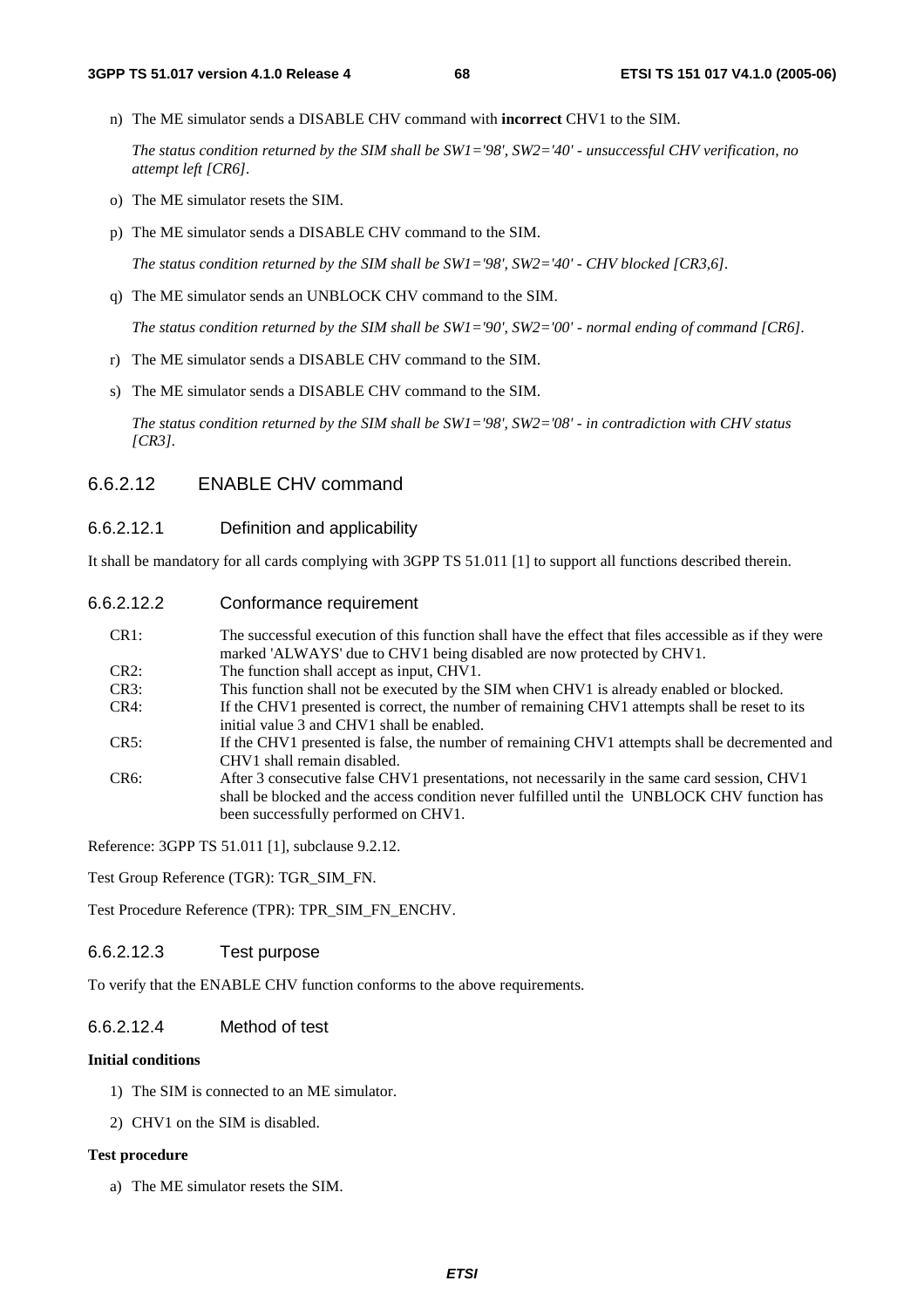- b) The ME simulator sends SELECT commands to the SIM to select  $EF_{\text{LOCI}}$  under  $DF_{\text{GSM}}$ .
- c) The ME simulator sends a READ BINARY command using a length of 2 bytes to the SIM.

 *The status condition returned by the SIM shall be SW1='90', SW2='00' - normal ending of command.* 

d) The ME simulator sends an ENABLE CHV command with **incorrect** CHV1 to the SIM.

 *The status condition returned by the SIM shall be SW1='98', SW2='04' - unsuccessful CHV verification, at least one attempt left.* 

e) The ME simulator sends a READ BINARY command using a length of 2 bytes to the SIM.

 *The status condition returned by the SIM shall be SW1='90', SW2='00' - access condition not fulfilled [CR1].* 

f) The ME simulator sends a STATUS command to the SIM.

 *The following shall be true of the response data [CR5]:* 

- *Bit 8 of byte 14 shall be 1 indicating that CHV1 is still disabled.*
- *Bits 1 through 4 of byte 19 shall indicate two VERIFY CHV1 attempts remaining.*
- g) The ME simulator sends an ENABLE CHV command to the SIM.

 *The status condition returned by the SIM shall be SW1='90', SW2='00' - normal ending of command [CR2].* 

h) The ME simulator sends a STATUS command to the SIM.

 *The following shall be true of the response data [CR4]:* 

- *Bit 8 of byte 14 shall be 0 indicating that CHV1 is now enabled.*
- *Bits 1 through 4 of byte 19 shall indicate three VERIFY CHV1 attempts remaining.*
- i) The ME simulator resets the SIM.
- j) The ME simulator sends SELECT commands to the SIM to select  $EF_{\text{LOCI}}$  under  $DF_{\text{GSM}}$ .
- k) The ME simulator sends a READ BINARY command using a length of 2 bytes to the SIM.

 *The status condition returned by the SIM shall be SW1='98', SW2='04' - access condition not fulfilled [CR1].* 

- l) The ME simulator sends a DISABLE CHV command to the SIM.
- m) The ME simulator sends an ENABLE CHV command with **incorrect** CHV1 to the SIM.

 *The status condition returned by the SIM shall be SW1='98', SW2='04' - unsuccessful CHV verification, at least one attempt left.* 

n) The ME simulator sends an ENABLE CHV command with **incorrect** CHV1 to the SIM.

 *The status condition returned by the SIM shall be SW1='98', SW2='04' - unsuccessful CHV verification, at least one attempt left.* 

- o) The ME simulator resets the SIM.
- p) The ME simulator sends an ENABLE CHV command with **incorrect** CHV1 to the SIM.

 *The status condition returned by the SIM shall be SW1='98', SW2='40' - unsuccessful CHV verification, no attempt left [CR6].* 

- q) The ME simulator resets the SIM.
- r) The ME simulator sends an ENABLE CHV command to the SIM.

 *The status condition returned by the SIM shall be SW1='98', SW2='40' orSW1='98', SW2='08' -CHV blocked [CR3,6].*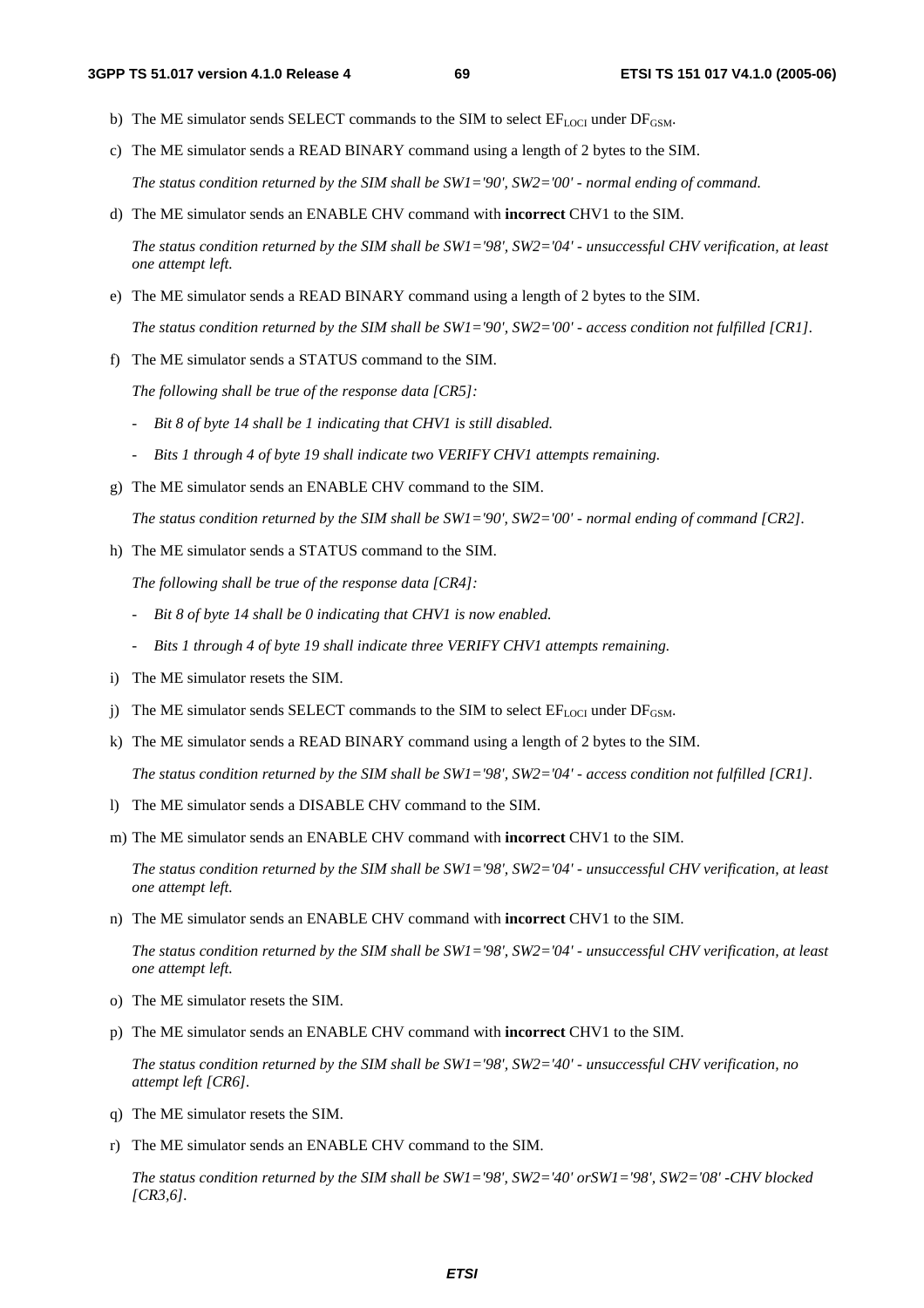s) The ME simulator sends an UNBLOCK CHV command to the SIM.

 *The status condition returned by the SIM shall be SW1='90', SW2='00' - normal ending of command [CR6].* 

t) The ME simulator sends ENABLE CHV command to the SIM.

 *The status condition returned by the SIM shall be SW1='98', SW2='08' - in contradiction with CHV status [CR3].*

### 6.6.2.13 UNBLOCK CHV command

#### 6.6.2.13.1 Definition and applicability

It shall be mandatory for all cards complying with 3GPP TS 51.011 [1] to support all functions described therein.

- CR1: This function shall unblock a CHV which has been blocked by 3 consecutive wrong CHV presentations.
- CR2: The function shall accept as input, an indication of CHV1/CHV2, the UNBLOCK CHV and the new CHV.
- CR3: This function shall be performed regardless of whether or not the relevant CHV is blocked. CR4: If the UNBLOCK CHV presented is correct, the new CHV value, presented together with the UNBLOCK CHV is stored in the relevant EFCHV, the number of remaining UNBLOCK CHV attempts for that UNBLOCK CHV is reset to its initial value 10 and the number of remaining CHV attempts for that CHV is reset to its initial value 3.
- CR5: After a successful unblocking attempt, the CHV shall be enabled, and the relevant access condition level satisfied.
- CR6: If the presented UNBLOCK CHV is false, the number of remaining UNBLOCK CHV attempts for that UNBLOCK CHV shall be decremented.
- CR7: After 10 consecutive false UNBLOCK CHV presentations, not necessarily in the same card session, the respective UNBLOCK CHV shall be blocked.
- CR8: A false UNBLOCK CHV shall have no effect on the status of the respective CHV itself.

Reference: 3GPP TS 51.011 [1], subclause 9.2.13.

Test Group Reference (TGR): TGR\_SIM\_FN.

Test Procedure Reference (TPR): TPR\_SIM\_FN\_UNCHV.

### 6.6.2.13.3 Test purpose

To verify that the UNBLOCK CHV function conforms to the above requirements.

- NOTE 1: CR1 is tested in subclauses 6.6.2.9, 6.6.2.10, 6.6.2.11 and 6.6.2.12.
- NOTE 2: This function is only tested for CHV1. It is assumed that if the function operates correctly for CHV1, it will also operate correctly for CHV2 or other CHV.

#### 6.6.2.13.4 Method of test

#### **Initial conditions**

1) The SIM is connected to an ME simulator.

#### **Test procedure 1**

- a) The ME simulator resets the SIM.
- b) The ME simulator sends SELECT commands to the SIM to select  $EF_{Kc}$  under  $DF_{GSM}$ .
- c) The ME simulator sends a VERIFY CHV command to the SIM.
- d) The ME simulator sends an UNBLOCK CHV command with **incorrect** UNBLOCK CHV1 to the SIM.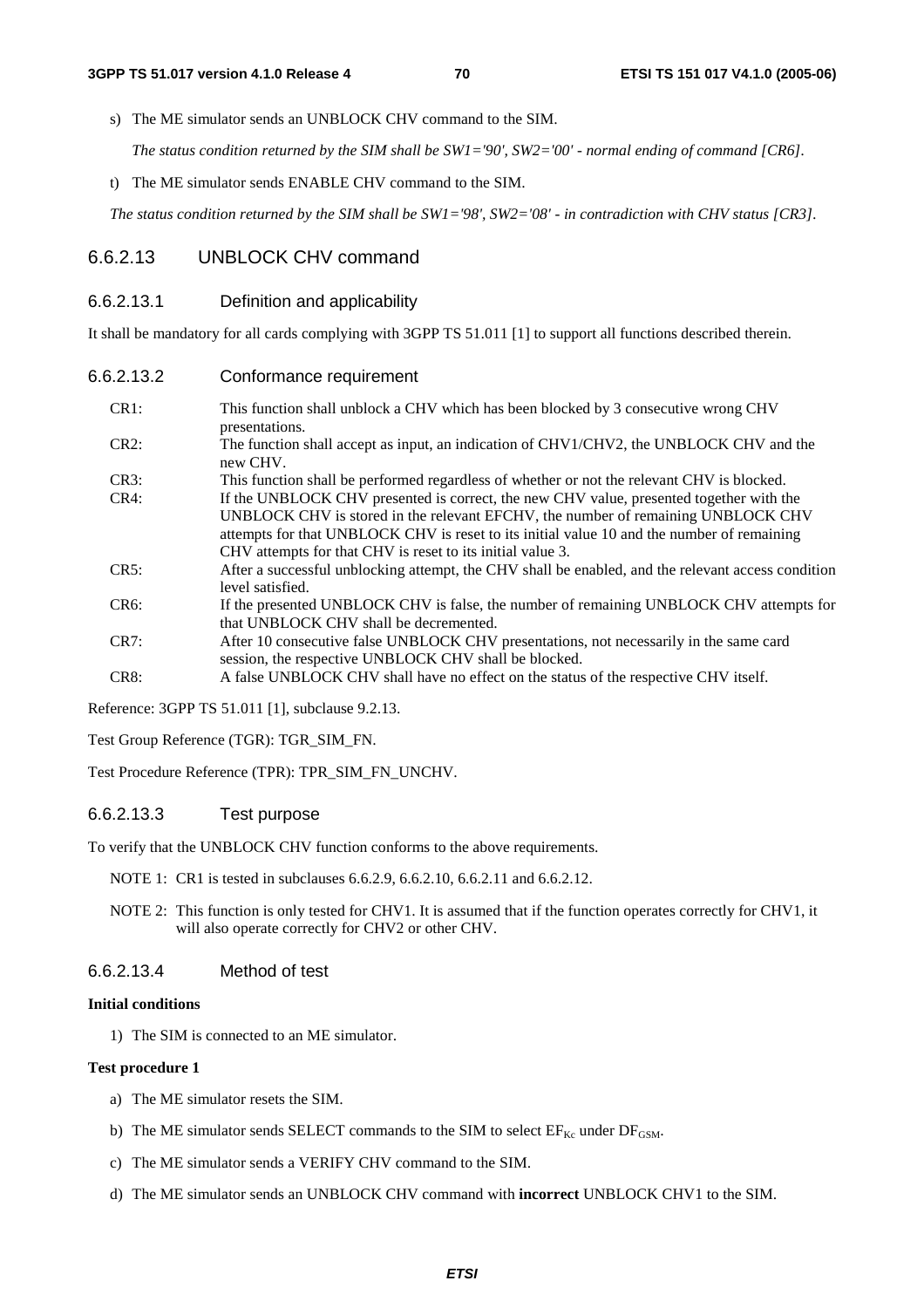*The status condition returned by the SIM shall be SW1='98', SW2='04' - unsuccessful UNBLOCK CHV verification, at least one attempt left.* 

e) The ME simulator sends a STATUS command to the SIM.

 *The following shall be true of the response data [CR6,8]:* 

- *Bit 8 of byte 14 shall be 0 indicating that CHV1 is enabled.*
- *Bits 1 through 4 of byte 19 shall indicate three VERIFY CHV1 attempts remaining.*
- *Bits 1 through 4 of byte 20 shall indicate nine UNBLOCK CHV1 attempts remaining.*
- f) The ME simulator sends a DISABLE CHV command to the SIM.
- g) The ME simulator sends an UNBLOCK CHV command with **incorrect** UNBLOCK CHV1 to the SIM.

 *The status condition returned by the SIM shall be SW1='98', SW2='04' - unsuccessful UNBLOCK CHV verification, at least one attempt left.* 

h) The ME simulator sends a STATUS command to the SIM.

 *The following shall be true of the response data [CR6,8]:* 

- *Bit 8 of byte 14 shall be 1 indicating that CHV1 is still disabled.*
- *Bits 1 through 4 of byte 19 shall indicate three VERIFY CHV1 attempts remaining.*
- *Bits 1 through 4 of byte 20 shall indicate eight UNBLOCK CHV1 attempts remaining.*
- i) The ME simulator sends an UNBLOCK CHV command to the SIM.

 *The status condition returned by the SIM shall be SW1='90', SW2='00' - normal ending of command [CR2].* 

j) The ME simulator sends a STATUS command to the SIM.

 *The following shall be true of the response data [CR4,5]:* 

- *Bit 8 of byte 14 shall be 0 indicating that CHV1 is enabled*
- *Bits 1 through 4 of byte 19 shall indicate three VERIFY CHV1 attempts remaining.*
- *Bits 1 through 4 of byte 20 shall indicate ten UNBLOCK CHV1 attempts remaining.*
- k) The ME simulator sends a VERIFY CHV command with **incorrect** CHV1 to the SIM.

 *The status condition returned by the SIM shall be SW1='98', SW2='04' - unsuccessful CHV verification, at least one attempt left.* 

- l) The ME simulator resets the SIM.
- m) The ME simulator sends an UNBLOCK CHV command to the SIM.
- n) The ME simulator sends a STATUS command to the SIM.

 *The following shall be true of the response data [CR4]:* 

- *Bits 1 through 4 of byte 19 shall indicate three VERIFY CHV1 attempts remaining.*
- o) The ME simulator sends SELECT commands to the SIM to select  $EF_{Kc}$  under  $DF_{GSM}$ .
- p) The ME simulator sends a READ BINARY command using a length of 2 bytes to the SIM.

 *The status condition returned by the SIM shall be SW1='90', SW2='00' - normal ending of command [CR5].* 

#### **Test procedure 2 - \*\*\* Destructive test \*\*\***

a) The ME simulator resets the SIM.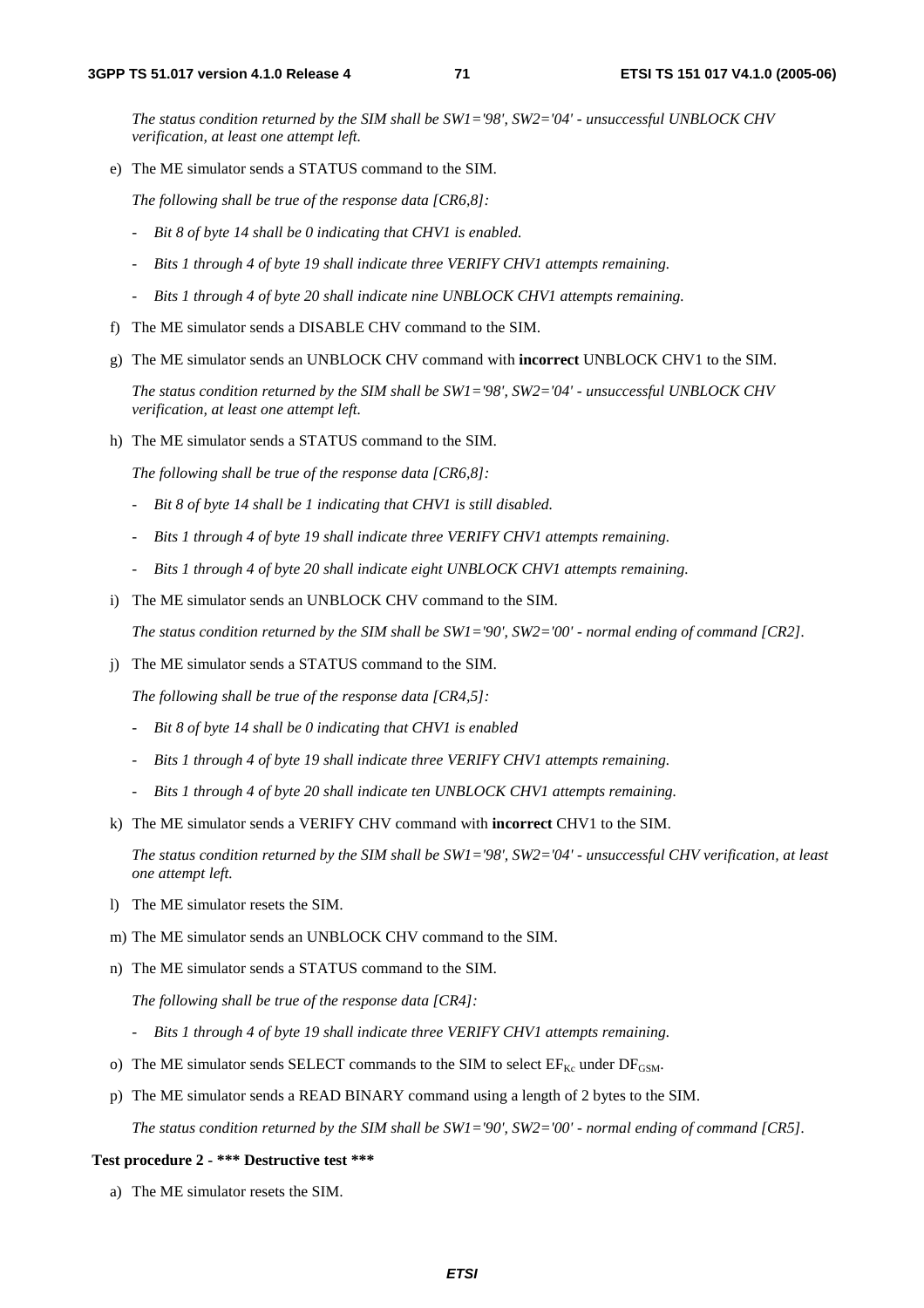b) The ME simulator sends nine UNBLOCK CHV command with **incorrect** UNBLOCK CHV1 to the SIM.

 *The status condition returned by the SIM each time shall be SW1='98', SW2='04' - unsuccessful UNBLOCK CHV verification, at least one attempt left.* 

- c) The ME simulator resets the SIM.
- d) The ME simulator sends an UNBLOCK CHV command with **incorrect** UNBLOCK CHV1 to the SIM.

 *The status condition returned by the SIM shall be SW1='98', SW2='40' - unsuccessful UNBLOCK CHV verification, no attempt left.* 

e) The ME simulator sends an UNBLOCK CHV command to the SIM.

 *The status condition returned by the SIM shall be SW1='98', SW2='40' - UNBLOCK CHV blocked.*

## 6.6.2.14 INVALIDATE command

# 6.6.2.14.1 Definition and applicability

It shall be mandatory for all cards complying with 3GPP TS 51.011 [1] to support all functions described therein.

### 6.6.2.14.2 Conformance requirement

| CR1:<br>This function shall invalidate the current EF. |  |
|--------------------------------------------------------|--|
|--------------------------------------------------------|--|

- CR2: After an INVALIDATE function the respective flag in the file status shall be changed accordingly.
- CR3: The function shall only be performed if the INVALIDATE access condition for the current EF is satisfied.
- CR4: An invalidated file shall no longer be available within the application for any function except for the SELECT and REHABILITATE functions.

Reference: 3GPP TS 51.011 [1], subclause 9.2.14.

Test Group Reference (TGR): TGR\_SIM\_FN.

Test Procedure Reference (TPR): TPR\_SIM\_FN\_INVAL.

### 6.6.2.14.3 Test purpose

To verify that the INVALIDATE function conforms to the above requirements.

## 6.6.2.14.4 Method of test

#### **Initial conditions**

- 1) The SIM is connected to an ME simulator.
- 2)  $EF_{LOCI}$  on the SIM is not invalidated.

#### **Test procedure**

- a) The ME simulator resets the SIM.
- b) The ME simulator sends SELECT commands to the SIM to select  $EF_{\text{LOCI}}$  under  $DF_{\text{GSM}}$ .
- c) The ME simulator sends an INVALIDATE command to the SIM.

 *The status condition returned by the SIM shall be SW1='98', SW2='04' - access condition not fulfilled [CR3].* 

- d) The ME simulator gains the security access condition(s) specified for both INVALIDATE and REHABILITATE on  $EF_{LOCI}$
- e) The ME simulator sends a SELECT command to the SIM to select  $EF_{LOC}$  once more.
- f) The ME simulator sends a GET RESPONSE command to the SIM.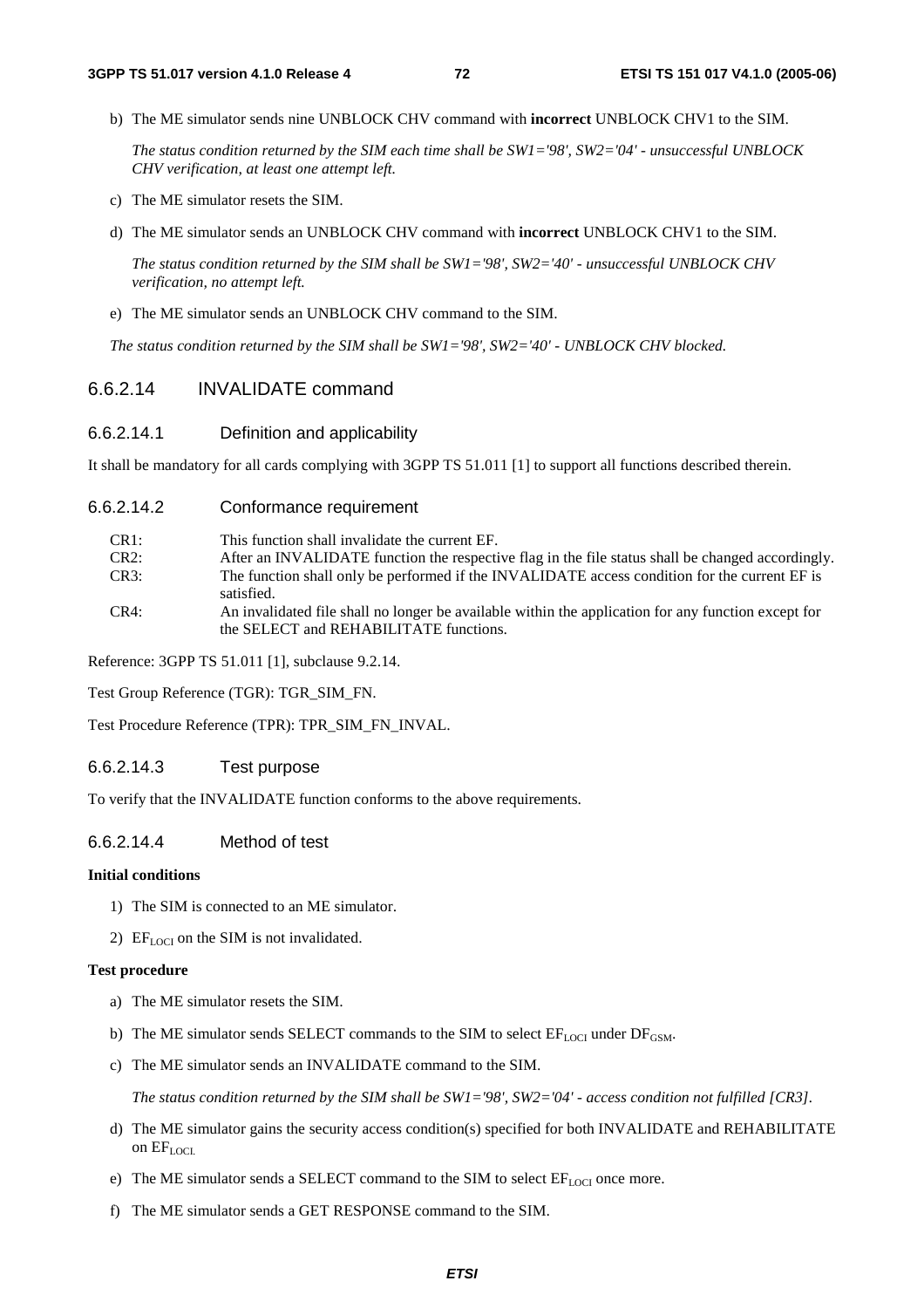*The following shall be true of the response data:* 

- *-* Bit 1 of byte 12 shall be 1 indicating that the file is **not** invalidated.
- g) The ME simulator sends an INVALIDATE command to the SIM.

 *The status condition returned by the SIM shall be SW1='90', SW2='00' - normal ending of command [CR3].* 

h) The ME simulator sends a SELECT command to the SIM to select  $EF_{LOCI}$  again.

 *The status condition returned by the SIM shall be SW1='9F', SW2='XX' - length 'XX' of the response data [CR4].* 

i) The ME simulator sends a GET RESPONSE command to the SIM.

 *The following shall be true of the response data [CR1,2]:* 

- *Bit 1 of byte 12 shall be 0 indicating that the file is invalidated.*
- j) The ME simulator sends a VERIFY CHV command to the SIM.
- k) The ME simulator sends a UPDATE BINARY command using a length of 1 byte and data 'C1' to the SIM.

 *The status condition returned by the SIM shall be SW1='98', SW2='10' - in contradiction with invalidation status [CR4].* 

l) The ME simulator sends a READ BINARY command to the SIM.

 *The status condition returned by the SIM shall be SW1='98', SW2='10' - in contradiction with invalidation status [CR4].* 

m) The ME simulator sends a REHABILITATE command to the SIM.

 *The status condition returned by the SIM shall be SW1='90', SW2='00' - normal ending of command [CR4].*

# 6.6.2.15 REHABILITATE command

### 6.6.2.15.1 Definition and applicability

It shall be mandatory for all cards complying with 3GPP TS 51.011 [1] to support all functions described therein.

- 6.6.2.15.2 Conformance requirement
	- CR1: This function shall rehabilitate an invalidated current EF.
	- CR2: After a REHABILITATE function the respective flag in the file status byte shall be changed accordingly.
	- CR3: The function shall only be performed if the REHABILITATE access condition for the current EF is satisfied.

Reference: 3GPP TS 51.011 [1], subclause 9.2.15.

Test Group Reference (TGR): TGR\_SIM\_FN.

Test Procedure Reference (TPR): TPR\_SIM\_FN\_REHAB.

### 6.6.2.15.3 Test purpose

To verify that the REHABILITATE function conforms to the above requirements.

## 6.6.2.15.4 Method of test

#### **Initial conditions**

- 1) The SIM is connected to an ME simulator.
- 2)  $EF_{LOCI}$  on the SIM is invalidated.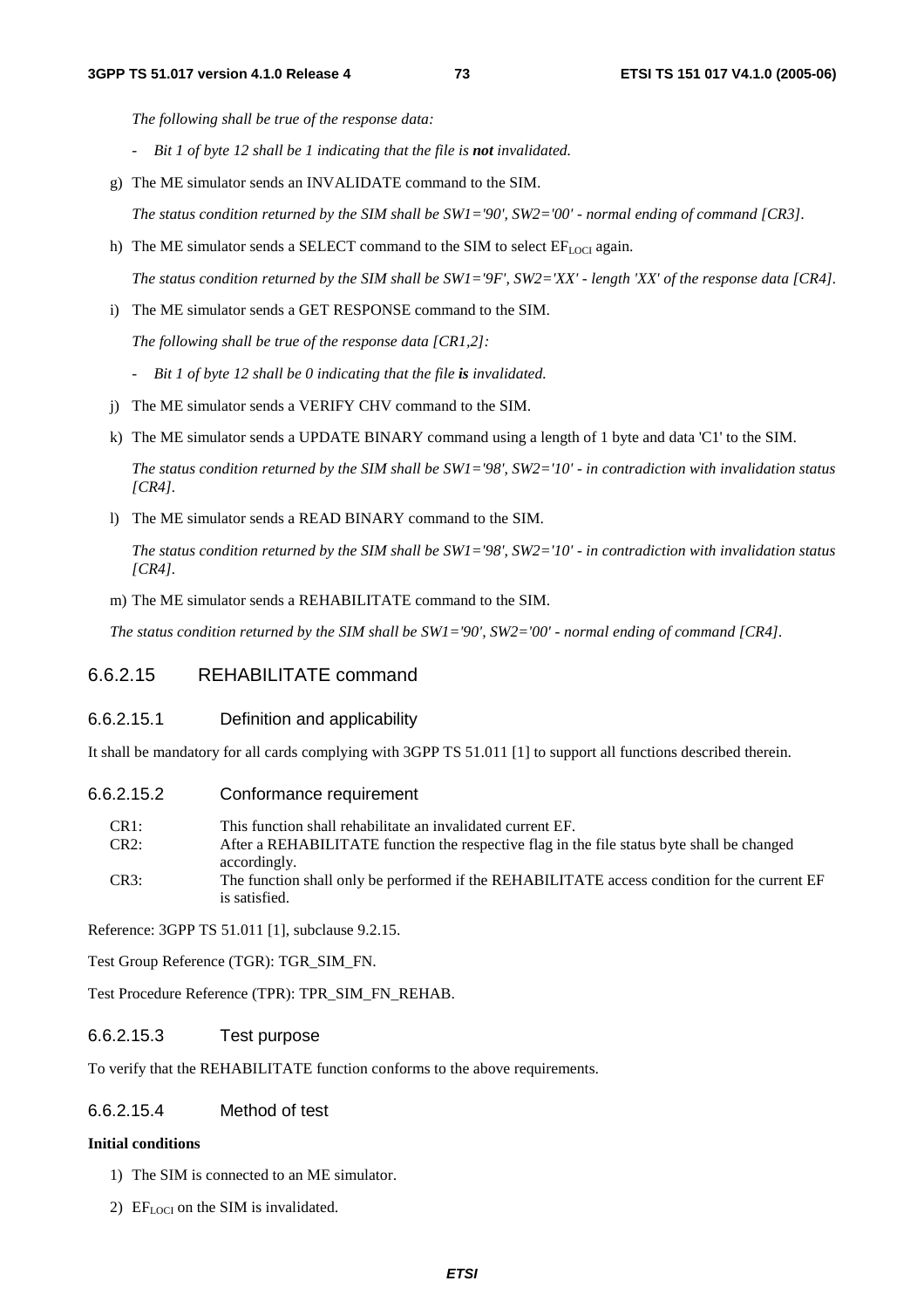#### **Test procedure**

- a) The ME simulator resets the SIM.
- b) The ME simulator sends SELECT commands to the SIM to select  $EF_{\text{LOCI}}$  under  $DF_{\text{GSM}}$ .
- c) The ME simulator sends a REHABILITATE command to the SIM.

 *The status condition returned by the SIM shall be SW1='98', SW2='04' - access condition not fulfilled [CR3].* 

- d) The ME simulator gains the security access condition(s) specified for both INVALIDATE and REHABILITATE on EFLOCI.
- e) The ME simulator sends a SELECT command to the SIM to select  $EF_{LOC}$  once more.
- f) The ME simulator sends a GET RESPONSE command to the SIM.

 *The following shall be true of the response data:* 

- *Bit 1 of byte 12 shall be 0 indicating that the file is invalidated.*
- g) The ME simulator sends a REHABILITATE command to the SIM.

 *The status condition returned by the SIM shall be SW1='90', SW2='00' - normal ending of command [CR1,3].* 

- h) The ME simulator sends a SELECT command to the SIM to select  $EF_{\text{LOCI}}$  again.
- i) The ME simulator sends a GET RESPONSE command to the SIM.

 *The following shall be true of the response data [CR1,2]:* 

- *Bit 1 of byte 12 shall be 1 indicating that the file is no longer invalidated.*
- j) The ME simulator sends a VERIFY CHV command to the SIM.
- k) The ME simulator sends a UPDATE BINARY command using a length of 1 byte and data 'D1' to the SIM.

 *The status condition returned by the SIM shall be SW1='90', SW2='00' - normal ending of command [CR1].* 

# 6.6.2.16 RUN GSM ALGORITHM command

### 6.6.2.16.1 Definition and applicability

It shall be mandatory for all cards complying with 3GPP TS 51.011 [1] to support all functions described therein.

6.6.2.16.2 Conformance requirement

| CR <sub>1</sub> : | This function shall cause the SIM to run the A3 and A8 algorithms using a 16 byte random number    |
|-------------------|----------------------------------------------------------------------------------------------------|
|                   | and the subscriber authentication key Ki stored in the SIM.                                        |
| CR2:              | The function shall return the signed response SRES and cipher key Kc.                              |
| CR3:              | The function shall not be executable unless $DF_{GSM}$ has been selected as the current directory. |
| CR4:              | The function shall not be executable unless a successful CHV1 verification procedure has been      |
|                   | performed.                                                                                         |

Reference: 3GPP TS 51.011 [1], subclause 9.2.16.

Test Group Reference (TGR): TGR\_SIM\_FN.

Test Procedure Reference (TPR): TPR\_SIM\_FN\_RUNGSM.

### 6.6.2.16.3 Test purpose

To verify that the SIM conforms to the above requirements.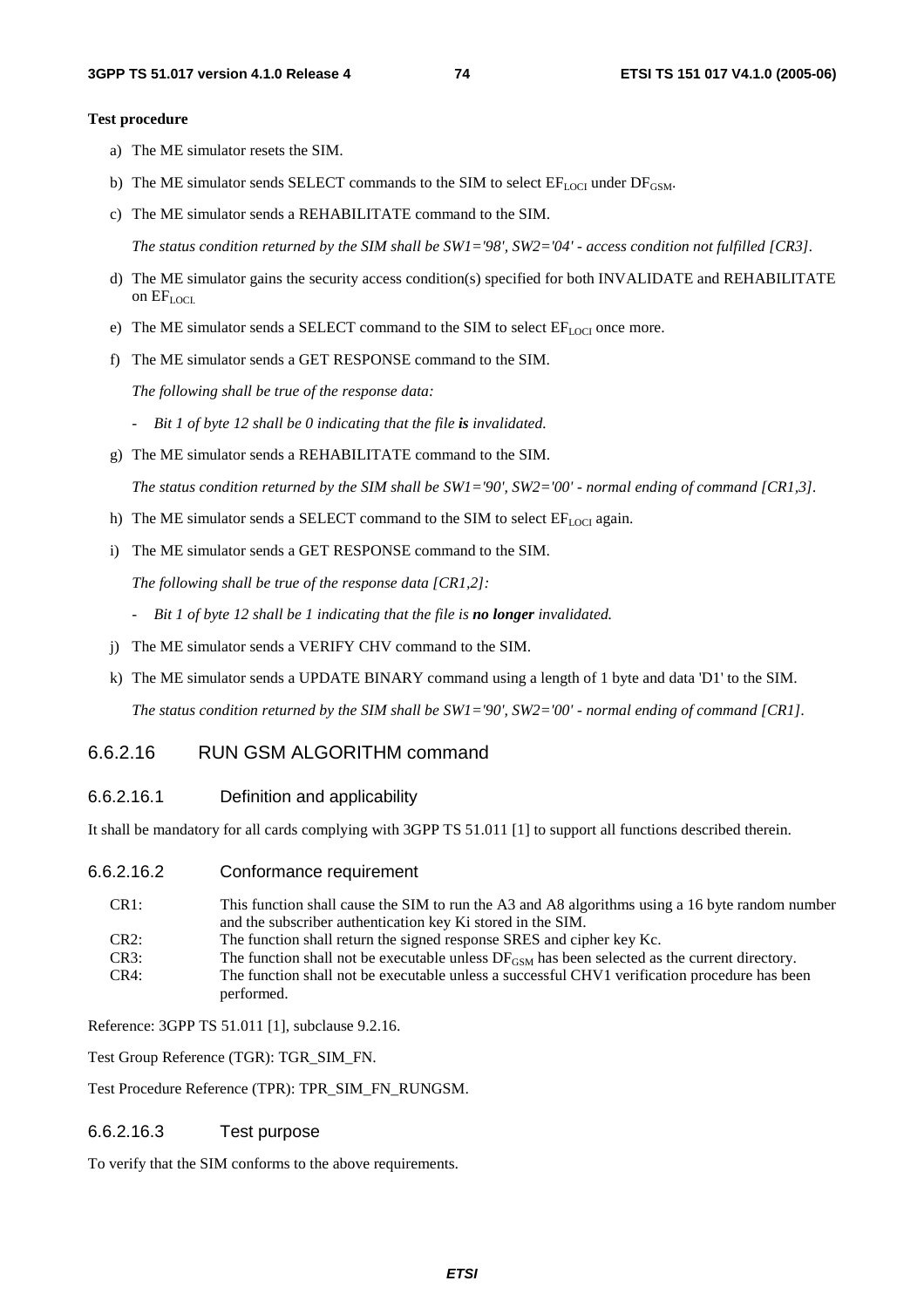#### 6.6.2.16.4 Method of test

#### **Initial conditions**

1) The SIM is connected to an ME simulator.

#### **Test procedure**

- a) The ME simulator resets the SIM.
- b) The ME simulator sends a SELECT command to the SIM to select  $DF_{\text{GSM}}$ .
- c) The ME simulator sends a RUN GSM ALGORITHM command to the SIM with random number:
	- '00 01 02 03 04 05 06 07 08 09 0A 0B 0C 0D 0E 0F'.

 *The status condition returned by the SIM shall be SW1='98', SW2='04' - access condition not fulfilled [CR4].* 

- d) The ME simulator resets the SIM.
- e) The ME simulator sends a VERIFY CHV command to the SIM.
- f) The ME simulator sends a RUN GSM ALGORITHM command to the SIM with random number:
	- '00 01 02 03 04 05 06 07 08 09 0A 0B 0C 0D 0E 0F'.

 *The status condition returned by the SIM shall be SW1='94, SW2='08' - file inconsistent with command [CR3].* 

- g) The ME simulator sends a SELECT command to the SIM to select  $DF_{\text{GSM}}$ .
- h) The ME simulator sends a RUN GSM ALGORITHM command to the SIM with random number:
	- '00 01 02 03 04 05 06 07 08 09 0A 0B 0C 0D 0E 0F'.

 *The status condition returned by the SIM shall be SW1='9F', SW2='0C' - length 'XX' of the response data [CR3,4].* 

i) The ME simulator sends a GET RESPONSE command to the SIM.

 *The data returned shall be correct for the given A3 and A8 algorithms and Ki stored in the SIM [CR1,2].* 

# 6.6.2.17 SLEEP command

### 6.6.2.17.1 Definition and applicability

It shall be mandatory for all cards complying with 3GPP TS 51.011 [1] to support all functions described therein.

This function is an obsolete GSM function which was issued by Phase 1 MEs.

### 6.6.2.17.2 Conformance requirement

CR1: The function shall always return a good status.

Reference: 3GPP TS 51.011 [1], subclause 9.2.17.

Test Group Reference (TGR): TGR\_SIM\_FN.

Test Procedure Reference (TPR): TPR\_SIM\_FN\_SLEEP.

### 6.6.2.17.3 Test purpose

To verify that the SLEEP function conforms to the above requirement.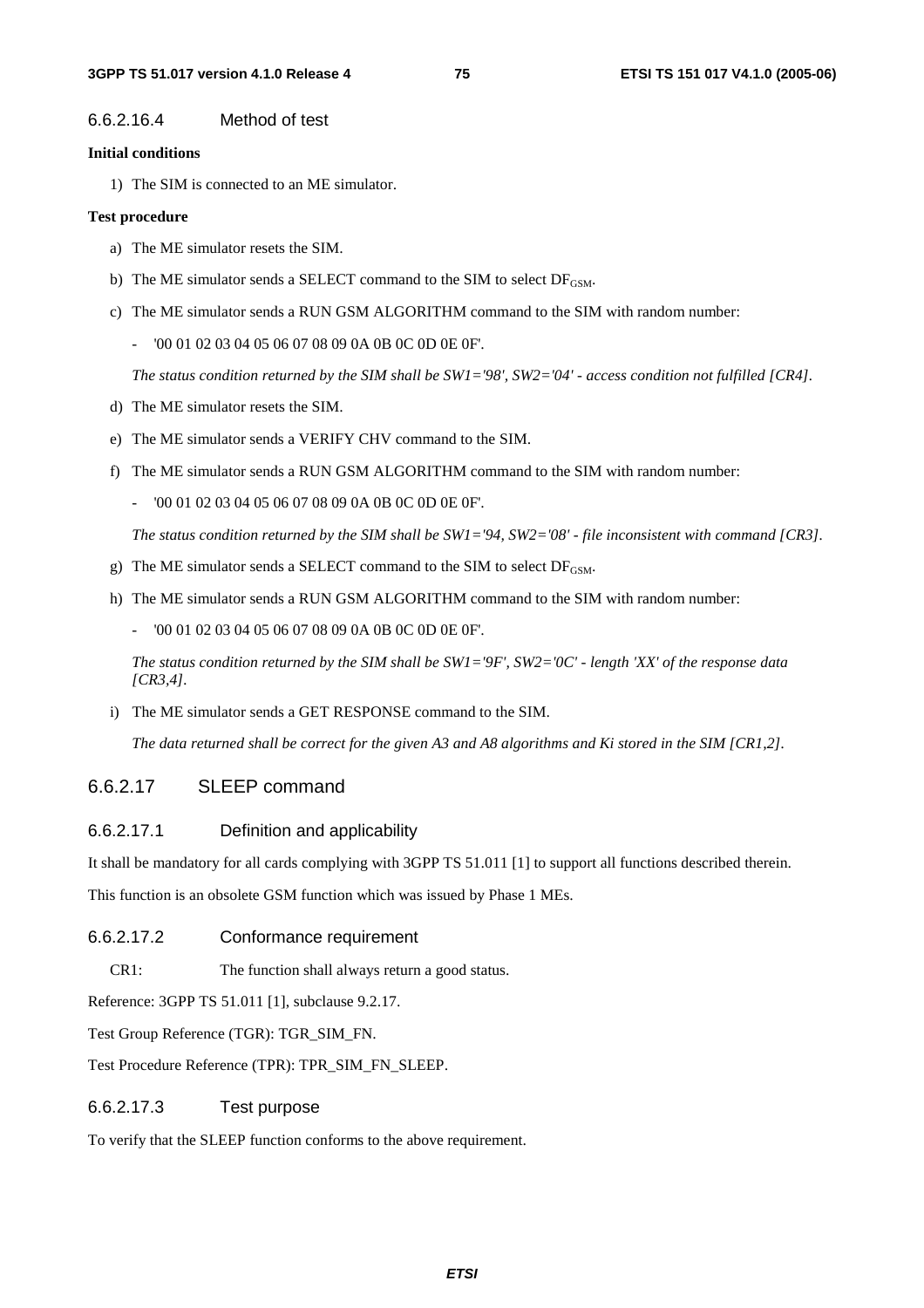#### 6.6.2.17.4 Method of test

#### **Initial conditions**

1) The SIM is connected to an ME simulator.

#### **Test procedure**

- a) The ME simulator resets the SIM.
- b) The ME simulator sends a SLEEP command to the SIM.

 *The status condition returned by the SIM shall be SW1='90', SW2='00' - normal ending of command [CR1].*

# 6.6.2.18 GET RESPONSE command

# 6.6.2.18.1 Definition and applicability

It shall be mandatory for all cards complying with 3GPP TS 51.011 [1] to support all functions described therein.

#### 6.6.2.18.2 Conformance requirement

- CR1: The GET RESPONSE command shall provide response data after the execution of commands RUN GSM ALGORITHM, SEEK (type 2), SELECT, and INCREASE. CR2: It is required that the GET RESPONSE command is executed immediately after the command it is related to (no other command shall come between the command/response pair and the command GET RESPONSE). If this sequence is not respected, the SIM shall send the Status Information "technical problem with no diagnostic given" as a reaction to the GET RESPONSE.
- CR3: Since the MF is implicitly selected after the activation of the SIM, GET RESPONSE shall be allowed as the first command after activation.

Reference: 3GPP TS 51.011 [1], subclause 9.2.18.

Test Group Reference (TGR): TGR\_SIM\_CMD.

Test Procedure Reference (TPR): TPR\_SIM\_CMD\_GET.

#### 6.6.2.18.3 Test purpose

To verify that the coding of the GET RESPONSE command conforms to the above requirements.

NOTE: CR1 is tested in subclauses 6.6.2.1, 6. 6.2.7, 6. 6.2.8, 6. 6.2.16 and 6. 6.2.17.

# 6.6.2.18.4 Method of test

### **Initial conditions**

1) The SIM is connected to an ME simulator.

#### **Test procedure**

- a) The ME simulator resets the SIM.
- b) The ME simulator sends a GET RESPONSE command to the SIM.
	- [Bytes sent: CLA='A0', INS='C0', P1='00', P2='00', P3='08'].
	- [Bytes received: P3 bytes of data, SW1, SW2].

 *Bytes 5 and 6 of the response data shall indicate that MF is the currently selected file [CR3].* 

- c) The ME simulator sends a STATUS command to the SIM with correct P3.
- d) The ME simulator sends a GET RESPONSE command to the SIM.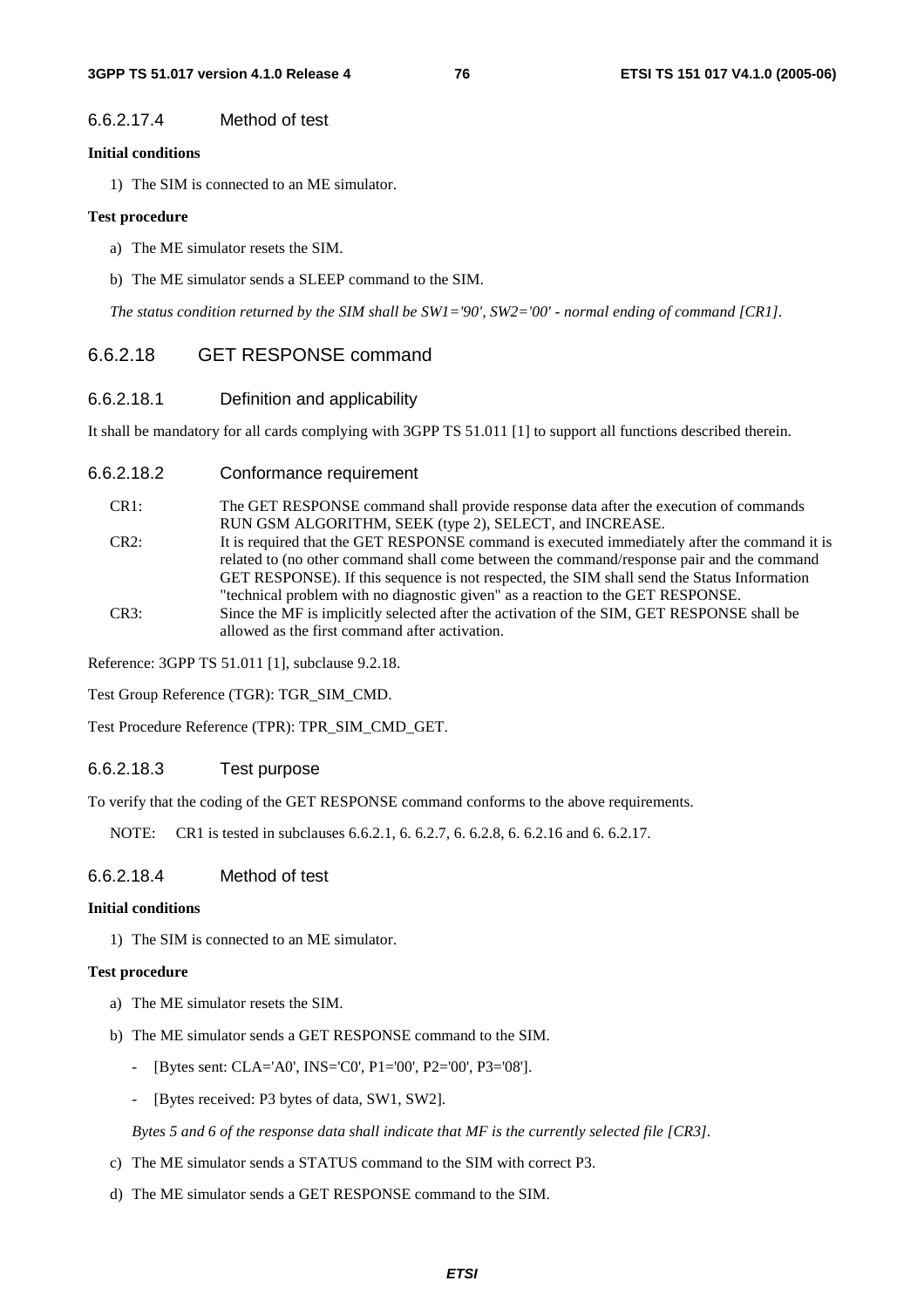- [Bytes sent: CLA='A0', INS='C0', P1='00', P2='00', P3='05'].
- [Bytes received: SW1, SW2].

 *The status condition returned by the SIM shall be SW1='6F', SW2='XX' - technical problem with no diagnostic given [CR2].* 

# 6.6.3 Definitions and coding

# 6.6.3.1 Definition and applicability

Certain definitions and coding are used in the response parameters/data of the commands.

## 6.6.3.2 Conformance requirement

- CR1: The file structure indicator byte shall be one of the following values within the specified range: '00', '01' or '03'. CR2: The file type indicator byte shall be one of the following values within the specified range: '00',
- '01', '02' or '04'.

Reference: 3GPP TS 51.011 [1], subclause 9.3.

Test Group Reference (TGR): TGR\_SIM\_CMD\_DEF.

Test Procedure Reference (TPR): TPR\_SIM\_CMD\_DEF.

## 6.6.3.3 Test purpose

To verify that the response parameters/data conform to the above requirements for all file IDs on the SIM.

NOTE: CR2 is covered in subclause 6.3.1.1.

### 6.6.3.4 Method of test

#### **Initial conditions**

1) The SIM is connected to an ME simulator.

#### **Test procedure**

- a) The ME simulator resets the SIM.
- b) For every possible selectable file ID in the file structure, the ME simulator sends SELECT commands to select the file ID. When a file is selected successfully, the ME simulator sends a GET RESPONSE command to the SIM.

 *For all EFs found, the following shall be true of the response data:* 

 *- Byte 15 shall be '00' if the EF is Transparent.* 

 *The file structure indicator byte shall be coded as follows, according to the specification in clause 10 of 3GPP TS 51.011 [1] [CR1]:* 

- *'00' = Transparent*
- *'01'* = Linear Fixed
- *'03' = Cyclic*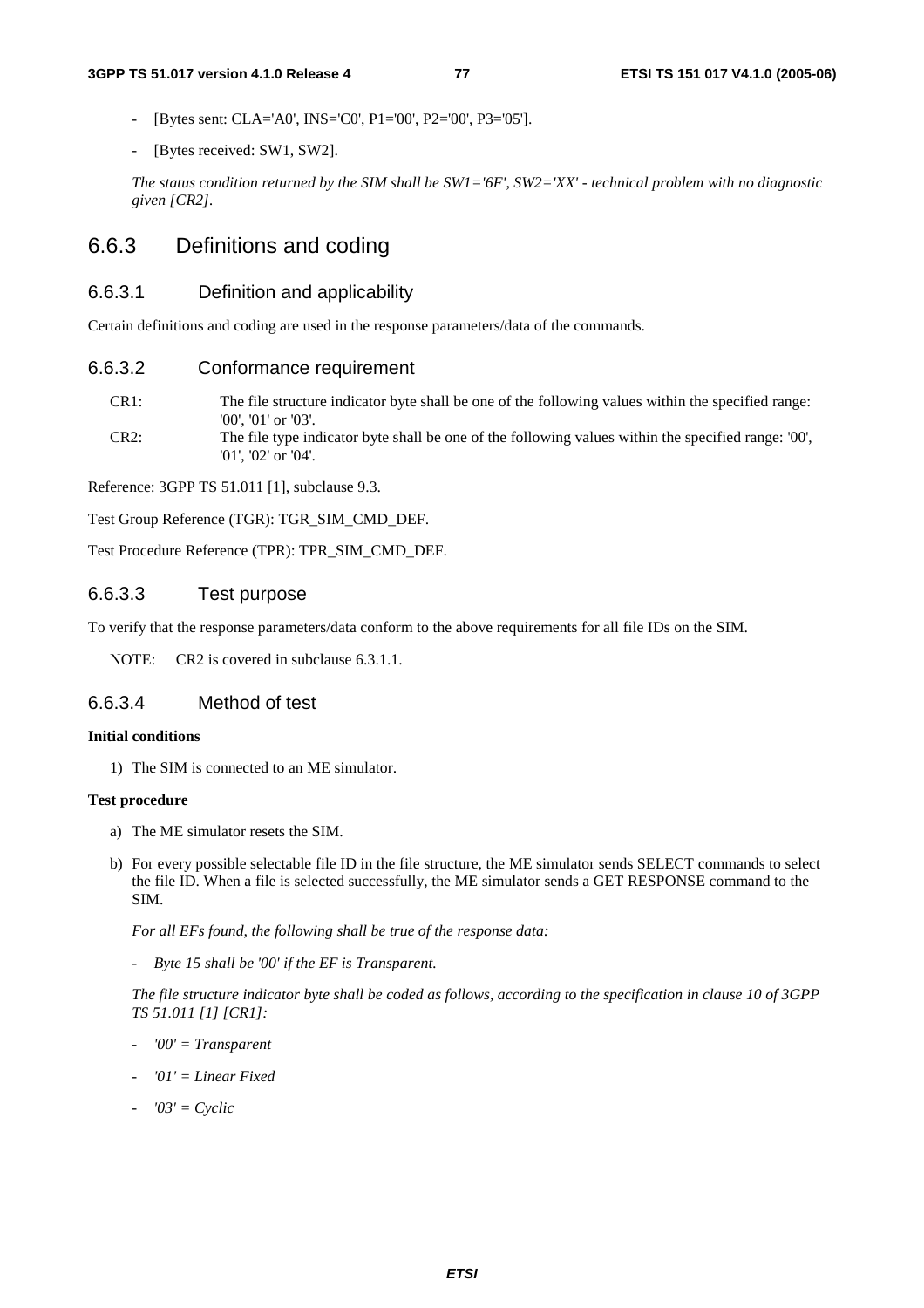# 6.6.4 Status conditions returned by the SIM

- 6.6.4.1 Coding of the status words
- 6.6.4.1.1 Definition and applicability

The status words SW1 and SW2 provide the method with which the SIM can respond to the ME after executing a command.

| 6.6.4.1.2 | Conformance requirement                                                                                                       |
|-----------|-------------------------------------------------------------------------------------------------------------------------------|
| CR1:      | The SIM shall respond with the correct SW1 and SW2 status words for commands which are<br>correctly executed.                 |
| $CR2$ :   | The SIM shall respond with the correct SW1 and SW2 status words for commands which produce<br>memory management errors.       |
| CR3:      | The SIM shall respond with the correct SW1 and SW2 status words for commands which produce<br>referencing management errors.  |
| CR4:      | The SIM shall respond with the correct SW1 and SW2 status words for commands which produce<br>security management errors.     |
| CR5:      | The SIM shall respond with the correct SW1 and SW2 status words for commands which produce<br>application independent errors. |
|           |                                                                                                                               |

Reference: 3GPP TS 51.011 [1], subclause 9.4.

Test Group Reference (TGR): TGR\_SIM\_CMD\_SC\_SW.

Test Procedure Reference (TPR): TPR\_SIM\_CMD\_SC\_SW.

## 6.6.4.1.3 Test purpose

To verify that the SIM conforms to the above requirements when issuing SW1 and SW2 status words.

NOTE 1: CR2 cannot be tested as there is no mechanism to force the SIM to produce memory errors.

NOTE 2: CR4 is already tested in subclause 6. 6.2.8.

### 6.6.4.1.4 Method of test

### **Initial conditions**

- 1) The SIM is connected to an ME simulator.
- 2) EF<sub>ADN</sub> on the SIM is not invalidated.

#### **Test procedure**

- a) The ME simulator resets the SIM.
- b) The ME simulator sends a VERIFY CHV command to the SIM.
- c) The ME simulator sends SELECT commands to the SIM to select  $DF_{\text{GSM}}$ .

*The status condition returned by the SIM shall be SW1='9F', SW2='XX' - length 'XX' of the response data [CR1].* 

d) The ME simulator sends a GET RESPONSE command to the SIM.

 *The status condition returned by the SIM shall be SW1='90', SW2='00' - normal ending of command [CR1].* 

e) The ME simulator sends a READ BINARY command using a length of 1 byte to the SIM.

 *The status condition returned by the SIM shall be SW1='94', SW2='00' - no EF selected [CR3].* 

f) The ME simulator sends SELECT commands to the SIM to select  $EF_{ADN}$ .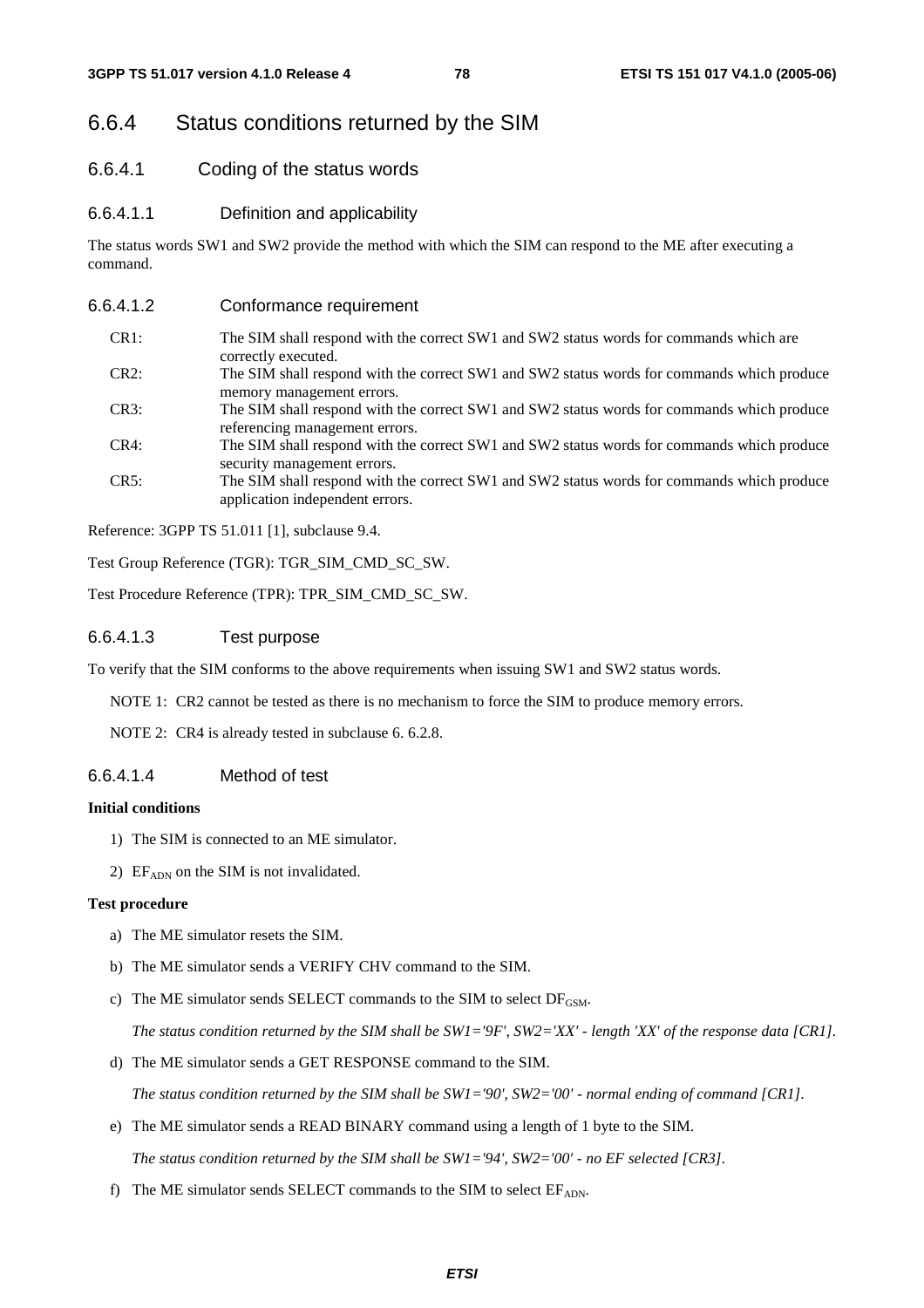- g) The ME simulator sends an UPDATE RECORD command using PREVIOUS mode to the SIM. The data used is 'E1' for all bytes.
- h) The ME simulator sends an UPDATE RECORD command using NEXT mode to the SIM. The data used is 'E2' for all bytes.

 *The status condition returned by the SIM shall be SW1='94', SW2='02' - out of range (invalid address) [CR3].* 

i) The ME simulator sends a READ BINARY command using a length of 1 byte to the SIM.

 *The status condition returned by the SIM shall be SW1='94', SW2='08' - file type inconsistent with the command [CR3].* 

j) The ME simulator sends a VERIFY CHV command with **incorrect** CHV1 to the SIM.

 *The status condition returned by the SIM shall be SW1='98', SW2='04' - unsuccessful CHV verification, at least one attempt left.* 

k) The ME simulator sends an ENABLE CHV command to the SIM.

 *The status condition returned by the SIM shall be SW1='98', SW2='08' - in contradiction with CHV status [CR3].* 

- l) The ME simulator sends VERIFY CHV command with **incorrect** CHV1 to the SIM.
- m) The ME simulator sends VERIFY CHV command with **incorrect** CHV1 to the SIM.

 *The status condition returned by the SIM shall be SW1='98', SW2='40' - unsuccessful CHV verification, no attempt left.* 

n) The ME simulator sends an UPDATE RECORD command using ABSOLUTE mode with record 1 to the SIM. Parameter P3 is set to 1 and the data used is 'E3'.

 *The status condition returned by the SIM shall be SW1='67', SW2='XX' or SW1='98', SW2='04' - incorrect parameter P3 [CR3].* 

o) The ME simulator sends an UPDATE RECORD command using mode '44' to the SIM. The data used is 'E4' for all bytes.

 *The status condition returned by the SIM shall be SW1='6B', SW2='00' or SW1='98', SW2='04' - incorrect parameter P1 or P2 [CR3].* 

p) The ME simulator sends the following APDU to the SIM.

[Bytes sent: CLA='A0', INS='1E', P1='00', P2='00', P3='00']

 *The status condition returned by the SIM shall be SW1='6D', SW2='00' - unknown instruction code given in the command [CR5].* 

s) The ME simulator sends a GET RESPONSE command to the SIM.

 *The status condition returned by the SIM shall be SW1='6F', SW2='XX' - technical problem with no diagnostic given [CR5].* 

# 6.6.4.2 Commands versus possible status responses

#### 6.6.4.2.1 Definition and applicability

Limiting the status conditions for each command to a defined set allows the ME to efficiently manage the handling of the status condition.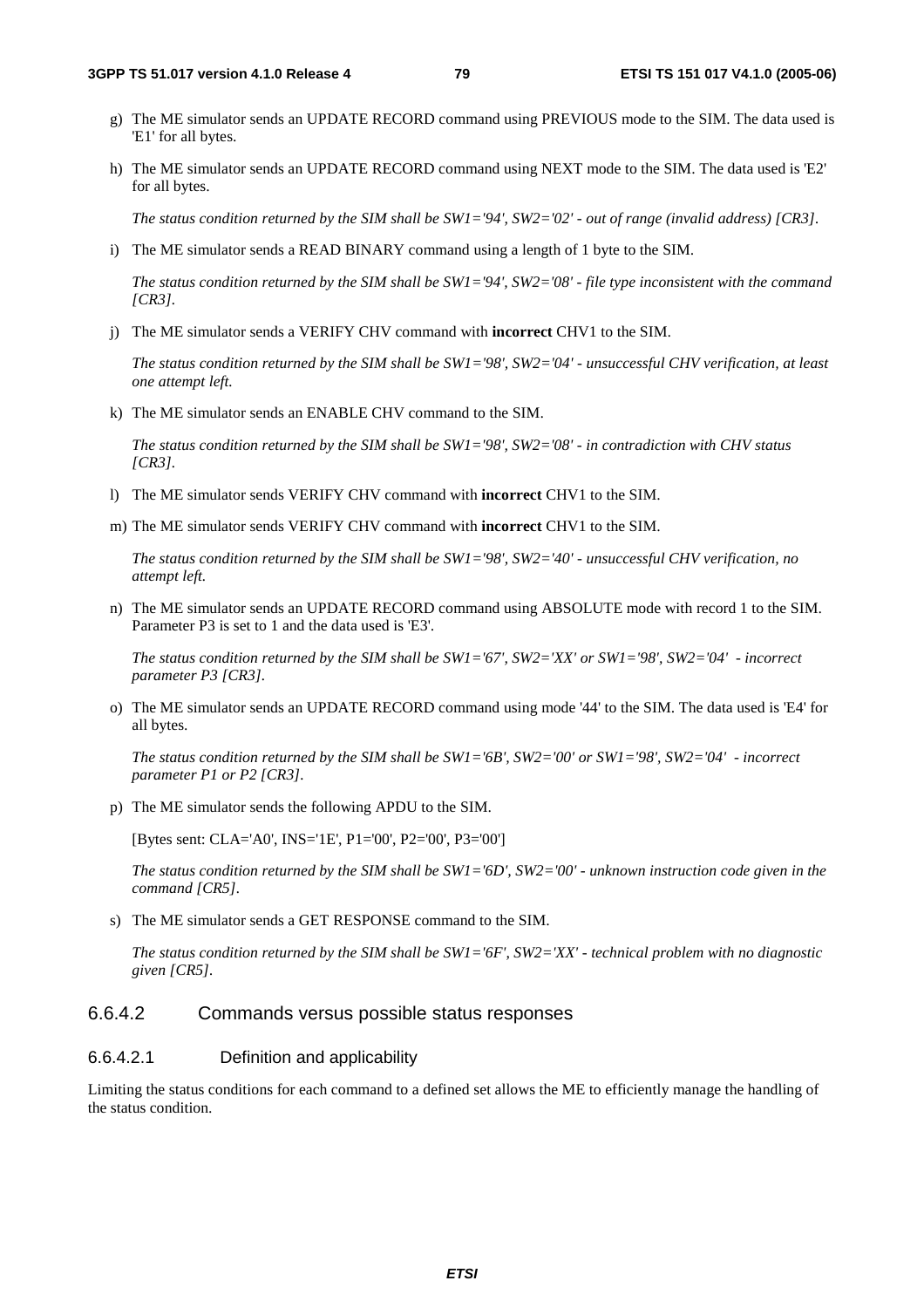#### 6.6.4.2.2 Conformance requirement

CR1: Table 10 in 3GPP TS 51.011 [1], subclause 9.4.6 shows for each command the possible status conditions returned (marked by an asterisk \*). The SIM shall not generate status conditions other than those allowed for each command.

Reference: 3GPP TS 51.011 [1], subclause 9.4.6.

Test Group Reference (TGR): TGR\_SIM\_CMD\_SC\_CSR.

Test Procedure Reference (TPR): TPR\_SIM\_CMD\_SC\_CSR.

#### 6.6.4.2.3 Test purpose

To verify for each command that the SIM will only generate the allowed status conditions.

NOTE: CR1 cannot be tested as it is not possible to force the SIM to generate all of the allowed status conditions for each command and there is no way of forcing the SIM to generate disallowed status conditions for each command.

6.6.4.2.4 Method of test

#### **Initial conditions**

N/A

#### **Test procedure**

N/A

6.6.4.2.5 Test requirement

N/A

# 6.7 Contents of the elementary files

The subclause provides tests to ensure that the IUT contains all of the EFs need for a GSM session.

# 6.7.1 Definition and applicability

The Elementary Files described in clause 10 of 3GPP TS 51.011 [1] are required on the SIM card in order for a GSM session to be carried out.

The contents of these files are not tested as they are card/personalization specific.

# 6.7.2 Conformance requirement

The following conformance requirements refer to the tables for each EF in clause 10 of 3GPP TS 51.011 [1].

- CR1: Each existing EF shall be selectable under the respective DF using the identifier given in the table for that EF.
- CR2: All mandatory EFs shall exist on the SIM card.
- CR3: The identifier of the EF shall be that given in the table for that EF.CR4 The type and structure of the EF shall be that given in the table for that EF.
- CR5: The file size shall be at least that given in the table for that EF.
- CR6: The access conditions shall be those given in the table for that EF.

Reference: 3GPP TS 51.011 [1], clause 10.

Test Group Reference (TGR): TGR\_SIM\_CEF.

Test Procedure Reference (TPR): TPR\_SIM\_CEF.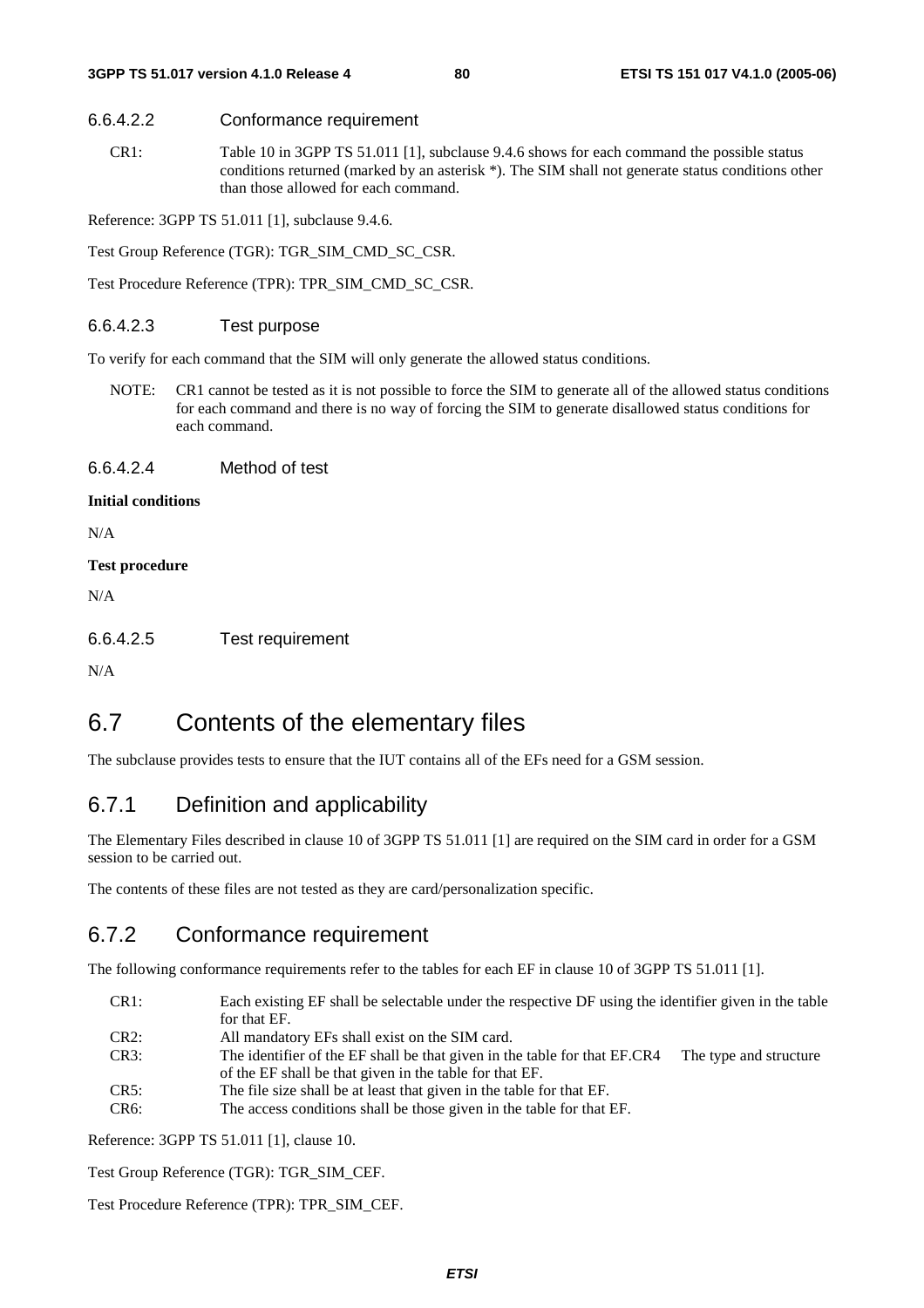# 6.7.3 Test purpose

To verify that the SIM conforms to the above requirements.

NOTE: The contents and coding of the data within the files are not tested, but shall conform to the respective contents and coding of the data given for each file in clause 10 of 3GPP TS 51.011 [1].

# 6.7.4 Method of test

#### **Initial conditions**

1) The SIM is connected to an ME simulator.

#### **Test procedure**

- a) The ME simulator resets the SIM.
- b) The ME simulator sends SELECT commands to the SIM to select the respective DF for the first EF in clause 10 of 3GPP TS 51.011 [1].

*The status condition returned by the SIM shall be SW1='9F', SW2='XX' - length 'XX' of the response data [CR1].* 

c) The ME simulator sends a SELECT command to the SIM to select the first EF in clause 10 of 3GPP TS 51.011 [1].

*The status condition returned by the SIM shall be SW1='9F', SW2='XX' - length 'XX' of the response data [CR1,2].* 

d) The ME simulator sends a GET RESPONSE command to the SIM.

*The following shall be true of the response data:* 

- *Bytes 5 and 6 shall indicate the identifier of the file selected. [CR3].*
- *Byte 7 shall be '04' indicating EF [CR4].*
- *Byte 14 shall indicate the structure given in the table for the file in clause 10 of 3GPP TS 51.011 [1] [CR4].*

 *- Bytes 3 and 4 shall be at least the minimum file size given in the table for the file in clause 10 of 3GPP TS 51.011 [1] if the EF is transparent [CR5].* 

- *Byte 15 shall be in accordance with the record length given in the table for the file in clause 10 of 3GPP TS 51.011 [1] if the EF is linear fixed or cyclic [CR5].*
- *Bytes 3 and 4 shall be an integer multiple of the record length if the EF is linear fixed or cyclic [CR5].*
- *Bytes 9, 10 and 11 shall indicate the access conditions given in the table for the file in clause 10 of 3GPP TS 51.011 [1] [CR6].*
- e) Steps a) to d) are repeated for the remaining mandatory EFs in clause 10 of *3GPP TS 51.011 [1].*
- f) Steps a) to d) are repeated for the existing optional EFs in clause 10 of *3GPP TS 51.011 [1].*

# 6.8 Application Protocol

The tests in this subclause ensure that the IUT conforms to the functional specification for application protocol - in particular the internal management of AND/FDN switching in the SIM.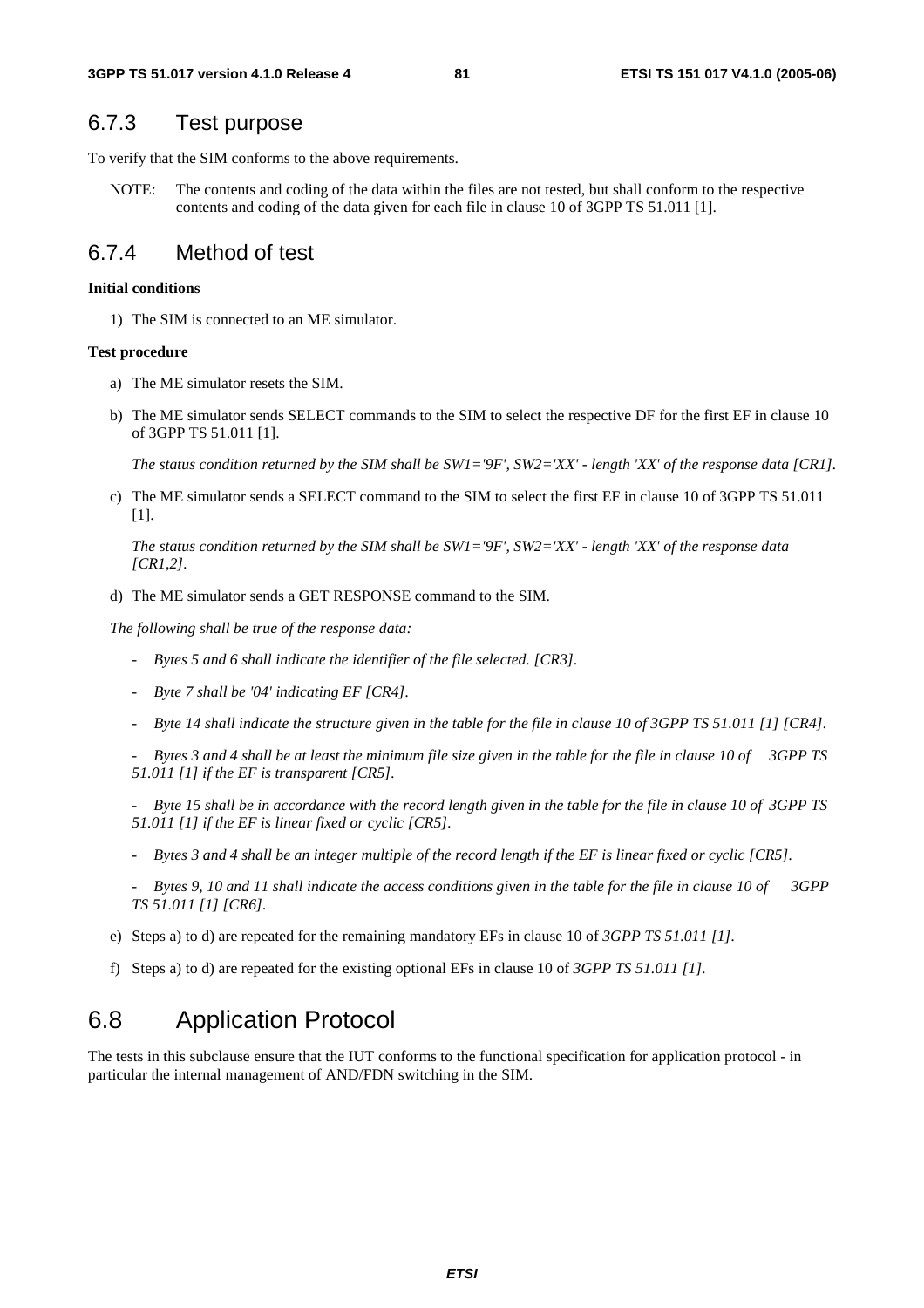# 6.8.1 FDN Procedure

# 6.8.1.1 Definition and applicability

It shall be mandatory for all cards complying with 3GPP TS 51.011 [1] to support all internal management processing required for the GSM application.

## 6.8.1.2 Conformance requirement

CR1: If FDN is enabled, the SIM shall invalidate both  $EF_{IMSI}$  and  $EF_{LOCI}$  once during each GSM session at least before the next command following selection of either EF.

Reference: 3GPP TS 51.011 [1], subclause 10 and 11.

Test Group Reference (TGR): TGR\_SIM\_APP.

Test Procedure Reference (TPR): TPR\_SIM\_APP\_FDN.

## 6.8.1.3 Test purpose

To verify that the FDN feature conforms to the above requirements.

# 6.8.1.4 Method of test

#### **Initial conditions**

- 1) FDN feature is allocated and activated.
- 2) ADN feature is allocated and activated.
- 3)  $EF<sub>ADN</sub>$  is invalidated.

#### **Test procedure**

- a) The ME simulator resets the SIM.
- b) The ME simulator sends a VERIFY CHV1 to the SIM.
- c) The ME simulator sends SELECT commands to the SIM to select  $EF_{MSI}$  under  $DF_{GSM}$ .
- d) The ME simulator sends a GET RESPONSE command to the SIM.

*Bit 1 of byte 12 of the data returned shall be 0 indicating that*  $EF_{MSI}$  *is invalidated [CR1].* 

- e) The ME simulator sends a REHABILITATE command to the SIM.
- f) The ME simulator sends a SELECT command to the SIM to select  $EF_{\text{LOCI}}$ .
- g) The ME simulator sends a GET RESPONSE command to the SIM.

*Bit 1 of byte 12 of the data returned shall be 0 indicating that*  $EF_{LOC}$  *is invalidated [CR1].* 

- h) The ME simulator sends a REHABILITATE command to the SIM.
- i) The ME simulator sends SELECT commands to the SIM to select  $E_{\text{ADN}}$  under  $DF_{\text{TELECOM}}$ .
- j) The ME simulator sends a VERIFY CHV2 to the SIM.
- k) The ME simulator sends a REHABILITATE command to the SIM.
- l) The ME simulator sends a SELECT command to the SIM to select  $E_{SST}$ .
- m) The ME simulator gains the access condition for UPDATE policy.
- n) The ME simulator sends an UPDATE BINARY command to the SIM to deactivate the ADN service.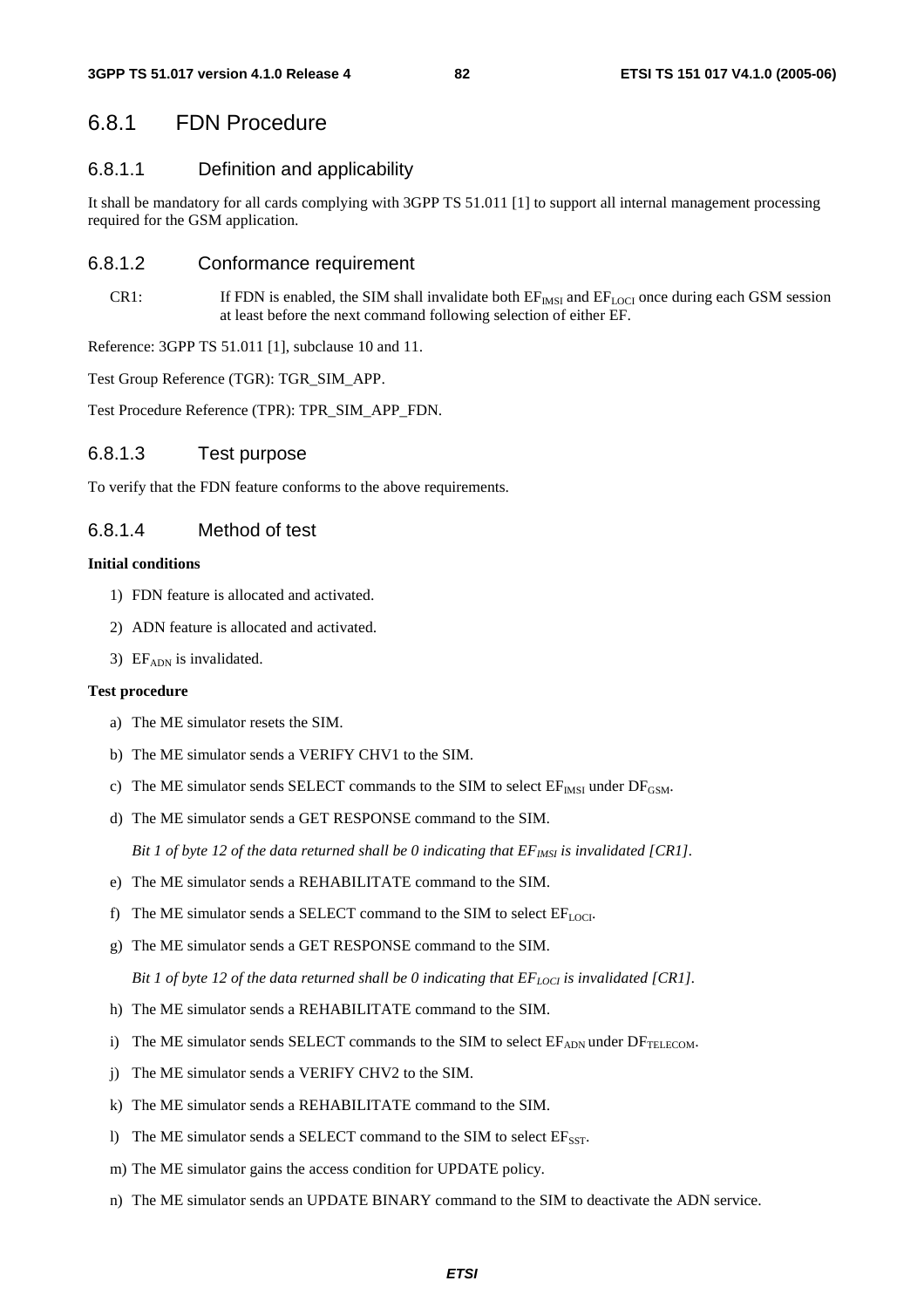- o) The ME simulator resets the SIM.
- p) The ME simulator sends a VERIFY CHV1 to the SIM.
- q) The ME simulator sends SELECT commands to the SIM to select  $EF_{LOCI}$  under  $DF_{GSM}$ .
- r) The ME simulator sends a GET RESPONSE command to the SIM.

*Bit 1 of byte 12 of the data returned shall be 0 indicating that*  $EF_{LOC}$  *is invalidated [CR1].* 

- s) The ME simulator sends a REHABILITATE command to the SIM.
- t) The ME simulator sends a SELECT command to the SIM to select  $EF_{MSI}$ .
- u) The ME simulator sends a GET RESPONSE command to the SIM.

*Bit 1 of byte 12 of the data returned shall be 0 indicating that*  $EF_{MSI}$  *is invalidated [CR1].* 

- v) The ME simulator sends a REHABILITATE command to the SIM.
- w) The ME simulator sends a SELECT command to the SIM to select  $E_{SST}$ .
- x) The ME simulator gains the access condition for UPDATE policy.
- y) The ME simulator sends an UPDATE BINARY command to the SIM to deallocate the ADN service.
- z) The ME simulator resets the SIM.
- aa) The ME simulator sends a VERIFY CHV1 to the SIM.
- ab) The ME simulator sends SELECT commands to the SIM to select  $EF_{\text{LOCI}}$  under  $DF_{\text{GSM}}$ .
- ac) The ME simulator sends a GET RESPONSE command to the SIM.

*Bit 1 of byte 12 of the data returned shall be 0 indicating that*  $EF_{LOCI}$  *is invalidated [CR1].* 

- ad) The ME simulator sends a REHABILITATE command to the SIM.
- ae) The ME simulator sends a SELECT command to the SIM to select  $EF_{MSE}$ .
- af) The ME simulator sends a GET RESPONSE command to the SIM.

*Bit 1 of byte 12 of the data returned shall be 0 indicating that*  $EF_{MSI}$  *is invalidated [CR1].* 

- ag) The ME simulator sends a REHABILITATE command to the SIM.
- ah) The ME simulator sends a SELECT command to the SIM to select  $E_{SST}$ .
- ai) The ME simulator sends an UPDATE BINARY command to the SIM to allocate and activate the ADN service.
- aj) The ME simulator resets the SIM.
- ak) The ME simulator sends a SELECT command to the SIM to select  $EF_{LOCI}$ .
- al) The ME simulator sends a GET RESPONSE command to the SIM.

*Bit 1 of byte 12 of the data returned shall be 1 indicating that*  $EF_{LOC}$  *is not invalidated [CR1].* 

- am) The ME simulator sends a SELECT command to the SIM to select  $EF_{MSE}$ .
- an) The ME simulator sends a GET RESPONSE command to the SIM.

*Bit 1 of byte 12 of the data returned shall be 1 indicating that*  $EF_{MSI}$  *is not invalidated [CR1].* 

- ao) The ME simulator sends a SELECT command to the SIM to select EF<sub>SST</sub>.
- ap) The ME simulator gains the access condition for UPDATE policy.
- aq) The ME simulator sends an UPDATE BINARY command to the SIM to deactivate the FDN service.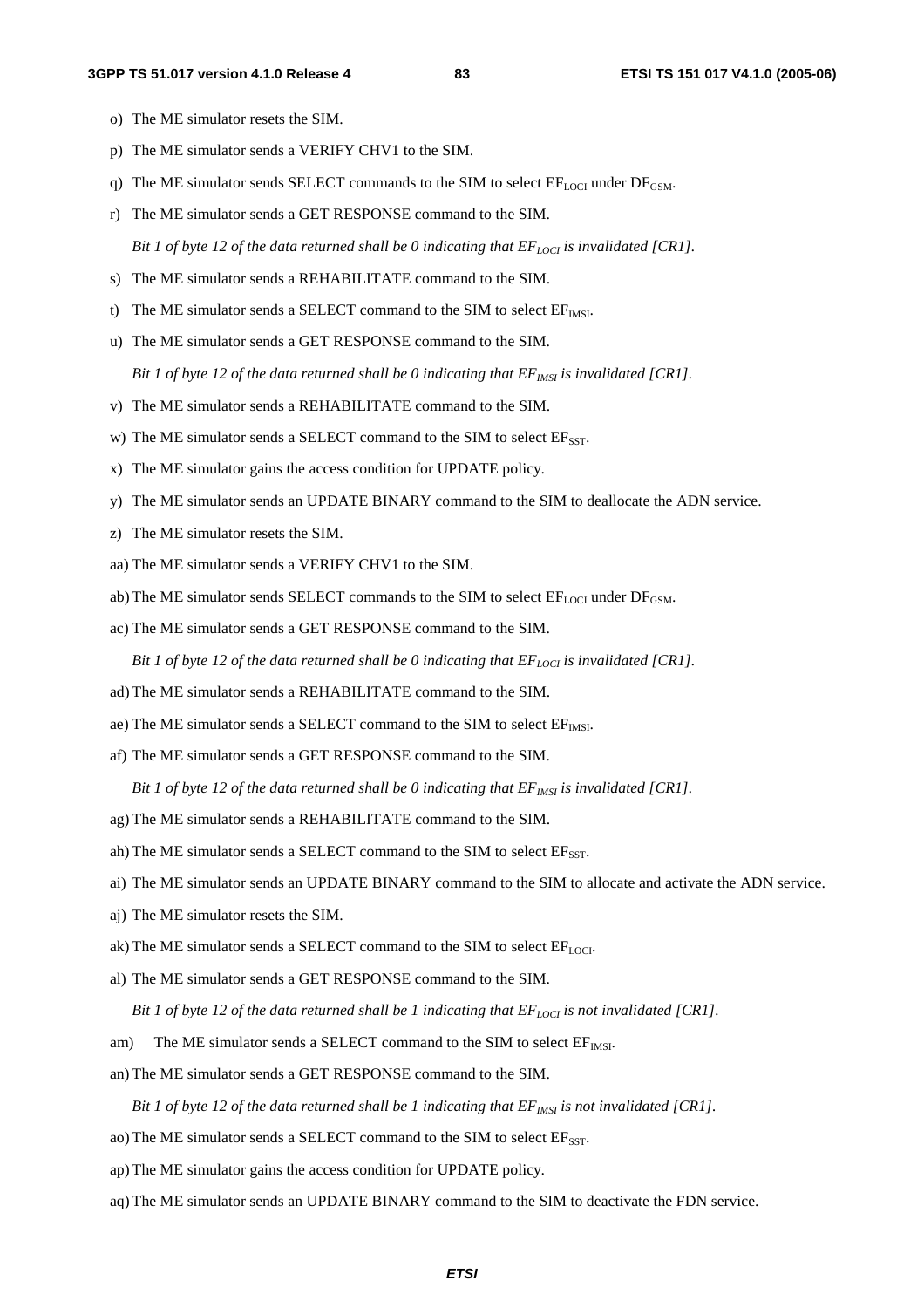- ar) The ME simulator sends SELECT commands to the SIM to select  $EF_{ADN}$  under  $DF_{TELECOM}$ .
- as) The ME simulator sends a VERIFY CHV2 to the SIM.
- at) The ME simulator sends a INVALIDATE command to the SIM.
- au) The ME simulator resets the SIM.
- av) The ME simulator sends a SELECT command to the SIM to select  $EF_{LOCI}$ .
- aw) The ME simulator sends a GET RESPONSE command to the SIM.

*Bit 1 of byte 12 of the data returned shall be 1 indicating that*  $EF_{LOCI}$  *is not invalidated [CR1].* 

- ax) The ME simulator sends a SELECT command to the SIM to select  $EF_{MSE}$ .
- ay) The ME simulator sends a GET RESPONSE command to the SIM.

*Bit 1 of byte 12 of the data returned shall be 1 indicating that*  $EF_{MSI}$  *is not invalidated [CR1].*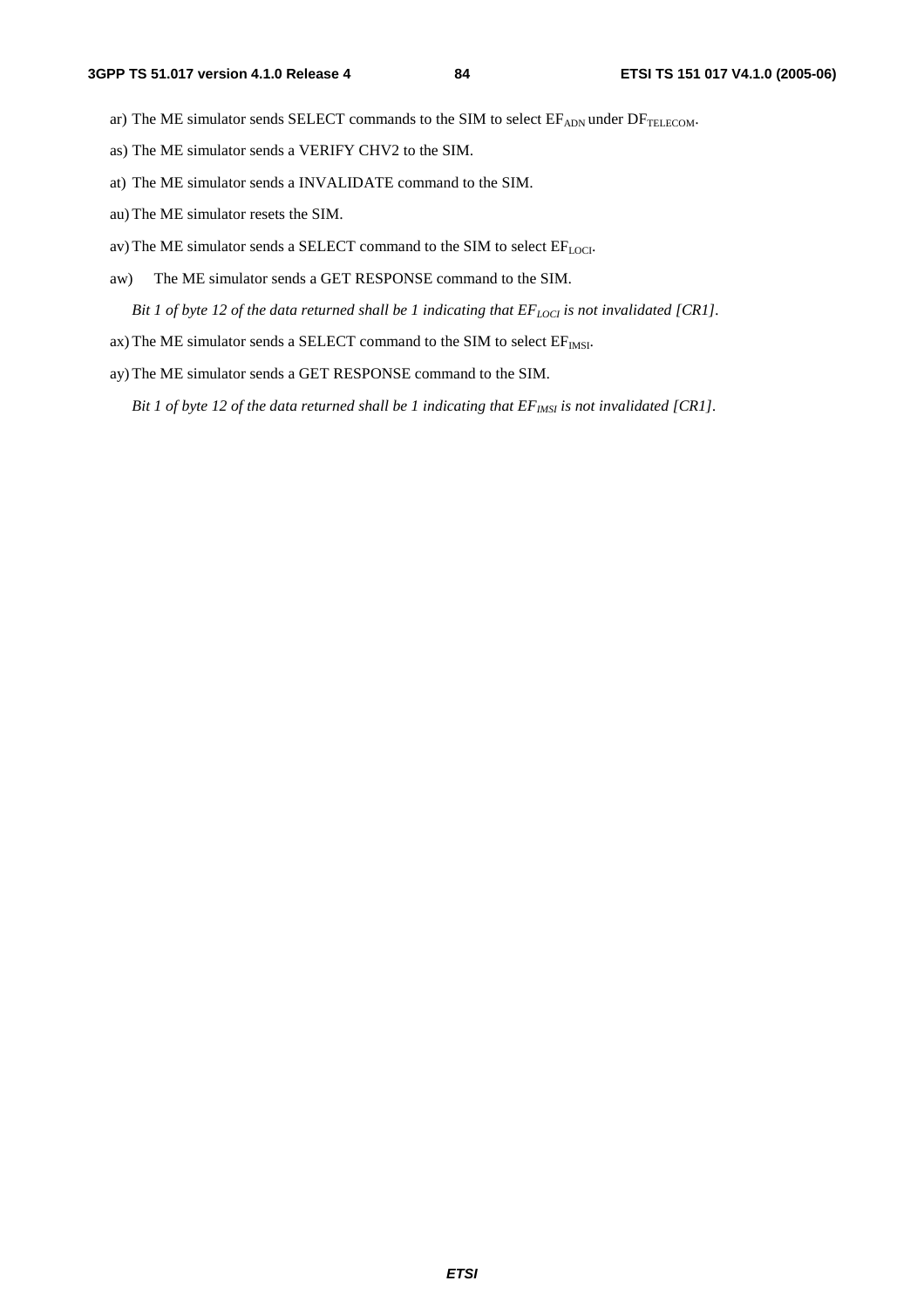# Annex A (informative): Change History

This annex lists all change requests approved for the present document since the present document was approved by 3GPP.

| Date         | Meeting / Plenary doc | WG doc     | СR   | <b>Rev CAT</b> | <b>Subject</b>                       | <b>New Ver</b> |
|--------------|-----------------------|------------|------|----------------|--------------------------------------|----------------|
| <b>TP-27</b> | TP-050027             | T3-050120  | A002 |                | IRelease 4 based on 11.17 v8.1.0     | 4.0.0          |
| $CP-28$      | ICP-050212            | IC6-050386 | 001  |                | Corrections and update of references | 4.1.0          |